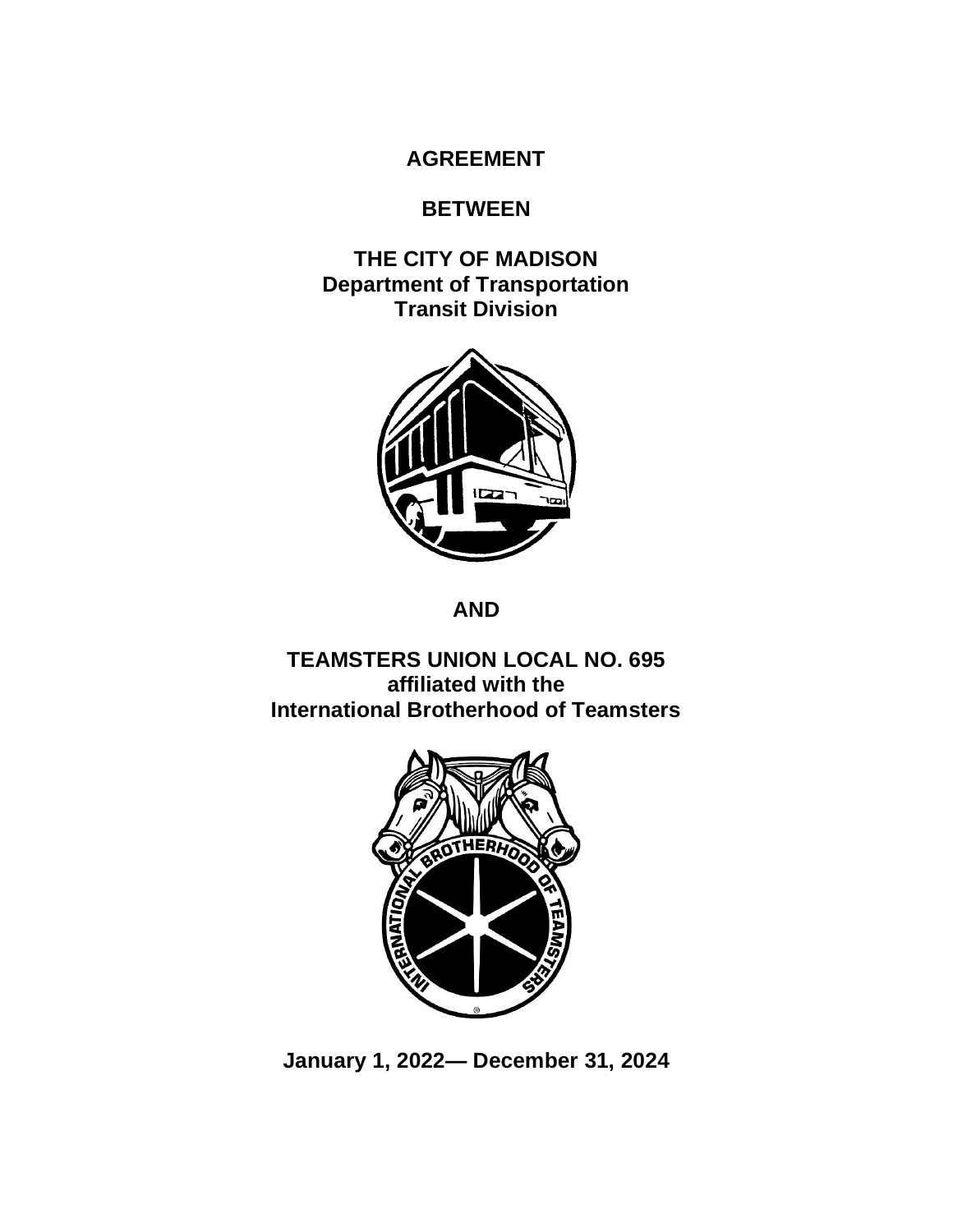#### **TABLE OF CONTENTS**

| ARTICLE 1 - RECOGNITION, NON-DISCRIMINATION AND WORK PRES.  8 |    |
|---------------------------------------------------------------|----|
|                                                               |    |
|                                                               | 12 |
|                                                               |    |
| ARTICLE 5 - STEWARDS AND INSPECTION PRIVILEGES  15            |    |
|                                                               |    |
|                                                               |    |
|                                                               |    |
|                                                               |    |
|                                                               |    |
|                                                               |    |
| ARTICLE 12 - EXAMINATION AND IDENTIFICATION FEES  22          |    |
| ARTICLE 13 - SAFETY EQUIPMENT, ACCIDENTS AND REPORTS  24      |    |
| ARTICLE 14 - CONFLICTING ORDINANCES AND RESOLUTIONS 26        |    |
|                                                               |    |
|                                                               |    |
|                                                               |    |
|                                                               |    |
|                                                               |    |
|                                                               |    |
|                                                               |    |
|                                                               |    |
|                                                               |    |
|                                                               |    |
|                                                               |    |
|                                                               |    |
|                                                               |    |
| ARTICLE 28 - WAGES, HOURS AND WORKING CONDITIONS  611         |    |
|                                                               |    |
|                                                               |    |
|                                                               |    |
|                                                               |    |
|                                                               |    |
|                                                               |    |
|                                                               |    |
|                                                               |    |
|                                                               |    |
|                                                               |    |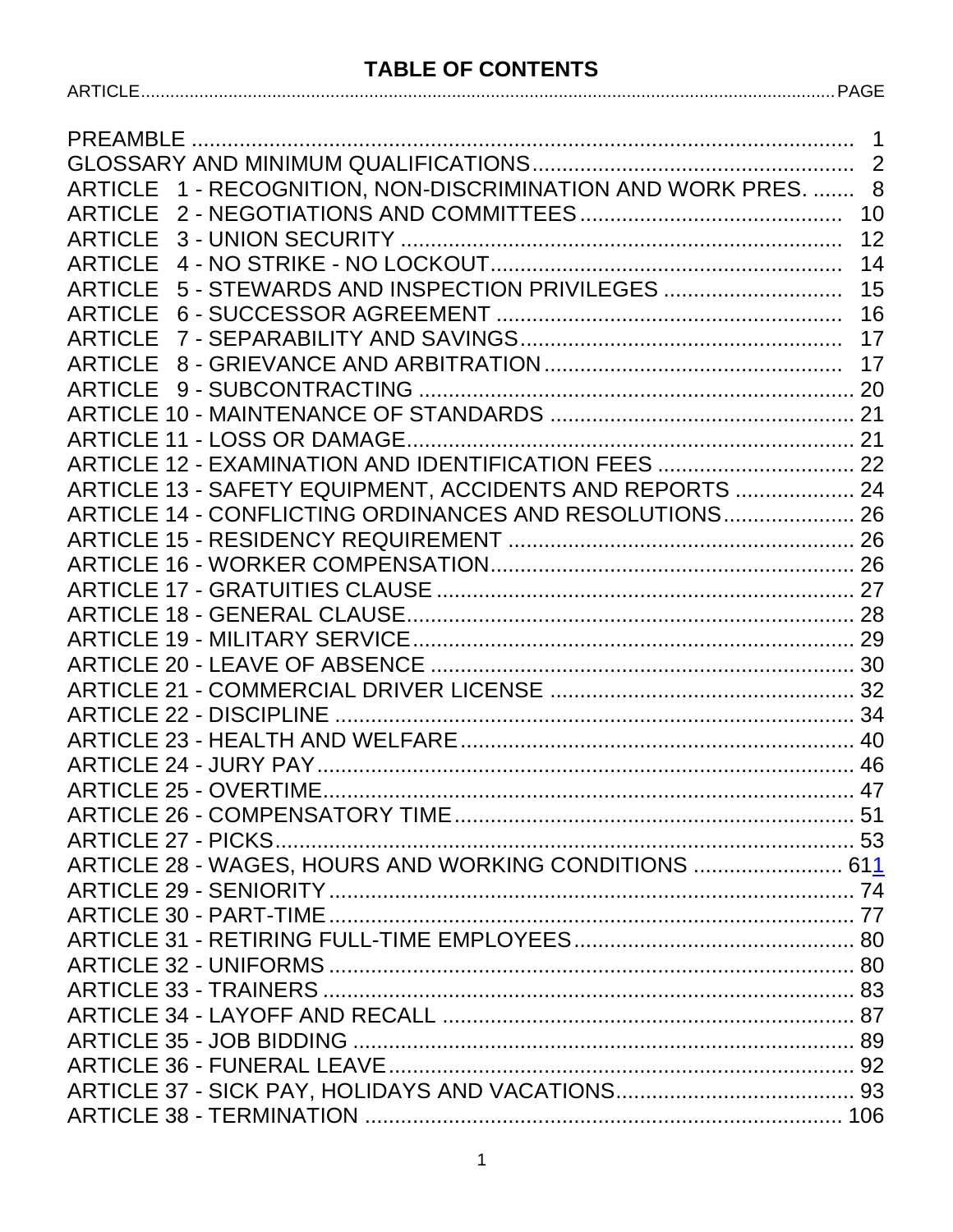| ADDENDUM A - BI-WEEKLY BASE RATE SALARY FOR COMP, GROUP 42, 108 |  |
|-----------------------------------------------------------------|--|
| ADDENDUM A - BI-WEEKLY BASE RATE SALARY FOR COMP. GROUP 41 114  |  |
|                                                                 |  |
| ADDENDUM C - PERSONAL ELECTRONIC DEVICE POLICY 119              |  |
|                                                                 |  |
| ADDENDUM E - M.O.U. - MADISON METRO MED. EXAM POLICY 121        |  |
|                                                                 |  |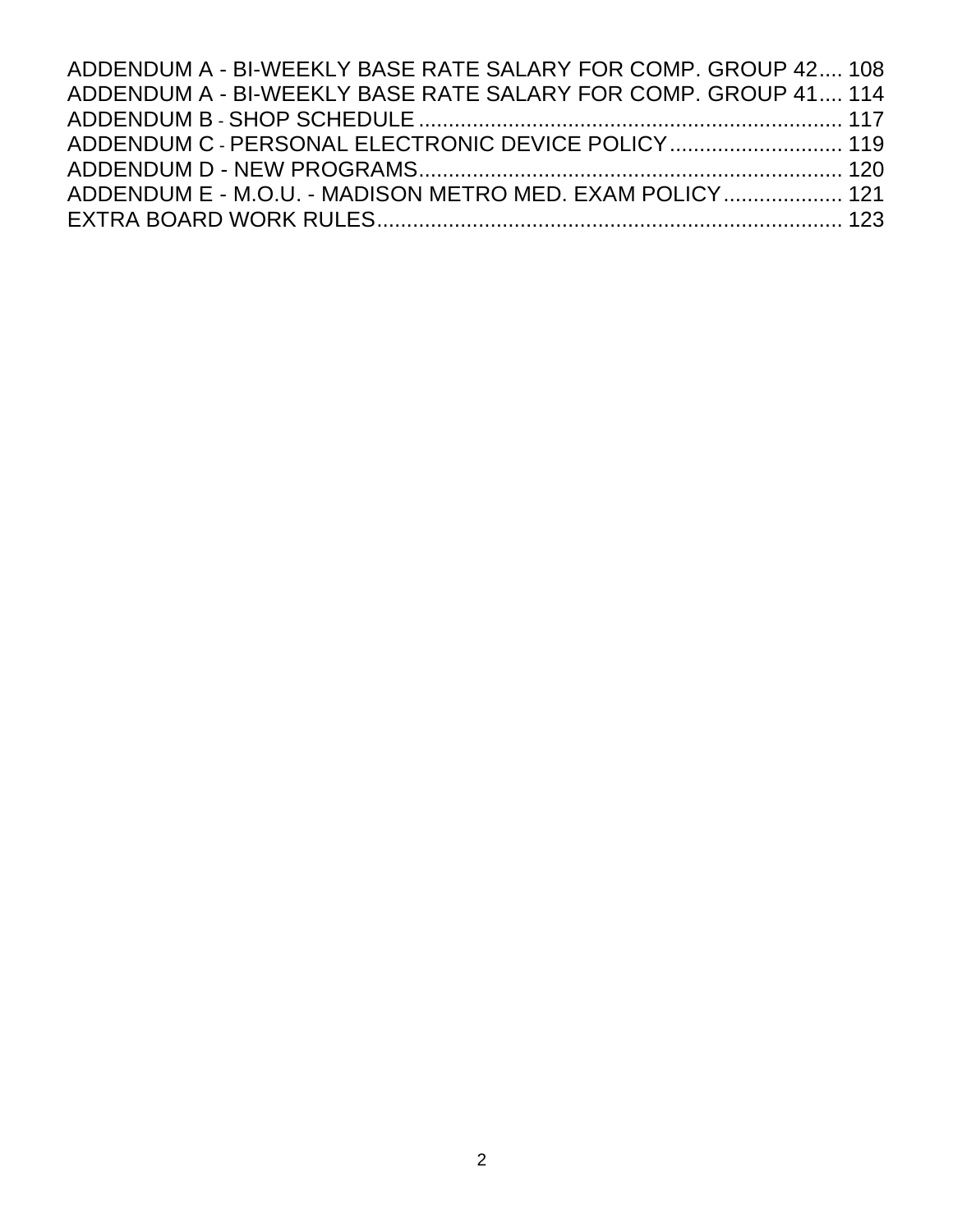### **MASTHEAD**

**THIS AGREEMENT** is made and entered into this 1st day of March, 2021 to become effective as provided hereinafter by and between the **CITY OF MADISON,** Wisconsin, hereinafter referred to as the **"EMPLOYER OR CITY",** and **DRIVERS, SALESMEN, WAREHOUSEMEN, MILK PROCESSORS, CANNERY, DAIRY EMPLOYEES AND HELPERS UNION LOCAL 695** affiliated with the International Brotherhood of Teamsters, representing the employees expressly designated in Article 1, Section 1.1, of this Agreement, hereinafter referred to as the **"UNION".**

## **PREAMBLE**

<span id="page-3-0"></span>It is hereby understood and agreed by and between the **CITY** and **UNION**, hereinafter referred to as the "Parties", representing the employees in the collective bargaining unit hereinafter set forth, that the following Agreement shall govern the relations between the Employer and its successors and the Union.

**WHEREAS** both parties to this Agreement desire to prevent any and all forms of interference with the work performed by employees covered hereby, to maintain a scale of wages, working hours and conditions among the employees in said bargaining unit represented by the Union, and to facilitate a peaceful adjustment of all grievances and disputes which may arise from time to time as to the meaning or application of the terms of this Agreement between the employees and the Employer in occupations described herein, and whereas, it is intended by the parties hereto that the Employer/employee relationship which exists now and has heretofore existed by and between the City non-members and members of the Union who are employed by the City, shall continue in the event this Agreement is terminated or by virtue of its terms becomes terminated, the following conditions are set forth. The Union recognizes a responsibility to cooperate with the City to ensure maximum service at minimum cost to the public consonant, provided the exercise of that responsibility does not conflict with the responsibility and obligations the Union has to the employees it represents.

The Parties value the strength and creativity that comes from a workforce made up of a diverse group of people. This includes Black, indigenous and people of color; people who are LGBTQIA+; people of all genders including trans, non-binary and gender nonconforming people; and people of all abilities and disabilities. The fabric of our differences woven together complement each other and make a stronger whole. The Parties will consequently continue to work together to create a more diverse and inclusive workplace for all.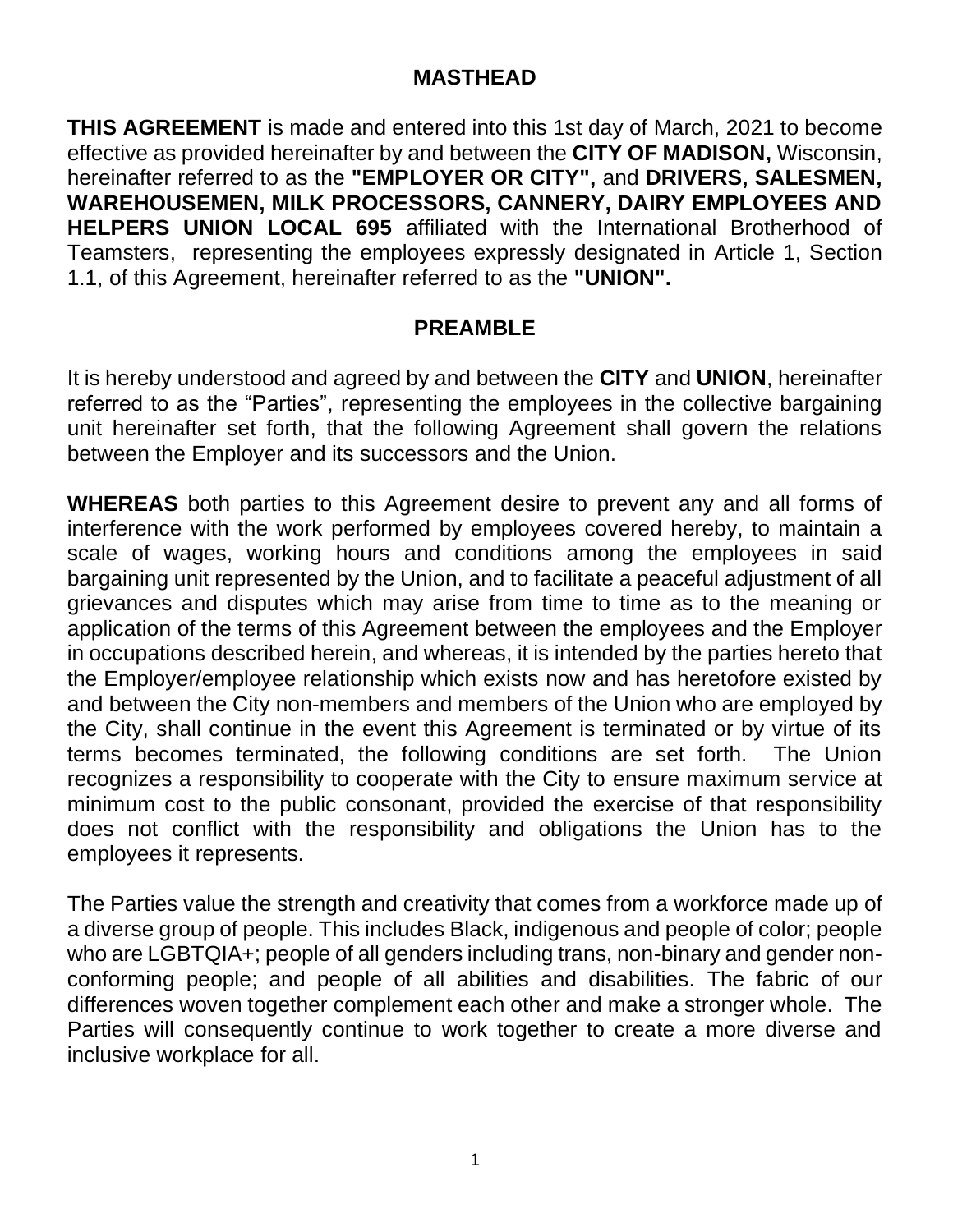The Parties further agree that open and regular communication between the Union and the City is essential to maintaining and improving mutual trust. The Parties further agree to communicate regularly on any issues of concern to either Party, through Joint Committees or through any other means which may be agreed upon.

The Union and the City believe and agree that such mutual good faith efforts will create a sense of belonging to a high performance transit system capable of achieving our common goals, thereby providing security for the Union's members, service to our residents and success for the City's operations.

This provision shall not be construed as a limitation of the Employer's rights under Section 111.70, Wisconsin Statutes.

# **GLOSSARY AND MINIMUM QUALIFICATIONS**

<span id="page-4-0"></span>**Accident.** An accident shall be defined as an unexpected event, whereby physical contact is made between a Company vehicle and another object. This includes, but is not limited to, any motor vehicle, bicycle, pedestrian or stationery object.

**Bus Cleaners** are employees hired to clean and move Employer vehicles as instructed. If required to be in the shop on Saturday and Sunday, they will be required to answer the phone for trouble calls if the mechanic is on the road.

**Bus Cleaners Minimum Qualifications.** Three (3) months of experience performing manual labor or similar work. Other combinations of training and/or experience which can be demonstrated to result in the possession of the knowledge, skills and abilities necessary to perform the duties of this position will also be considered.

**Chargeable.** A chargeable accident is any occurrence involving a Company-owned or operated vehicle which results in property damage and/or personal injury regardless of who was injured, what property was damaged, to what extent or where it occurred. Unless there are extenuating circumstances, the following driver failure should constitute adequate grounds for ruling an accident chargeable: (a) failure to adjust speed to conditions of light, weather, road or traffic, (b) failure to adjust to clearance at the tip, sides, front or rear of the vehicle, (c) failure to observe conditions at rear of vehicle while backing, (d) failure to yield right of way when necessary to avoid an accident, (e) failure to control speed so as to be unable to stop with an assured cleared distance ahead, (f) failure to observe traffic laws and ordinances, (g) failure to observe Company operating rules or special instructions, (h) failure to observe safe practices taught in Company training programs or supervisory bulletins.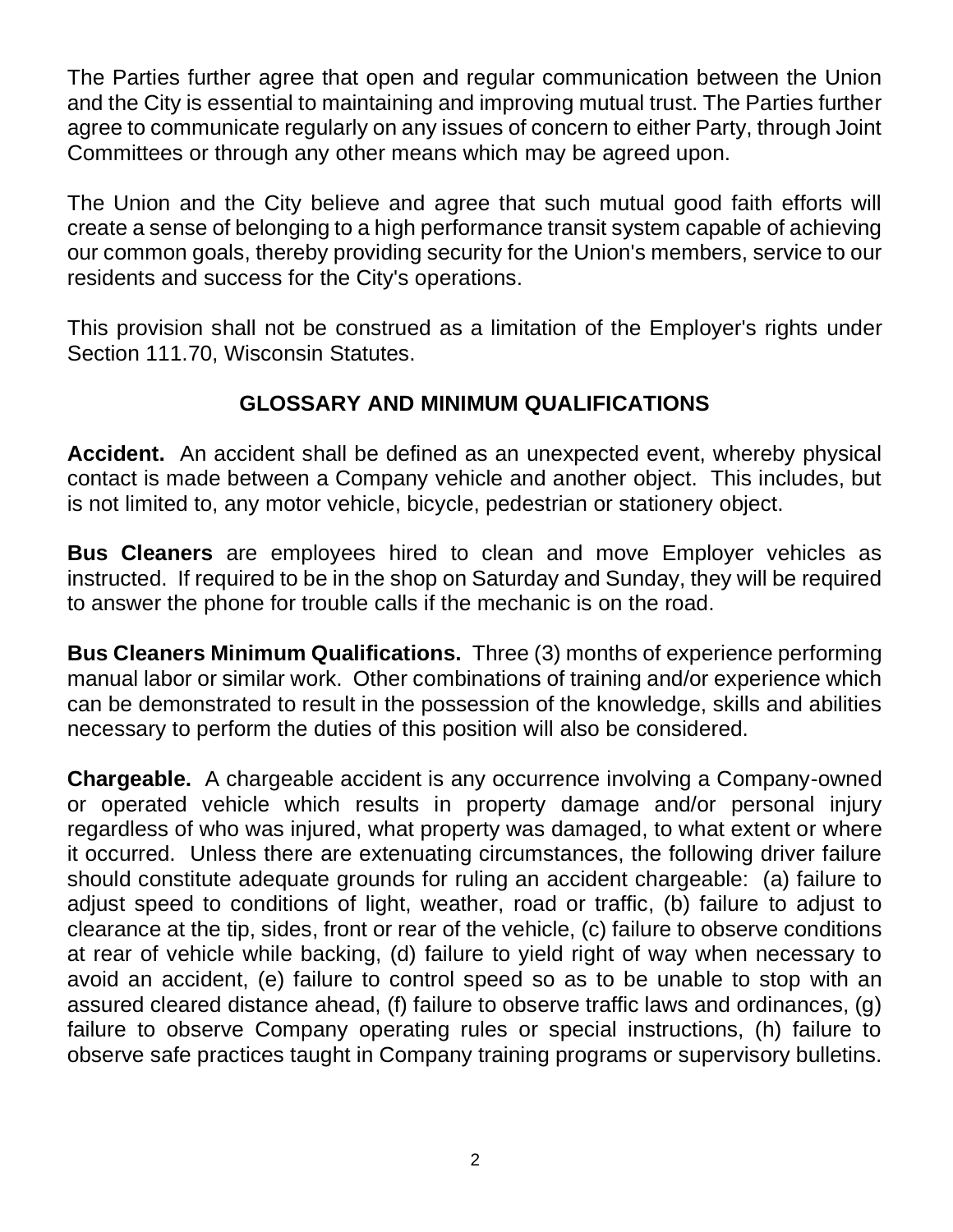**Class "A" Maintenance Employees** are maintenance employees who are capable of and can satisfactorily make, in a reasonable length of time, without the aid of supervision, any and all repairs either major or minor to, or service such vehicles or equipment or units thereof, as may be assigned by the Employer for repairs or service, and who can satisfactorily direct the activities of other employees of the maintenance department.

**Class "A" Maintenance Employees Minimum Qualifications.** Two (2) years of mechanical experience in the repair and maintenance of transit vehicles and equipment at the level of a Class "B" mechanic with Metro Transit, or with less than two (2) years' experience, then other combinations of training and/or experience which can be demonstrated to result in the possession of the knowledge, skills and abilities necessary to perform the duties of this position will also be considered. Possession of a valid Wisconsin driver's license, and the ability to receive a passing score on a job-related performance test. Must possess Class B Commercial Driver's License, without an Air Brake restriction; "P" endorsement is not a requirement.

**Class "B" Maintenance Employees** are maintenance employees who are capable of and can satisfactorily make, in a reasonable length of time and with a minimum amount of supervision when necessary, any and all repairs, either major or minor to, or service such vehicles or equipment or units thereof as may be assigned by the Employer for repair or service. Tire employees are Class "B" Maintenance Employees who are capable of and can make, in a satisfactory manner, any and all repairs to tires including mounting and dismounting and painting wheels, and in addition, can do Class "B" Maintenance work if there is no tire work. Tire employees shall be paid Class "B" Mechanic wages.

**Class "B" Maintenance Employees Minimum Qualifications.** Two (2) years of mechanical experience in the repair and maintenance of transit vehicles and equipment at the level of a Class "C" mechanic with Metro Transit, or with less than two (2) years' experience, then other combinations of training and/or experience which can be demonstrated to result in the possession of the knowledge, skills and abilities necessary to perform the duties of this position will also be considered. Possession of a valid Wisconsin driver's license, and the ability to receive a passing score on a job-related performance test. Must possess Class B Commercial Driver's License, without an Air Brake restriction; "P" endorsement is not a requirement.

**Class "C" Maintenance Employees** are maintenance employees who are trainees for the classification of Class "B" Maintenance Employee and are capable of and can satisfactorily assist, with proper supervision, any type of work encountered in repairing or servicing such vehicles or equipment or units thereof as may be assigned by the Employer for repair or service.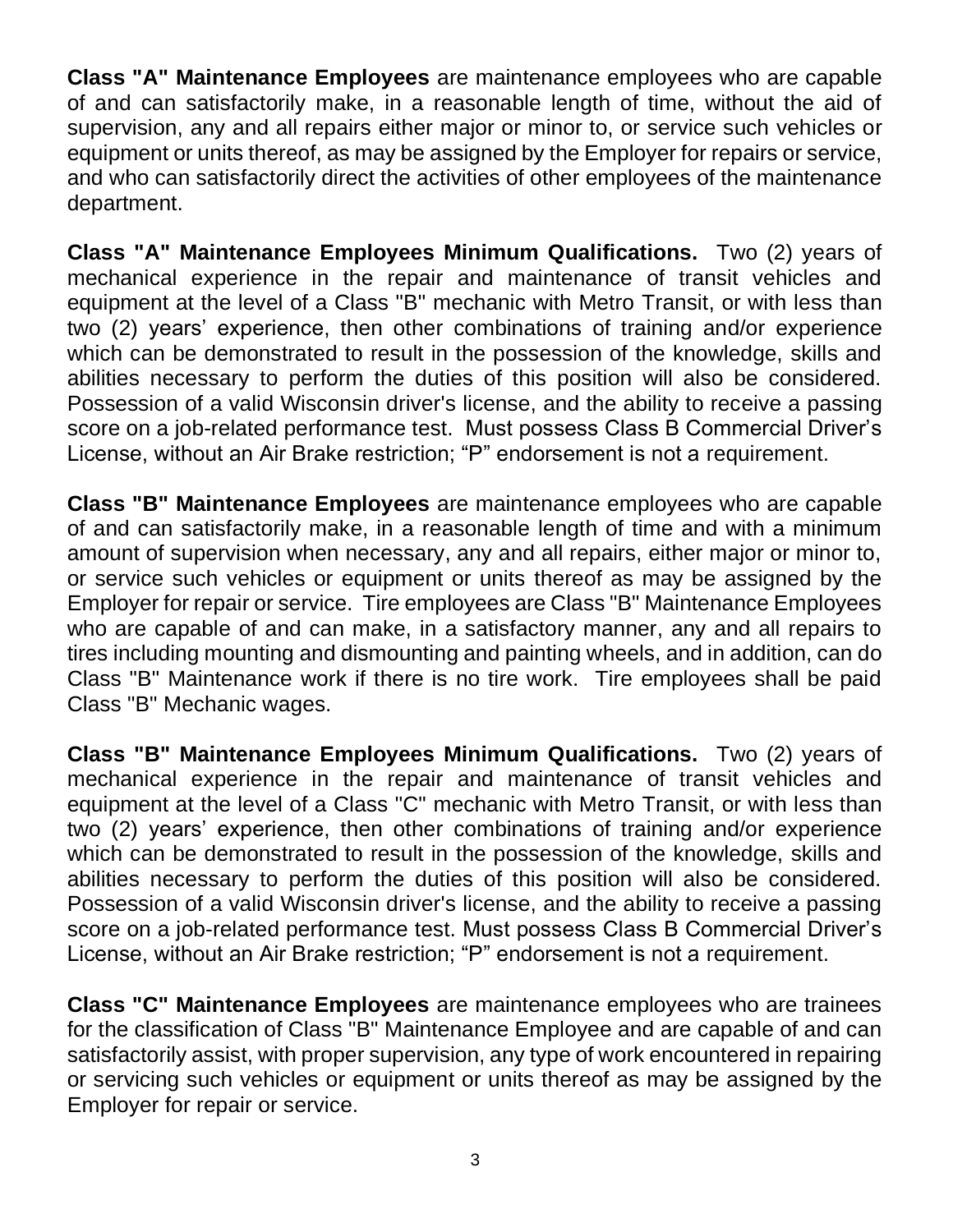**Class "C" Maintenance Employees Minimum Qualifications.** Six (6) months of experience at the level of a Service Worker with Madison Metro, or with less than six (6) months experience, then other combinations of training and/or experience which can be demonstrated to result in the possession of the knowledge, skills and abilities necessary to perform the duties of this position will also be considered. Possession of a valid Wisconsin driver's license, and the ability to receive a passing score on a job-related performance test. Must possess Class B Commercial Driver's License, without an Air Brake restriction; "P" endorsement is not a requirement.

**Disciplinary Action or Discipline** is defined as any action taken to correct or alleviate a situation. Such action may be in the form of verbal or written warnings, days off or discharge, or any other action specified in this Contract. For the purposes of this Section, the term "days off" shall be defined as suspensions without pay. (See also Working Suspension).

**Employees Qualified for** is herein defined by the parties as employees who meet the minimum qualifications established for the job classification into which they may elect to move as the result of being displaced through a reduction in the work force pursuant to Article 34, Layoff and Recall.

**Extra Board Work** is defined as regularly assigned runs when temporarily performed by operators other than those who originally picked the runs at a regular pick, and all other pieces not defined as a run.

**First Day of Regular Employment** is defined as the first day an employee performs service for pay.

**Garage Dispatchers** are maintenance employees who are responsible for parking, hosteling, assigning and dispatching buses in the garage.

**Garage Dispatchers Minimum Qualifications.** Six (6) months of experience performing general record keeping or scheduling work, or six (6) months of experience in a maintenance organization through which knowledge of dispatching operations would be gained, or with less than six (6) months experience, then other combinations of training and/or experience which can be demonstrated to result in the possession of the knowledge, skills and abilities necessary to perform the duties of this position will also be considered. Possession of a valid Wisconsin driver's license. Must possess Class B Commercial Driver's License, without an Air Brake restriction; "P" endorsement is not a requirement.

**Transit Custodian** is a person who has the care and cleaning of the buildings, grounds and bus shelters, etc.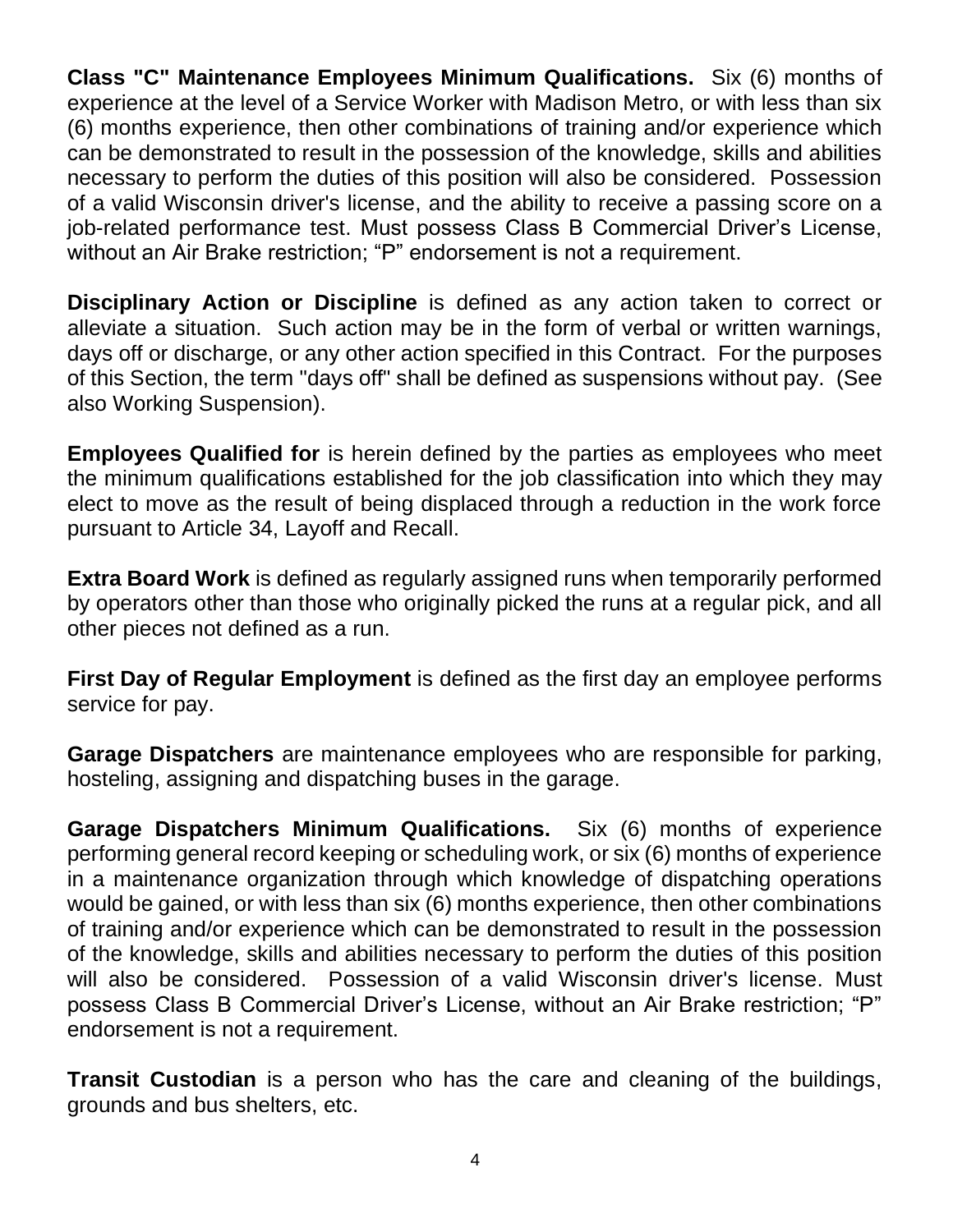**Transit Custodian Minimum Qualifications.** Six (6) months of experience performing general custodial work, or with less than six (6) months experience, then other combinations of training and/or experience which can be demonstrated to result in the possession of the knowledge, skills and abilities necessary to perform the duties of this position will also be considered. Possession of a valid Wisconsin driver's license.

**Unexcused Absence** is when an operator does not show at 1101 East Washington Avenue or the annex as the case may be, for assigned work by his/her report time.

**Lead Worker** must be able to satisfactorily direct and teach other maintenance workers, in a reasonable length of time, all repairs, adjustments and maintenance of all Employer vehicles and other equipment. The job duties of the lead worker include, but are not limited to the following: diagnose and assign work during emergencies in the absence of a foreman or superintendent, answer driver radio complaints, fill out trouble call sheets, assign bus replacements, direct repairs when necessary, and other duties pertaining to the maintenance department as required.

**Lead Worker Minimum Qualifications.** One (1) year of mechanical experience in the repair and maintenance of transit vehicles and equipment at the level of a Class "A" Mechanic with Metro Transit. Other combinations of training and experience which can be demonstrated to result in the possession of the knowledge, skills and abilities necessary to perform the duties of this position will also be considered. Possession of a valid Wisconsin driver's license, and the ability to receive a passing score on a job-related performance test. Must possess Class B Commercial Driver's License, without an Air Brake restriction; "P" endorsement is not a requirement.

**Major Accident.** An accident with a pedestrian or bicyclist or one resulting in a fatality.

**Minor Accident.** All other chargeable accidents.

**Non-Chargeable.** An accident or incident where the Company vehicle is clearly not at fault nor responsible in any manner for the accident or incident. Therefore, it must be shown that no responsible action on the part of the Company's operator would have prevented such an accident or incident.

**Paint and Body Employees** must be capable of, and can satisfactorily repair and paint, in a reasonable length of time, any and all bus body damage. They may also perform maintenance work that their classification will permit when needed and called upon.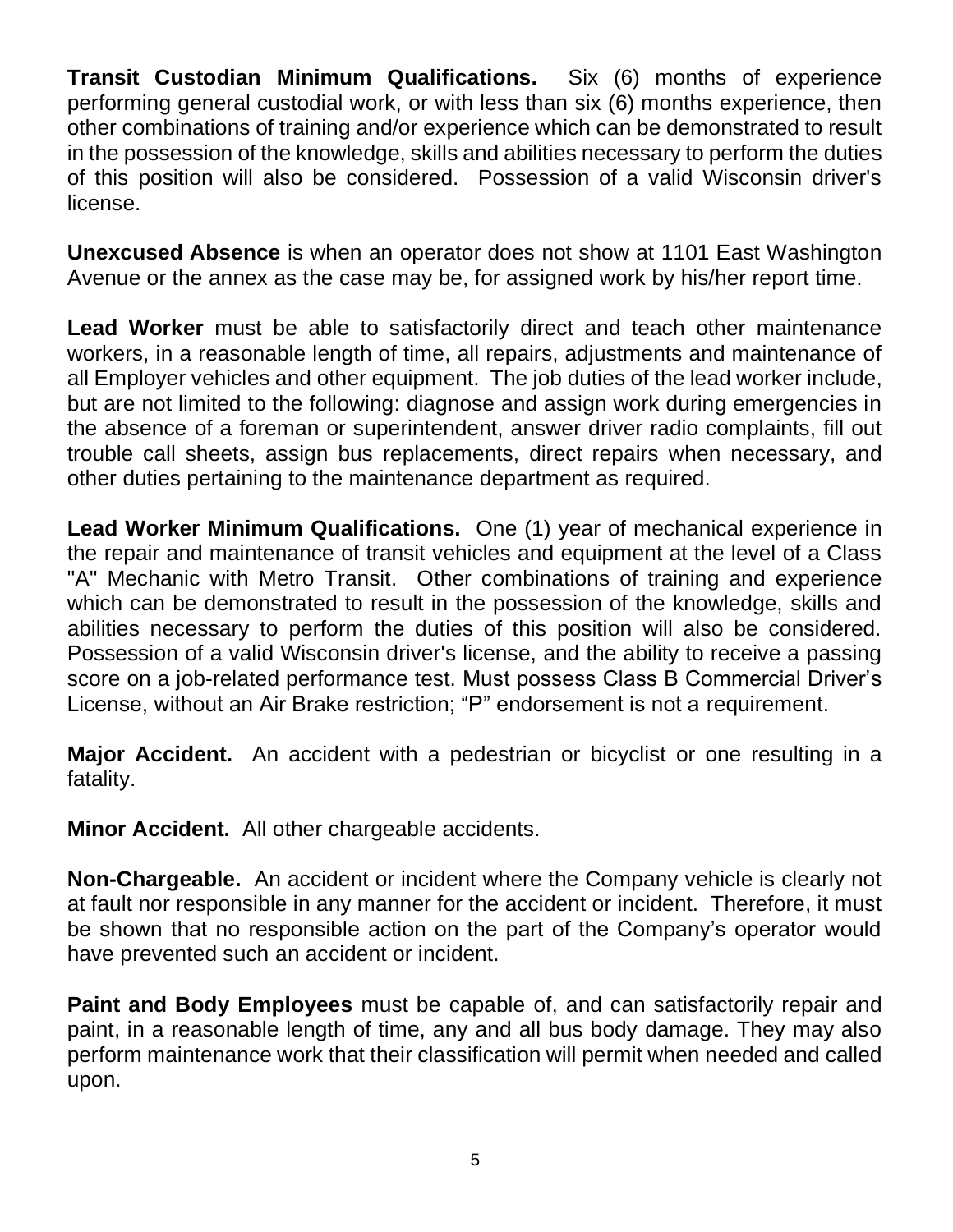**Paint and Body Employees Minimum Qualifications.** Two (2) years of mechanical experience in the repair and maintenance of transit vehicles and equipment at the level of a Class "C" mechanic with Madison Metro, or with less than two (2) years' experience, then other combinations of training and/or experience which can be demonstrated to result in the possession of the knowledge, skills and abilities necessary to perform the duties of this position will also be considered. Possession of a valid Wisconsin driver's license, and the ability to receive a passing score on a job-related performance test. Must possess Class B Commercial Driver's License, without an Air Brake restriction; "P" endorsement is not a requirement.

**Personal Electronic Device.** Personal Electronic Device defined means an electronic device that emits an audible or visual signal, displays a message, or otherwise summons the possessor, including but not limited to, cellular telephones, paging devices, electronic e-mailing devices, radios, tape players, CD players, DVD players, video cameras, iPods, or other MP3 players, laser pointers, portable video game players, laptop computers, personal digital assistants cameras, and any device that provides a wireless connection to the internet.

**Platform Time** is defined as the time an operator is required to be behind the wheel, including recovery time, in the performance of his/her duties.

**Preventable.** An accident or incident in which the Company's operator is partially negligent, partially responsible or partially at fault for the accident. The Company's operator would have contributed to the accident by not doing everything reasonably possible to prevent the accident. Therefore, the driver and the adverse party share the responsibility for the accident or incident.

**Report Time** is defined as the stated time an operator is required to physically be at a given point to assume his/her assigned duties.

**Report Time Pay** is defined as pay for a given period of time immediately prior to the start of platform hours.

**Run** is defined as any straight through work or combination of work grouped together which pays a minimum of forty (40) hours per week including report and travel time and which is posted and selected at a general pick. All other pieces of work shall be classed as extra work.

**Service Employees** are maintenance employees who are capable of and can satisfactorily perform any type of service labor such as, but not limited to, hosteling, gassing, fueling, oiling and cleaning of such vehicles or equipment or units or component parts thereof as may be assigned by the Employer for services, and the maintenance of buildings and grounds.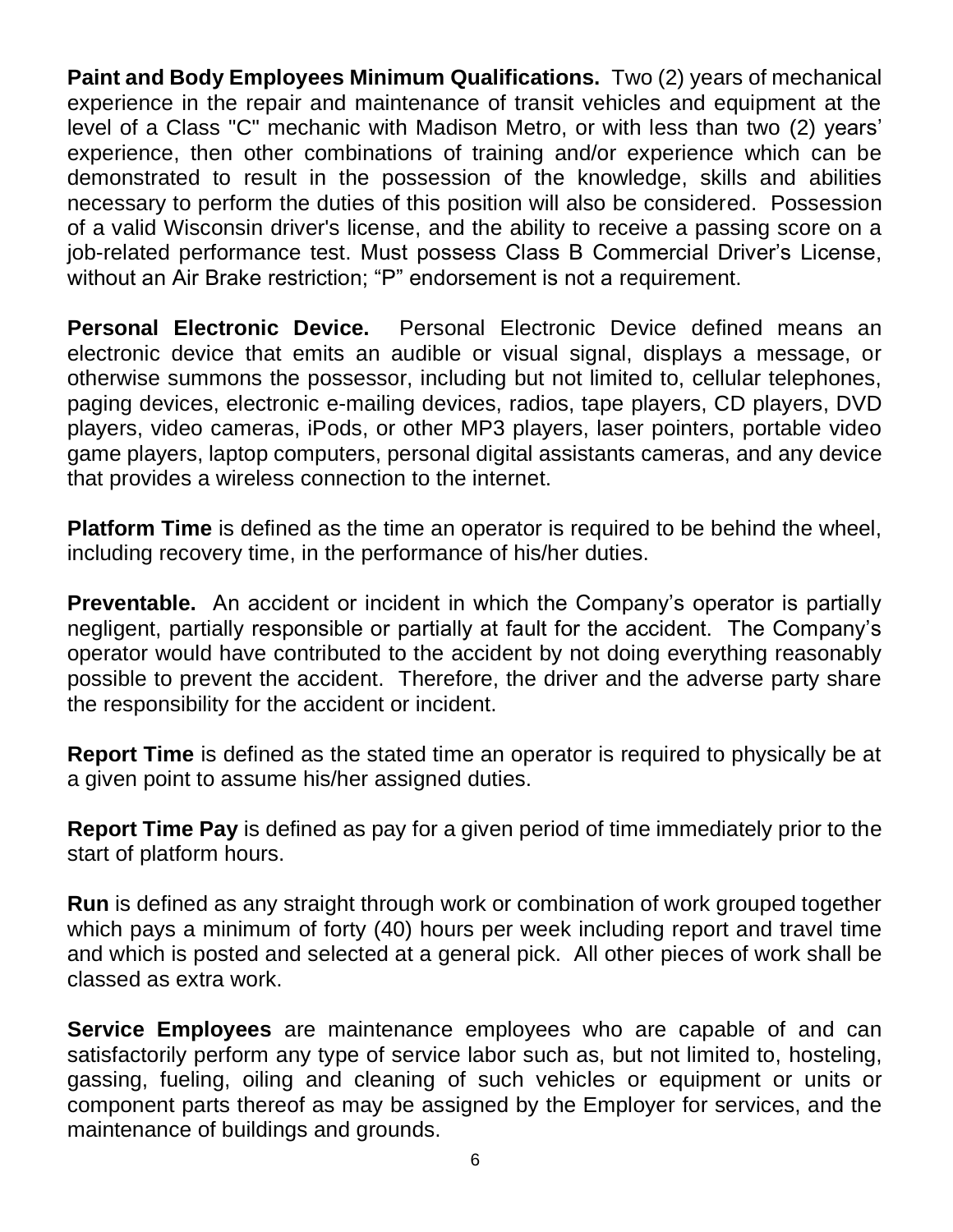**Service Employees Minimum Qualifications.** Six (6) months of experience servicing motor vehicles or other combinations of training and/or experience which can be demonstrated to result in the possession of the knowledge, skills and abilities necessary to perform the duties of this position will also be considered. Possession of a valid Wisconsin driver's license. Must possess Class B Commercial Driver's License, without an Air Brake restriction; "P" endorsement is not a requirement.

**Transit Operator/Mass Transit Operator.** For purpose of present day contract construction, a transit operator, or mass transit operator, are employees who transport passengers.

- **Regular Operators** are Transit Operators who chose a regular run in the general pick.
- **Extra Board Operators** are Transit Operators whose work assignments come from work on the Extra Board.
- **Metro+Plus Operators** are Transit Operators who work in the Paratransit Unit.

**Transit Operators Minimum Qualifications.** Six (6) months of experience in a position working with the public. Other combinations of training and/or experience which can be demonstrated to result in the possession of the knowledges, skills and abilities necessary to perform the duties of this position will also be considered. Must be 18 years of age. Must possess a Class B Commercial Driver's License with a Passenger ("P") endorsement, without Air Brake restriction.

**Utility Employees** are shop employees who are responsible for repair and upkeep of buildings and grounds.

**Utility Employees Minimum Requirements.** Six (6) months of experience with Metro Transit performing a broad range of building and grounds maintenance work, or with less than six (6) months experience, then other combinations of training and/or experience which can be demonstrated to result in the possession of the knowledge, skills and abilities necessary to perform the duties of this position will also be considered. Possession of a valid Wisconsin driver's license, and the ability to receive a passing score on a job-related performance test.

**Wisconsin Gun Deer Season** is defined as the period of time between the Saturday preceding Thanksgiving and the Sunday following Thanksgiving.

**Working Suspensions** means a suspension which identifies a level of progressive discipline. A working suspension shall not result in loss of pay for hours worked.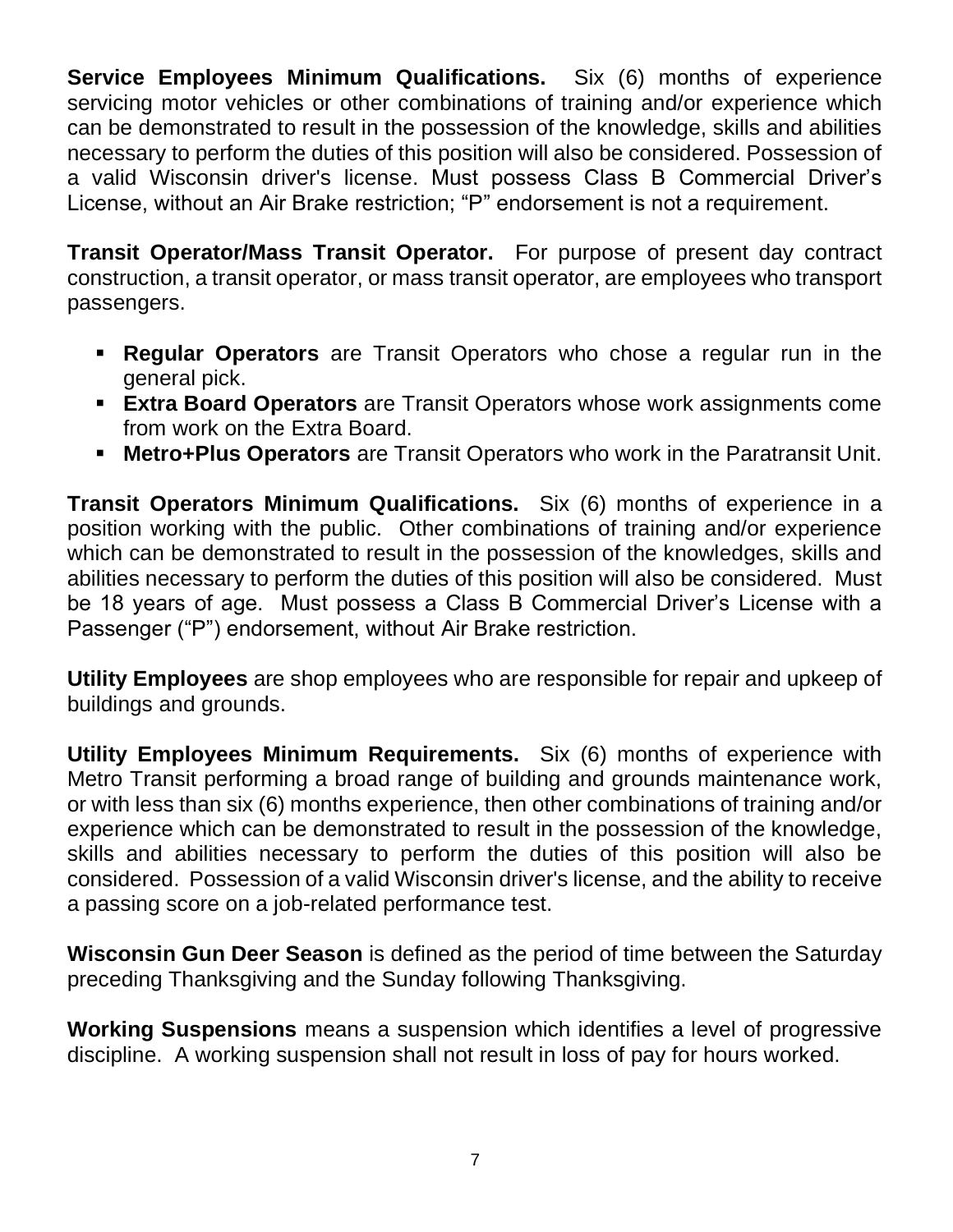#### **ARTICLE 1 - RECOGNITION, NON-DISCRIMINATION AND WORK PRESERVATION**

- <span id="page-10-0"></span>**1.1 Recognition.** The Employer agrees that it recognizes the Union as the sole bargaining agent for all mass transit operators, office employees and garage employees, including mechanics, washers, custodians, and helpers, at all City Transit Division locations and facilities and excluding guards, supervisors, confidential, professional and managerial employees as defined by Section 111.70, Wisconsin Statutes.
- **1.2 Extra Contract Agreements.** The Employer agrees not to enter into any agreement or contract with its employees in the said collective bargaining unit, individually or collectively, which in any way conflicts with the terms and provisions of this Agreement. Any such agreement shall be null and void.
- **1.3 Non-Discrimination.** The Employer and the Union agree that their respective policies and actions will not violate the rights of, or discriminate against any employee(s) covered by this Agreement because of sex, creed, race, age, disability, national origin, marital status and sexual orientation, union or non-union affiliation, and the application and interpretation of the provisions of this Agreement shall be made subject thereto. However, the parties agree that except for union affiliation or non-union affiliation any alleged discrimination shall not be subject to the grievance and arbitration procedures contained herein, but shall be processed under appropriate municipal, state or federal procedures.

Wherever a personal pronoun is referred to in this Agreement, the intent is to apply to either sex.

- **1.4 Employees with Disabilities.** The parties will exert reasonable effort to comply with the requirements of the Americans with Disabilities Act and other statutes related to employees with disabilities whether or not such employees are members of the bargaining unit. The City and the Union agree that any dispute related to the interpretation or application of the various statutes shall be resolved in accordance with statutory dispute resolution procedures and will not be subject to the grievance and arbitration procedures of the Agreement.
- **1.5 Methods or Modes of Operation.** The Union recognizes the right of the City to implement new methods or modes of operation and that funding may be diverted to fund these new methods or modes of transportation. Therefore, in consideration of the Union's recognition, the City agrees any change in the method or modes of operation with respect to public transportation, and its operations shall be protected and concerted activity under this Contract and 49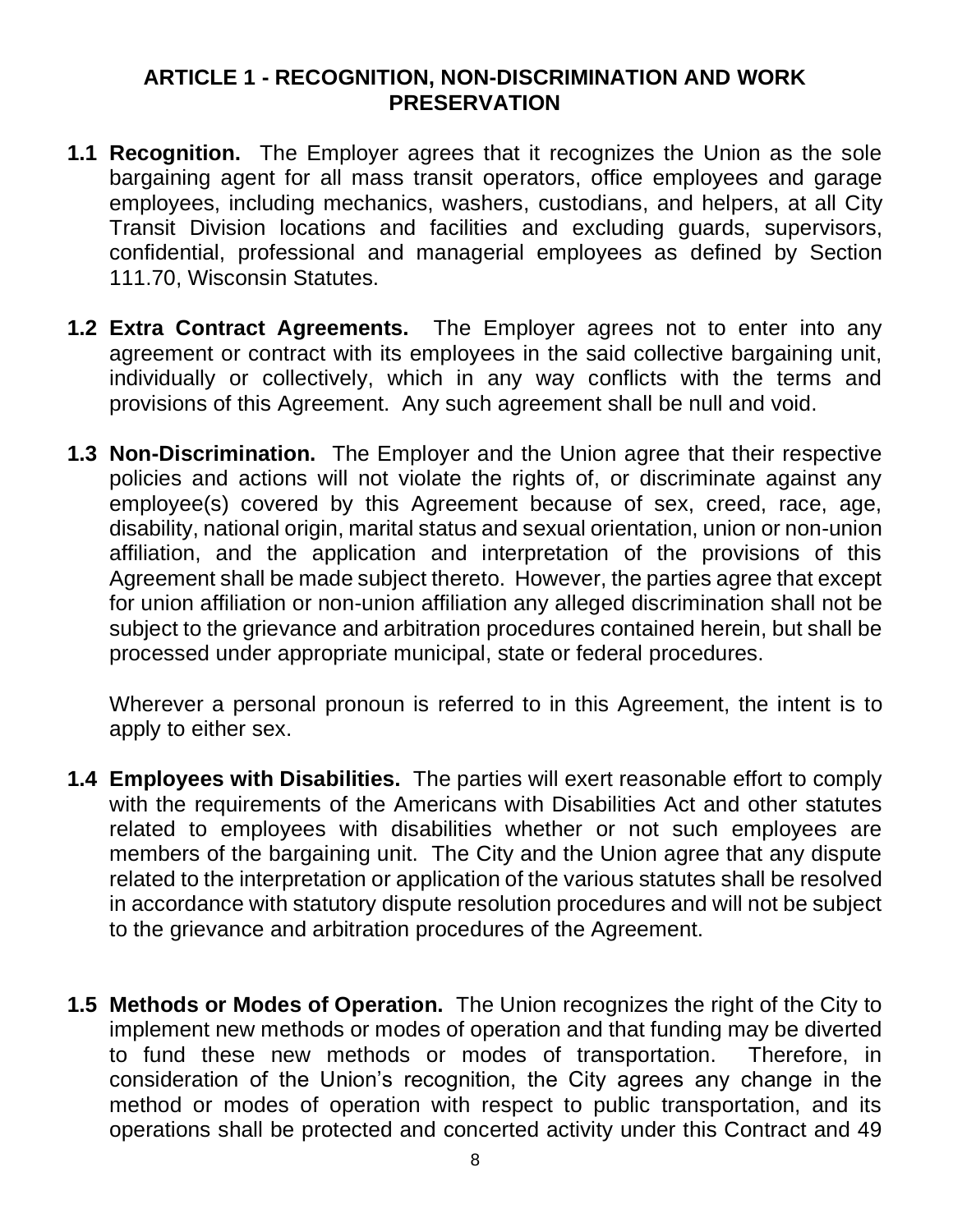USC, Section 5333(b), as amended, and/or superseded. Furthermore, such work shall be preserved for the benefit of bargaining unit personnel who shall be properly trained to operate any equipment and/or service resulting from the new methods or modes of operation. The parties further agree to negotiate upon demand with respect to the change in the methods or modes of operation as it relates to the transportation of the general public to cause this contract to conform to the change in the methods or modes of operation. This Section shall also apply in the event that there is a change in the designated recipient status of the City of Madison for Federal and/or State transit funding.

### **1.6 Supervisors.**

The Employer agrees that supervisors, managerial, professional and confidential employees shall not perform bargaining unit work except for instructional/training purposes and emergencies. Additional exceptions are when a specific task is needed to be completed in a timely fashion in the office or to avoid missed revenue trips. In no case will supervisors perform bargaining unit work to deprive a bargaining unit employee of an overtime opportunity.

**1.7 Management Rights.** The Union recognizes the prerogative of the City to operate and manage its affairs in all respects in accordance with its responsibility and the powers or authority which the City has not officially abridged, delegated, or modified by this Agreement and such powers or authority are retained by the City.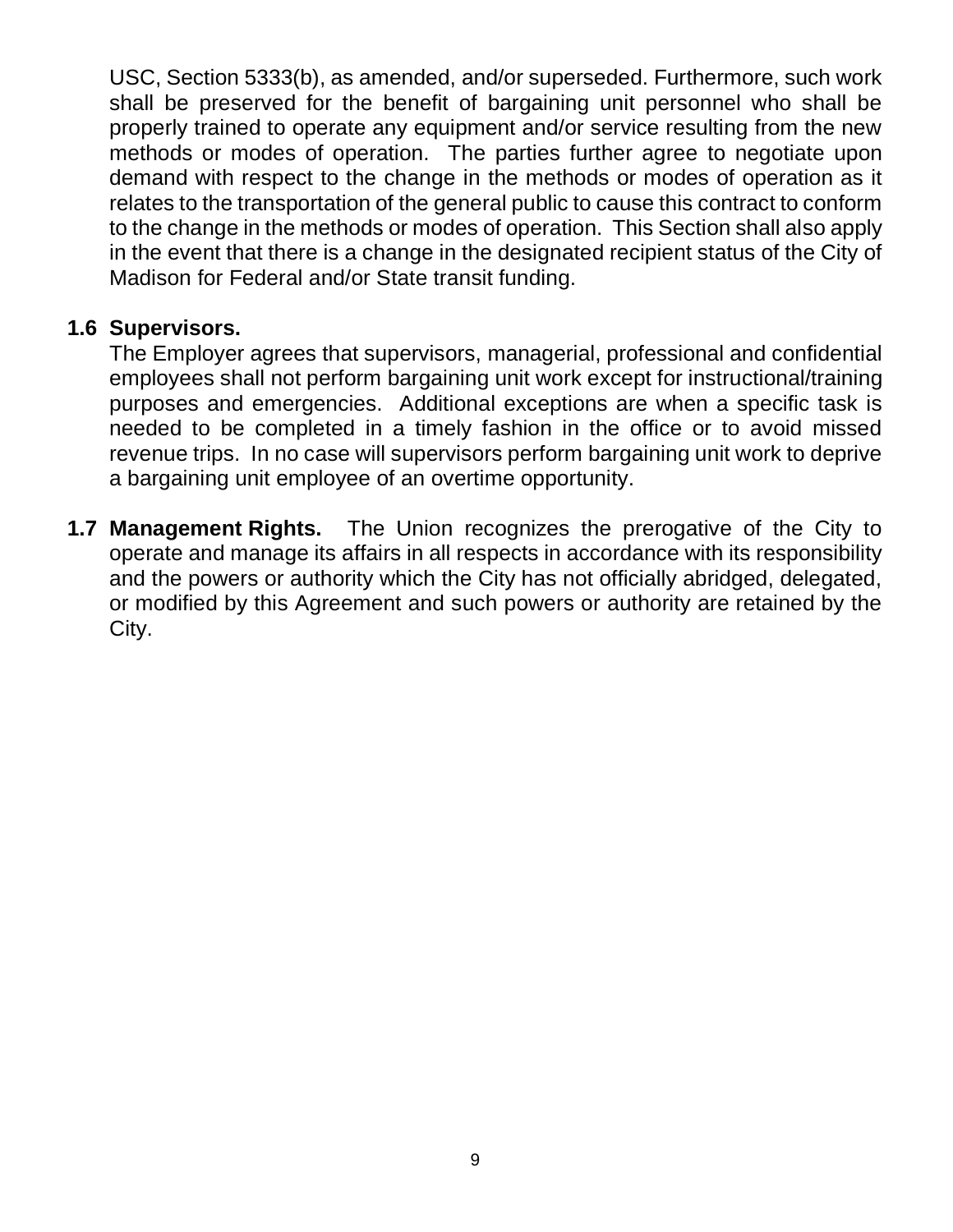# **ARTICLE 2 - NEGOTIATIONS AND COMMITTEES**

- <span id="page-12-0"></span>**2.1 Negotiators.** Either party to this Agreement may select for itself such negotiator or negotiators for purposes of carrying on conferences and negotiations under the provisions of Section 111.70, Wisconsin Statutes, as such party may determine. No consent from either party shall be required in order to name such negotiator or negotiators.
- **2.2 Union Negotiating Committee.** The Union shall advise the Employer of the names of its negotiators, and shall be permitted a total of eight (8) employees to participate in negotiations without loss of his/her regular pay exclusive of overtime or premium pay if such negotiations should occur during the employee's regular work hours.
- **2.3** The parties to this Agreement shall meet at such times reasonable for the purpose of discussing matters of concern and for the purpose of proposing resolutions to such issues or concerns. Either party shall have the right to create or direct such matters of concern to a committee for appropriate study as is otherwise directed by the parties to this Contract; provided, however, the committee so created shall have no authority to act on behalf of or to bind either party.

The committee and its participants, as assigned to it by the parties, shall act within the guideline as outlined and agreed to by the Union and the Employer and shall report its findings, facts and conclusions to the Union and the Employer.

# **2.4 Standing Committees.**

**Work Rules Committee.** There shall be established a Work Rules Committee consisting of two (2) members appointed by the Union and two (2) members appointed by the Employer. The purpose of the Committee shall be to review and make such recommendations to the parties signatory to this Agreement as is necessary and reasonable to the existing set of "Work Rules" governing the Extra Board. The Committee shall act within the parameters as established by the parties to this Agreement and Section 2.3 of Article 2.

**Shop Performance and Training Committee.** The Employer and the Union shall appoint a Committee to review and make such recommendations to the Parties signatory to this Agreement as is necessary and reasonable toward the establishment of job-related performance tests and related training modules for the positions of Lead Worker (Transit Mechanics), Class "A" Mechanic, Paint & Body and Class "B" Mechanic. The Committee's recommendations shall be submitted to the parties' principal representatives who will establish the job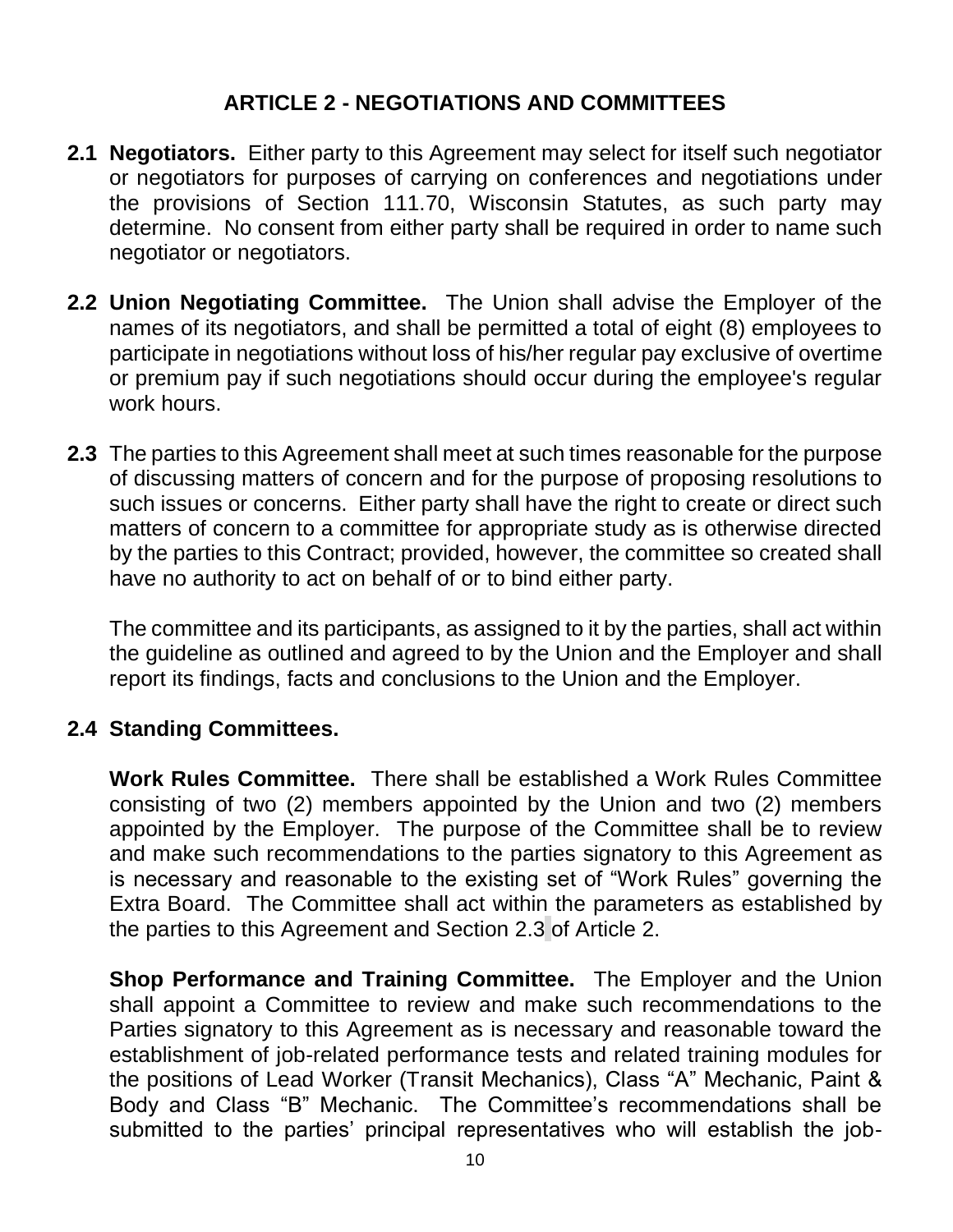related performance tests and related training modules for this Agreement. The Committee shall act within the parameters as established by the parties to this Agreement and Section 2.3 of Article 2.

<span id="page-13-0"></span>**General Pick Run Cut Committee.** The Union shall appoint a committee that shall be able to inspect and have cooperative input for the general run cut prior to its posting.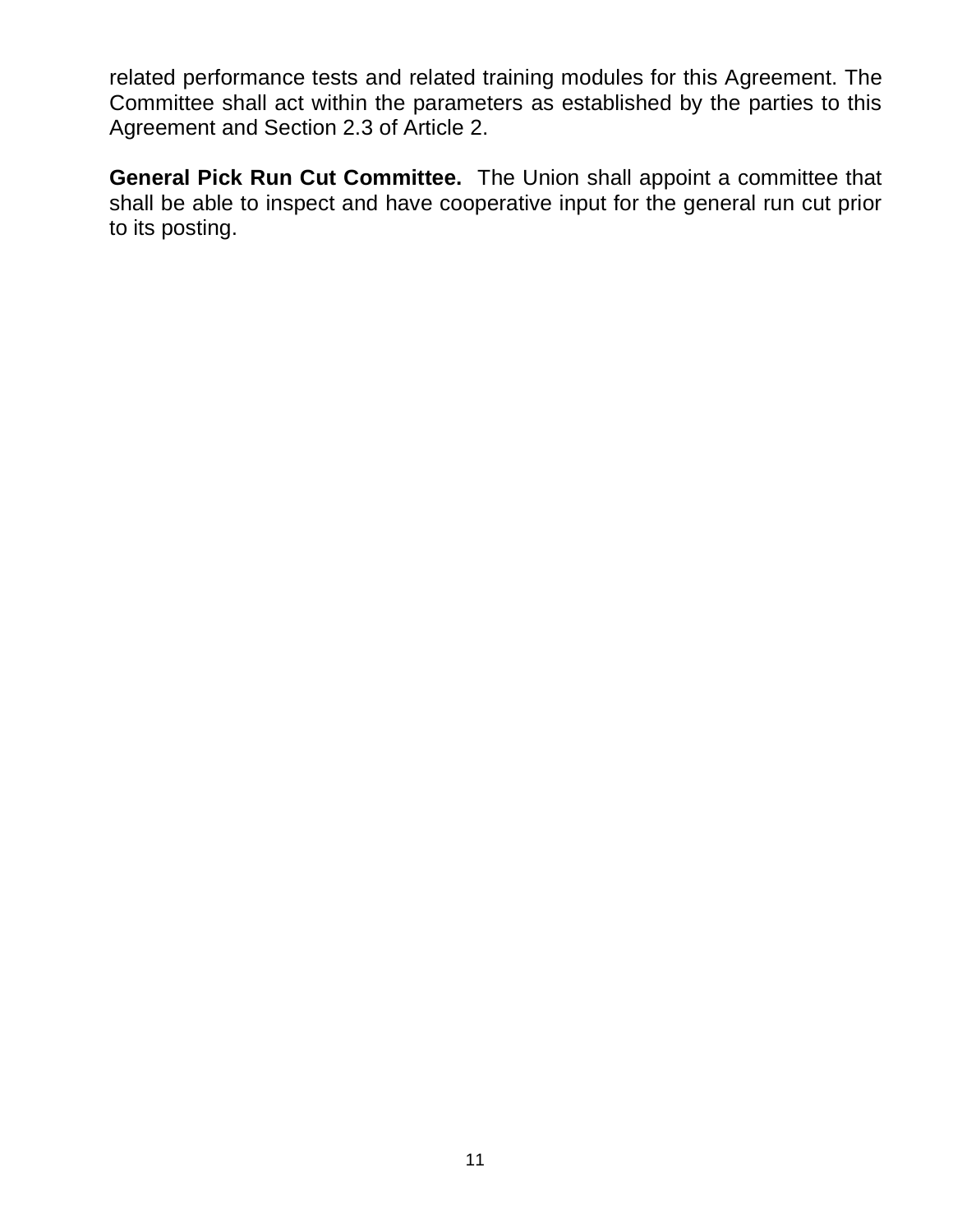- **3.1 Dues Check Off.** The Employer agrees to deduct, biweekly or monthly, as certified by the Union, membership dues or fees for representational services in lieu thereof, from the pay of those employees who individually request in writing that such deduction be made. The amounts to be deducted shall be certified to the Employer by the Officers of the Union and the aggregate deduction shall be submitted to the Treasurer of the Union no later than seven (7) days following the pay day in which such deduction is made. The Employer agrees to add to the certified list the names of all new employees, and delete from the certified list the names of employees no longer employed. No deduction shall be made that is prohibited by applicable State and Federal law.
- **3.2 Fair Share.** To the extend allowed by applicable federal and state law, the Employer agrees to deduct, biweekly or monthly, as certified by the Union, a sum (fee) from the pay of employees within the bargaining unit as their proportionate share of the cost of the collective bargaining process and contract administration with written signed affirmative consent. Such amount deducted shall in no instance exceed the regular dues and/or initiation fees uniformly required of all Union members of the bargaining unit as certified by the Officers of the Union. In the event that an employee shall not have sufficient earnings due him/her during the pay period when dues or fees are normally withheld to equal or exceed the amount of the certified deduction, no dues or fees shall be withheld and the Employer shall carry forward the certified amount due the Union to the next pay period in which the employee has sufficient earnings to satisfy the certified deduction. The provision of this clause shall be subject to the duty of the Wisconsin Employment Relations Commission. The Employer shall be saved harmless in the event of any legal controversy with regard to the application of this provision.
- **3.3** The Union shall defend and hold harmless the Employer against any and all claims, demands, suits, charges or grievances that arise by reason of actions taken by the Employer pursuant to a written request of the Union related to Article 3.
- **3.4 D.R.I.V.E.** The Employer agrees to deduct from the paycheck of all employees who submit authorization cards and are covered by this Agreement voluntary contributions to D.R.I.V.E. D.R.I.V.E. shall notify the Employer of the amounts designated by each contributing employee that are to be deducted from his/her paycheck on a biweekly basis for all pay periods in which the employee earned a wage. The Employer shall transmit to: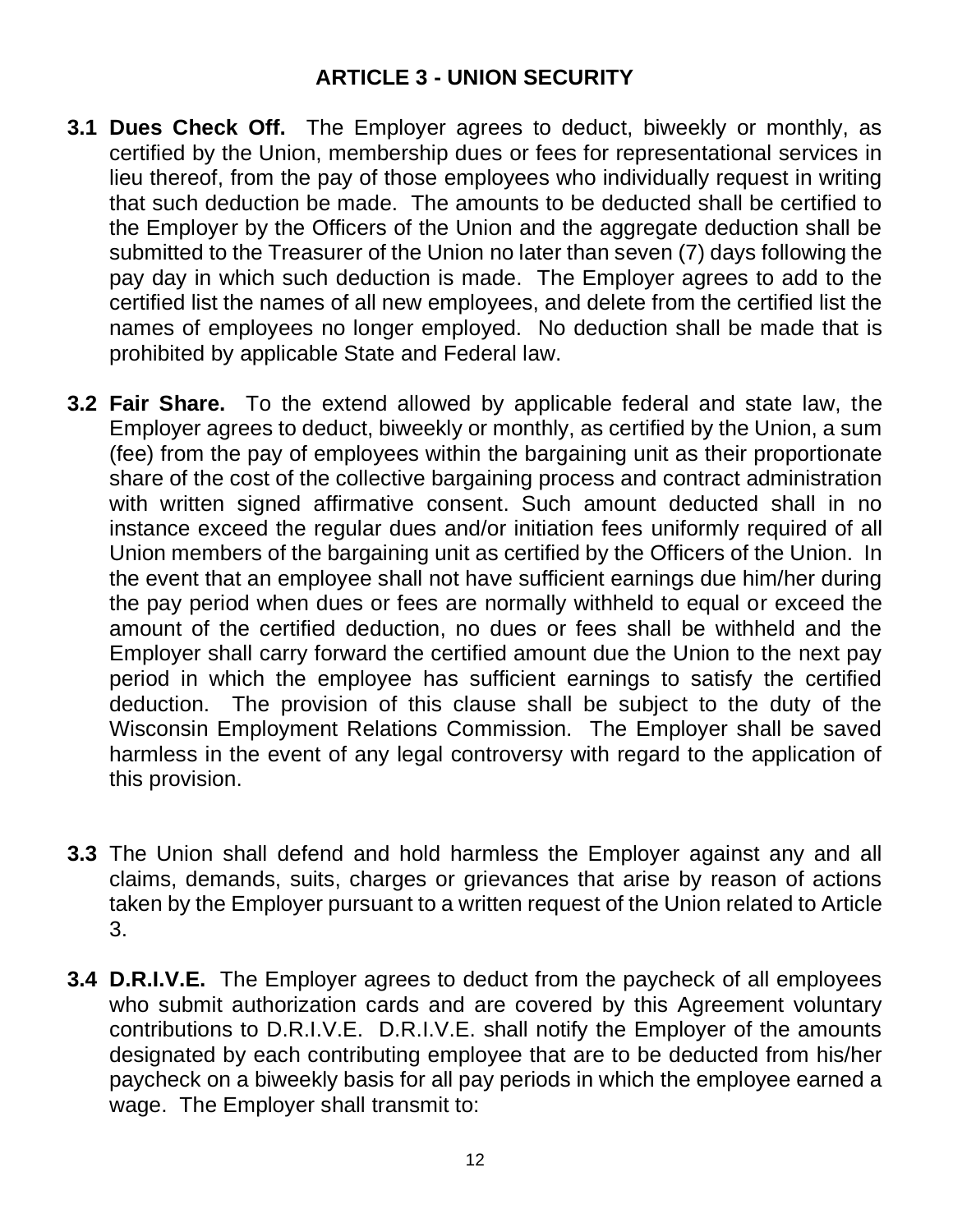#### D.R.I.V.E. International Brotherhood of Teamsters 25 Louisiana Avenue, NW Washington, DC 20002

Send on a monthly basis, in one check, the total amount deducted along with the name of each employee on whose behalf a deduction is made, the employee's social security number and the amount deducted from the employee's paycheck. No such authorization shall be recognized if in violation of State and Federal law. No deductions shall be made which are prohibited by applicable law.

- **3.5** The Union is the collective voice in the workplace for all employees and due to the deep and cooperative nature of the labor relationship that the parties share as well as the recognition of the roles of labor and management in the workplace therefore, the Employer shall notify all new employees that the Union is the exclusive bargaining agent for all employees.
- **3.6** Business Agents and Stewards shall be permitted to attend new employee orientations, which shall be held at the Employer's normal place of work. The Employer shall provide the Union with notice of the date, time and location of any such orientation.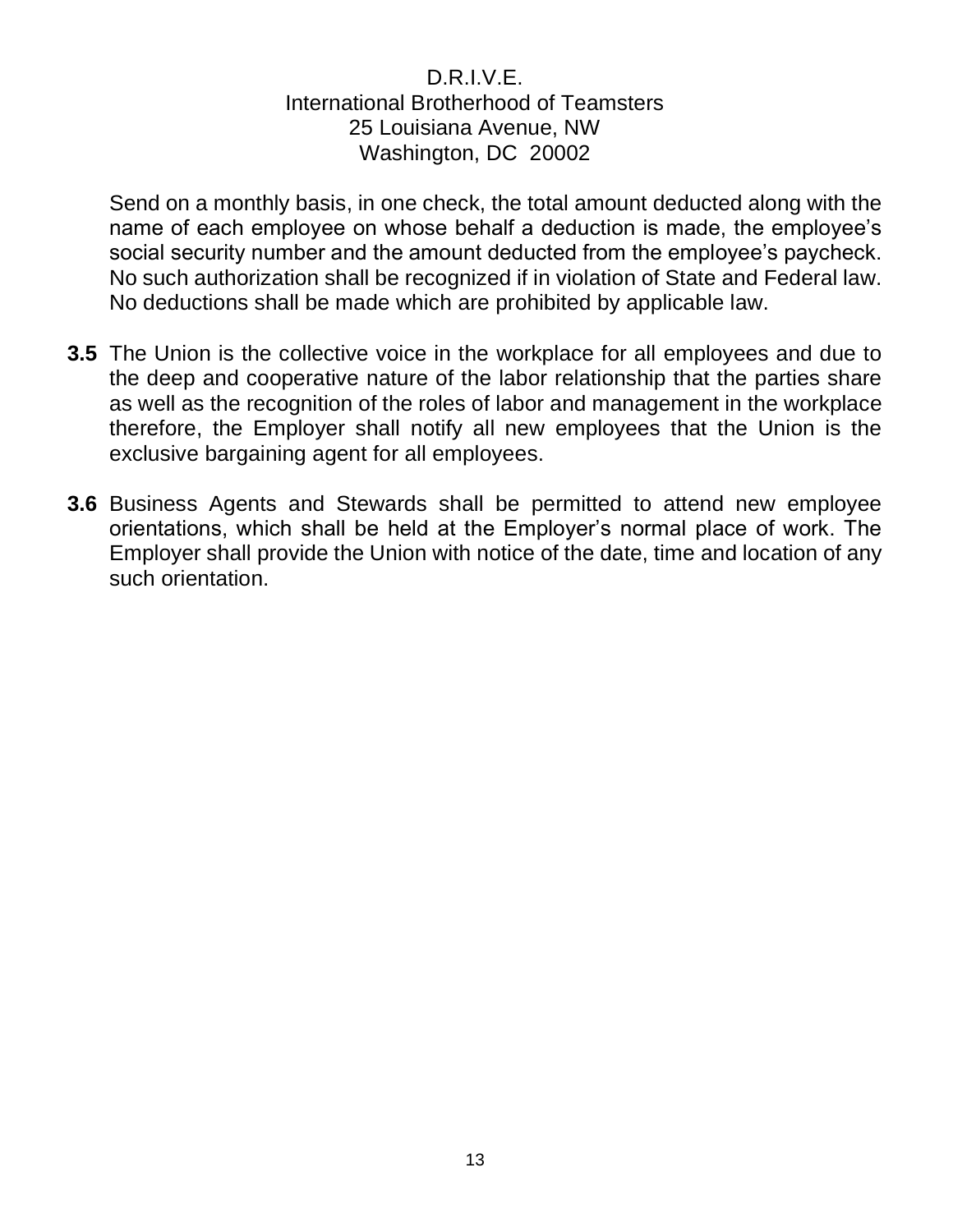# **ARTICLE 4 - NO STRIKE - NO LOCKOUT**

- <span id="page-16-0"></span>**4.1 No Strike.** The Union recognizes the validity of Section 111.70 of the Wisconsin Statutes and agrees not to support any action in violation of said Statutes. The Union agrees that for the duration of this Agreement, Union Officers, Representatives or members will not authorize, assist or support any strike, work stoppage, slowdown, interruption of work or interference with operations of the Employer.
- **4.2** In the event of any strike, work stoppage, slowdown or interruption or impeding of work, the Employer shall notify the Union thereof, and the Union shall take all reasonable means to induce such employees to return to their jobs during any period of stoppage and the Employer shall have the sole and complete right to immediately discharge any member of the bargaining unit inciting or participating in any strike, slowdown, walkout or other cessation of work and such members of the bargaining unit so discharged shall not be entitled to or have any recourse to any other provision of this Agreement. This provision shall not prevent or limit either party from making or advocating such agreement as to the termination of any such action as it may feel will best serve to re-establish the public service of the Employer. It is further agreed that in all cases of a strike, slowdown, walkout or any cessation of work in violation of this Agreement, the Union shall not be liable for damages resulting from such acts of its members, unless the action of the employees is condoned, ratified or approved by full-time employees of the Union.
- **4.3 No Lockout.** The Employer shall not lock out employees.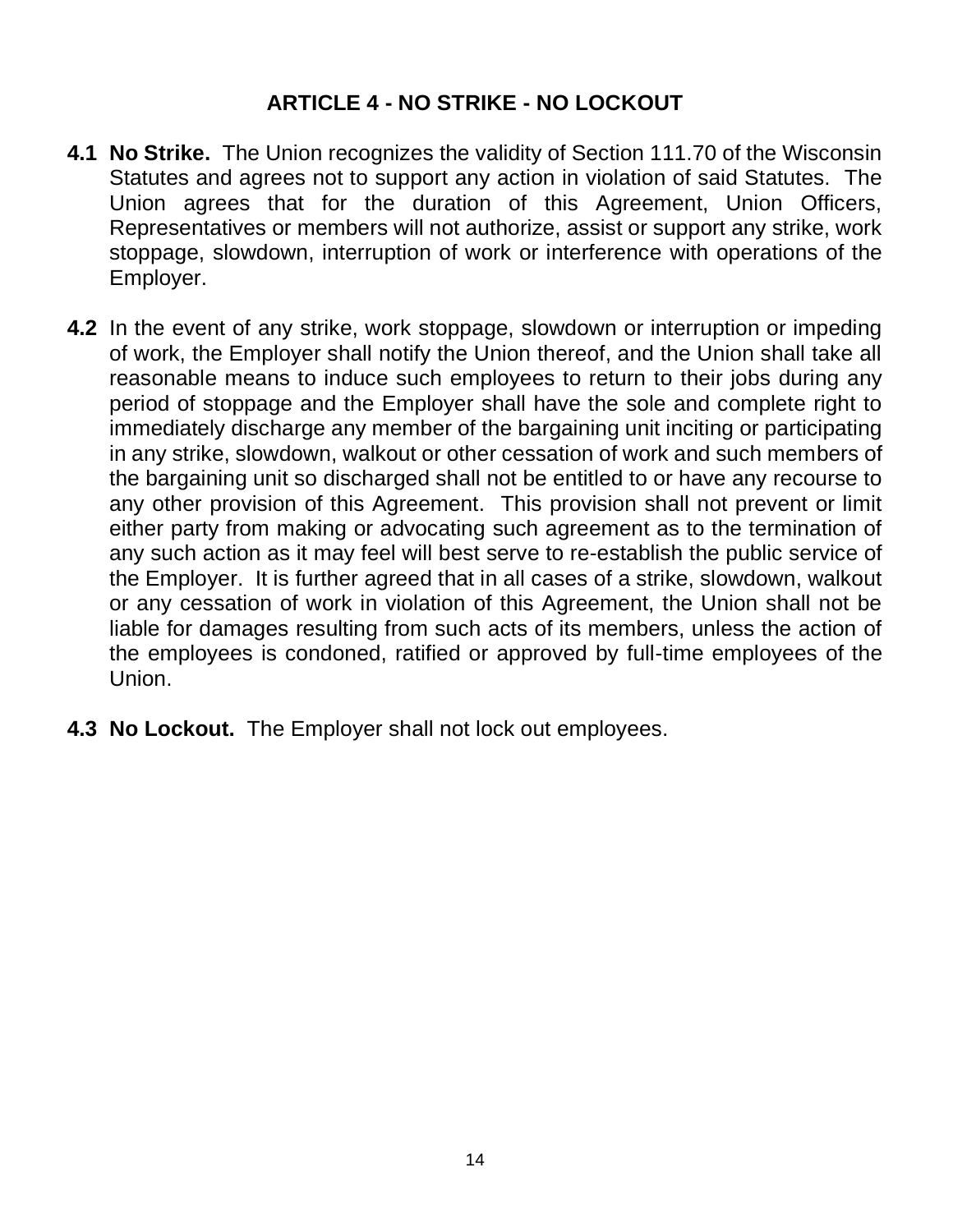# **ARTICLE 5 - STEWARDS AND INSPECTION PRIVILEGES**

<span id="page-17-0"></span>**5.1** The Employer recognizes the right of the Union to designate job stewards and/or alternates or committee persons to handle such Union business as may from time to time be delegated to them by the Union. Job stewards, committee persons and alternates have no authority to take strike action or any other action interrupting the Employer's business in violation of law. The Employer recognizes this limitation upon the authority of job stewards, committee persons and alternates. The job stewards, committee persons or alternates shall be employees of the Employer and subject to all the terms of this Agreement the same as any other employee.

Stewards, committee persons and their alternates are not officers or agents of the Local Union. They shall be selected and removed in such manner as the Local Union Executive Board may direct, and shall have such duties as the Local Union Executive Board or the principal executive officer may assign to them from time to time.

The authority of job stewards, committee persons and their alternates so designated by the Local Union shall be limited to, and shall not exceed, the following duties and activities:

- **A.** The investigation and presentation of grievances in accordance with the provisions of the Collective Bargaining Agreement;
- **B.** The transmission of such messages and information which shall originate with and are authorized by the Local Union or its officers, provided such messages and information:
	- **1.** Have been reduced to writing; or
	- **2.** If not reduced to writing, are of a routine nature and do not involve work stoppages, slowdowns, refusal to handle goods, or any other interference with the Employer's business.

Stewards, committee persons and their alternates shall not have any authority to handle funds, or any other property of this organization, collect any money, including initiation fees, dues, reinstatement fees, fines or any other of the funds of the Local Union, except as authorized by the principal executive officer.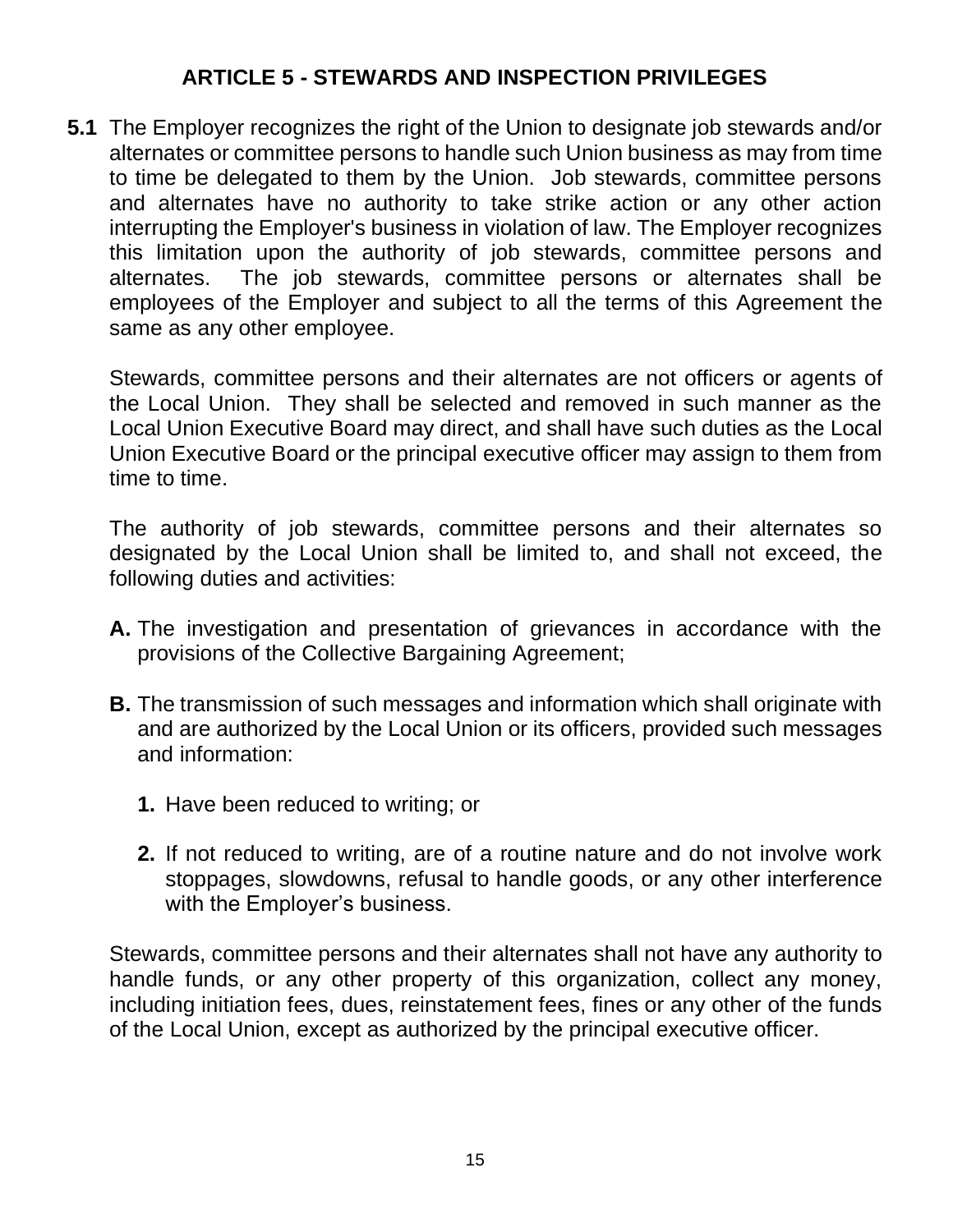- **5.2** An accredited representative of the Union shall be accorded the privilege of being on the property of the Employer during working hours. It is agreed that the visit of such representative shall not in any way interfere with the work of the employees and to this end such representatives shall not enter buses in service (except as a public passenger). The Employer shall not be responsible or liable for any injuries sustained by said representative while on the premises of the Employer. Accredited representatives shall upon arrival notify the Employer of his/her presence on the property to exercise privileges accorded by this Agreement.
- **5.3** The Employer agrees to the posting on the Union bulletin boards within its business premises of notices or Union meetings, etc., by the elected or appointed officials of the Union.
- **5.4** All stewards and committee persons shall be allowed a reasonable time off without loss of pay for the conduct of the work of adjusting grievances in the field or with management.

# **ARTICLE 6 - SUCCESSOR AGREEMENT**

- <span id="page-18-0"></span>**6.1** The Employer assures the Union that any negotiations which may have occurred in the course of the negotiations related to the subject of successorship shall not in any way affect the rights of the Union under the Contract between them or under its status as a collective bargaining representative to succeed to such rights with respect to any persons, corporation or institution that succeeds to the business of a common carrier of passengers in Madison, Wisconsin, and adjacent areas, and/or to its business as an operator of a maintenance shop and that in any Contract it makes to sell, transfer, lease or assign its business as a common carrier of passengers in Madison and adjacent areas and/or its business as an operator of a maintenance shop, it will make such sale, transfer, lease or assignment subject to the rights of the Union as collective bargaining agent for its employees who are taken over as part of such going business by the purchaser, transferee or lessee.
- **6.2** The term "successor" as used above includes a purchaser, transferee or lessee of the business as a going concern, whether the successor conducts the total operation as is done at present by the Employer or the operation is broken down into two (2) or more operations, each conducted by a different Employer. The term does not include purchasers of the equipment piecemeal, leaving it fragmentized.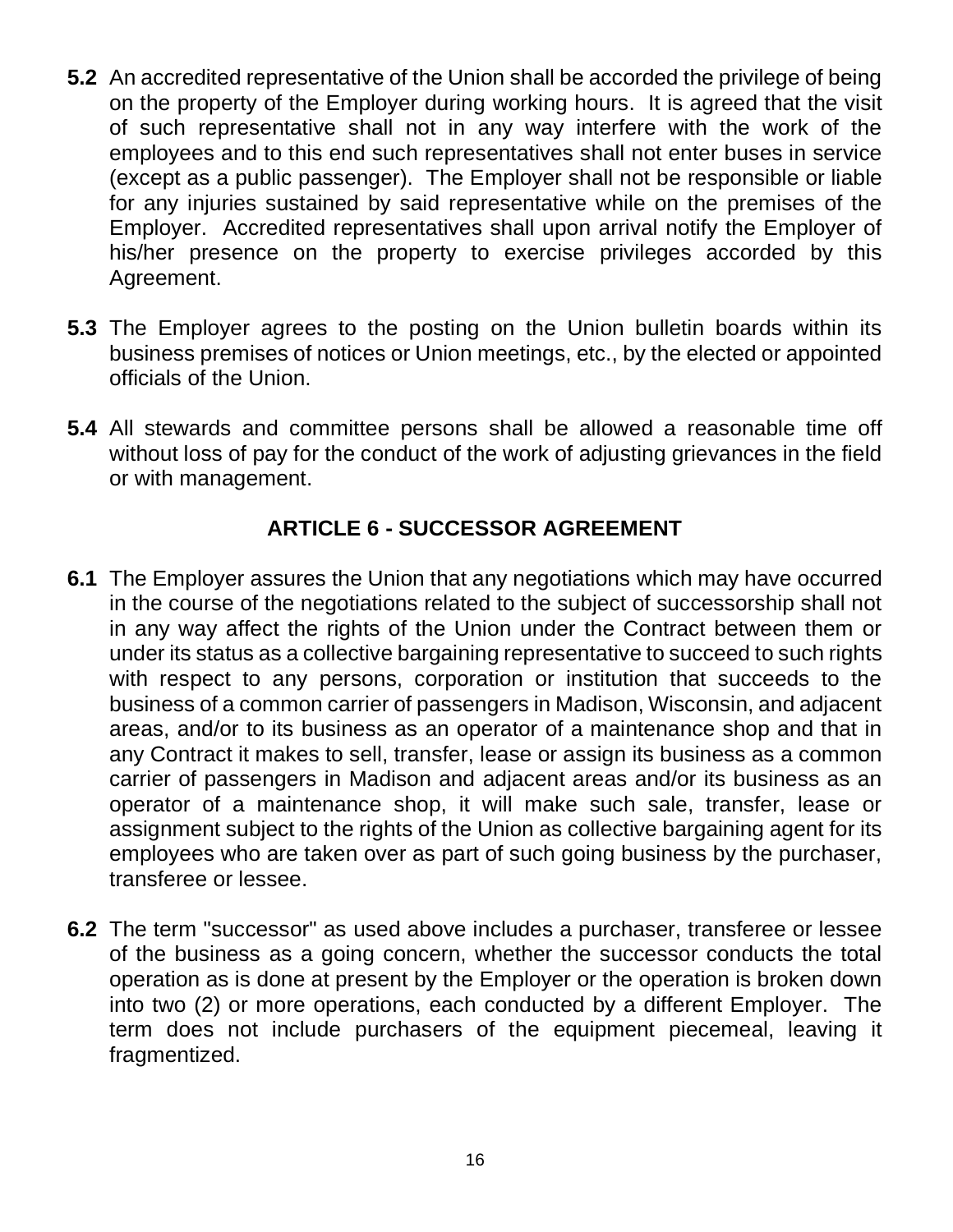## **ARTICLE 7 - SEPARABILITY AND SAVINGS**

- <span id="page-19-0"></span>**7.1** If any Article or Section of this Contract or if any riders thereto should be held invalid by operation of law or by any tribunal of competent jurisdiction or if compliance with or enforcement of any Article or Section should be restrained by such tribunal pending a final determination as to its validity, the remainder of this Contract and of any riders thereto, or the application of such Article or Section to persons or circumstances other than those as to which it has been held invalid or as to which compliance with or enforcement of has been restrained, shall not be effected thereby.
- **7.2** In the event any Article or Section is held invalid or enforcement of or compliance with which has been restrained, as set forth above, the parties effected thereby shall within fifteen (15) working days enter into collective bargaining negotiations, upon the request of either party, for the purpose of arriving at a satisfactory replacement for such Article or Section during the period of invalidity or restraint.

# **ARTICLE 8 - GRIEVANCE AND ARBITRATION**

<span id="page-19-1"></span>**8.1** Having a desire to create and maintain labor relations harmony between them, the parties hereto agree that they will promptly attempt to adjust all complaints, disputes, controversies, or other grievances arising between them involving questions of interpretation or application of the terms and provisions of this Agreement.

Disputes involving demands for changes in the terms of a Collective Bargaining Agreement and disputes arising out of representation issues are not grievances.

**8.2** In the event an employee or the Union has a grievance against the Employer, there shall be no suspension or interruption of work on account of such grievance and said grievance difference or dispute shall be handled in the following manner: **Step One**

An employee who has a grievance shall, within ten (10) days of knowledge of the occurrence, report such grievance to his/her supervisor, individually or, at his/her election, with his/her steward or committee person and endeavor to settle such grievance with the supervisor.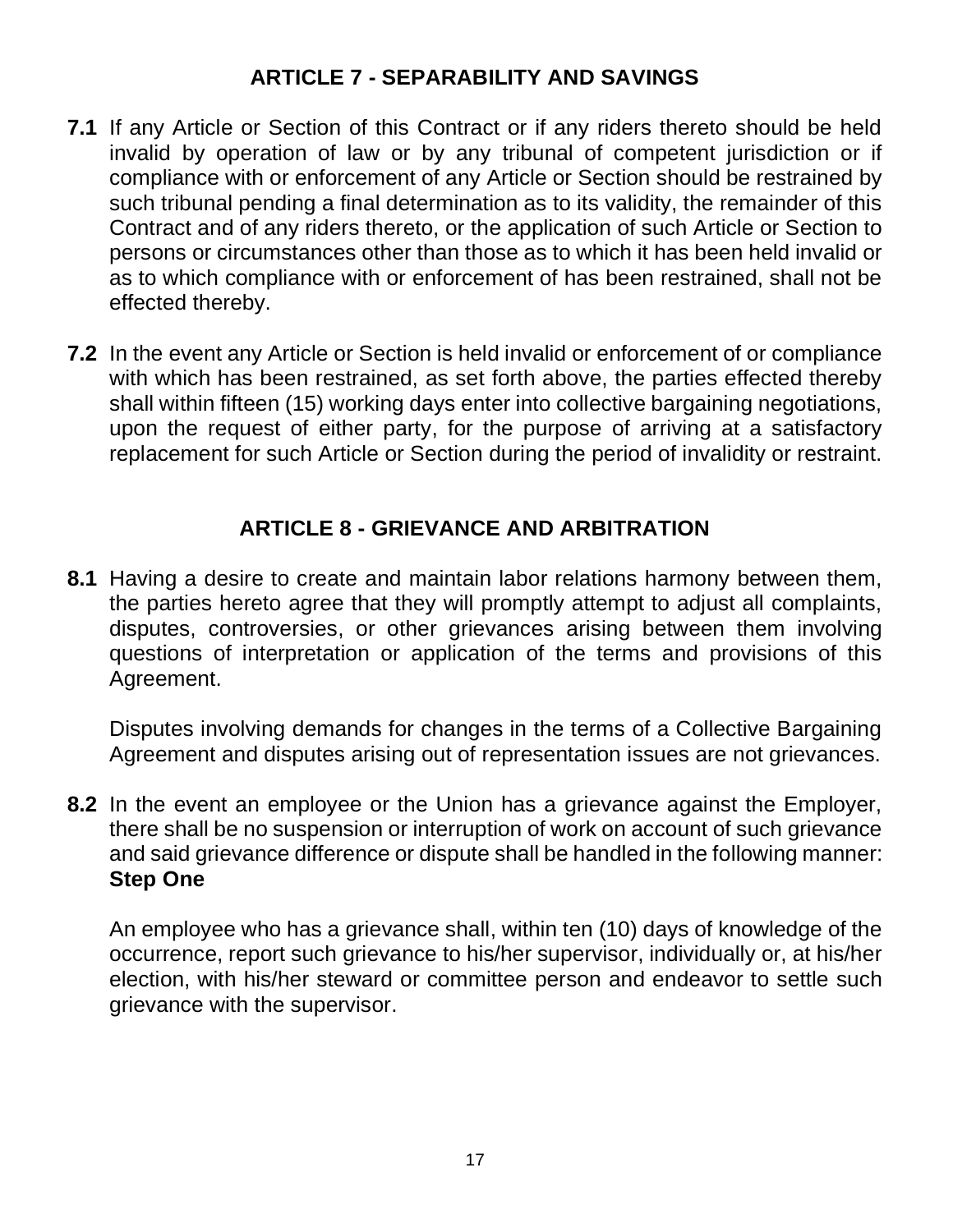# **Step Two**

Any grievance which has not been properly adjudicated shall be reduced to writing within seven (7) days of completion of the above step.

The complaint shall then be scheduled for hearing before the Joint Employer and Union Grievance Committee at the next scheduled meeting or at such other times as may be deemed necessary by Employer and Union representatives. Failure of either party to meet as provided herein shall permit the other party to immediately proceed to arbitration.

The Joint Committee shall, upon receipt of written notification that a dispute exists, affix an identification number and place the dispute upon its docket. The Joint Committee shall convene quarterly meetings or at such time to the mutual convenience of the Committee. The Joint Committee shall have the authority to formulate rules of procedure to govern the conduct of its proceedings. In addition, the Joint Committee shall have authority to refer deadlocked disputes back for further negotiations if it deems sufficient progress has not taken place or to arbitration, as appropriate, for a neutral third party as provided for below for conflict resolution. Any decision reached by a majority of the members of the Committee shall be final and binding on the parties; provided, however, the Joint Committee shall have no authority to change, modify, or add to or detract from any of the terms of this Agreement.

# **Step Three**

If such grievance is not satisfactorily settled as provided for above, then upon written request within ten (10) days by the Union or the Employer, such grievance shall be submitted to arbitration as hereinafter provided. Any grievance appealed to arbitration as hereinabove provided shall be submitted to an arbitrator selected on application to the Wisconsin Employment Relations Commission from a panel of at least five (5) arbitrators from which each party shall strike two, the first strike to be by the party requesting arbitration and alternately thereafter until one arbitrator remains. If the one selected is not a member of the Commission or its staff, the parties shall equally share the expense of the arbitrator so appointed.

Nothing contained herein shall prevent the parties from mutually agreeing to an arbitrator provided such agreement is made and entered into prior to either party making application to the WERC for a panel of arbitrators under this Section.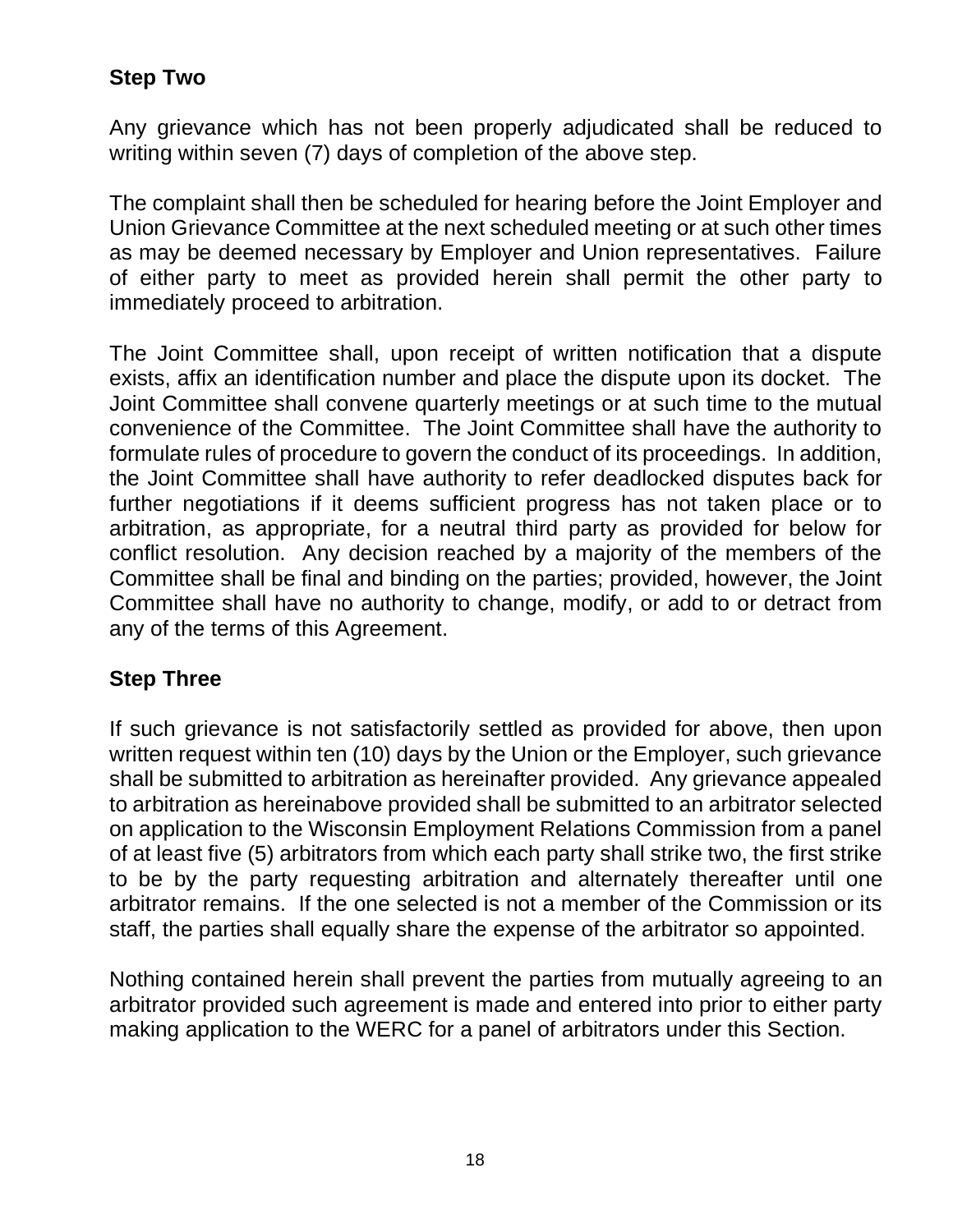- **8.3** The arbitrator shall have no power to change, modify or add to or detract from any of the terms of this Agreement. The award of the arbitrator within the term of authority conferred upon him/her by this Agreement shall be final and binding upon both parties. Any question of excess of authority, fraud or arbitrary action shall be subject to the usual legal remedies.
- **8.4** The arbitrator's decision may or may not be retroactive as the equities of the case may demand, but in no event shall any award with respect to back pay, in discharge or suspension cases, be retroactive more than ten (10) days before the date on which the grievance was first presented in writing in Step One above. In the case of a discharge or disciplinary layoff grievance, the arbitrator shall have the power to uphold the action taken by the Employer or to return the grievant to his/her employee status with or without restoration of back pay, or mitigate the penalty as equity suggests under the facts.
- **8.5** Time limits referred to above shall exclude Saturdays, Sundays and holidays, and time limits may be extended by mutual agreement in writing.
- **8.6** In the event there is a Union or an Employer's grievance as such, the grievance shall be initiated commencing with Step Two above.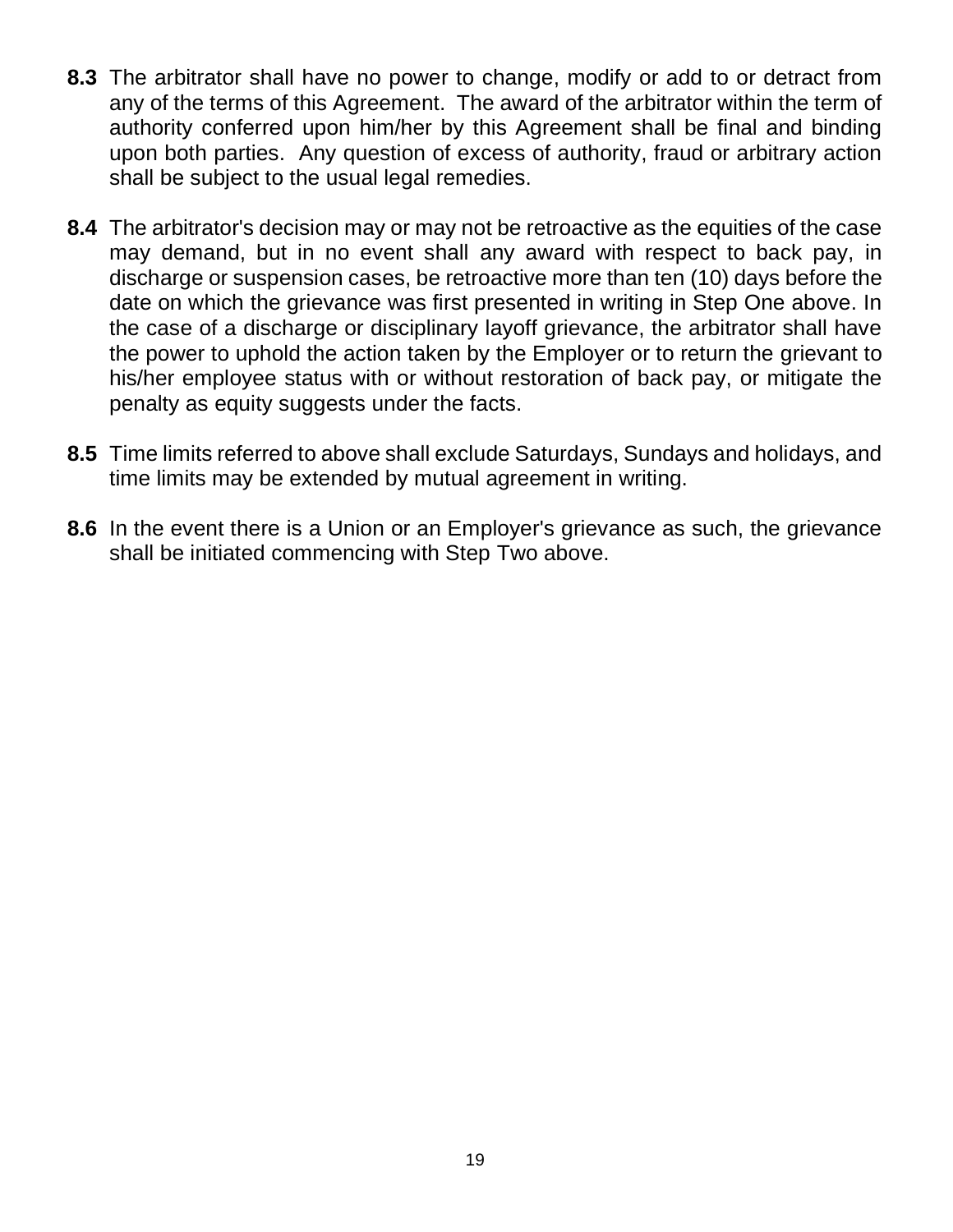### **ARTICLE 9 - SUBCONTRACTING**

- <span id="page-22-0"></span>**9.1** The Employer may not subcontract bargaining unit work except under the following conditions:
	- **A.** The Employer is not equipped to perform the work.
	- **B.** The Employer can demonstrate that subcontracting of a specific project is required as a condition for receipt of Federal Transit Administration (FTA) funding for said project.
	- **C.** The Employer can demonstrate that in-house performance of a specific project involves a volume and character of work sufficient to cause unreasonable delays in the completion of normal and routine duties.
	- **D.** The Employer can certify to the Union that such work is caused by the application of manufacturer's warranty or the work involves the posting of commercial advertising.
- **9.2 A.** The Employer's decision to subcontract bargaining unit work shall require ten (10) working days' notice to the Union unless the Employer can demonstrate that an emergency exists and such notice cannot reasonably be given, in which case the Employer will confer with the Union prior to subcontracting.
	- **B.** The subcontracting of bargaining unit work not covered by Section 9.1 above shall require the consent of the Union; however, the Employer's decision to subcontract work under any circumstance shall not preclude the Union's right to recourse through grievance and arbitration in the absence of mutual agreement over a subcontracting issue.
- **9.3** In no event shall the subcontracting of bargaining unit work under this Article result in the layoff, displacement or dismissal of any employee, and further, there shall be no reduction in the hours of work or a reduction in the routine overtime work assignments which occur for reasons not directly related to the project.
- **9.4** The Employer agrees to train unit personnel to maintain and operate new equipment as acquired by the Employer, (e.g., air conditioned coaches, turbine engines, bus operation, etc.). Such training will be paid for by the Employer. Employees will receive their regular rate of pay while participating in the aforementioned training program.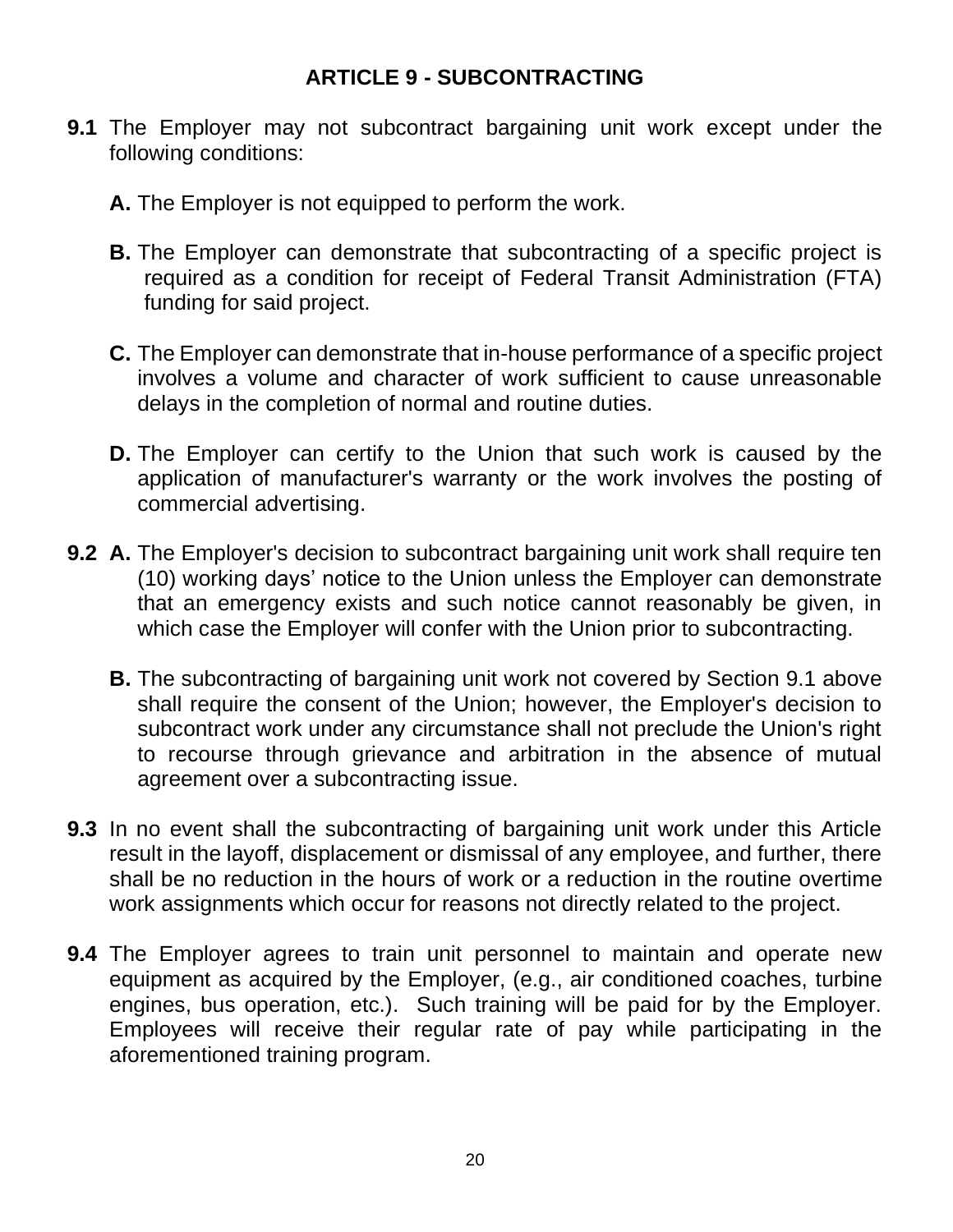- **9.5** Demand responsive paratransit door-to-door service may be performed by contracted service providers. Demand responsive door-to-door paratransit rides which are transported by subcontractors, but are assigned to the Metro+Plus small bus unit for a given trip, will not be considered protected work under this contract provision. However, work presently and regularly performed by, or hereafter assigned to the Metro+Plus small bus unit will not be subcontracted.
- **9.6** It shall not be considered subcontracting when the Employer purchases new and/or rebuilt parts and components with or without a core exchange. In the event the City determines it to be in its best interest to purchase such parts and components, it shall be done in such a manner and upon such terms and conditions to protect the bargaining unit and to protect the employees from a layoff and from a worsening of position in wages, seniority, sick leave, health and welfare or other employment benefits as a direct result of such purchases. The City will not reduce the number of mechanics as a direct result of such purchases.

# **ARTICLE 10 - MAINTENANCE OF STANDARDS**

- <span id="page-23-0"></span>**10.1** The Employer agrees that all conditions of employment relating to wages, hours of work, overtime differentials and general working conditions in effect at the time of signing this Agreement will be maintained at the standard in existence at the time unless a different provision is made therefore in this Agreement.
- **10.2** This Article shall not be construed to apply to permissive subjects of bargaining. Disputes concerning whether or not a subject is a permissive subject of bargaining shall be decided by the Wisconsin Employment Relations Commission.
- **10.3** Only employees of the City of Madison Transit Division represented by the Union shall be used as mass transit operators unless all mass transit operators who are qualified and available are working. The Employer agrees not to use part-time operators except as provided elsewhere in the Agreement.

# **ARTICLE 11 - LOSS OR DAMAGE**

<span id="page-23-1"></span>**11.1** Shop employees will be responsible for hand tools issued to them with respect to the loss thereof, but not with respect to breakage. Mass transit operators will be responsible for loss of any Employer-issued articles such as punches, name tags, or items of a similar nature, and will be charged for replacement of any such items. Employees will not be charged for other loss or damage to equipment or premises, but chargeable accidents may be the basis for discipline under rules provided elsewhere in this Agreement.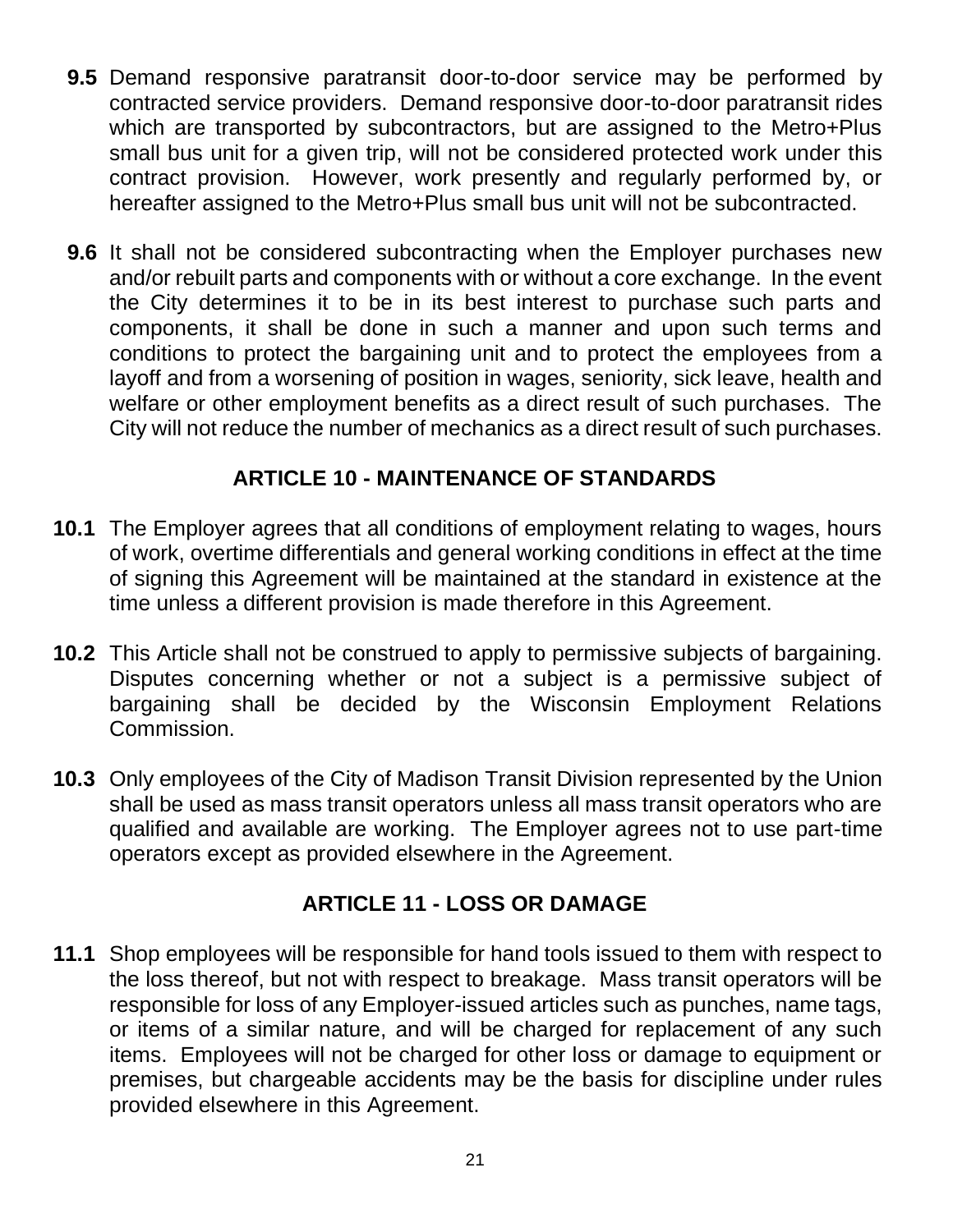### **ARTICLE 12 - EXAMINATION AND IDENTIFICATION FEES**

- <span id="page-24-0"></span>**12.1** All employees shall submit to a physical examination as often as deemed necessary by the Employer. The expense of all physical examinations shall be borne by the Employer, and the initial examining physician shall be a physician designated by the Employer. Physical examination shall mean any physical, medical or mental examination.
- **12.2** As a condition of continued employment with the Employer, any physical examination above provided for must reveal the physical or mental fitness of the employee involved to perform the duties for which he/she was employed.
- **12.3** Should any required physical examination above provided for reveal the physical or mental unfitness of the employee involved to perform the duties for which he/she was employed, he/she may, at his/her option, have a review of his/her case in the following manner:
	- **A.** He/she may employ a licensed physician of his/her own choosing for the purpose of conducting a further physical examination for the same or recommended purpose of the physical examination made by the physician employed by the Employer. A copy of the findings of the physician so chosen by the employee involved shall be furnished to the Employer, and in the event such findings verify the findings of the physician employed by the Employer, no further medical review of the case shall be afforded.
	- **B.** In the event the findings of the physician chosen by the employee involved shall disagree with the findings of the physician employed by the Employer, the Employer, at the written request of the employee involved, will jointly ask the two (2) physicians to agree upon and appoint a third (3rd) qualified, licensed and disinterested physician for the purpose of making a further physical examination of the employee involved, and the findings of the majority of the three (3) examining physicians shall determine the disposition of the case, and be final and binding upon the parties hereto.
- **12.4** Should any physical examination above provided for reveal the physical or mental unfitness caused by disease, defects or disabilities of a temporary or curable nature, and the employee involved is willing to have the cause or causes of such unfitness treated and rectified, then in such an event, depending upon the particular circumstances of each case: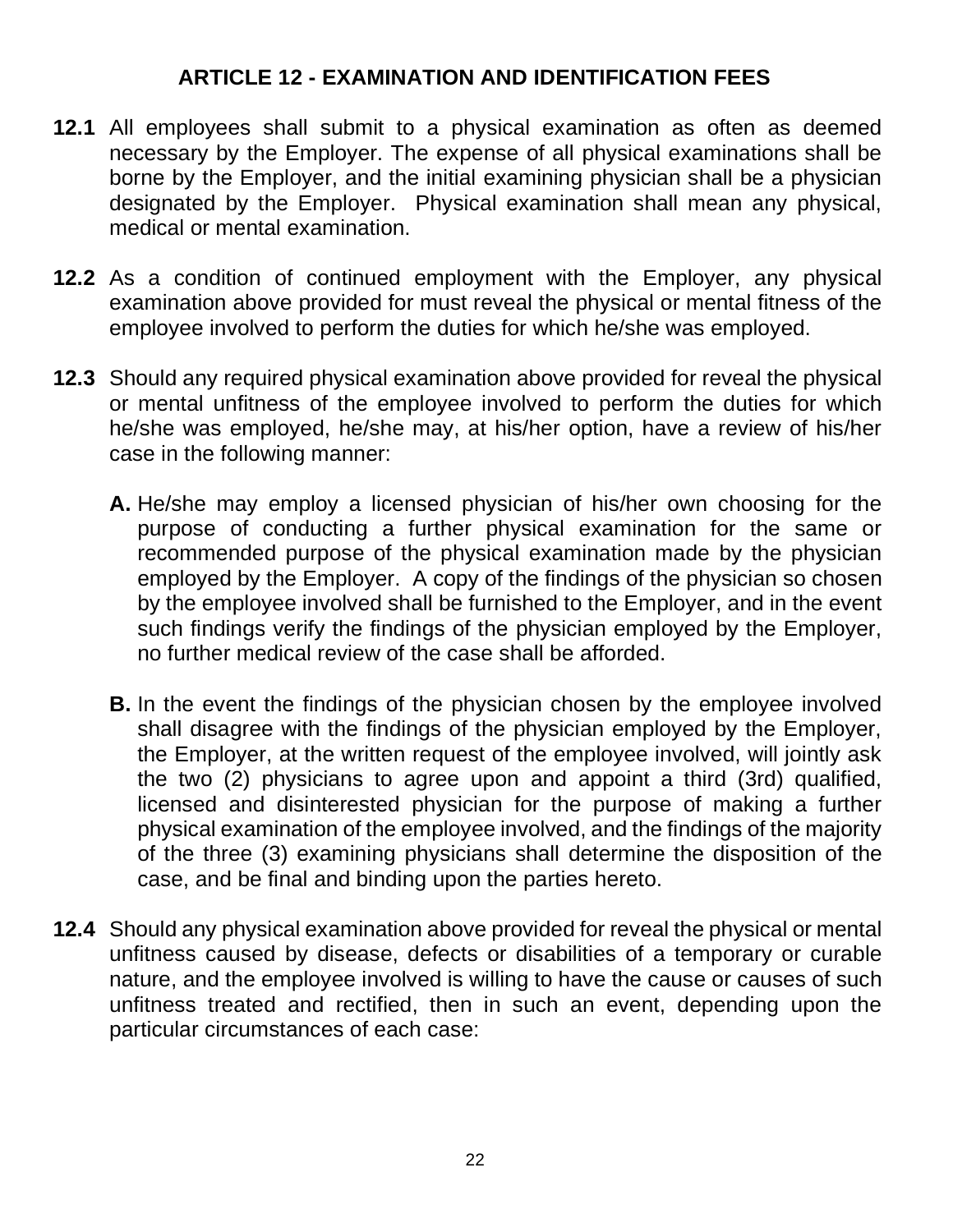- **A.** The employee involved may continue working while undergoing medical treatment, if the examining physician, or a majority of the three (3) examining physicians hereinabove provided, shall certify to his/her ability safely to do so; or,
- **B.** The employee involved shall be taken out of service and given a leave of absence for the purpose of undergoing medical treatment until such time as the examining physician, or the majority of the three (3) examining physicians as hereinabove provided, shall certify to his/her physical and mental fitness to perform again the duties for which he/she was employed; provided, however, such leave of absence shall not extend for a period of more than three (3) years, and the seniority of the employee involved shall be unaffected thereby. Such a leave of absence shall further be subject to the provisions of the Article relating to leave of absence, and any employee on leave of absence because of physical or mental unfitness and unable to perform his/her duties, may be required to supply the Employer with a physician's report covering his/her condition at such interval, or intervals, which the Employer may require. The limitation of leave provided in this Section may be extended only by mutual agreement between the Employer and the Union.
- **12.5** Physicians employed by the other party as required in this Article shall be members of the American Medical Association or American College of Surgeons, except as permitted by mutual agreement between the parties.
- **12.6 Convalescence.** In case a convalescent mass transit employee is able to work limited periods of the day, every effort shall be made to allow said employee to work such hours as he/she can handle.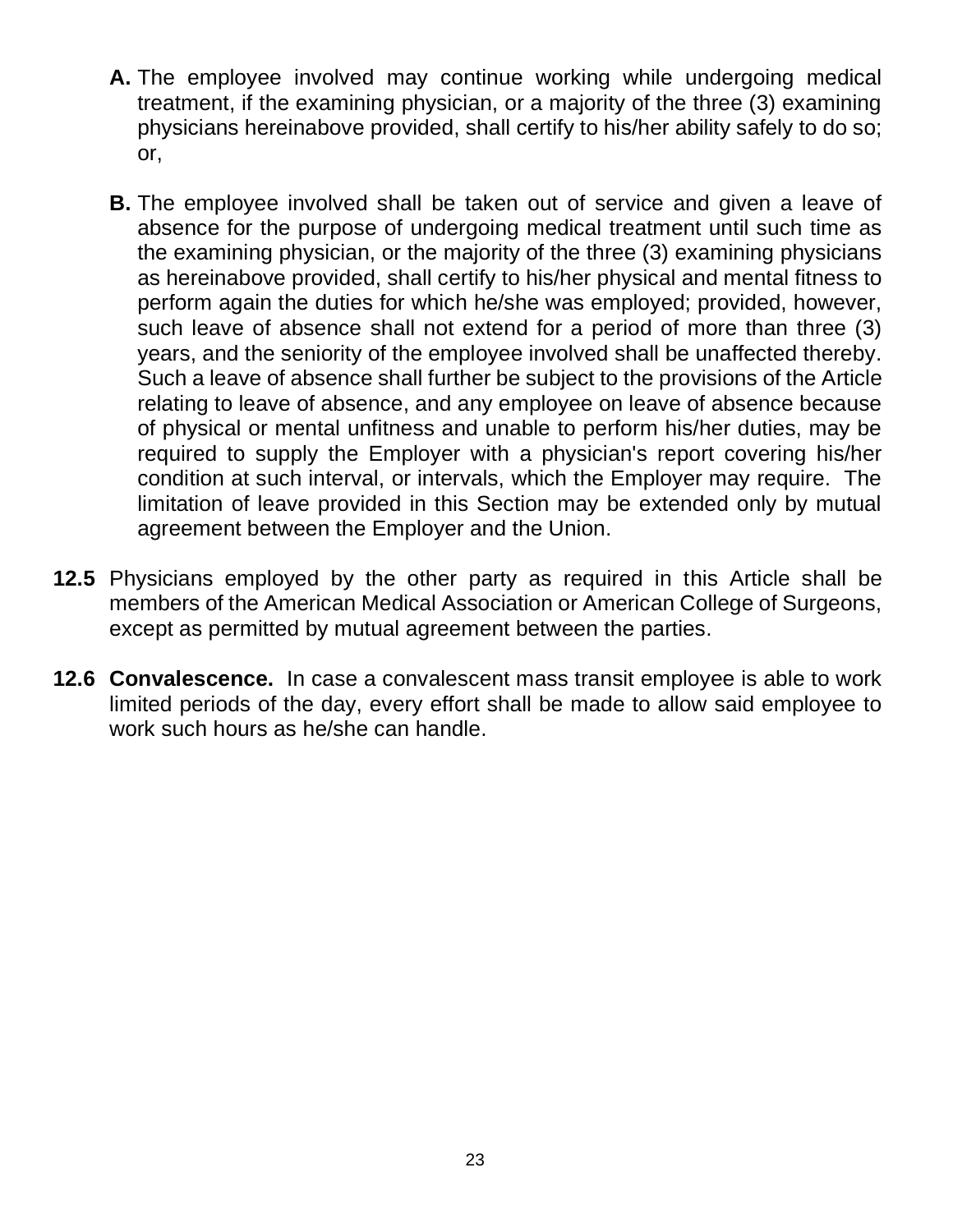# **ARTICLE 13 - SAFETY EQUIPMENT, ACCIDENTS AND REPORTS**

- <span id="page-26-0"></span>**13.1** Employees will not be required to take out on the streets and highways any vehicle that is not in safe operating condition or equipped with safety appliances prescribed by law. Employees will not be subject to discipline or warning notices for refusal to operate vehicles that are or become unsafe during operation. The Employer does not and shall not send out vehicles which have not been corrected after they have been turned in as defective with respect to safety devices, but the Employer recognizes that there can be cases in which the correction is not effectively made and the employees will not be subject to discipline or warning notice for refusing to operate a vehicle where such correction has not eliminated the previous unsafe condition. The judgment of the management and the shop employees as to the adjustment necessary to be within the range of safety shall be respected by drivers to the end that vehicles that can be operated with safety will not be turned in as unsafe for matters of discomfort, annoyance or inconvenience or on account of the normal differences in buses of various ages and with various equipment.
- **13.2 A.** Any employee involved in any accident shall immediately, or as soon as possible, report said accident and any physical injury sustained. The employee shall complete the required accident report prior to the end of the workday of the accident or sooner, if so instructed by the Employer on forms furnished by the Employer and shall turn in all available names and addresses of witnesses to the accident at the same time. Failure to comply with this provision shall subject such employee to disciplinary action by the Employer, up to and including suspension on the first occurrence.

**B.** Disciplinary action will not be taken against an employee involved in an accident if a traffic ticket is issued to the employee until the ticket is resolved in court.

**13.3 A.** Accidents shall initially be reviewed by the Employer and graded as chargeable, preventable, or non-chargeable. The employee involved in the accident and/or incident shall be notified of this ruling. As part of the notification, the employee shall be provided with the ability to appeal the determination to the Accident Review Committee.

> The Accident Review Committee will consist of two (2) bargaining unit employees (voluntary for 3-month intervals by seniority), two (2) management personnel, and a neutral individual with experience in motor vehicle safety. The employee may attend the hearing if he/she is off duty. Decisions of this Committee may be appealed back to the Committee in writing. The letter of appeal must state the specific reasons for the appeal and must be made within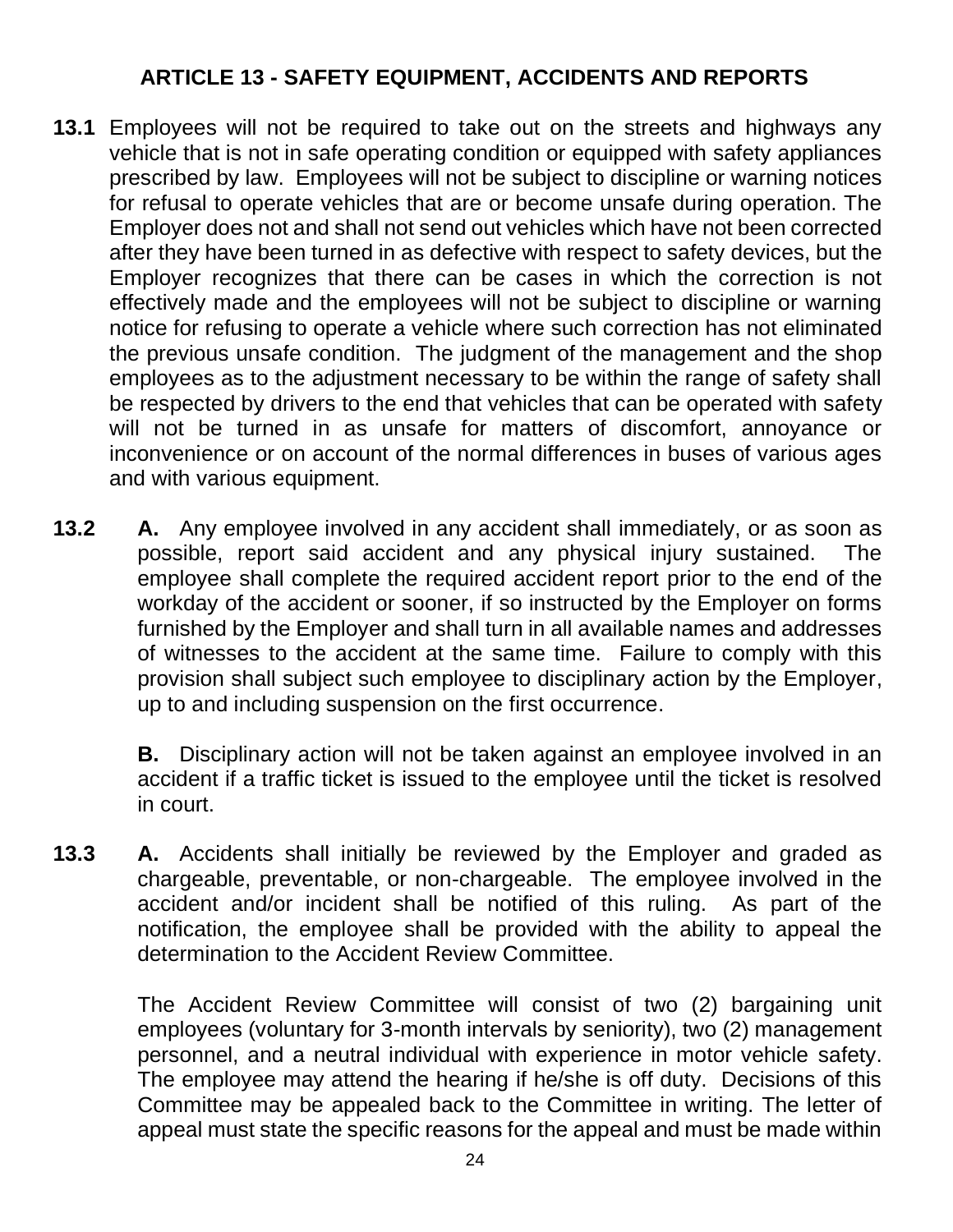five (5) days of the notification of the Committee's status determination of the accident.

The Accident Review Committee is encouraged to consider any extenuating circumstances.

**B.** If the initial decision of the Accident Review Committee is appealed by either the employee or the Employer there shall be only one appeal hearing. At the appeal hearing both parties shall be afforded the opportunity to present their respective positions. The decision of the Accident Review Committee following the appeal hearing shall be final and no further appeals by either party shall be permitted. The Employer will allow the employee making the appeal to lay off without pay in order to attend the appeal hearing.

**C.** Discipline for all employees involved in accidents determined chargeable by the Accident Review Committee in a twelve (12) month period shall be as follows:

|                          | <b>MAJOR</b>           | <b>MINOR OR</b>        |
|--------------------------|------------------------|------------------------|
|                          |                        | <b>COMBINATION</b>     |
| 1 <sup>st</sup> Accident | <b>Written Warning</b> | <b>Written Warning</b> |
| $2nd$ Accident           | 3-Day Suspension       | <b>Written Warning</b> |
| 3 <sup>rd</sup> Accident | <b>Discharge</b>       | 1-Day Suspension       |
|                          |                        | <b>Without Pay</b>     |
| 4 <sup>th</sup> Accident |                        | 4-Day Suspension       |
|                          |                        | <b>Without Pay</b>     |
| 5 <sup>th</sup> Accident |                        | <b>Discharge</b>       |

The Employer has option to retrain employee at regular straight time rate in addition to discipline actions above.

The above disciplinary schedule may be modified by mutual agreement between the Parties dependent upon the nature and severity of the chargeable accident.

- **13.4** The Employer agrees to furnish at no cost prescription safety glasses to all shop personnel requiring such equipment at the completion of training.
- **13.5** All mass transit operators will be paid the greater of twenty (20) minutes or actual time spent as authorized by a representative of the Employer at the applicable rate of pay for each report required by the Employer for reporting accidents or incidents. Accident/incident report pay will not be paid if the mass transit operator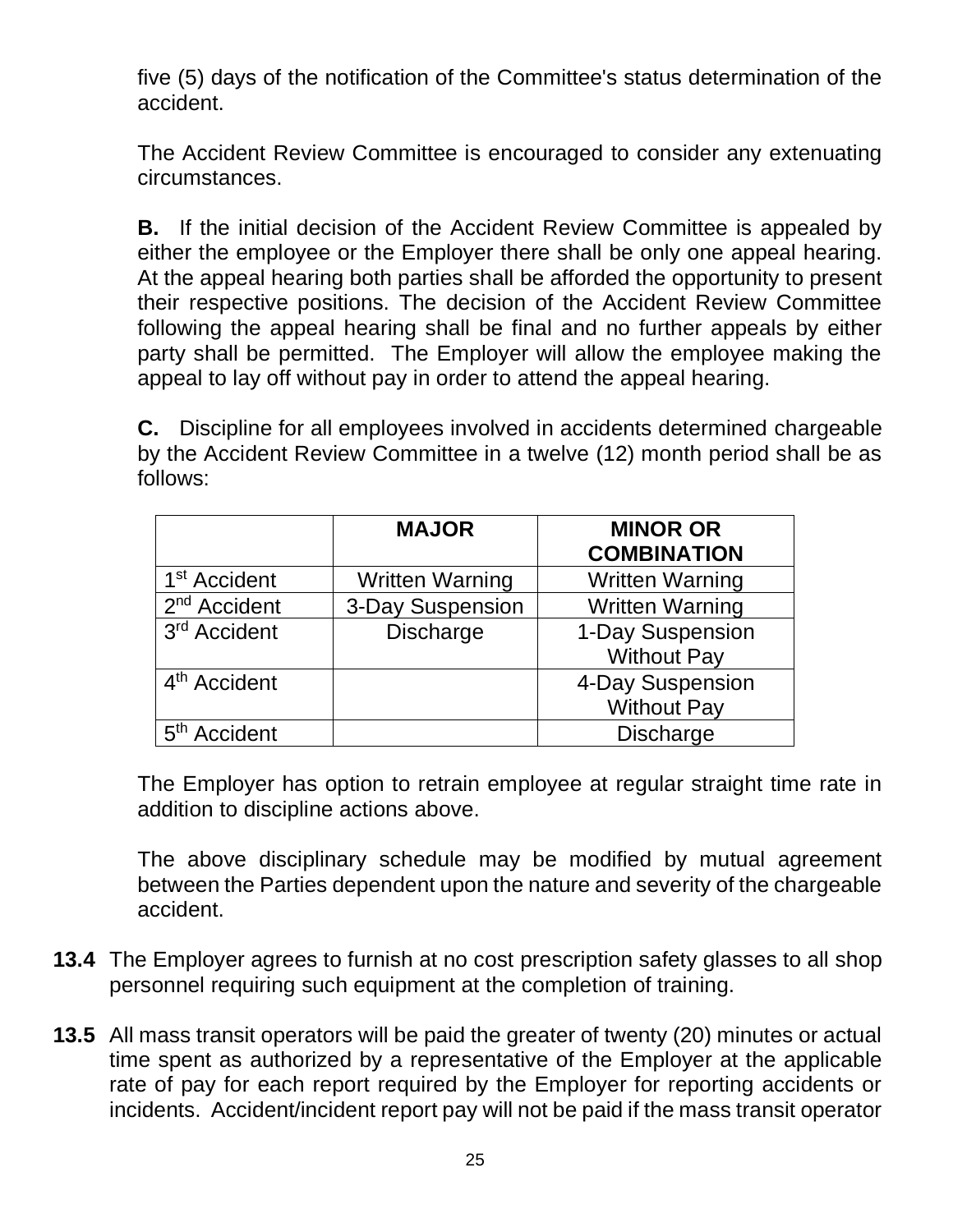fails to prepare report(s) as instructed by the Employer pursuant to Section 13.2 of this Article.

**13.6 Physical Assault.** An employee physically assaulted, including incidents when a weapon is used while in the employ of the City will be, upon request, relieved of their duty for that day to seek medical care/treatment. The employee will not suffer a loss of wages as a result thereof. Management retains the right to remove the employee if Management has a good faith belief the employee cannot operate the vehicle in a safe manner. The employee's wage shall be guaranteed for the period management has removed the employee from the work schedule.

# **ARTICLE 14 - CONFLICTING ORDINANCES AND RESOLUTIONS**

<span id="page-28-0"></span>**14.1** The terms and conditions of this Agreement shall supersede ordinances and Resolutions wherein there is a conflict with the terms of this Agreement. This Agreement shall be adopted by City Ordinance.

# **ARTICLE 15 - RESIDENCY REQUIREMENT**

<span id="page-28-1"></span>**15.1** Employees covered by the terms of this Labor Agreement shall not be restricted in their right to choose their place of residency.

# **ARTICLE 16 – WORKER'S COMPENSATION**

- <span id="page-28-2"></span>**16.1 A.** The City will provide Worker's Compensation in accordance with State Statute. Employee shall continue to accrue sick leave and vacation in accordance with the provisions of this Agreement. All current provisions for less than full-time employees shall be continued.
	- **B.** Following the expiration of the injured employee's leave benefits and while the employee is on a leave of absence without pay, the Employer agrees to continue to make its normal contribution toward health insurance premiums for a period not to exceed twelve (12) months thereafter.
	- **C.** Employees injured in accidents arising out of their employment with the City shall be furnished with a copy of any available accident report.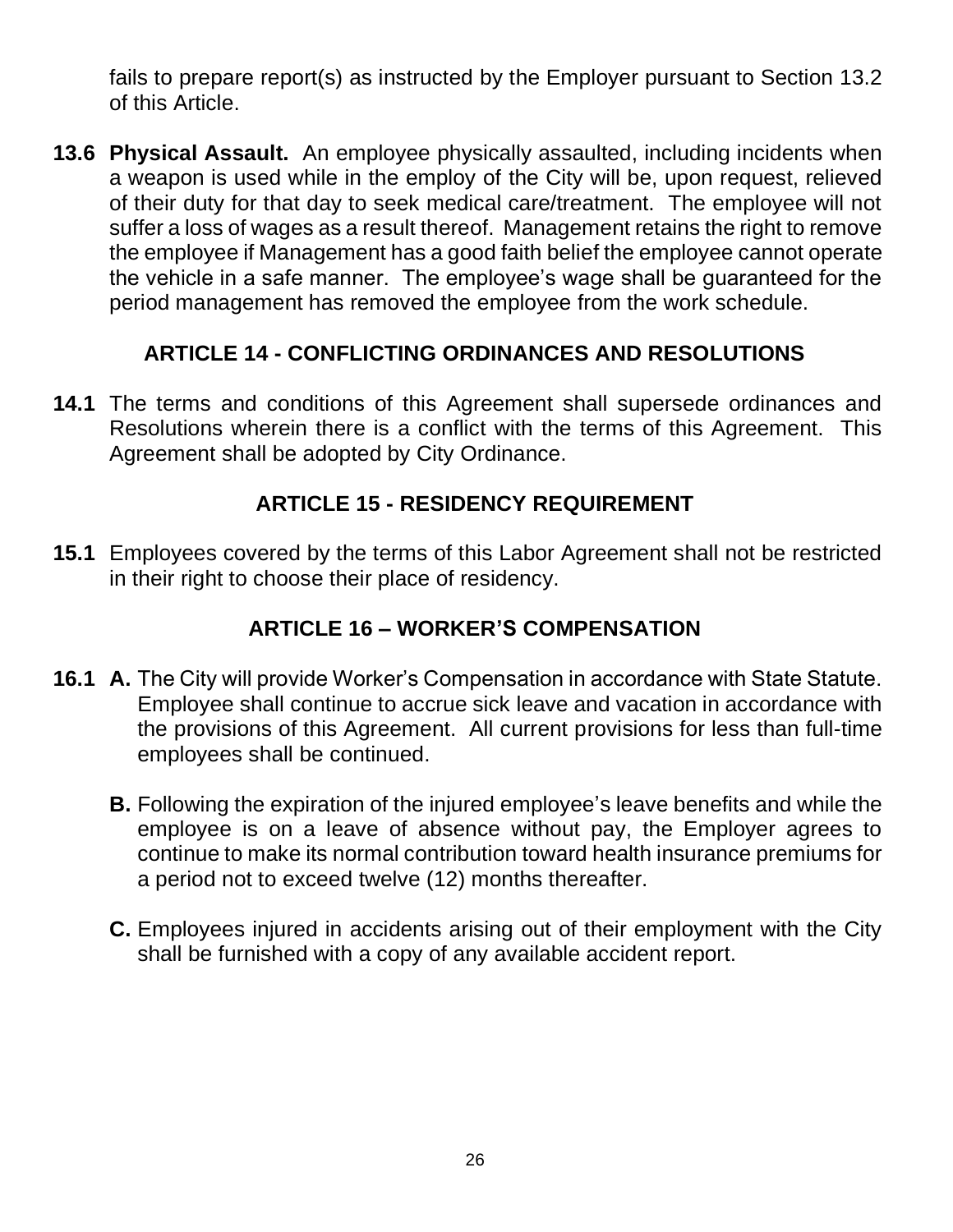### **ARTICLE 17 - GRATUITIES CLAUSE**

- <span id="page-29-0"></span>**17.1** The Employer agrees to provide all employees who retire with at least ten (10) years of service or at age sixty-two (62) or older with lifetime bus passes for the retiree and their spouse.
- **17.2 Reimbursement.** Employees shall be reimbursed for expenses incurred while performing their duties in accordance with City of Madison policies and procedures. Notice of change in the policy and procedure will be provided to the Union on a timely basis.
- **17.3** Free bus passes shall be issued to members of the employee's (full-time and part-time) immediate dependent family. Any abuse of pass privileges by any pass holder shall result in revocation of pass privileges for employee and holder. Immediate dependent family shall be defined as employee, spouse, employee's family partner, employee's children under eighteen (18) years of age and stepchildren under eighteen (18) years of age and living in the household of the employee. Dependent bus passes shall also be issued to all dependents while attending post-high school education until the age of twenty-five (25). These dependents must be living at home and proof of eligibility may be required.
- **17.4** All employees shall be compensated for all time lost due to procedural error. Lost time shall be considered as time worked.
- **17.5** The Employer will furnish all necessary tools to mechanics. The Employer will bring tool boxes up-to-date. The Employer may make a complete inventory of all tool boxes and the boxes are to be available for an inspection at any time the employee is on duty. Toolboxes will be maintained in their original condition, with no decals or equipment added.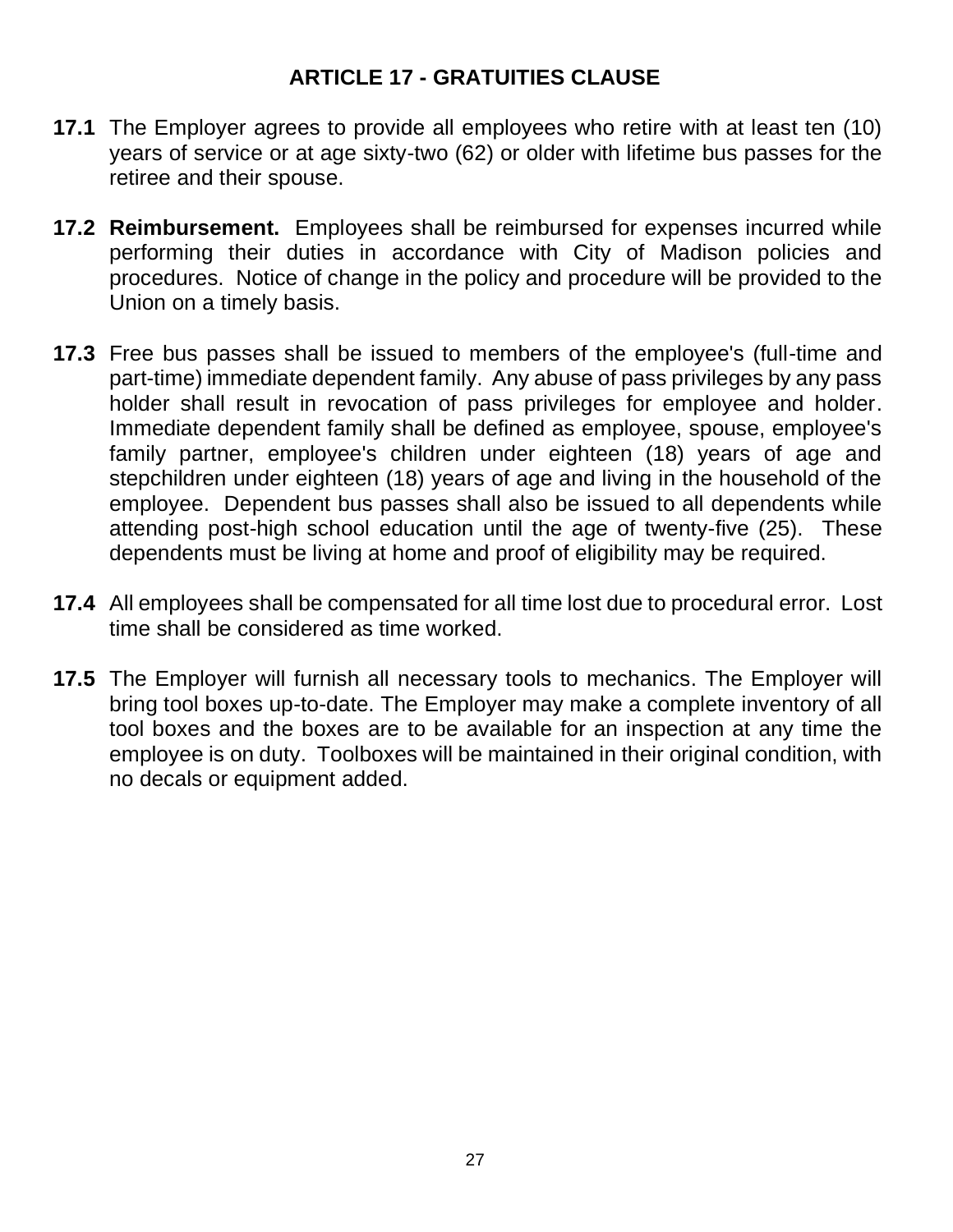### **ARTICLE 18 - GENERAL CLAUSE**

<span id="page-30-0"></span>**18.1** All employees will report their correct mailing address and phone number to their work unit and any change in address or phone number will be reported to their unit no later than five (5) days after such change on the form provided by their Employer. The City warrants shop employees are not obligated under the provisions of the Section to have a working phone.

All main line transit operators including part-time school Extra Board operators and all Metro+Plus (small bus) transit operators hired after May 1, 1974, shall be required to have a telephone in working order upon completion of their probationary period.

- **18.2** Information shall be posted advising employees as soon as possible of a missing time card. In the event the Employer determines that an employee's payroll record must be altered, the employee's payroll record will be signed by the person who altered the record, photocopied, with notice to the employee.
- **18.3** The Employer agrees to make available by payroll deduction existing pre-tax child care and medical expense flexible spending accounts.
- **18.4** An employee shall have the right to review his/her record at reasonable hours on his/her own time.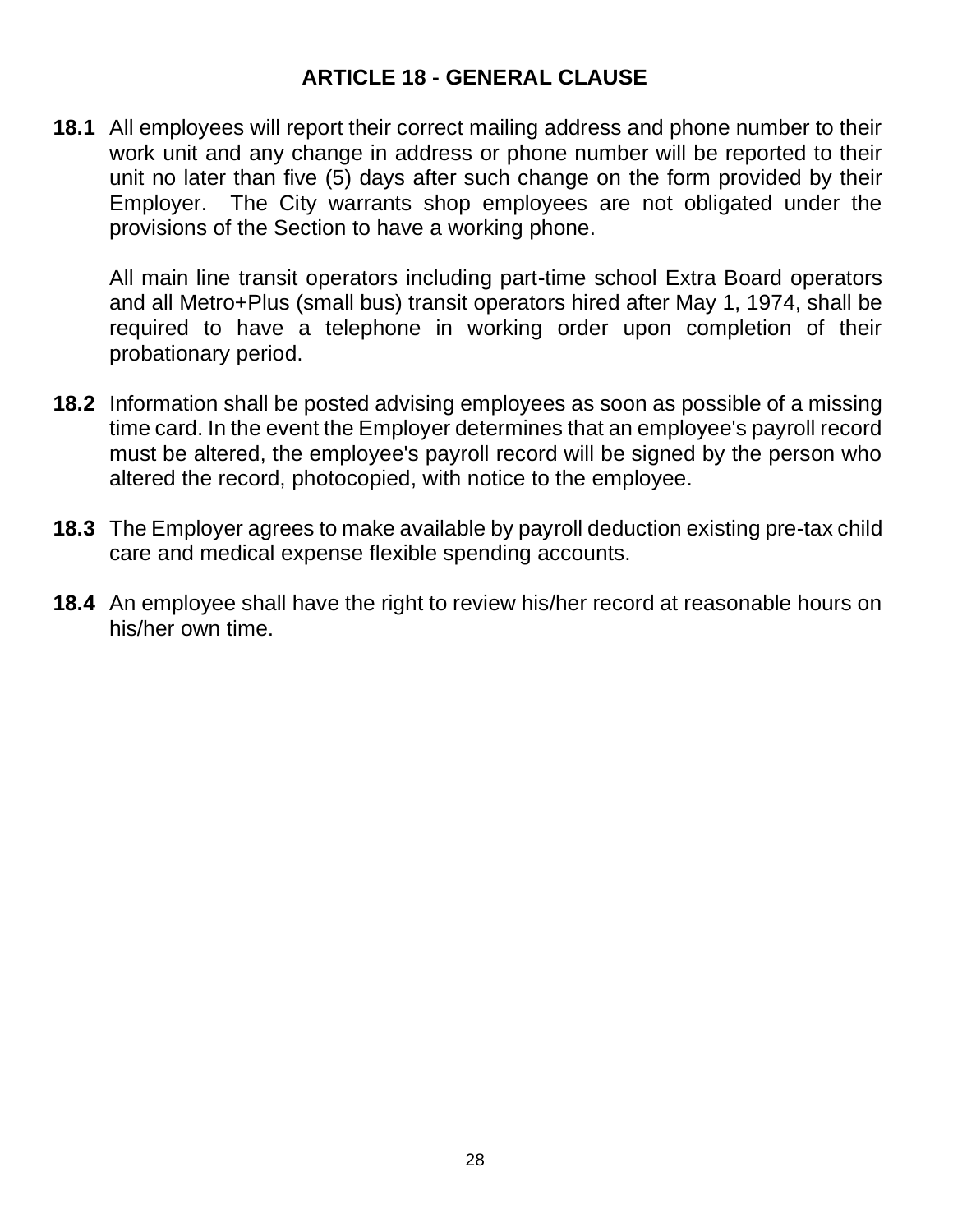### **ARTICLE 19 - MILITARY SERVICE**

- <span id="page-31-0"></span>**19.1** Employees covered by this Agreement will be granted leaves of absence for training and serving in United States Military Service in accordance with those State and Federal laws that are applicable.
- **19.2** In the event that the Madison Common Council adopts any provision more liberal than those provided in this Article, such provision shall prevail.

### **19.3 Military Leave.**

- **A.** Employees who are duly enrolled members of the reserve components of the Armed Forces of the United States, shall be granted a leave of absence not to exceed three (3) weeks or a period of fifteen (15) work days in the calendar year for the purpose of attending duly ordered field camps of instruction or instruction from schools.
- **B.** Employees who are called to duty by reason of national or international civil disobedience, disorder, or insurrection, shall be granted a leave of absence not to exceed three (3) calendar weeks or fifteen (15) working days.
- **C.** Employees granted a leave under Paragraphs A and B of this Section shall be entitled to reimbursement when their daily military salary is less than their regular daily salary from the Employer, in an amount equal to the difference.
- **D.** Any employee who has exhausted his/her leave under 14.5 (A) or (B) in any calendar year and who needs additional leave during the federal fiscal year that "overlaps" the last one-quarter of the calendar year may use any or all of the military leave available for the subsequent calendar year for purposes of such additional leave; provided, however, that no such employee may use more than the leave available in the subsequent year.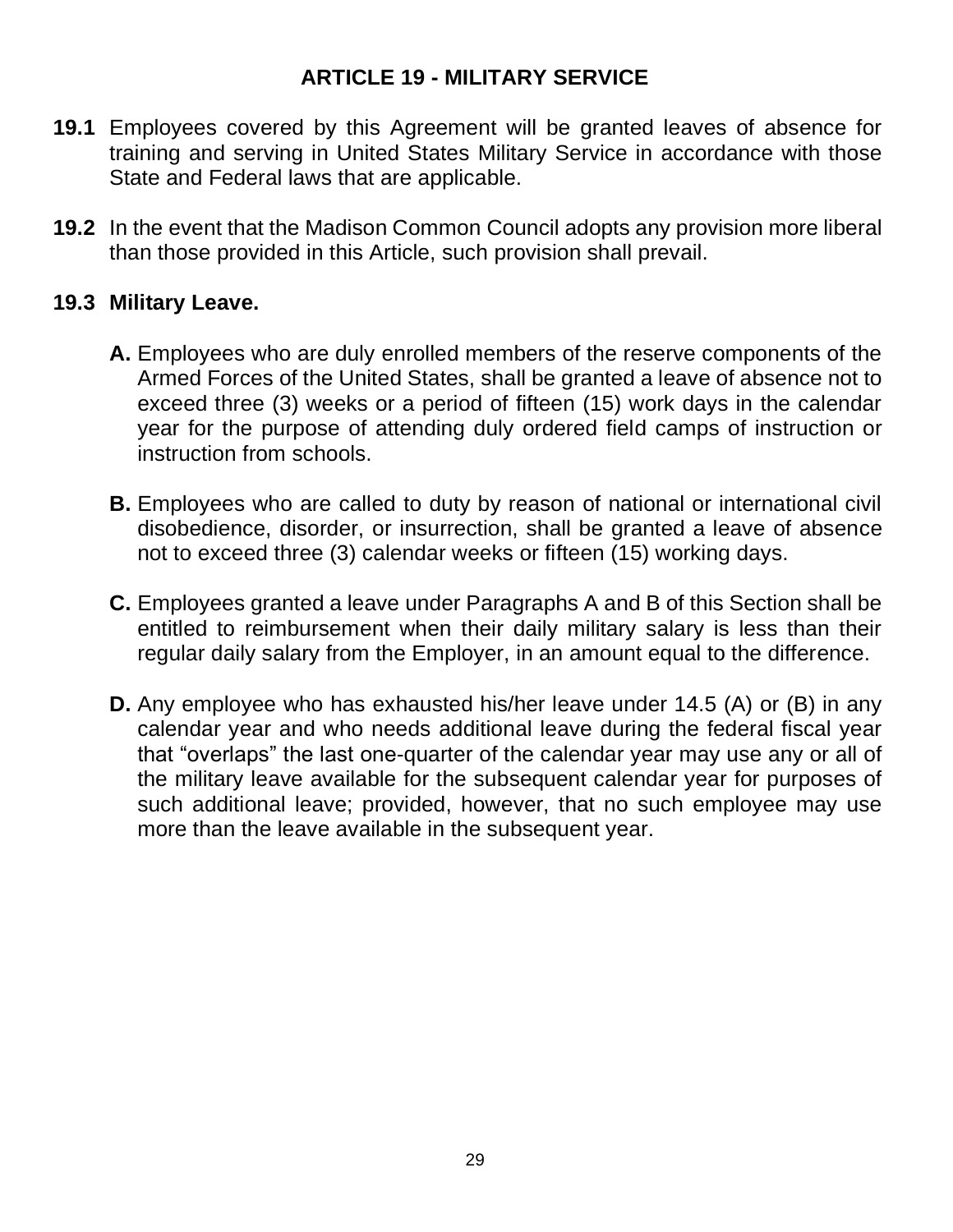## **ARTICLE 20 - LEAVE OF ABSENCE**

- <span id="page-32-0"></span>**20.1** The Employer may grant leaves of absence not to exceed a period of thirty (30) days. Permission for extension must be secured from both the Union and the Employer. If an employee, while on leave of absence, obtains employment with another employer without having obtained permission to do so from the Employer and the Union, he/she shall be subject to discharge. All leaves or extensions shall be in writing with a copy to the Union.
- **20.2** Absence from duty because of Union business shall be granted without pay by the Employer provided sufficient notice is given to the Employer and provided that such absence does not interfere with usual Employer operations.
- **20.3** The Employer agrees to grant a leave of absence for pregnancy, childbirth and maternity of up to one (1) year from the time the leave is granted. Permission for extension must be secured from both the Union and the Employer. Upon return from such leave of absence, the employee shall be reinstated to the job classification which she held when the leave began without a decrease in rate of compensation or any other right or privilege of employment. In addition, a leave granted for the above-cited reasons shall allow the employee to accrue seniority during the period of absence. All leaves or extensions shall be in writing with a copy to the Union.
- **20.4** The Employer will make every effort to allow paternity leave for an attending spouse during childbirth and on the day of discharge. If the leave is for more than one (1) day, such leave may be taken in aggregate or split.
- **20.5** Eligible employees shall be granted leaves of absence pursuant to the Wisconsin Family Leave Act or the Federal Family and Medical Leave Act in accordance with the rules and procedures as relevant. The parties agree that any dispute that may arise relative to the administration of this Section shall be processed only in accordance with the exclusive remedy procedures set forth in the above mentioned Act(s).
- **20.6** The Employer will make every effort to allow a layoff to an employee for the emergency care of their ill or injured spouse or child (under age 18 years). In the event the Employer is unable to allow a layoff, the employee may request leave pursuant to Article 20, Section 20.5 of this Agreement. The Employer may require a doctor's certificate of the illness or injury for the spouse or child.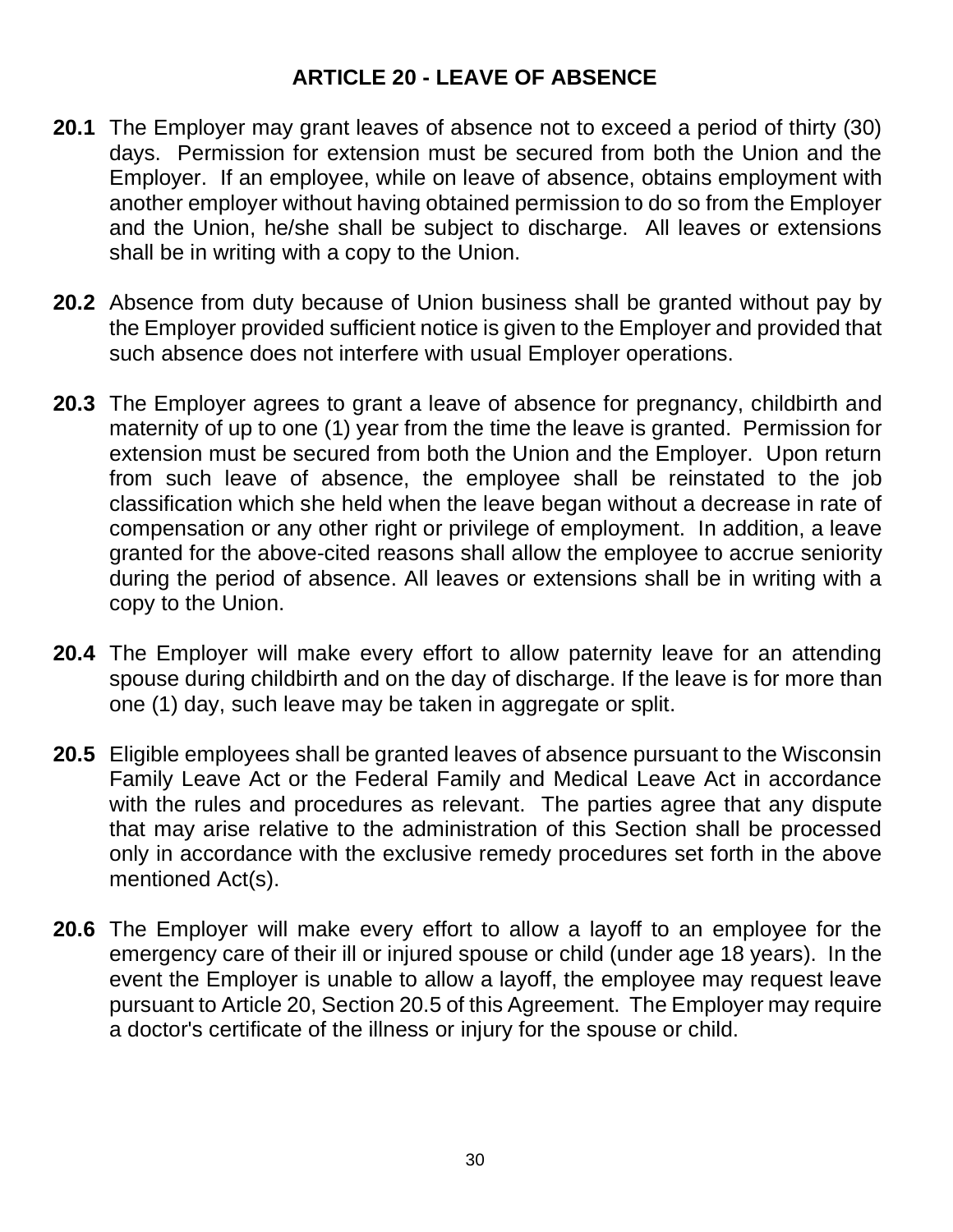- **20.7 Disability Leave of Absence.** Disabled employees shall be entitled to a disability leave of absence without pay for a period not to exceed six (6) months, subject to the following provisions:
	- **1.** The employee shall apply for such leave in writing to the Transit General Manager or his/her designee. Permission for such leave must be secured from both the Union and the employer.
	- **2.** The employee shall submit a physician's report including a statement of illness or injury and whether or not the employee is able to work.
	- **3.** The employee shall submit to the Transit Division Manager or his/her designee, a physician's statement of release for work before returning to work. The employee shall retain the right to return to the position they held previously. Transit Operators will be returned to the Extra Board. See also 27.1(D) and 28.12.

During this period, not to exceed six (6) months, the Employer shall continue to pay or share in the premium payment for health insurance on the same basis as existed prior to the commencement of the disability leave of absence. An employee who returns to work from a disability leave must be back at work for at least ninety (90) days before being eligible for a new six (6) month disability leave. Any paid leave taken during the ninety (90) day return to work period shall act to extend the ninety (90) day return to work period on a day-to-day basis. If the employee requires any amount of unpaid leave during the ninety (90) day return to work period, the ninety (90) day return to work period will start over from the time he or she returns from unpaid status.

- **20.8 Disability Layoff.** In the event the employee is unable to return to work at the end of the six (6) month disability leave of absence (referenced above), the employee shall be placed in a disability lay-off status for a period not to exceed eighteen (18) months. No health insurance contribution shall be made during the eighteen (18) month disability layoff.
	- **1.** During this disability layoff period, should the employee's physician approve, in writing, the employee may return to work in a vacant position within the classification they held prior to the disability provided they have the ability to do the work.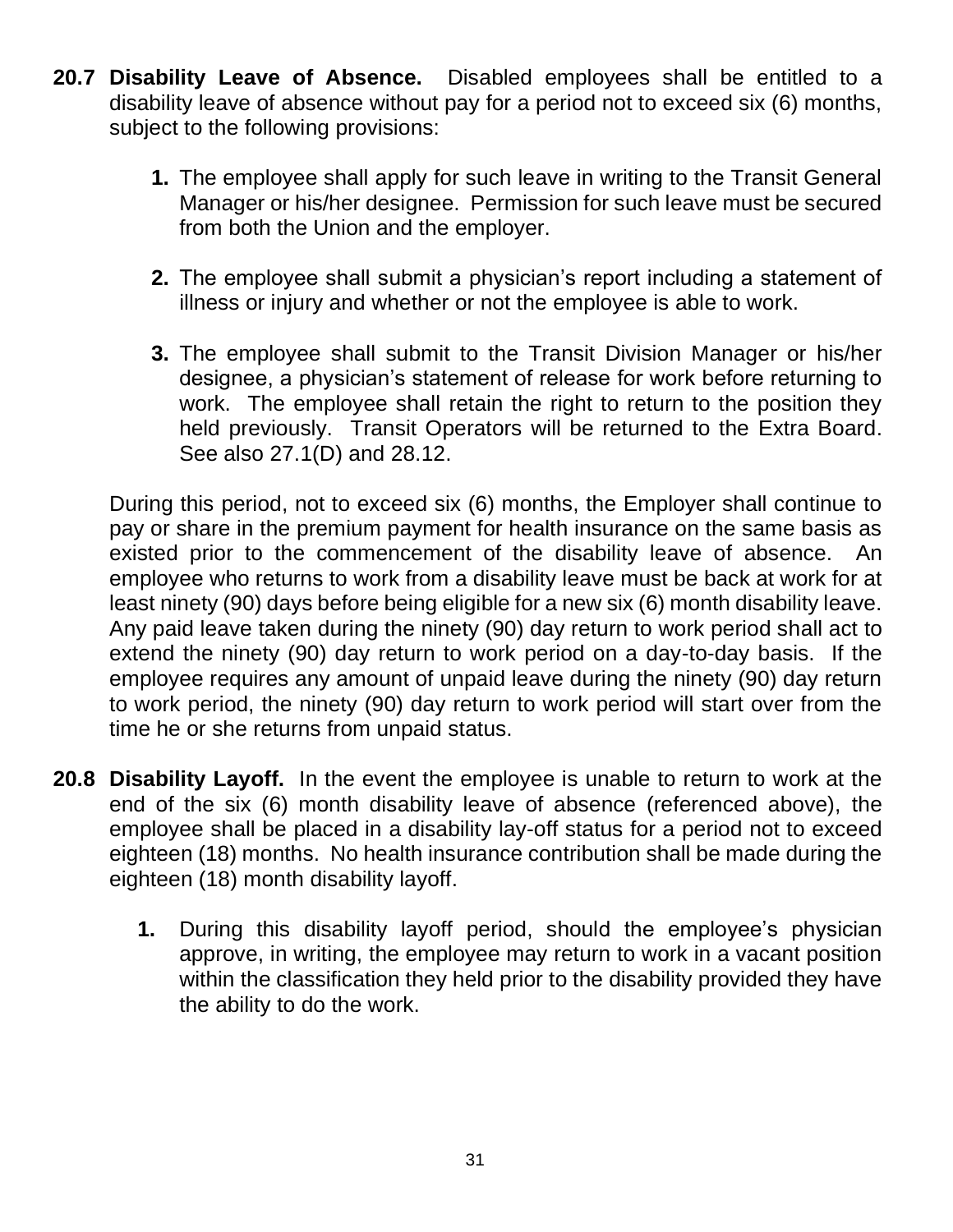- **2.** If no vacancy exists or the employee is unable to do the work within the classification they held previously, the employee may, provided they have the ability to do the work, on the basis of general seniority displace the most junior employee in any job classification equal to or lower in range than his or her original position within the bargaining unit.
- **3.** If, upon returning to work, it is discovered that the employee cannot perform the duties of the position, they shall be returned to their previous status to serve the balance of the eighteen (18) month disability layoff.

If the employee is unable to return to work at the end of the eighteen (18) month disability layoff, their employment status shall be terminated.

# **ARTICLE 21 - COMMERCIAL DRIVER LICENSE**

- <span id="page-34-0"></span>**21.1** The following provisions shall apply to those employees who are required to hold commercial driver's licenses.
	- **A. Physicals.** The Employer will bear the expense of physical examinations that are required by the State of Wisconsin for employees to hold commercial driver's licenses (CDLs). The Employer shall select the physician and shall receive a copy of the examination results. All employees holding CDLs will be covered by this provision.
	- **B. Licenses.** The Employer will bear the cost of the CDL for all employees required to hold the same. The rate for reimbursement shall be calculated by taking the cost of a CDL and subtracting the cost of a regular Wisconsin driver's license.
- **21.2 Suspension or Revocation of License.** In the event an employee receives a traffic citation for a moving violation which would contribute to a suspension or revocation or suffers a suspension or revocation of the right to operate the Employer's equipment for any reason, the employee must promptly notify the Employer in writing. Failure to comply will subject the employee to disciplinary action up to and including discharge. If such suspension or revocation comes as a result of employee complying with the Employer's instructions, the Employer shall provide employment to such employee at not less than employee's regular earnings at the time of such suspension for the entire period thereof.

When an employee in any job classification requiring driving has the operating privilege or license suspended or revoked for reasons other than those for which the employee can be discharged by the Employer, a leave of absence, not to exceed twenty-four (24) months shall be granted for such time as the employee's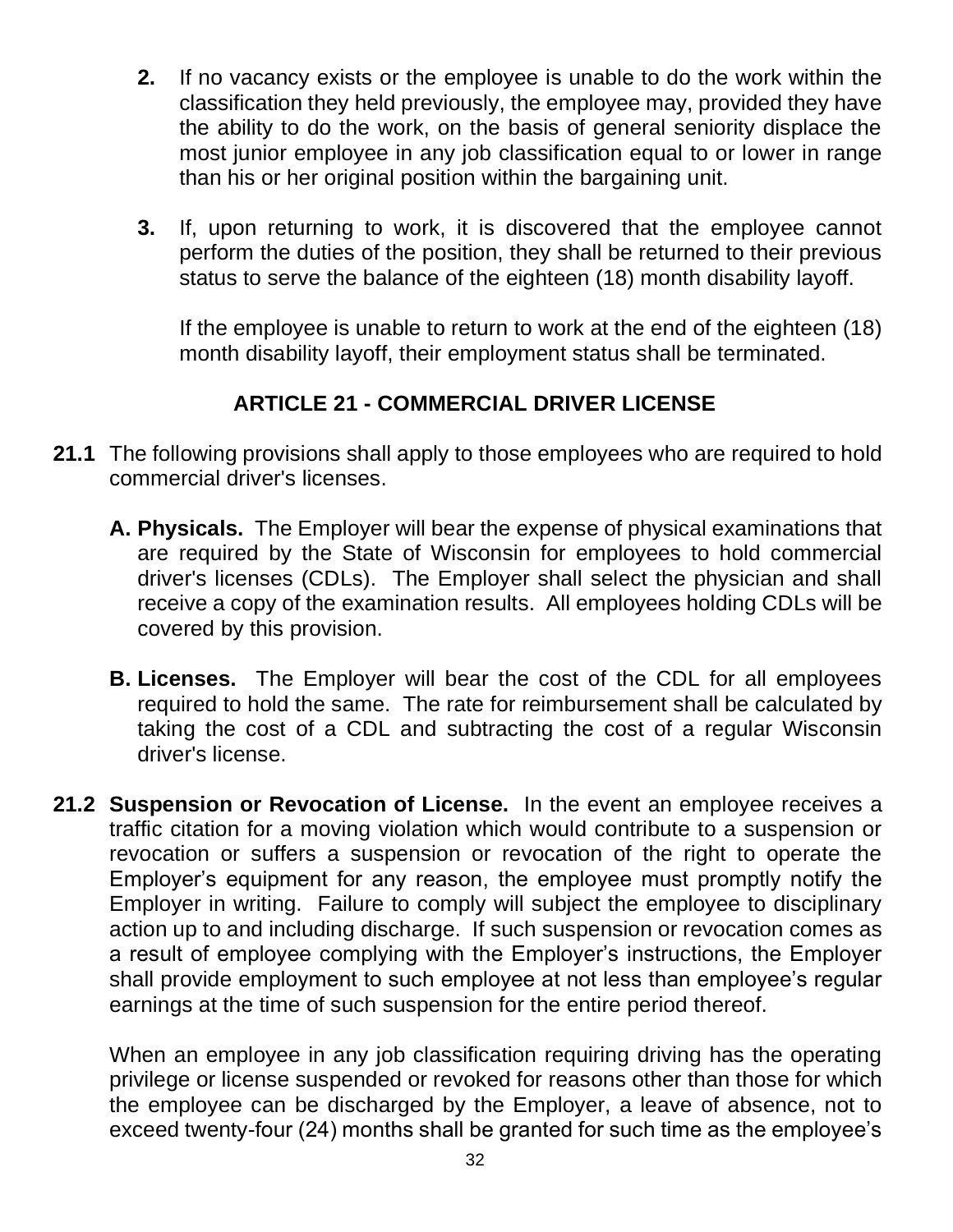operating privilege or license has been suspended or revoked. Provided, however, in the event the employee is no longer able to perform their duties as a result of a medical condition that the employee shall utilize the City of Madison accommodations placement procedure to determine what work may be available. And, further provided, if the employee is subject to a leave of absence as provided for herein, the employee so affected shall be entitled to a return to work within the twenty-four (24) month period and without loss of seniority provided, however, for the period of leave the employee's benefit entitlements are frozen.

**21.3** The Employer will allow up to three (3) mechanics\* (Class A, Class B, and/or Class C), one (1) paint and body\* man, whose license has been suspended or revoked as the result of a traffic violation to work without a CDL license, provided they work the day shift with weekends off. A mechanic not working these hours will be granted a leave of absence until the next shop pick. A mechanic who cannot successfully pick a day shift with weekends off will remain on a leave of absence, not to exceed twenty-four (24) months.

The Employer will allow one (1) service worker\* and one (1) para transit\* employee whose license has been suspended or revoked as the result of a traffic violation to work without a CDL license. This only applies to employees working in the service worker position and para transit classification when they lose their license. Employees who do not hold a CDL will not be eligible to move into vacant service worker positions or para transit operator positions.

If the traffic citation that leads to the suspension or revocation of the CDL license is the result of driving while under the influence of drugs or alcohol, the employee who is working without a CDL under this provision will be subject to random drug (not to exceed 6 times) and/or alcohol tests. These tests will be performed separate from testing performed under Federal Transit Administration Drug and Alcohol regulations. Failure to successfully pass a drug/alcohol test under this provision shall be cause to terminate employee.

\*Unit seniority prevails in the administration of this Section.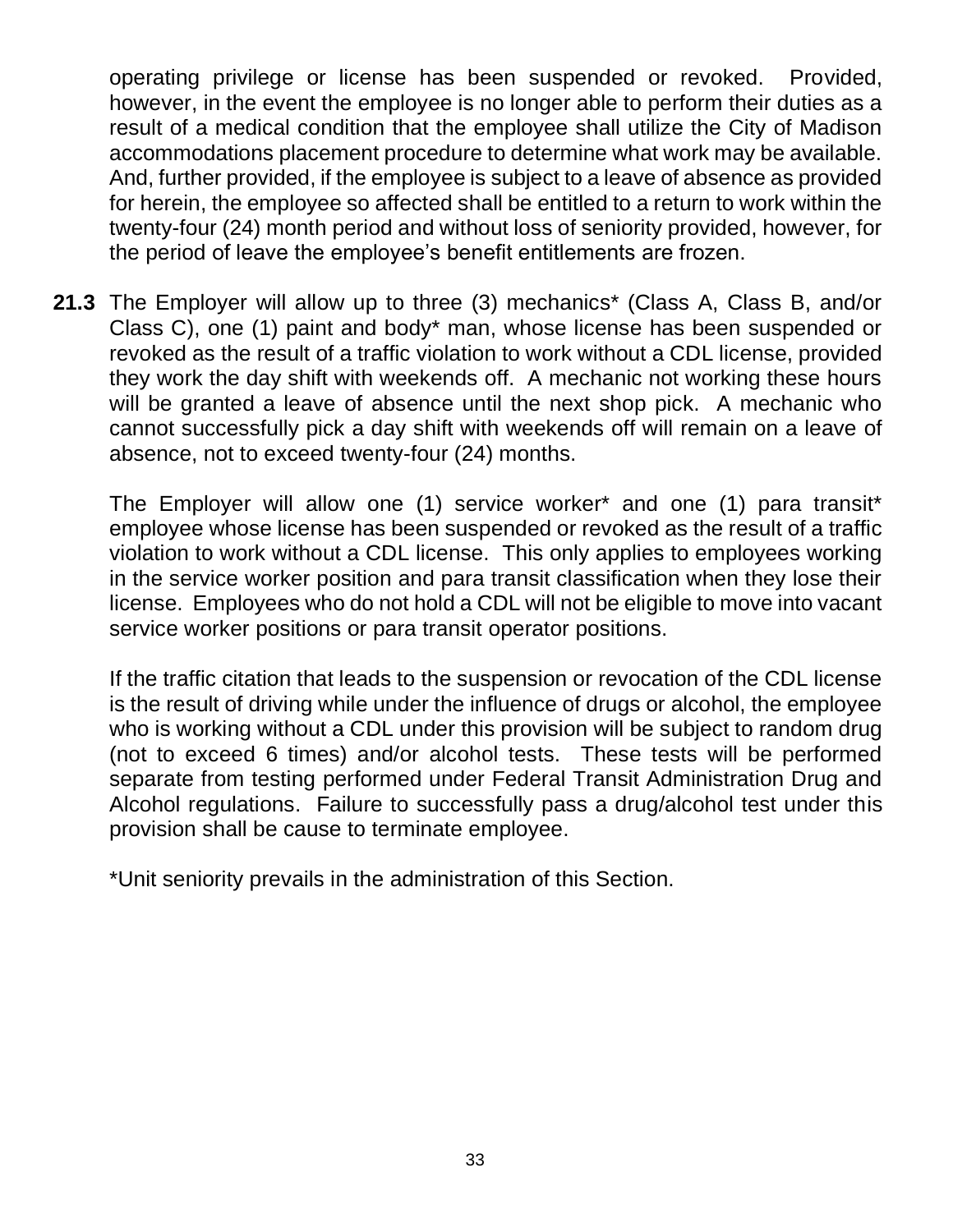## **ARTICLE 22 - DISCIPLINE**

**22.1** The Employer shall not discipline any employee without just cause.

**Weingarten Rights.** When an employee is called in to discuss a matter which is expected to result in disciplinary action, the employee shall be so informed as to the cause for such action and shall be entitled to have a Union representative present if the employee so requests.

- **22.2** Discharge shall be only after written warning notices to the employee with a copy to the Union except for the following serious offenses:
	- **A.** Failure to stop for railroad crossings as required by law and Employer policy. This provision applies equally to all shop and operator employees.
	- **B.** Conviction of morals offense making the employee unacceptable to the public as a bus operator.
	- **C.** Performing assigned duties while under the influence of or use of or in possession of controlled substances or alcohol.
	- **D.** Theft or embezzlement.
	- **E.** Other misconduct of a serious nature acted on by the Employer and agreed upon by the Union after its investigation.
	- **F.** Permitting unauthorized person to perform operating duties.
	- **G.** Unexcused absence from work for two (2) consecutive days or more without notice to the Employer except where the notice cannot reasonably be given.
	- **H.** Fighting (physical contact) on Employer premises or while on duty.
	- **I.** Operating a bus with a suspended or revoked commercial motor vehicle license and/or failure to inform Employer of revoked status.
	- **J.** Willful damage to Employer's property and/or willful damage to any property on Employer premises.
	- **K.** Possession of a firearm, bow and arrow, or any instrument designed specifically to do bodily harm.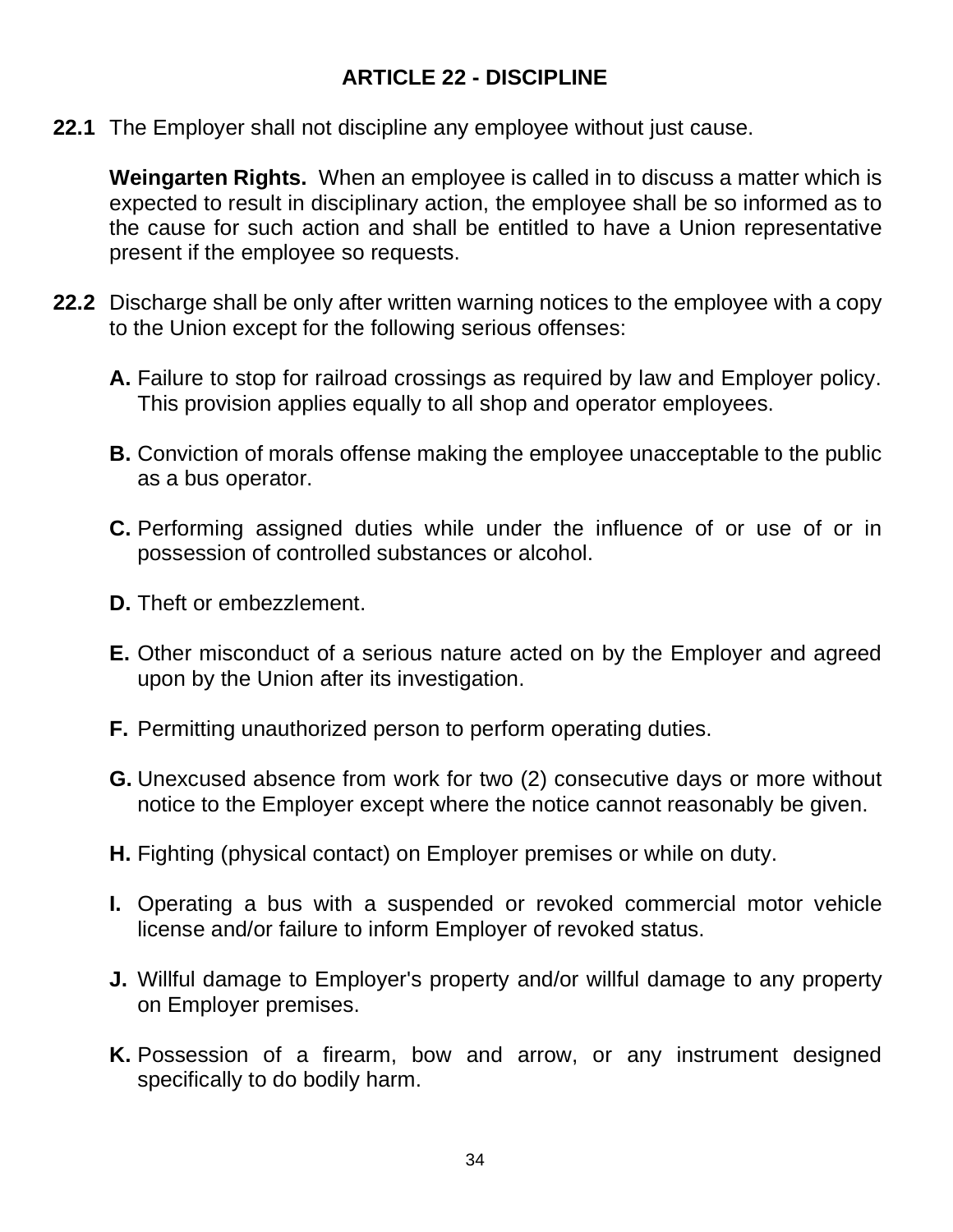- **L.** Violation of the Madison Metro Personal Electronic Device Policy.<sup>1</sup>
- **22.3** Suspension shall only be after written warning notice to the employee with a copy to the Union, except for the following serious offenses:
	- **A.** Failure to turn in cash or tickets.
	- **B.** Misconduct resulting in a chargeable accident.
	- **C.** Loss or expiration of commercial motor vehicle license required by State law.
	- **D.** Conduct resulting in being charged with a morals offense may be cause for suspending an employee as a bus operator but not necessarily from all employment.
	- **E.** Employee issuing worthless check payable to Employer.
	- **F.** Willful refusal or failure to carry out a direct order or instruction.
	- **G.** Off route without authorization.
	- **H.** Abandoning coach or failing to wait for proper relief.
	- **I.** Leaving coach unsecured.
	- **J.** Falsification of sick leave.
	- **K.** Proven dishonesty.
- **22.4** Warning notices shall not remain in effect for more than nine (9) months, which shall exclude summer recess for part-time operators.
- **22.5** It is agreed that no disciplinary action would be taken by the Employer under Article 22, Section 22.2(c) exclusive of alcohol use if an employee is taking a controlled substance while on duty which has been prescribed to him/her and taken as directed by a licensed physician, provided the employee has notified the Employer in writing, including the warning label, if any on letter size paper.

<sup>&</sup>lt;sup>1</sup> (L) refers "only" to when in the operation of a City vehicle. Use of a personal cell phone and/or electronic device while operating a Metro vehicle is strictly prohibited. Personal cell phone and electronic device usage must be restricted to layover points and/or recovery locations. The interruption of service to use a personal electronic device is prohibited. Employee found in violation of the Metro Policy on Cell Phones & Electronic Devices, as defined herein, will be subject to the following disciplinary action:

<sup>1</sup>st violation – Three (3) day suspension

<sup>2</sup>nd violation – Termination of employment

Time limits of 22.4 are not applicable. Employee is subject to summary termination if accident caused by way of employee use of cell phone and/or electronic device.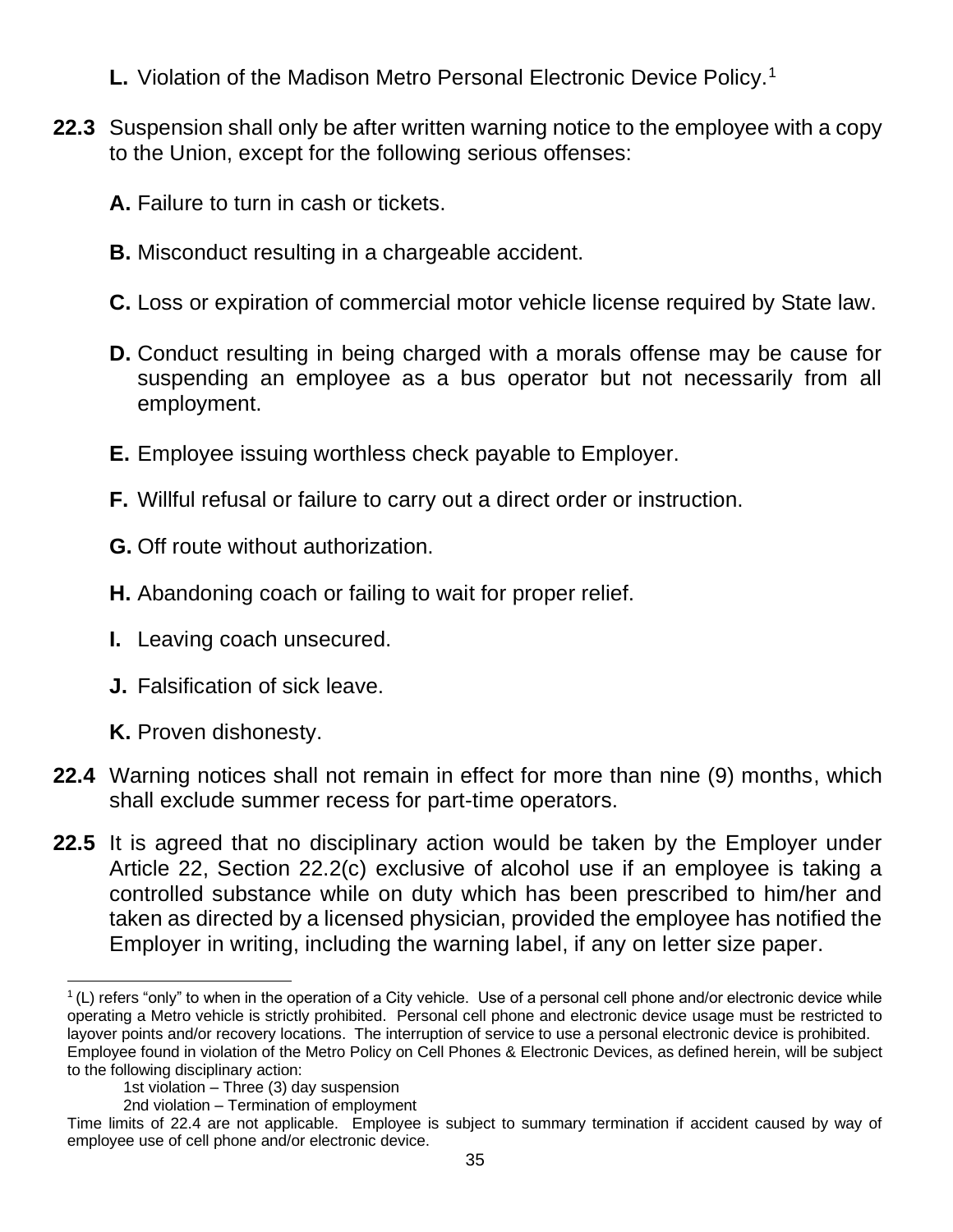- **22.6** Disciplinary action shall be taken within ten (10) days, excluding Saturdays, Sundays and holidays, unless an investigation is required. Periods of investigation will not exceed thirty (30) calendar days unless legal proceedings are pending and/or information required from the employee has not been provided on a timely basis. Timely requests for extensions of the time periods will be in writing and not be unreasonably denied.
- **22.7** Employees will not be allowed to utilize other benefits to supplement loss of wages due to disciplinary suspension in the pay period(s) that the disciplinary suspension occurs. If an employee is asked to work on a discipline day off such discipline shall be stricken from the employee's record.

#### **22.8 Unexcused Absence.**

Absent good and sufficient reason, employees are required to report in person, at their assigned time, unless excused at least thirty (30) minutes prior by employees' supervisor or his/her designee. An excuse so granted must be by personal contact.

Attendance violation is defined to mean: failure by employee to report timely; or, to provide adequate notice at least thirty (30) minutes prior to employee report time unless excused by employee supervisor or designee; and, or failure by Metro Transit Operator to arrive timely at a relief point subject that employee to discipline as provided for herein.

Employee reporting absence<sup>2</sup> less than thirty (30) minutes prior to assigned time; or, reporting for work late; and/or untimely relief will be assessed with an unexcused absence.

Provided, however, employee assessed an unexcused absence will be excused for reason of urgency, illness or injury. Burden of proof must be provided by that employee, upon request, within a reasonable period of time.

Employee may complete and submit Employer's Certificate of Illness or Injury upon reporting to work. Compliance with this provision must result in the rescission of the assessed unexcused absence.

Employee reporting late must report to respective supervisor. Transit Operators will be assigned to their respective run provided that employee reports physically

 $2$  Absence is defined to mean: state of being absent; failure to be present, or a 'time' interval during which employee is away without management recognition.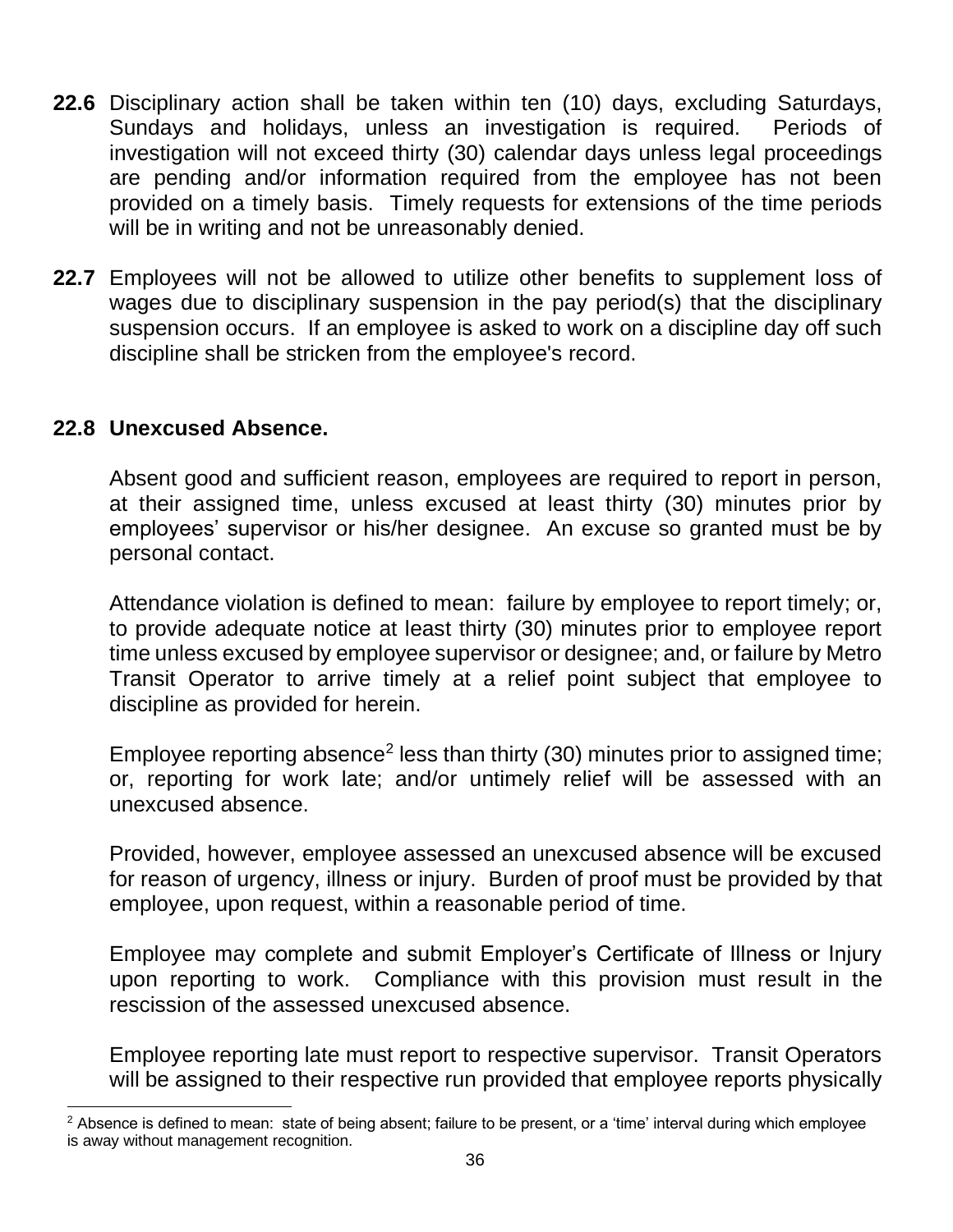to dispatch within five (5) minutes of employee's scheduled report time. Provided, however, Transit Operator more than five (5) minutes late will lose only that piece of work subject to report. $3$  See also Extra Board work rules.

Employee assessed unexcused absence within a nine (9) month period will be subject to discipline in accordance with the following schedule:

Employee having two (2) consecutive unexcused absences may result in discharge. Consecutive means two (2) consecutive days or two (2) consecutive occurrences on the same day.

Any legitimate absence, defined herein to mean illness/injury as an absence that incapacitates employee from performing the essential functions of employment, an approved and properly documented FMLA or an absence which has been excused by Metro tolls that time period forward for a like or similar period.

## **22.9 Unauthorized Use of Leave (Paid or Unpaid).**

**A.** Full-time employees having exhausted all forms of available leave, as provided by law and this Collective Bargaining Agreement, may be subject to progressive disciplinary action for excessive absenteeism under the following conditions:

- **1.** Having exhausted all forms of leave and not having FMLA or approved City Disability Leave to cover the AWOP.
- **2.** Failure to provide a doctor's note under the conditions provided in Paragraph B.

Unauthorized use of leave will not include any instance whereby an employee has obtained prior authorization for the absence and where the employee also has accrued leave sufficient to cover the absence.

<sup>3</sup> If 'booked' with multiple reports. Otherwise, Transit Operator drops to the bottom of the Extra Board and will be assigned work for that day from that position.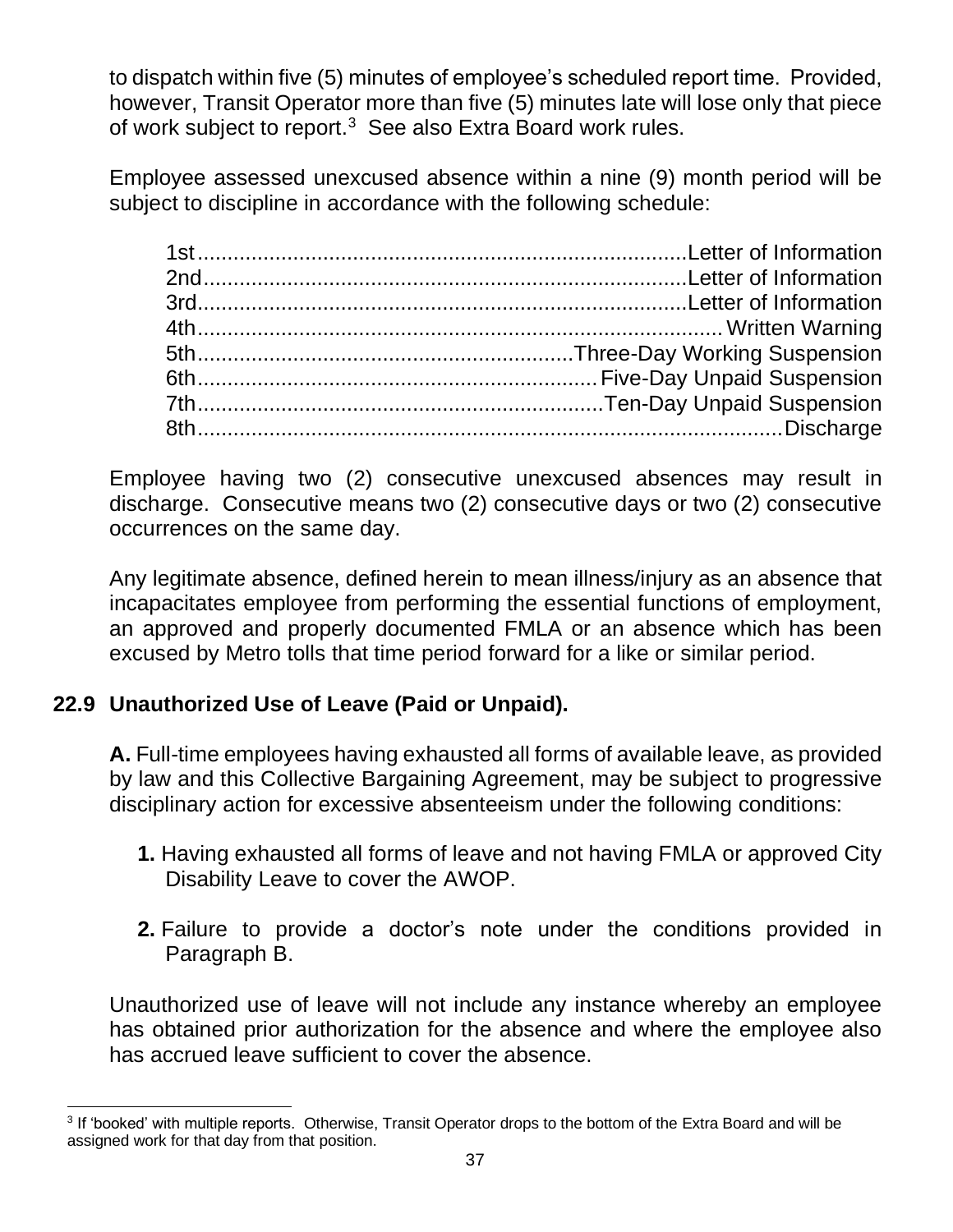- **B.** The Employer may require a valid doctor's certificate of illness or injury for all sick leave absences on the following dates or instances:
	- The calendar day scheduled immediately preceding and immediately following all paid holidays and paid leave days, as well as the period from December 22 through January 3.
	- Any time a requested vacation/floating holiday/comp day has been denied, or with evidence of proven abuse,
	- After ten (10) instances in a calendar year (each instance shall be defined as up to, or any portion of, a single day of leave) of use of leave excluding those instances where the employee has obtained prior authorization for the absence,

If a doctor's certificate is required to be submitted, said doctor's certificate must be submitted to the Employer on the same day as the employee's return to work or the employee will be subject to discipline for each date of absence under Article 22.9. Employees will be notified within three (3) business days, exclusive of weekends, of the denial of a doctor's note for any reason.

It being understood that for each absence, employees will be required to use any paid leave available. When an employee is out of sick leave, the employee will be required to substitute vacation (excluding previously scheduled vacation) and/or floating holidays, in order of sick, floating holidays, vacation, then donated vacation if these benefit entitlements are available. However, employees having no time available would be, therefore, subject to discipline.<sup>4</sup> Documented court appearances will be excused AWOP, after all leave balances exhausted as described above.

Any remaining leave balance, by reason of substitution, does not qualify as an absence-without-pay and consequently does not subject employee to discipline. If the employee does not have sufficient leave balances to cover the shift the remainder of that shift will be deemed authorized unpaid leave on that day (once annually).

If the employee is claiming an exception to the designated order of leave use in this Article or wants to claim (W)FMLA for their absence that is related to a

<sup>4</sup> Employee assigned to work, for example, 7:53 may substitute floating holiday for sick leave pay. Conversely, employee assigned to work, for example 8:00+ hours may substitute floating holiday for sick leave pay without incurring AWOP. Employee can combine 'leaves' to cover for hours absent to forgo AWOP. Absent sufficient leave balance a/k/a fractional benefit time remaining, employee will be subject to AWOP, provided, however, fractional hours of work, example employee lays off due to sickness vacating three (3) hours + or - , will be required to substitute floating holiday or vacation time if such benefit entitlement is available.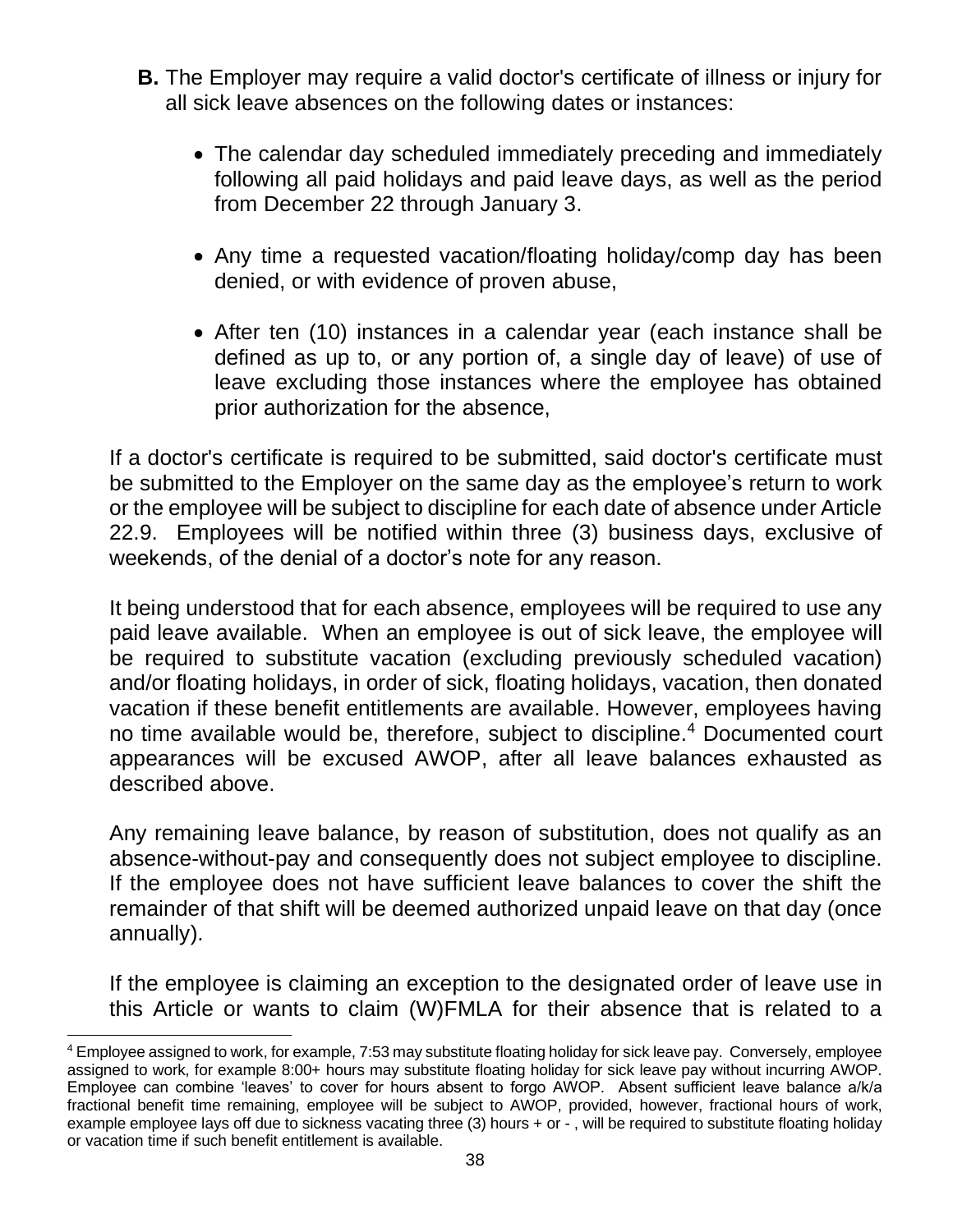qualifying condition for coverage, the employee must complete the Employer's "employee certificate of illness or injury" form and submit to the Employer on the same day as their return to work.

Employees assessed an unauthorized use of leave within a nine (9) month period, will be subject to discipline in accordance with the following schedule:

| Letter of Information            |
|----------------------------------|
| Letter of Information            |
| Letter of Information            |
| <b>Written Warning</b>           |
| Three (3) Day Working Suspension |
| Five (5) Day Unpaid Suspension   |
| Ten (10) Day Unpaid Suspension   |
| <b>Discharge</b>                 |
|                                  |

Disciplinary action is progressive. Any legitimate absence, defined herein to mean illness/injury as an absence that incapacitates an employee from performing the essential functions of employment, an approved and properly documented FMLA or an absence which has been excused by Metro tolls that time period forward for a like or similar period.

**22.10**Except as otherwise provided for herein, the progressive disciplinary policy is:

- **1)** Verbal
- **2)** Written
- **3)** One (1) Day Unpaid Suspension
- **4)** Three (3) Day Unpaid Suspension
- **5)** Five (5) Day Unpaid Suspension
- **6)** Termination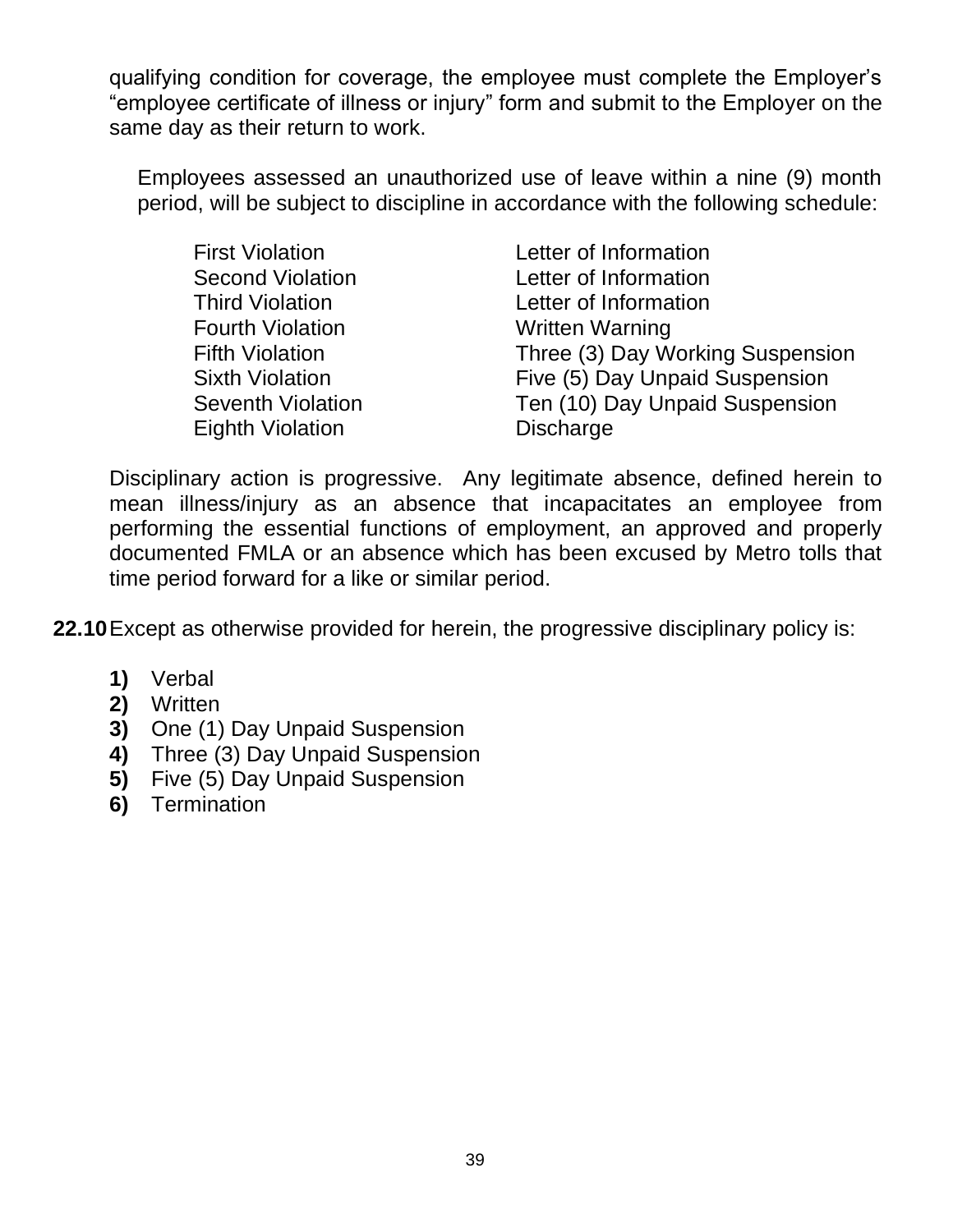#### **ARTICLE 23 - HEALTH AND WELFARE**

- **23.1 Pension.** The Employer shall pay the employer portion (50%) of the contributions required to be made to the Wisconsin Retirement System pursuant to Chapter 41, Wisconsin Statutes, and the employee will pay the employee portion (50%) of the total pension contribution actuarially required toward the Wisconsin Retirement System (WRS) as determined by the employee trust fund board.
- **23.2 Health Insurance.** The following provisions of the Wisconsin Public Employers' Group Insurance Plans shall apply:
	- **A.** For fiscal year beginning March 10, 2014, the City agrees to contribute toward the monthly premium for family coverage or toward the monthly premium for single coverage a dollar amount equal to 105% of appropriate premium rates of the lowest bidder among the health care providers offered in the Wisconsin Public Employers' Group Health Insurance program's Tier 1 Dane County service area.

Effective with February's premium payment payable January 2016, City agrees to contribute toward monthly premium for family coverage or toward the premium for single coverage a dollar amount equal to 100% of appropriate premium rates of the lowest bidder among the health care providers offered in the Wisconsin Public Employers' Group Health Insurance Program's Dane County Service Area [Option 2 (Uniform Benefits Plan)]. Provided, however, Option 4, a \$500 Individual/\$1,000 Family Deductible Plan (except as required by Federal Law) will replace current Option 2 effective ONLY with the transition of ALL City employees from current Option 2 to Option 4, but not before! City to provide Union advance notice. After deductible is met, Uniform Benefits apply (full pay uniform benefits, no deductible or co-insurance).

- **B.** The dollar amount of the City contribution set forth in paragraph A above shall:
	- **1.** Survive the expiration date of this Agreement;
	- **2.** represent the contribution basis for health care continuation from the expiration date of this Agreement until the ratification of a successor agreement; and
	- **3.** serve as the basis for the negotiation of a successor collective bargaining agreement.
- **C.** The City shall retain the right to change insurance carriers and/or administrators. Benefits provided under the health insurance plans may not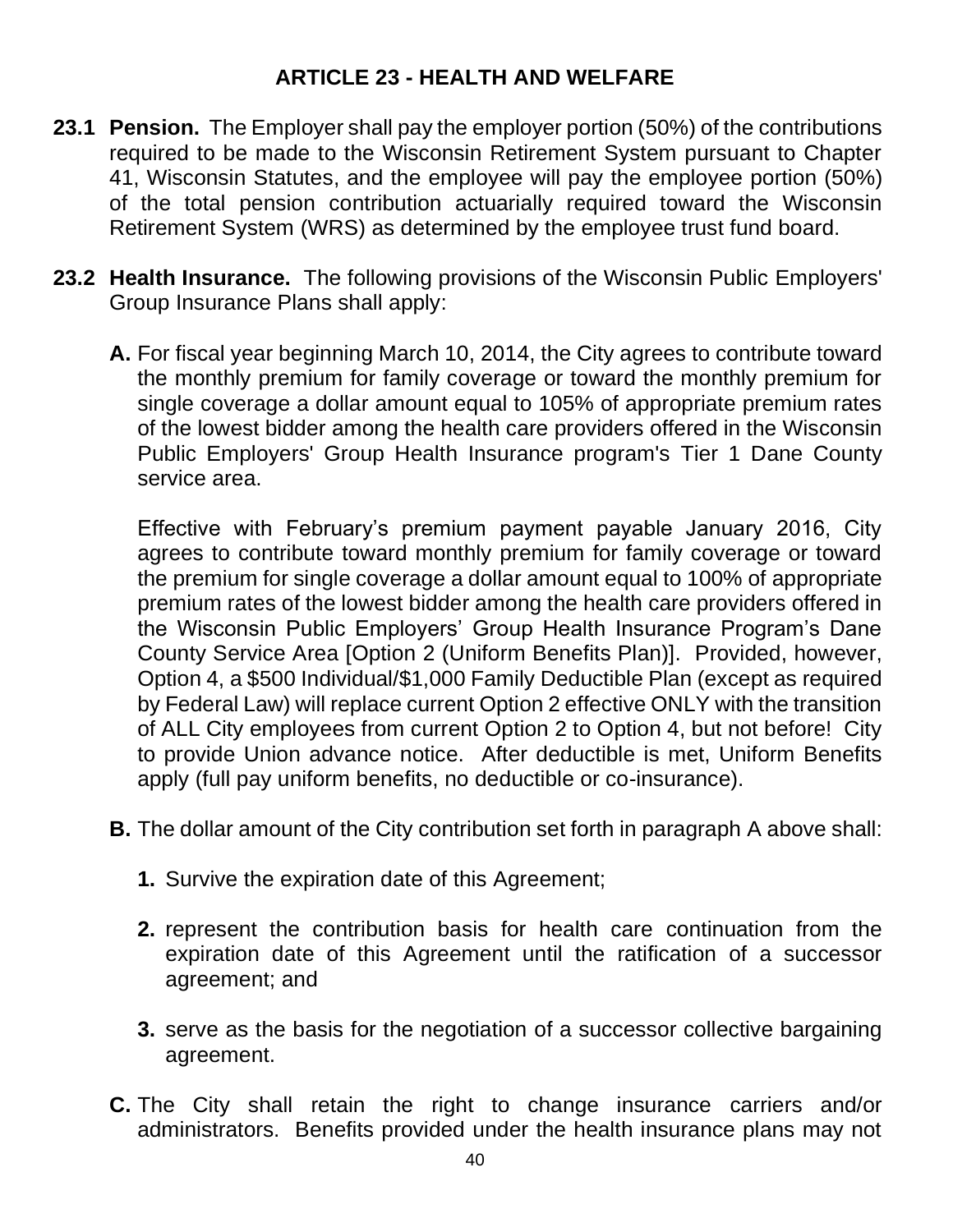be changed by the City without agreement of the parties. Alternative and/or additional health care providers may be offered only by mutual agreement of the parties.

- **D.** It is the intent of the parties that no employee shall receive a contribution towards health insurance that is more than the cost of the lowest bidder or their prorated contribution of that cost, e.g., a permanent full-time employee electing the lowest bidder will receive that contribution, while a permanent part-time employee electing the lowest bidder shall receive 50% of the cost of the lowest bidder.
- **E.** Employees who have spouses who are employed by the City shall not be allowed to maintain two family coverage health insurance plans unless it can be shown that an otherwise eligible family member would not be covered or would not have access to a specialist without the dual coverage.
- **23.3** Notwithstanding the provisions of this Agreement to the contrary, part-time employees shall be eligible for all benefits to which they are entitled under the Wisconsin Public Employers' Group Health Insurance Plans.
- **23.4 Stipend.** The City will provide a stipend to qualifying employees to offset the cost of qualifying domestic partner obtaining health insurance coverage outside of the City of Madison's group health insurance program. The stipend will be equal to the amount of the premium paid by their qualified domestic partner, but no more than the amount equal to difference between the maximum employer contribution to a family plan and the maximum employer contribution to a single plan, for which the certifying employee would be eligible under the City of Madison's group health insurance program. Permanent part-time and hourly employees are eligible for this benefit based on the prorated share that the City pays for their health insurance premium. Stipends will be paid on the City employee's payroll check and withholding will be taken for Medicare, Federal, and State Tax purposes.

**Eligibility**. Employee must meet eligibility requirements as determined by the City in accordance with any relevant M.O.U. that may exist.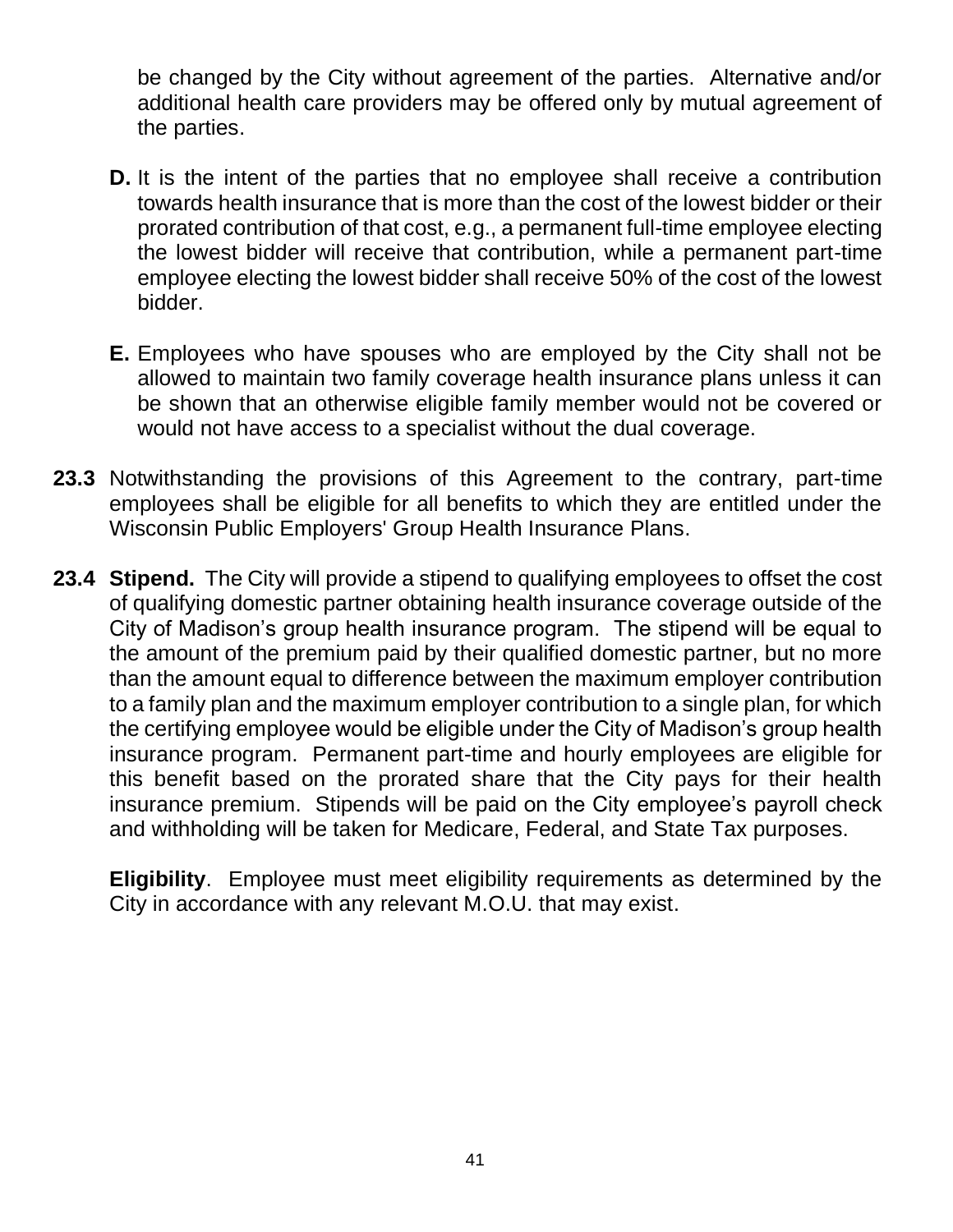**23.5 Dental Insurance.** The parties agree that there shall be an opportunity for employees to participate in a dental insurance program. The parties shall in each case execute a specific Memorandum of Understanding detailing the offering. Each offering may include more than one plan or provider. The Union shall be responsible for presenting the plans to employees or coordinating the distribution of the information with City personnel. All direct costs shall be borne by the Union and/or providers. The City shall accept reasonable indirect costs.

The City will make available a payroll deduction for dental insurance. The deducted amount will be for 100% of the premium as indicated by the provider. There will be no City contribution towards the premium. The City will make no representation as to the benefits provided or premium rates. The Union and employees will be bound by all other legal and plan requirements of the provider. The City shall be saved harmless in the event of any legal controversy with regard to the application of this provision.

- **23.6 Life Insurance.** The Employer shall provide life insurance benefits at least equal to those provided under the City of Madison Group Life Insurance plan.
- **23.7 Disability Income Protection.** The Employer shall make available on a voluntary basis the Disability Income Protection Plan.

Premiums shall be paid in the following manner based on sick leave usage during the period calculated from payroll period 17 to payroll period 16 of the preceding year.

| <b>Sick Days Accumulated</b> | <b>Employee's Portion</b> | <b>Employer Portion</b> |
|------------------------------|---------------------------|-------------------------|
| 10, 11, 12 or 13             | $0\%$                     | 100%                    |
| 9                            | <b>20%</b>                | 80%                     |
| 8                            | 40%                       | 60%                     |
| $\overline{7}$               | 60%                       | 40%                     |
| 6                            | 80%                       | 20%                     |
| 5 days or less               | 100%                      | $0\%$                   |

Premiums shall be waived for employees with one-hundred twenty (120) days or more of accrued sick leave regardless of the number of sick days used in the preceding year.

City retains right to change disability insurance carriers and/or administrators. The Union and the City will meet to bargain the impact of change to any plan design, carriers, and/or administrators, at least ninety (90) days prior to such plan taking effect. If the parties fail to come to an agreement, they agree to submit their dispute to binding interest arbitration.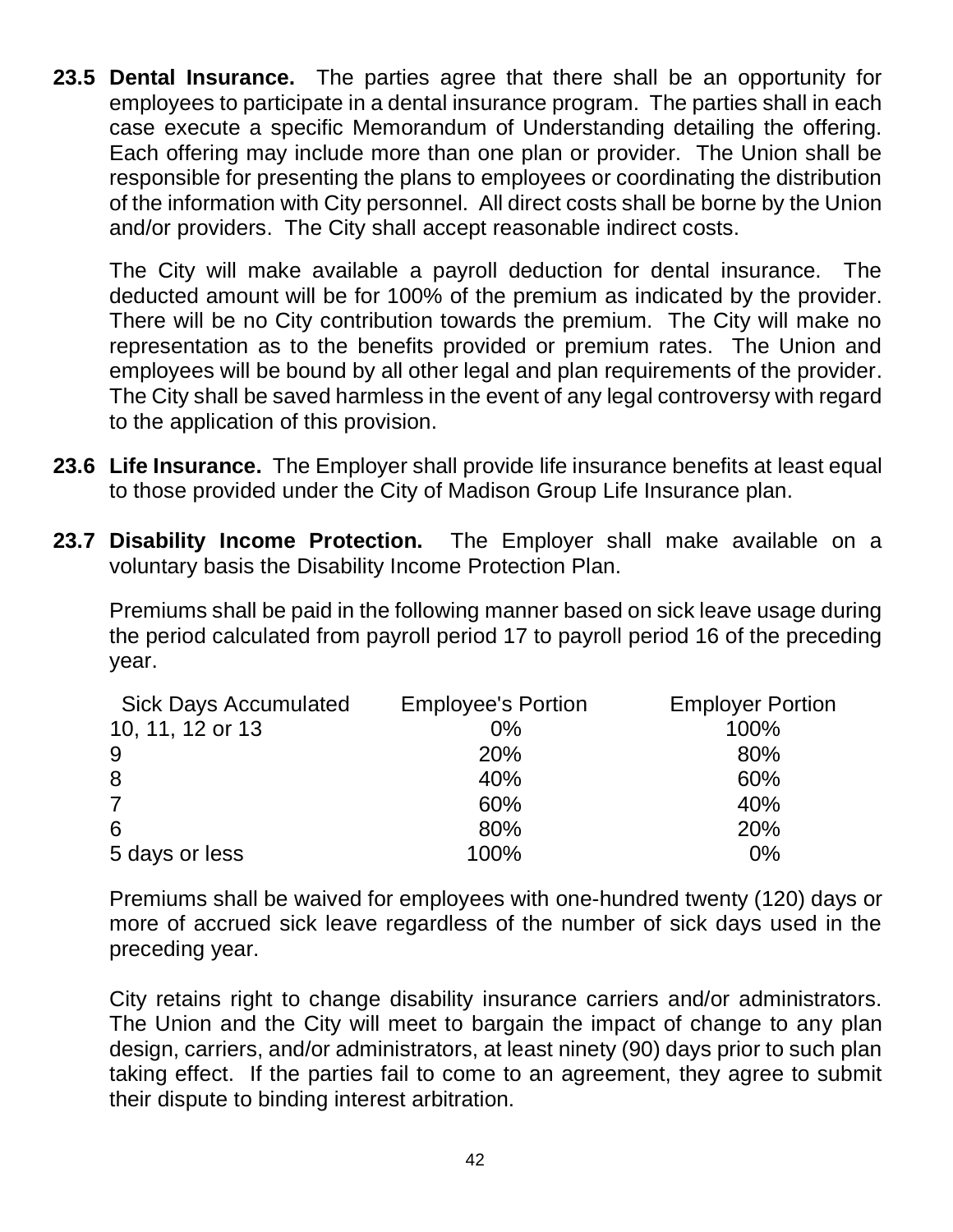#### **23.8 Post Employment Health Insurance Premium Contributions.**

**Initial/Subsequent Deposits.** The Employer shall deposit in escrow the following amounts:

| <b>Date</b>            | <b>Amount</b> |
|------------------------|---------------|
| January 1, 2022        | \$483,109.60  |
| <b>January 1, 2023</b> | \$492,771.79  |
| <b>January 1, 2024</b> | \$502,627.23  |

The escrow account shall be an interest-bearing account. Interest income shall remain within the account for the purpose of post-employment health insurance premium contributions; provided, however, one percent (1%) of interest earned during the calendar year as of December  $31<sup>st</sup>$  will be transferred to the City of Madison as an administrative fee.

**Eligibility.** In order to qualify for the premium contribution a full-time employee, who elects to retire on or after reaching age 55, must have completed ten (10) continuous years of full-time service with Madison Metro Transit in a position represented by Teamsters Local 695, just prior to retiring. Further, the employee must be eligible to retire under the Wisconsin Retirement System (WRS). Retirees will only receive this benefit for a maximum of five (5) consecutive years or until becoming eligible for Medicare. Employees must provide a one (1) year notice of their intent to retire in order to be eligible for the premium contribution. Employee(s) who have retired on or before the effective date of this agreement are not eligible. If an eligible retiree dies, the health insurance premium contribution will not extend to the retiree's spouse or family.

Further, the monthly premium contribution will only be available for employees under the Wisconsin Public Employers' Group Health Insurance Plans subject to the terms and conditions of the chosen health plan. If a retiree does not have health insurance through one of these plans the retiree will not be eligible for the premium contribution.

**Funds Availability.** Retiree(s) will be eligible for premium contributions to the extent that funds are available in the escrow account, and the employer will not be required to make any additional payment to the account should the cost of providing premium contributions exceed the amount deposited. In the event that the escrow account becomes depleted, the eligible retiree will be responsible for paying the entire cost of the health insurance premium for the period of hiatus. Neither party is prohibited from negotiating, in subsequent collective bargaining sessions, to increase the amount of yearly deposit.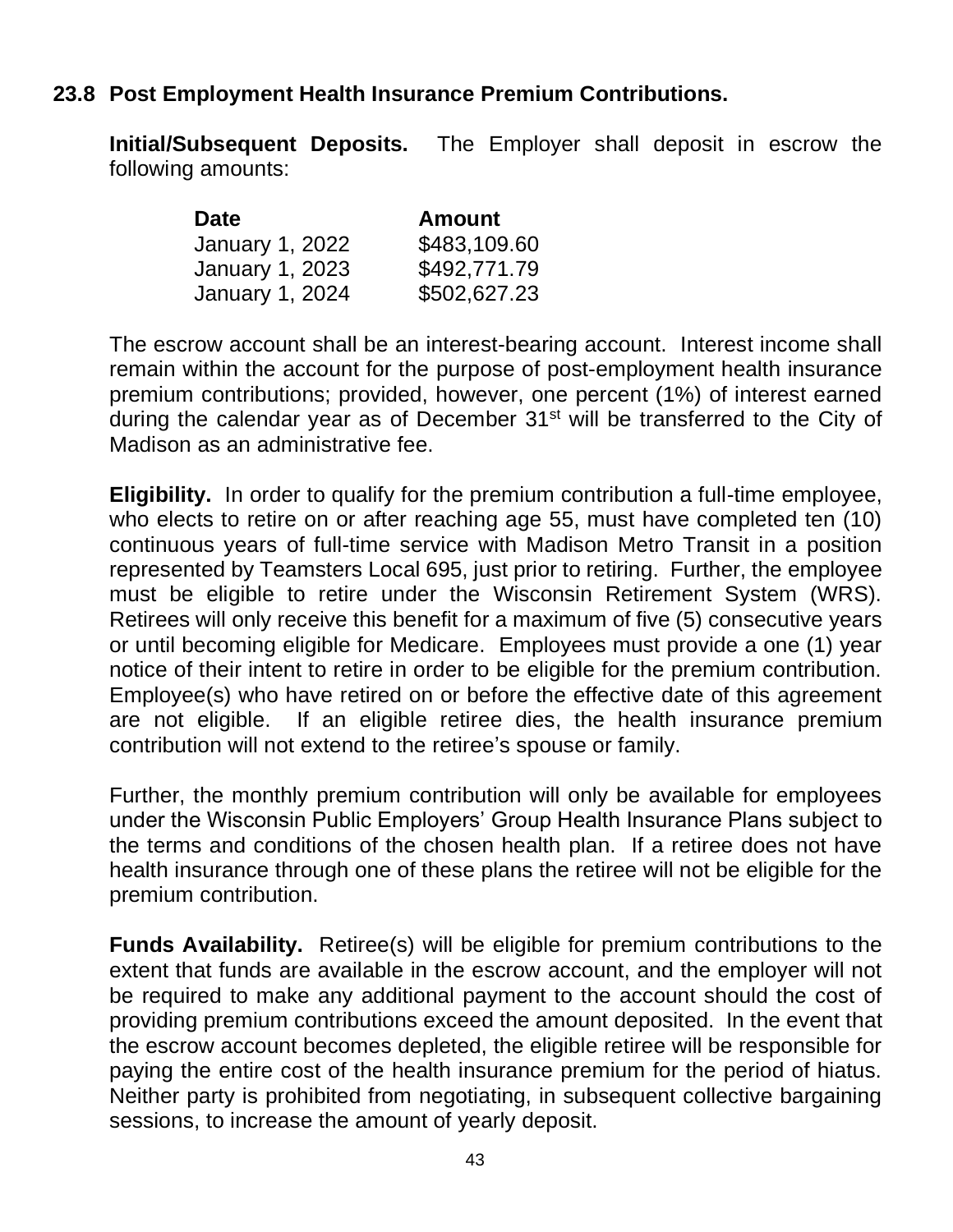**Premium Contribution.** The monthly premium contribution for either family or single health insurance coverage will be equivalent to one hundred five percent (105%) of appropriate premium rates for the lowest bidder among health care providers offered in the Wisconsin Public Employers' Group Health Insurance programs Dane County service area. The monthly premium contribution will not be adjusted over the five (5) year period for the individual retiree and, therefore, any increase over and above the initial fixed (base) amount will be borne by the individual retiree. The fixed or base amount is that amount determined to be the equivalent to one hundred five percent (105%) [one hundred percent (100%) effective January 2016] of the lowest bidder among health care providers in the year the employee retires.

**Retiree Co-Pay Premium.** Retirees will pay their portion of the premium before any premium contribution will be made from the escrow account. Failure by the retiree to make a timely advance payment of health insurance premium will be cause to declare the retiree ineligible for any future benefit from this program. Once ineligible the retiree will not be reinstated; provided, however, this provision shall not withstand in the event of emergency where it can be shown that a serious health condition or physical incapacity was the contributing cause that overshadowed the retiree's inability to make a timely premium co-payment. In such cases, funds from the escrow account will be used to pay 100% of the health insurance premium for one (1) month on behalf of the retiree. The retiree is obligated to repay the amount owed prior to the next premium payment. Failure to repay the premium co-payment shall be cause to declare the retiree ineligible for any further benefit contribution from this program.

**Re-Employment.** If a retiree regains employment with Madison Metro as a parttime employee while still eligible to receive post-employment health insurance premium contributions, the part-time employee will receive the fifty percent (50%) owed to the employee by contract with the remaining fifty percent (50%) payable from funds held in escrow.

**Annual Notice.** On an annual basis, the City of Madison will provide retirees with a notice of their premium co-payment due and payable to the City. The notice will be sent to the retiree's address of record with the City, and it is the retiree's obligation to keep the City apprised of their current mailing address.

**Effective Date.** This Section shall be effective upon the date of ratification by both parties signatory to the collective bargaining agreement. Further, the benefit provisions contained herein is not retroactive and, therefore, all current retirees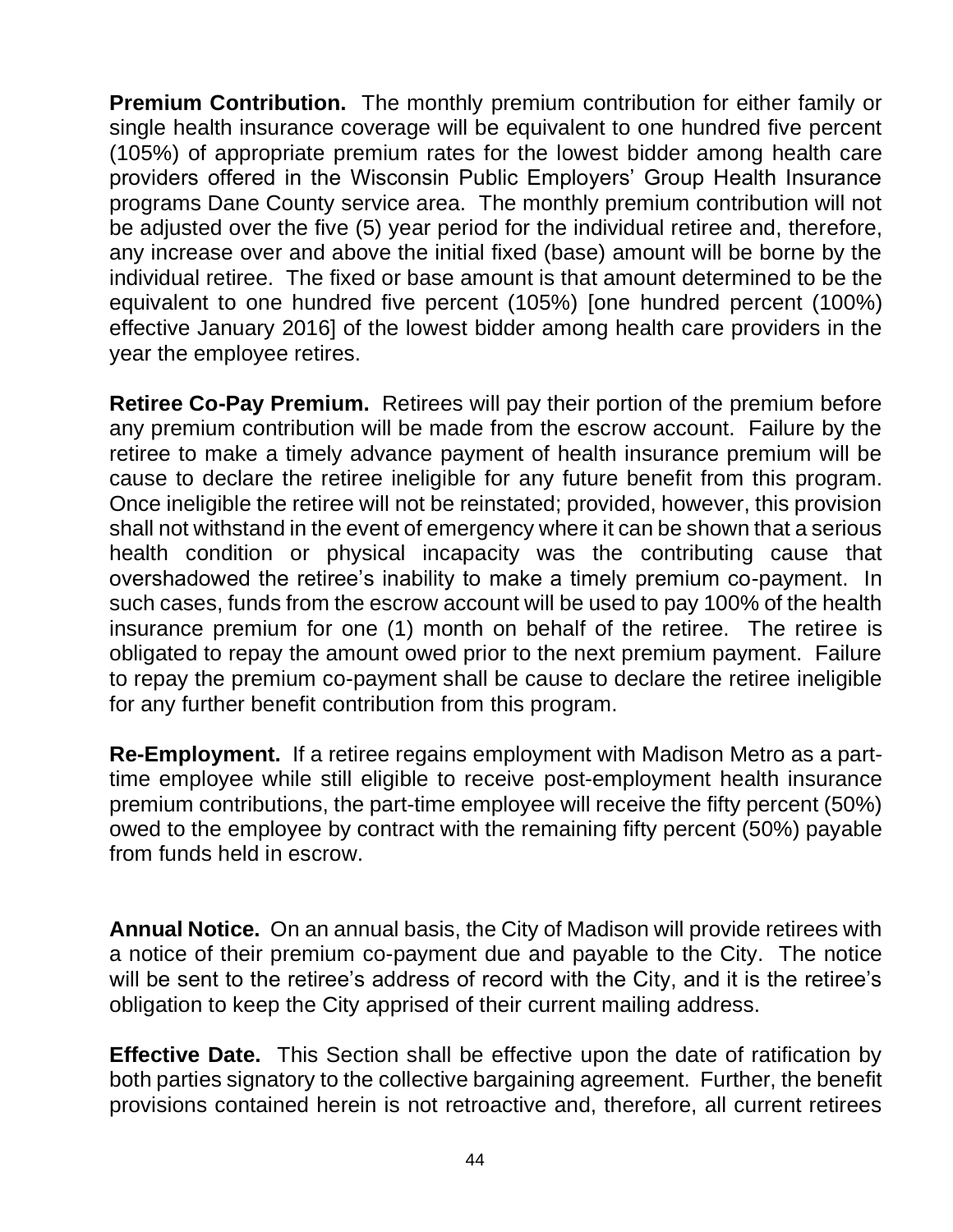and part-time employees are not eligible for any health insurance premium contributions from this fund.

General Provisions.<sup>5</sup> The retiree may elect to change coverage from a family plan to single or vice versa based upon a qualifying event.

Fund dollars may not be used in conjunction with disability, disability insurance, unemployment compensation, or workers compensation provided by the City of Madison.

Health insurance coverage shall be defined to mean core benefits only.

Retirees will be ineligible, except to the extent specifically provided for herein, for fund dollars if the retiree becomes eligible for and is covered by a group health insurance plan as a result of post-retirement employment.

The surviving spouse and eligible dependents may be continued in the health insurance program at their expense, subject to the rules and regulations of the health care insurer and COBRA, until such time as the surviving spouse and surviving dependents are no longer lawfully eligible. Surviving spouse and dependents are not eligible for and will not receive fund dollars.

Ten (10) continuous years of full-time service is defined to mean ten (10) years of seniority that has been entitled without cessation of employee's employment with Madison Metro Transit.

**Reconciliation.** On an annual basis the "Plan" will be reconciled by the City representatives having authority over the Post Employment Health Plan, a copy of which will be filed with the Madison office of Teamsters Local 695. Account reconciliation will occur no later than January 31<sup>st</sup> of the succeeding calendar year or at such other time as is mutually agreeable to the parties. Either the Union or the City will have sixty (60) calendar days to review the reconciliation and make any necessary corrections. After such review period the City of Madison will be held harmless for any errors or omissions which may have occurred during the reconciliation process.

<sup>&</sup>lt;sup>5</sup>The City's form completed by the participant declaring their intent to retire be modified to include the following additional information; the cost of the premium as of the date of the filing, name of the participants, plan carrier, and if it is for single or family coverage. A broad based statement informing the City of the participant's intent to retire is irrevocable absent agreement with the City and notice to the Union. Absent the City's agreement to rescind the letter of intent to retire, the matter will not be subject to collective bargaining agreement.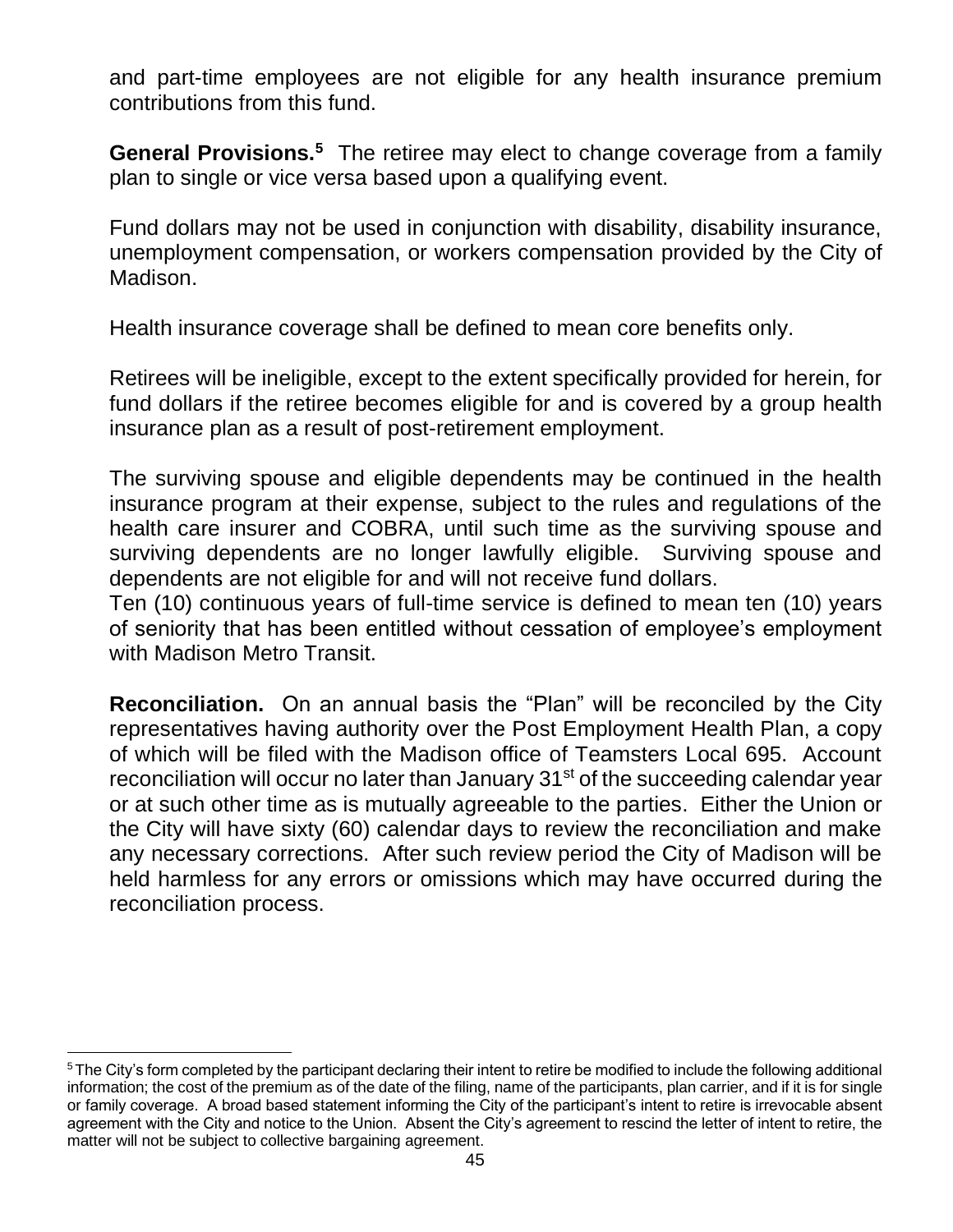### **ARTICLE 24 - JURY PAY**

- **24.1** Time spent by any employee required to appear for jury duty, or for work related matters as a result of performing their duties at trials and at industrial hearings (either as witnesses or claimants), shall be considered as time worked. Employees in these circumstances shall be paid the difference between the amount received from the court or other agency and their straight time hourly rate.
- **24.2** Any operator required to serve on jury duty beyond 2:00 p.m. and who cannot notify the dispatcher prior to that time and who will be released for work the following day shall fall to the bottom of the rotating board.
- **24.3** Employees who are required to perform as specified above shall be paid on a daily basis as follows:
	- **A.** Office employees, shop employees, and transit operators at eight (8) hours, or ten (10) hours as the case may be, at their straight time hourly rate.
	- **B.** In all cases, an employee will be paid an amount equal to the difference between monies received from the court or administrative agency and the amount the employee would have earned for work performed if not required to serve. Employees who are released from the panel are required to notify the Employer and make themselves available for work assignment.
- **24.4** No employee shall be required to work when he/she is called and selected for jury duty.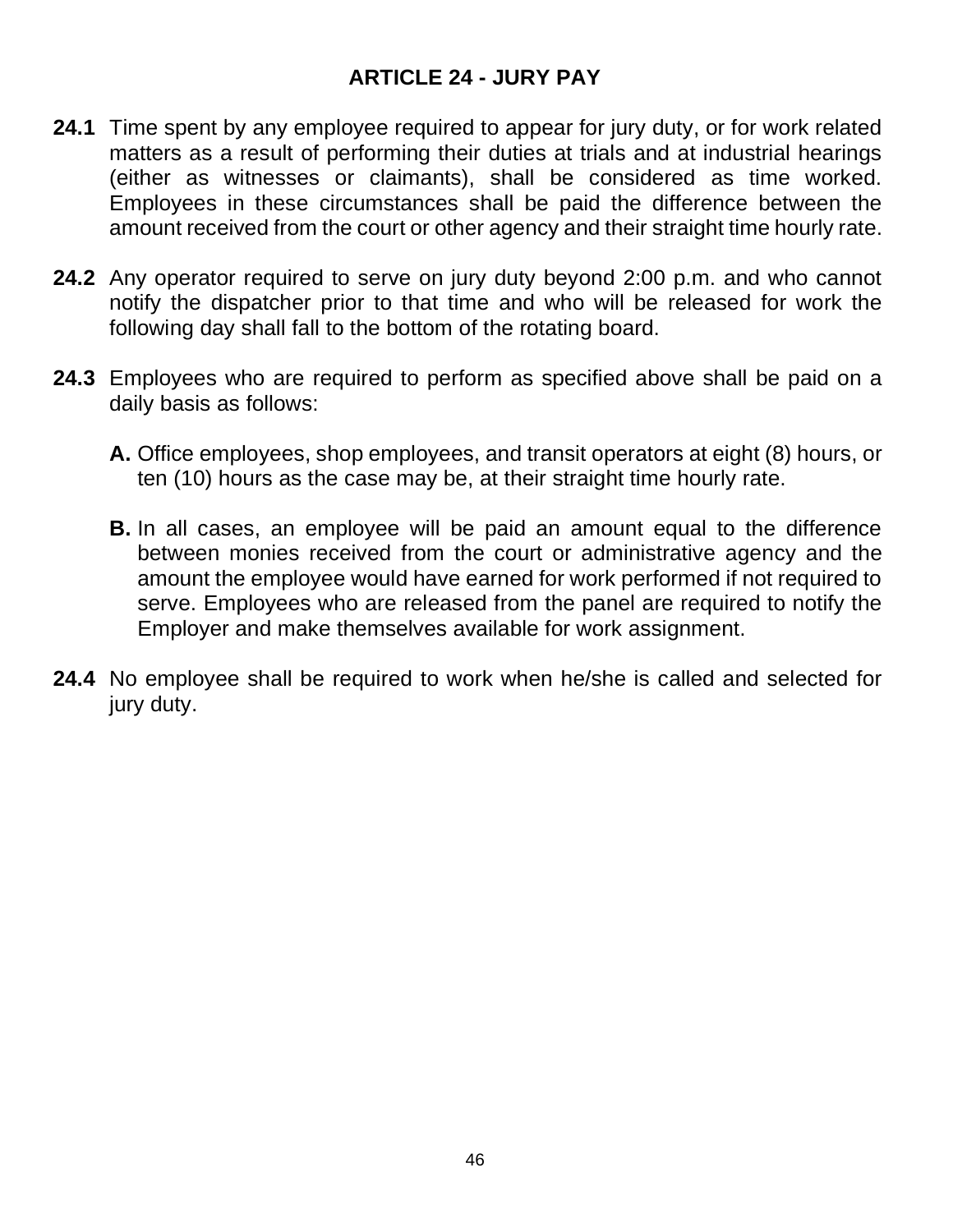## **ARTICLE 25 - OVERTIME**

- **25.1 A.** A separate sign-up sheet will be maintained for regular operators and for Extra Board mass transit operators.<sup>6</sup> Any operator signing up for extra work must sign the sheet prior to 2:00 p.m. the day before work is desired. Employees who sign up for extra work within their category listed below shall be offered extra work first.
	- **1.** Extra Board operators on rotating board by low hours for work day.
	- **2.** Extra Board operators on weekly picks by lowest number of hours for the day.
	- **3.** Extra Board operators on day off by seniority.
	- **4.** Regular Board operators: Work will be assigned by seniority and last day worked.

Instructors: For purpose of this Section and 6.2 of Extra Board Work Rules, Instructors scheduled to instruct for an entire work week will be offered extra work AFTER employees on rotating board by low hours for work day and employee on weekly pick by lowest number of hours for the day [see procedural offering 25.1(A)(1)(2) and Work Rule 6.2(A)(B)] but before employee scheduled on day off [see 25.1(A)(3) and Work Rule 6.2(C)].

Instructors who are not scheduled to instruct for an entire work week but who are instead instructing on only a daily/intermittent basis will be offered extra work in accordance with Work Rules 6.2.

- **B.** If no one signs up for extra work the dispatcher will offer the work in the following categories by seniority:
	- **1.** Extra Board Operators
	- **2.** Regular Operators
	- **3.** Metro+Plus Operators
	- **4.** Shop Employees
- **C.** If an operator accepts extra work assignment and then turns down the work, he/she will be charged with the time.

<sup>&</sup>lt;sup>6</sup> Instructors: Are classified Transit Operators, that is, Regular Operator or Extra Board Operator (rotating or weekly pick) each subject to rules of pick selection.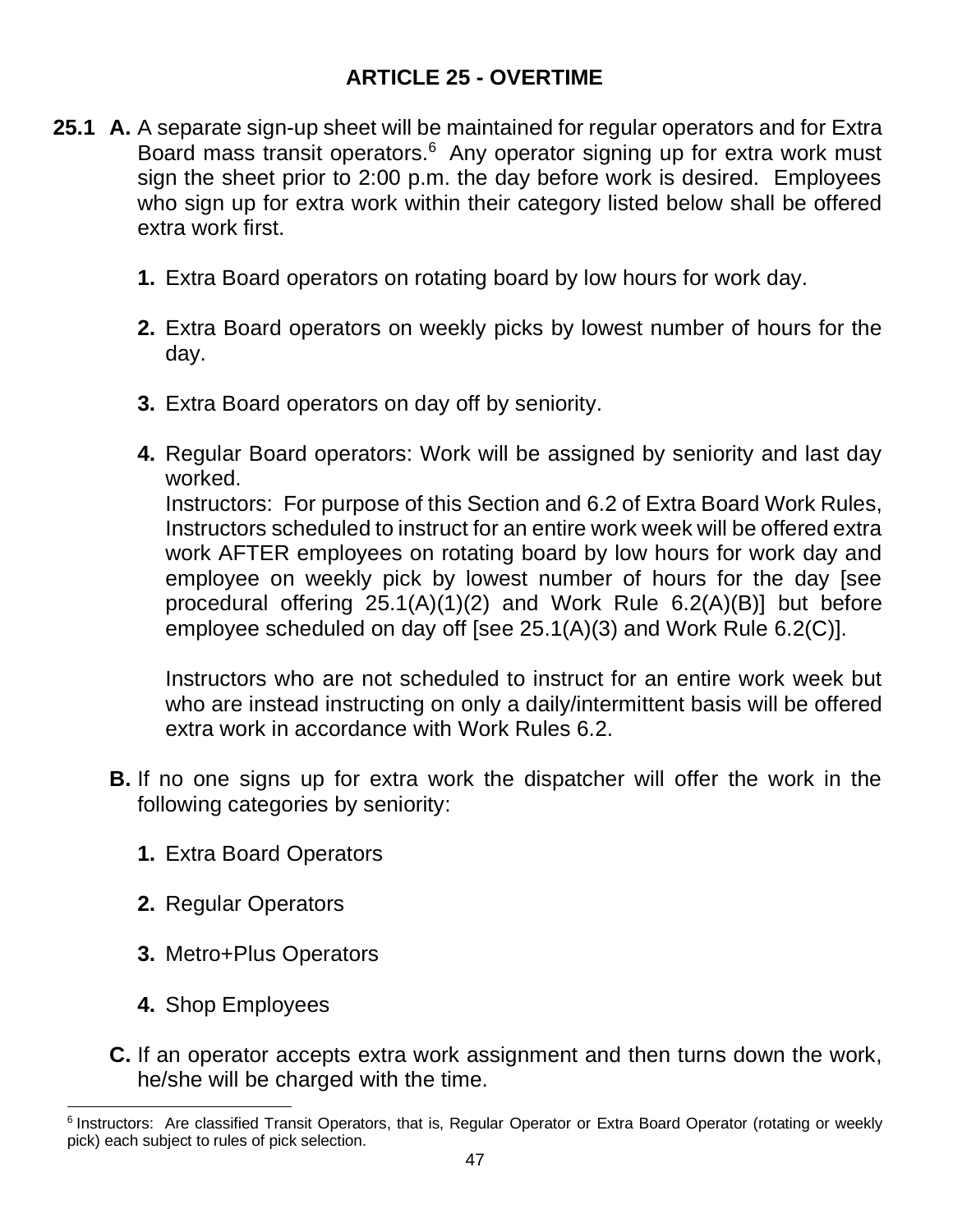- **D.** In the event two or more operators have equal hours for the work day seniority shall prevail.
- **E.** Any operators assigned off will not be allowed to work except in an emergency or in accordance with Article 25, Section 25.1(A) and (B).

## **25.2 Shop Overtime (General).**

- **A.** The overtime sign-up sheet will be posted one (1) week in advance. There will be no additions or deletions to the sign-up sheet after it is taken down at 3:00 p.m. on the day before the overtime is scheduled. Employees may sign for the shift(s) of their preference.
- **B.** The following code, noted by the employee on the Daily Overtime Sign-Up Sheet, will alter the way overtime offers are made at 3:00 p.m. only:
	- **1.** Will Work (WW) means the employee will accept overtime without Employer telephone or personal contact.
- **C.** Overtime offers are made by telephone, or personal contact, or sign-up sheet notification. Telephone offers for overtime may be accepted by anyone at the designated telephone number. One telephone call will be made per employee. If no answer, the employee will be charged for the time.
- **D.** Shop employees up for time who are not available with one (1) phone call will be passed, but will hold their position for work. If the employee who was passed becomes available, only work available will be offered with no claim for time passed.
- **E.** Shop employees are eligible for overtime for work in excess of their regularly scheduled daily hours eight (8) or ten (10). Anyone who works overtime will be expected to work their entire regular scheduled shift unless excused by a supervisor. If an employee signs up for overtime work and turns it down, they will be charged with the time.
- **F.** Vacancies, if filled with overtime by the Employer, will be offered in the following manner:
	- **1.** Regular shift work vacancies that the Employer elects to fill will be offered in order of the first known piece of work (vacations, long-term sick, etc.) to the employee who is first up for the time. Overtime assignments will be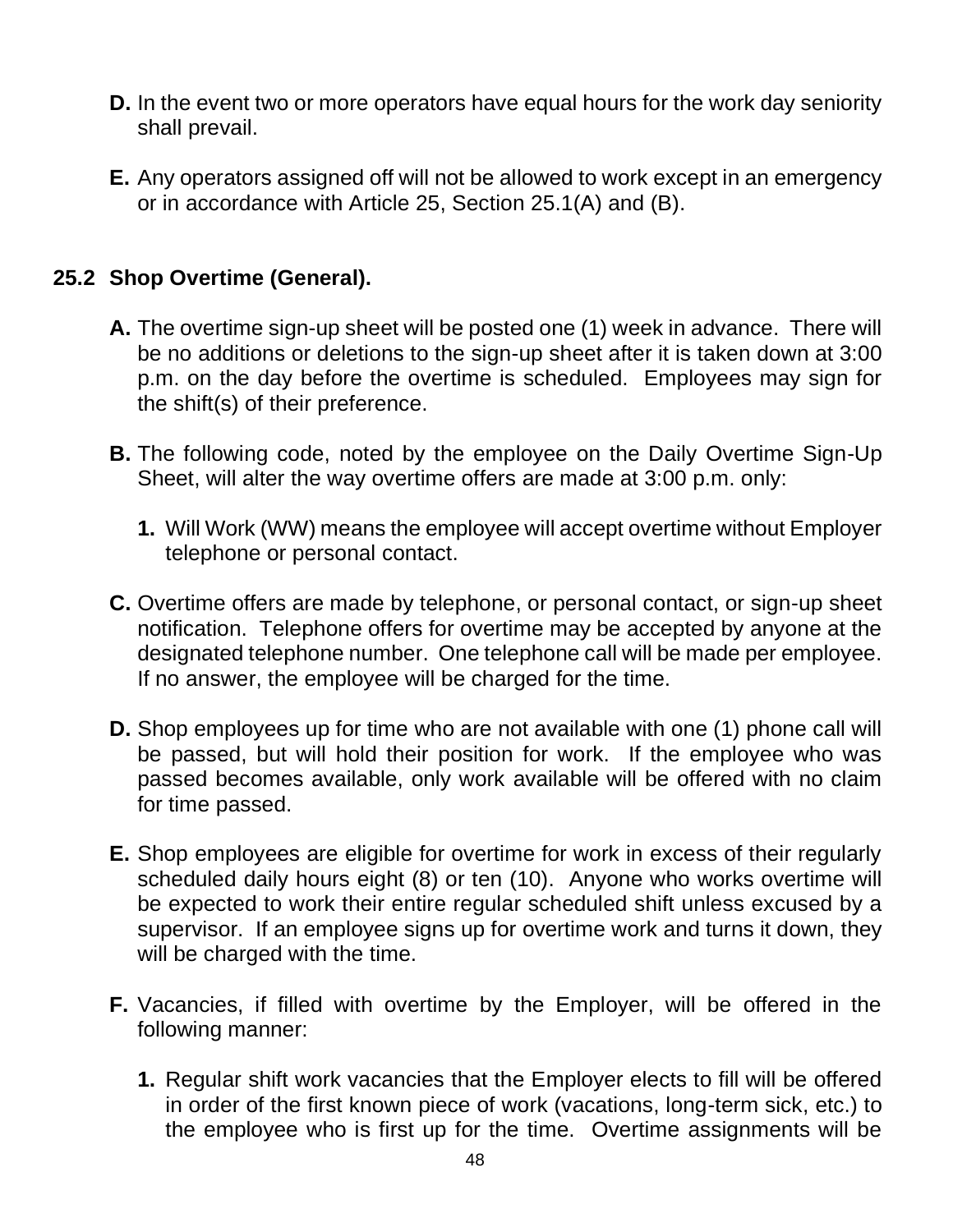offered in chronological order beginning with the first shift. Extra work is to be offered last, after minimum staffing levels, as determined by the Employer, have been scheduled. The first known piece of work means the piece of work known for the longest period of time.

- **2.** The Daily OT Sign-Up Sheet will be used first to make the overtime assignment. Names entered by employees under the shift where the overtime is desired will be reviewed and placed in a last-OT assignment worked order. The employee with the oldest last OT assignment worked/charged will be offered the work first. Seniority will be used to make the OT offer when more than one employee has the same oldest last OT assignment worked/charged date.
- **3.** OT assignments will be offered to the employee(s) within the same classification or above for the shift desired. (A, B, and C mechanics are considered one classification.)
- **4.** The OT Call Sheet will be used in cases when the Daily OT Sign-Up Sheet is depleted. Employees called from the OT Call Sheet will not be charged with the time.
- **5.** Accepted overtime work opportunities which have later been refused for any reason, and such refusal occurs less than two (2) hours prior to the start of the overtime work assignment, shall be filled exclusively at the option of the Employer. If such notification of refusal to work is received by the Employer two (2) hours or more prior to the start of the overtime work assignment, it shall be filled by the Employer pursuant to the normal order of call.
- **6.** To complete assigned work or road trouble calls an employee may be asked to continue working after his/her regular scheduled shift for up to two (2) hours at overtime. In the event the employee accepts the assignment, he/she shall complete the work up to two (2) hours. Such overtime will not be counted against his/her overtime record.
- **G.** Employees called in to work overtime shall be guaranteed four (4) hours of work. Employees who request to leave prior to the four (4) hour guarantee will be paid for time worked and charged for the day on the Daily OT Sign-Up Sheet.
- **H.** Entry-level "C" Mechanics will not be allowed to work overtime in mechanic classifications while undergoing the six (6) month training period.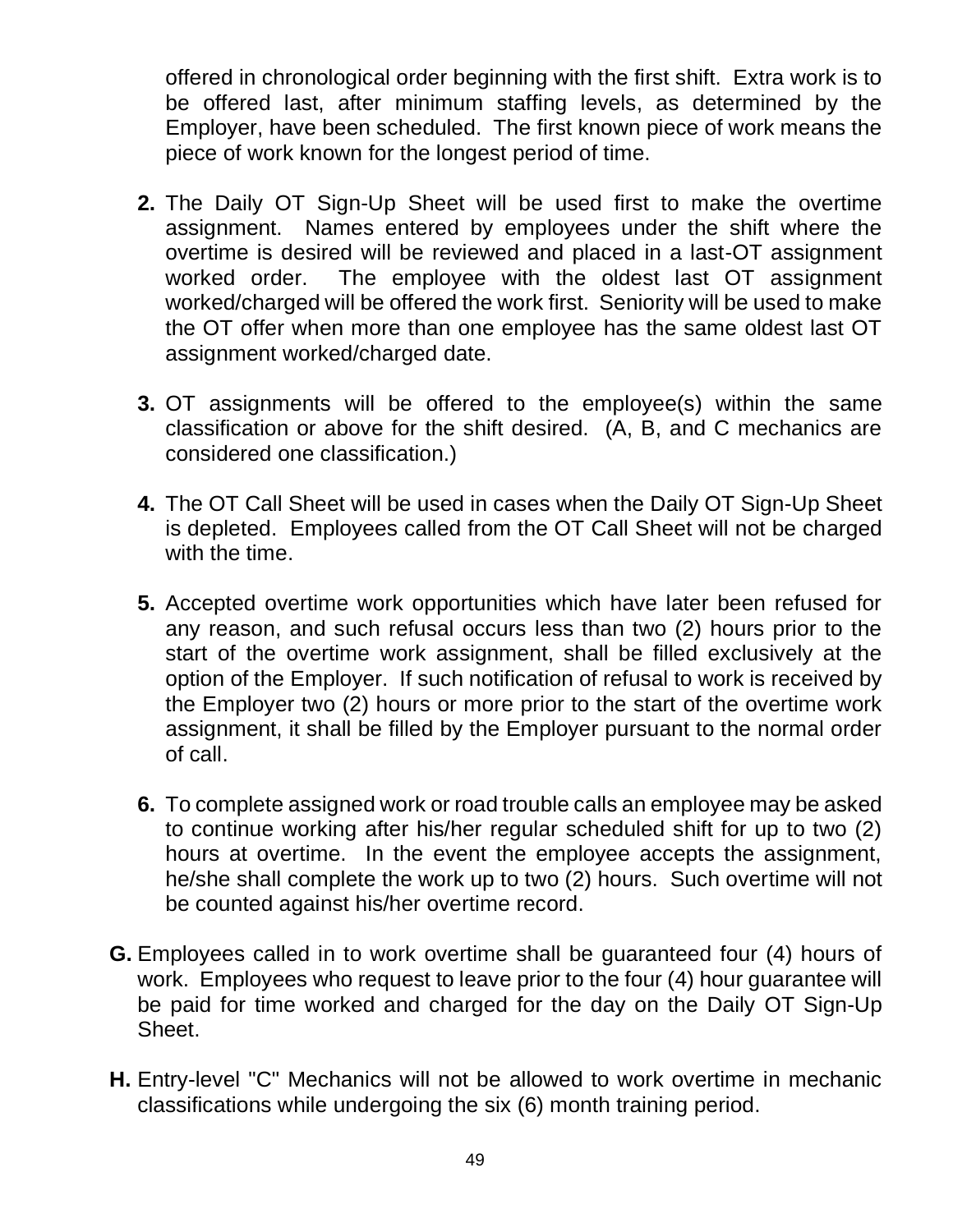**I**. Notice shall be given to shop employees of overtime work caused by vacation, floating holidays, and other predictable absence beginning at 3:00 p.m. of the day preceding such work.

# **25.3 Shop Overtime (Holidays).**

- **A.** Those persons desiring to work on a paid holiday shall sign up on the Holiday Board on their respective shifts. The two (2) most senior persons signed up on each shift shall be assigned to work.
- **B.** In the event one of the assigned persons is unavailable, due to sickness or other excusable absence, the next person that is signed up, in order of seniority, on the open shift shall be asked to work.
- **C.** In the event no one else is signed up on the open shift, the next person signed up, in order of seniority, from the entire board, and not already working shall be asked to work. This would apply to any extra work required on the holiday.
- **D.** In the event no person signs up, the junior person or persons in the mechanic or service classification shall work. However, in no case shall a new hire mechanic in training perform mechanic work on a holiday.

Note: Each shift shall have at least one (1) mechanic working.

- **25.4 Fixed Route Operators.** The following procedures shall apply for selecting holiday work:
	- **A.** Those operators interested in working on the holidays listed in the Labor Agreement should indicate such by signing the appropriate sign-up sheet.
	- **B.** Operators should also indicate their desire to work extra work by checking the box next to the left of their signature (extra work will be offered by low hours accumulated for the day).
	- **C.** If work exceeds or equals the number of operators signed up, no passes will be granted.
	- **D.** If an adequate number of operators do not sign up to work holidays, the work shall be assigned from the most junior full-time operator up, until an adequate number of employees are available, provided, however, prior to assignment the work will be made available to the affected employee(s) by seniority.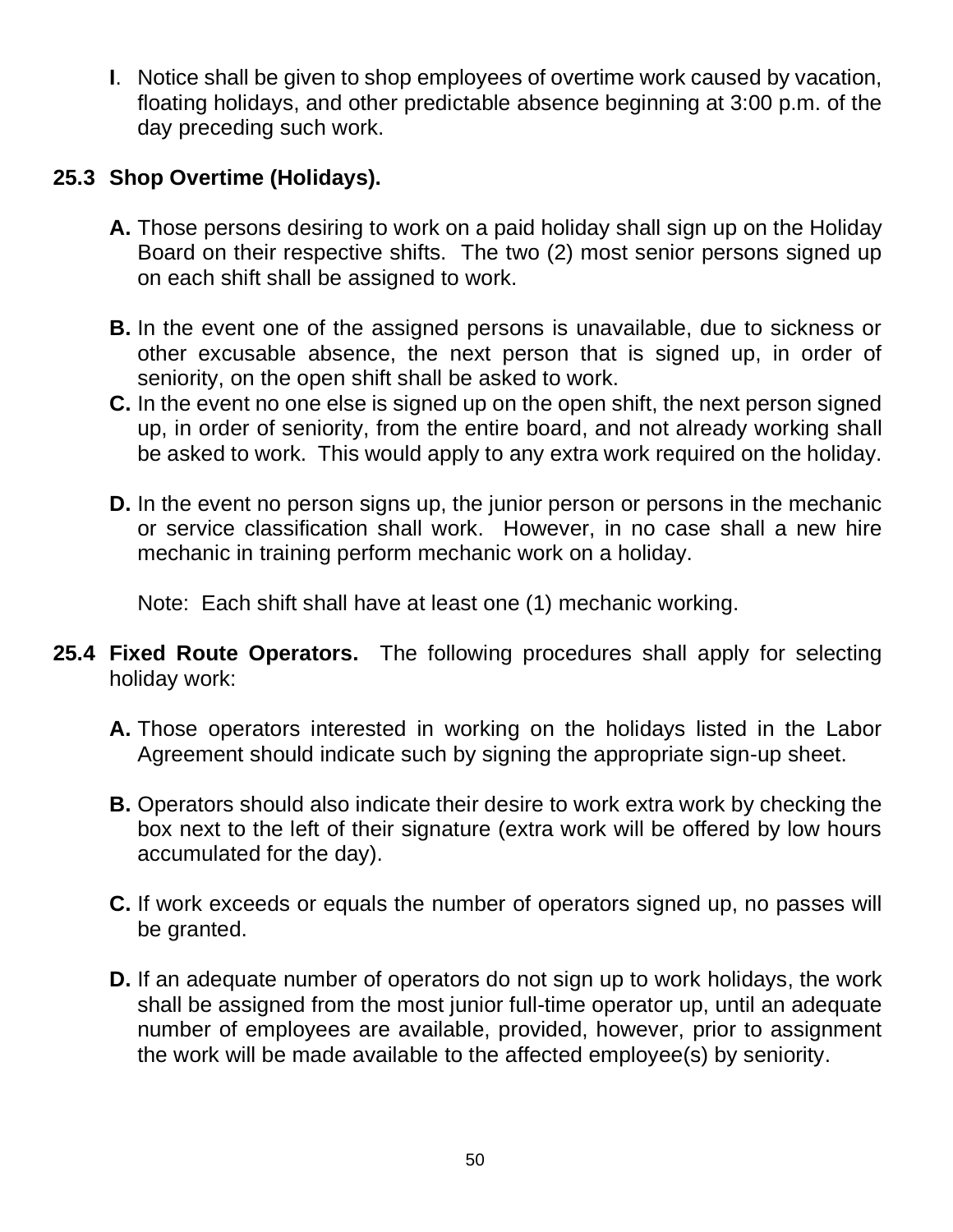- **E.** If the number of operators signed up to work the holiday exceeds the work available, passes may be granted. Unselected holiday work will be forced to the most junior full-time operator(s) who are signed up to work the holiday.
- **F.** When forcing work assignments becomes necessary, and the operator up for work is not available by personal contact (at least three (3) calls), the largest piece of work available will be assigned. In the event two (2) or more fills total the same amount of time, the senior operator up will be assigned the earliest off piece of work. Such assignments will be made by noon on Thursday prior to the week of the holiday.

# **ARTICLE 26 - COMPENSATORY TIME**

**26.1 Shop Employees.** In lieu of receiving pay for overtime as provided for under this Labor Agreement, shop employees may, at the employee's option, accrue overtime as compensatory time at the rate of time and one-half (1-1/2) up to a maximum of one-hundred twenty (120) straight hours (80.00 overtime hours) per contract year. Employees must notify the Employer of the option selected prior to the performance of overtime work.

Compensatory time off shall be scheduled by mutual agreement between the employee and his or her supervisor. Seniority shall apply in the event that a greater number of employees request compensatory time off than can be granted by the Employer. Requests for compensatory time off made with at least twentyfour (24) hours' notice shall be considered in accordance with seniority. Requests for compensatory time off made with less than twenty-four (24) hours' notice shall be considered on a first come, first served basis. Compensatory time authorized at the end of the employee's regular shift for the employee's following work day shall not be subject to bumping by senior employees. Exceptions to these notice provisions shall be considered on a case-by-case basis and by mutual agreement between the City and the Union.

The employee's regular rate of pay at the time the employee receives the compensatory time off (rather than the rate of pay in effect when the employee worked the overtime) is the rate of pay used. The employee will be permitted to use compensatory time off within a reasonable period after making a request for such use, provided the use of compensatory time does not unduly disrupt the operations of the Employer.

Upon voluntary or involuntary termination of employment, including death or retirement, the employee, employee's beneficiary, if known, or the employee's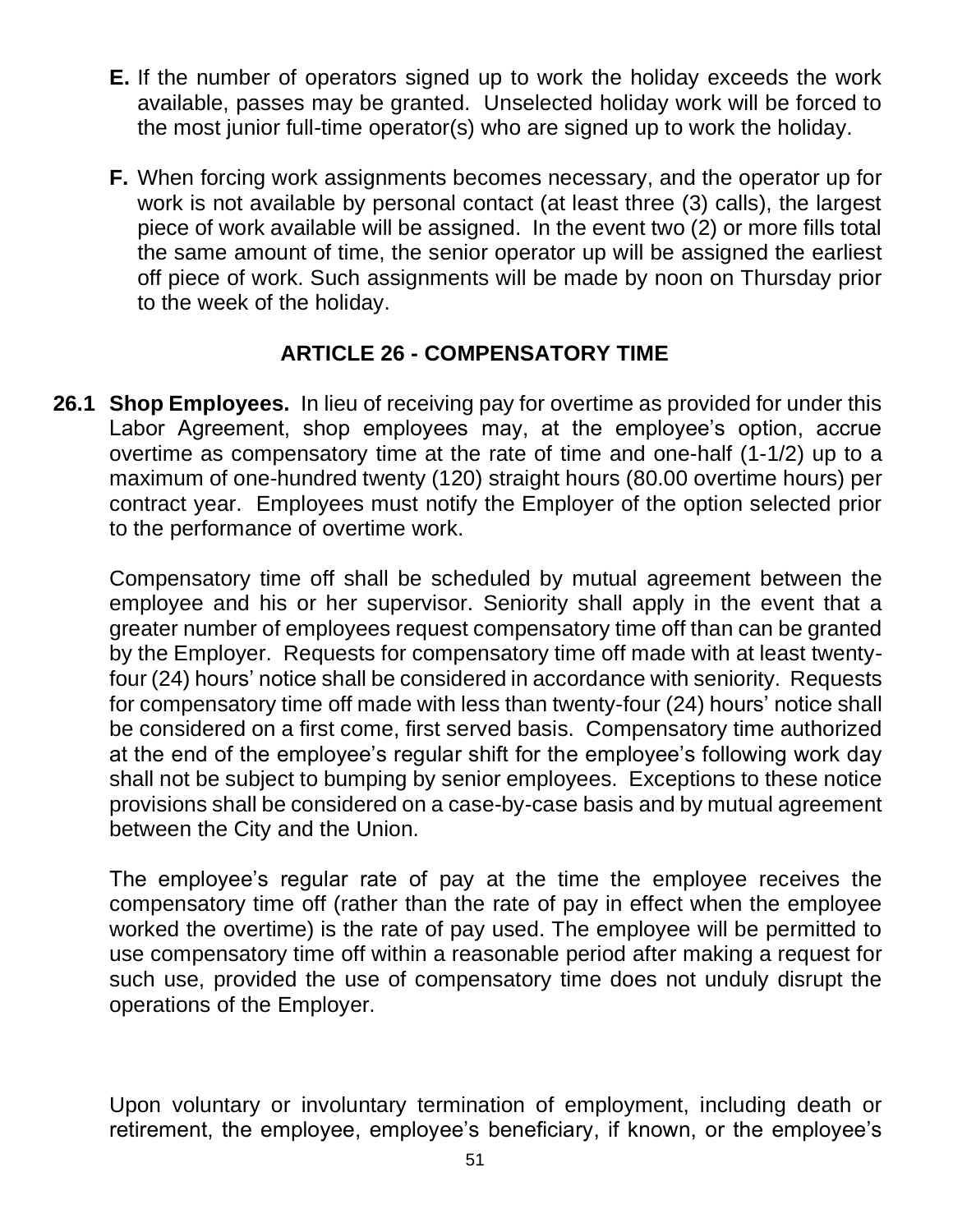estate is entitled to payment of all accrued compensatory time off. Payment must be at the employee's final rate of pay, or his/her average rate of pay for the previous three (3) years, whichever is higher.

After reaching the maximum accumulation, every effort must be made to take all approved compensatory time off prior to the end of the calendar year; provided, however, if work requirements make it impossible to take the compensatory time off, the Employer and employee may mutually agree to the approval of payment at the employee's applicable rate of pay.

If an employee takes time off in accordance with this Agreement, he/she shall automatically be paid from his/her compensatory time bank for said period.

Employees may elect to substitute compensatory time in the event of sickness, accident or emergency, subject to the provisions of Article 37, consistent with existing language.

- **26.2 Office Employees.** Office employees may elect compensatory leave as the method of compensation for overtime work in accordance with this Agreement.
	- **A.** All compensatory leave time shall be taken off at a time mutually agreed to by the employee and the employee's immediate supervisor.
	- **B.** Unused accrued compensatory time shall be paid upon termination of employment.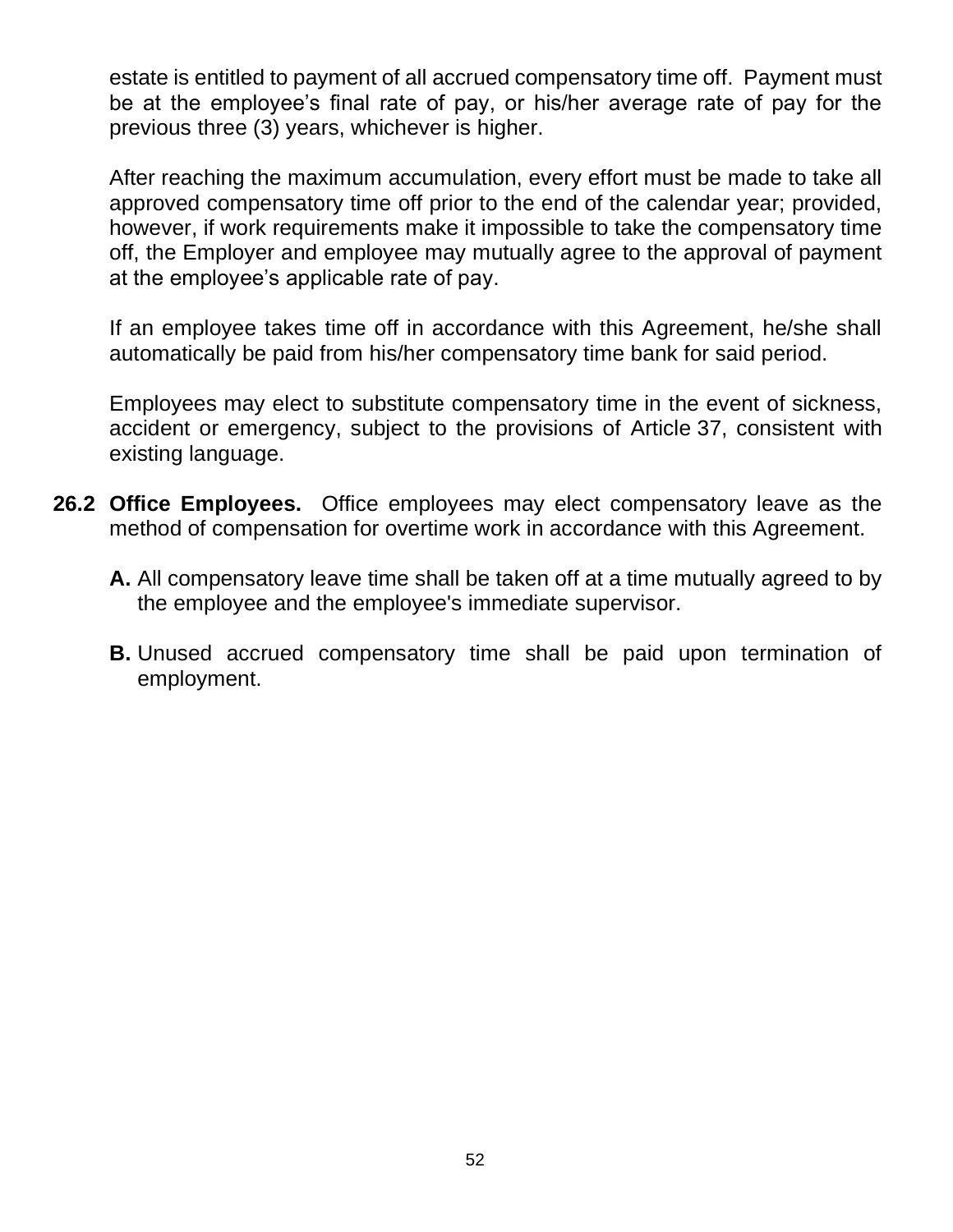## **ARTICLE 27 - PICKS**

#### **27.1** In picking runs, seniority shall prevail in the following situations:

General picks shall be conducted not more often than four (4) times in each calendar year. Pick number one shall commence on the first Sunday in March. Pick number two shall commence in May, prior to Memorial Day, to coincide with the UW summer recess. Pick number three shall commence two Sundays prior to Labor Day. Pick number four shall commence on the first Sunday in December. The Joint Labor-Management Committee may adopt a cycle of general picks different than set forth above by mutual agreement, then, in such event, the dispatcher will inform operators on leave of absence, funeral leave, vacation, worker's compensation or on sick leave that the pick board is posted. Any Transit Operator who is sick or on leave of absence or unable to be present at his/her time to pick shall leave a written choice of a number of runs with the dispatcher to be exercised in the order of choice.

When a general pick is to be held, such pick with all schedules, along with the most recent seniority list, shall be posted in the drivers' room for not less than seven (7) days before operators are required to pick and not less than fourteen (14) days prior to the effective date of such pick.

Lists in order of seniority will be posted in the operators' room for all active operators at least seven (7) days before any general pick, and at such other times as may be necessary for a pick of any kind that may be needed to fill a vacancy or for a change in operations. Line picks shall be on the basis of seniority of operators on the line, and where service is decreased, those eliminated shall have their status on the Extra Board in accordance with seniority.

- **A.** Transit Operators, during a general pick selection period shall have two (2) choices to select from during their specified period of time: a regular run or the Extra Board. Each day of the pick shall end not later than 8:00 p.m. and no pick shall be done on weekends or holidays. If the pick week falls on a holiday week, the week prior shall be the week of the pick.
- **B.** Employees must be physically present to pick. Telephone calls are prohibited. Employees who cannot be physically present for the general pick must make a written declaration of a proxy, to the Employer designated representative in advance of the execution of the pick, who will act on the employee's behalf. The written notice will contain the name of the employee who will act on the behalf of the individual, and the signature of both the employee and the proxy.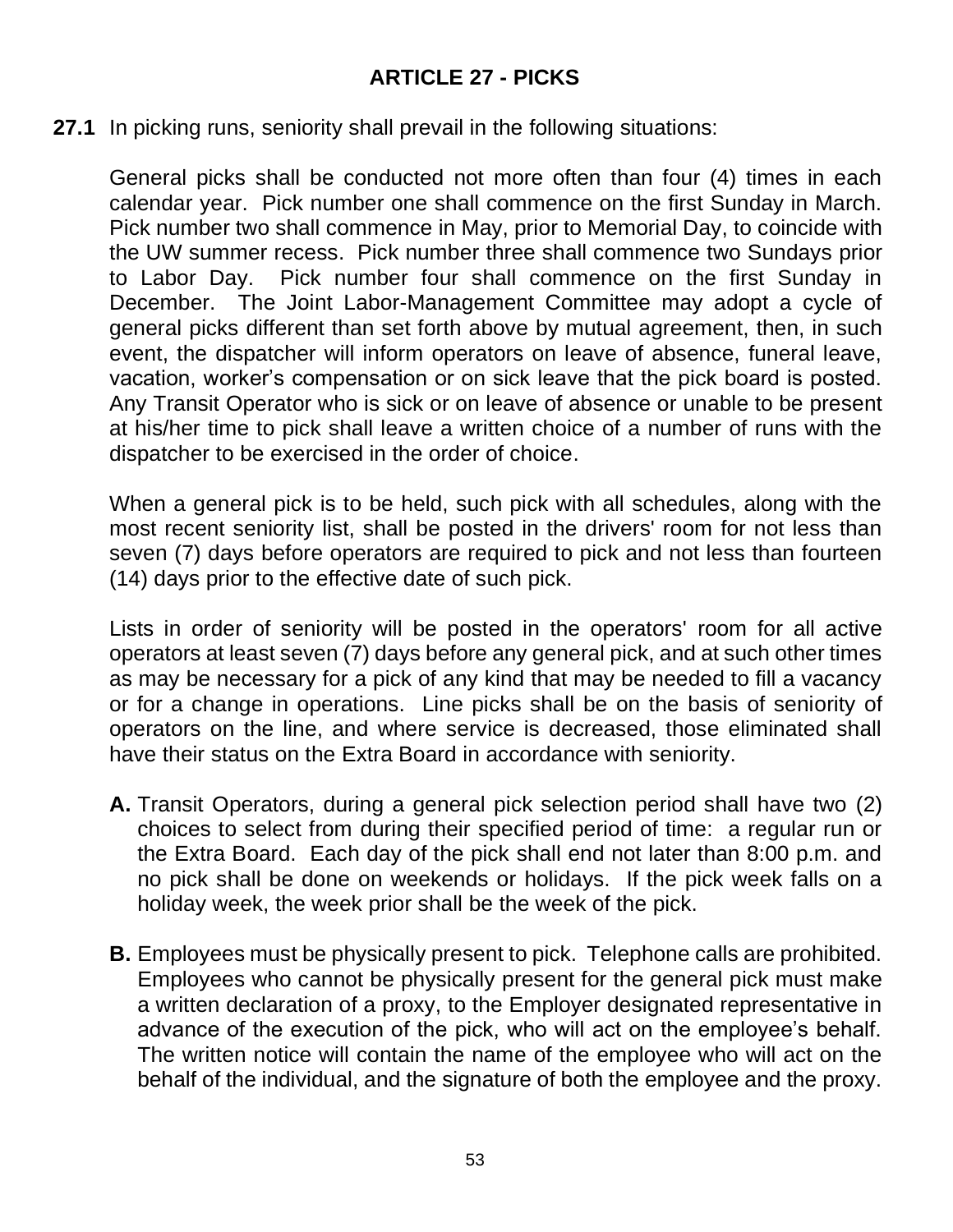- **C.** Transit Operators who fail to pick during a general pick selection period shall be assigned to the Extra Board provided such slots are available. An operator who fails to pick will fall to the bottom of the seniority roster and pick from the remaining unpicked runs. Such assignment shall proceed in order of seniority among those displaced to the bottom of the seniority roster; first on a voluntary basis then by assignment in reverse order of seniority of runs open and available not heretofore picked.
- **D.** Transit Operators who are on a leave of absence, when such absence shall be for a period equal to or greater than the pick cycle, shall be precluded from the general pick for that particular pick cycle. Operators must be in active status and available to perform as a Motorcoach Operator. See also 20.7(3) and 28.12.

Transit Operators who are on a leave of absence or not actively working must provide acceptable documentation prior to the posting of a general pick which provides for their return without restriction on or before the posting of the pick. Absent 'acceptable documentation' as provided for herein, employee will be precluded from the general pick for that particular pick cycle.

- **E.** Transit Operators whose employment shall terminate, by reason of voluntary separation, including retirement, will be prohibited from picking a general run if such employment ceases prior to the effective date of that general pick.
- **F.** From the times specified below, Transit Operators, by pairs and according to seniority, will be given [ten (10) minutes, five (5) per employee] in "block style" to exercise their pick selection (a general run or the Extra Board).

The pick will commence at 1:00 p.m. on the eighth (8th) day after posting the board and all operators with seniority numbers 1 through 6 shall pick no later than 1:30 p.m. of that day. Thereafter the pick shall continue in the following sequence:

# **First Day of Picking**

#### **PICK TIME SENIORITY NOS.**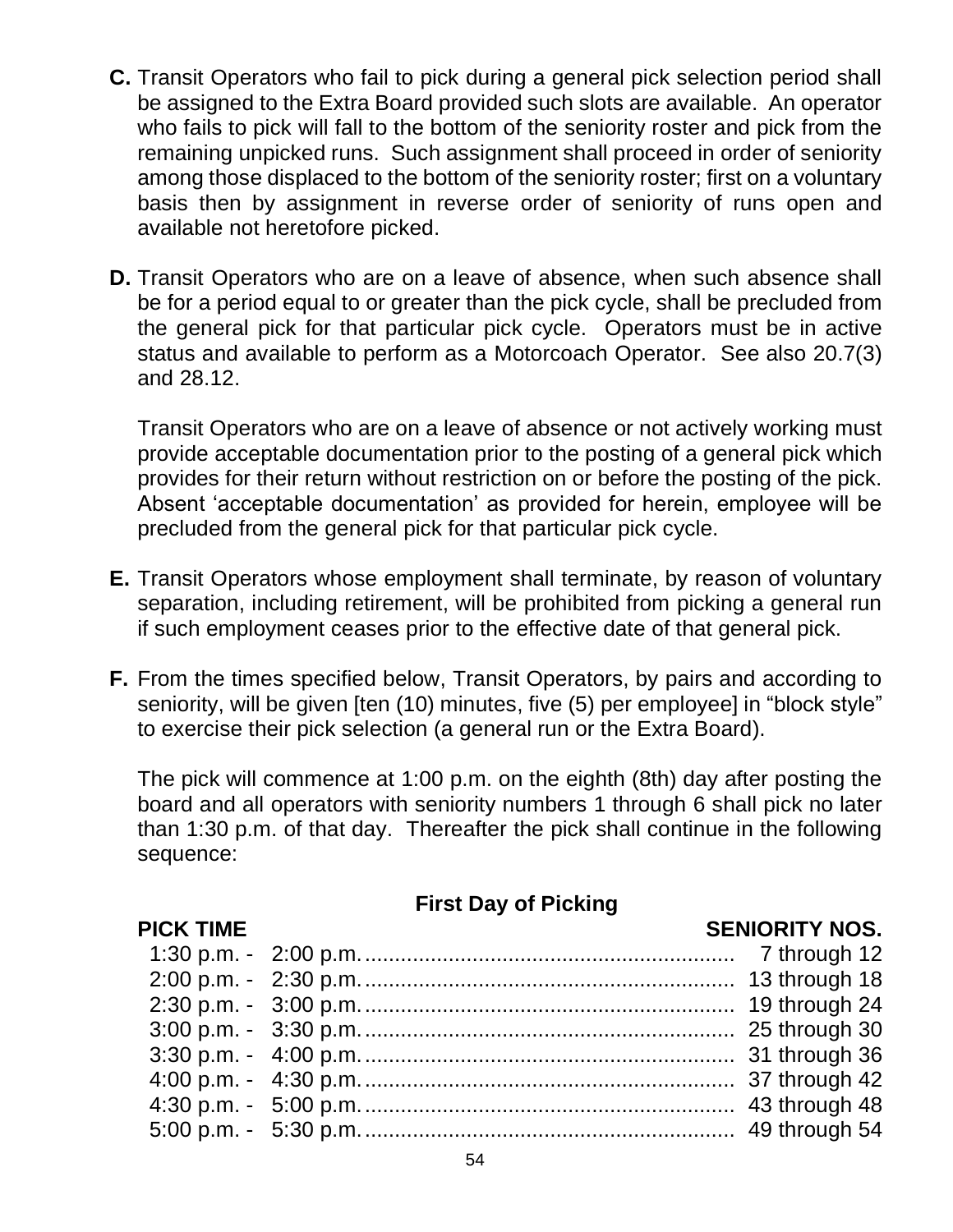#### **Second Day of Picking**

#### **SENIORITY NOS.**

#### 

#### **Third Day of Picking**

#### **PICK TIME**

**PICK TIME** 

#### **SENIORITY NOS.**

#### **Fourth Day of Picking**

#### **PICK TIME SENIORITY NOS.**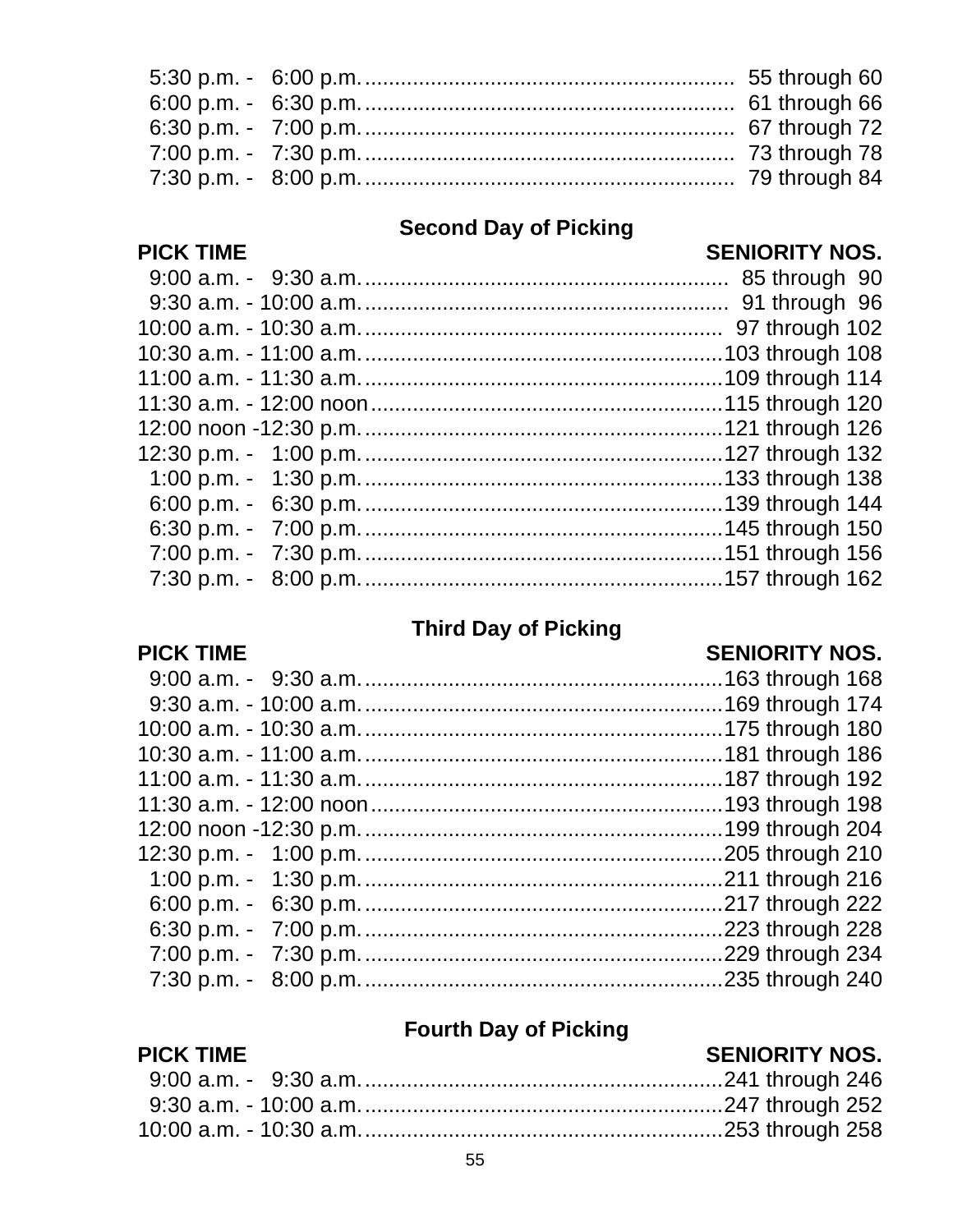During the pick process the Union shall provide a steward to direct the process of operator picking and the City shall have a management representative present to answer questions and provide information to operators.

- **G.** When there is a change in the route schedule of operations, affecting a route workweek by more than fifty (50) minutes per week there will be a general pick at the request of either party or within one (1) week after changes are made in schedules that affect regular runs, except on the campus service lines where a line pick shall be made. In those instances where campus service is reduced or eliminated for two (2) days or less, campus service drivers shall go to the Extra Board and rotate by accumulated hours. Affected operator may opt to take vacation/floating holiday and return to their regular pick when it is available. General picks necessitated by this provision shall not be less than four (4) weeks.
- **H.** In the event regular runs are removed from the campus service lines, the regular operator displaced shall be placed on the Extra Board by accumulated hours and when runs are again added to the campus service lines operators shall be returned to their regular picks.

The above-mentioned situation will be handled as follows: If the run removal continues for more than one day, the operator will rotate on the rotating portion of the Extra Board. Campus service operators forced back to the Extra Board for one week or more will have the same pick privileges as Extra Board operators. However, they shall be allowed Sunday and Saturday off at the employee's option with no forty (40) hour guarantee.

**I.** When it is an operator's turn to pick, the operator shall have the right to select any open runs on the pick board or, if he/she so desires, he/she may pick work on the Extra Board; such a pick on the Extra Board, when there are runs available, will require the employee to remain on the Extra Board for the duration of the pick.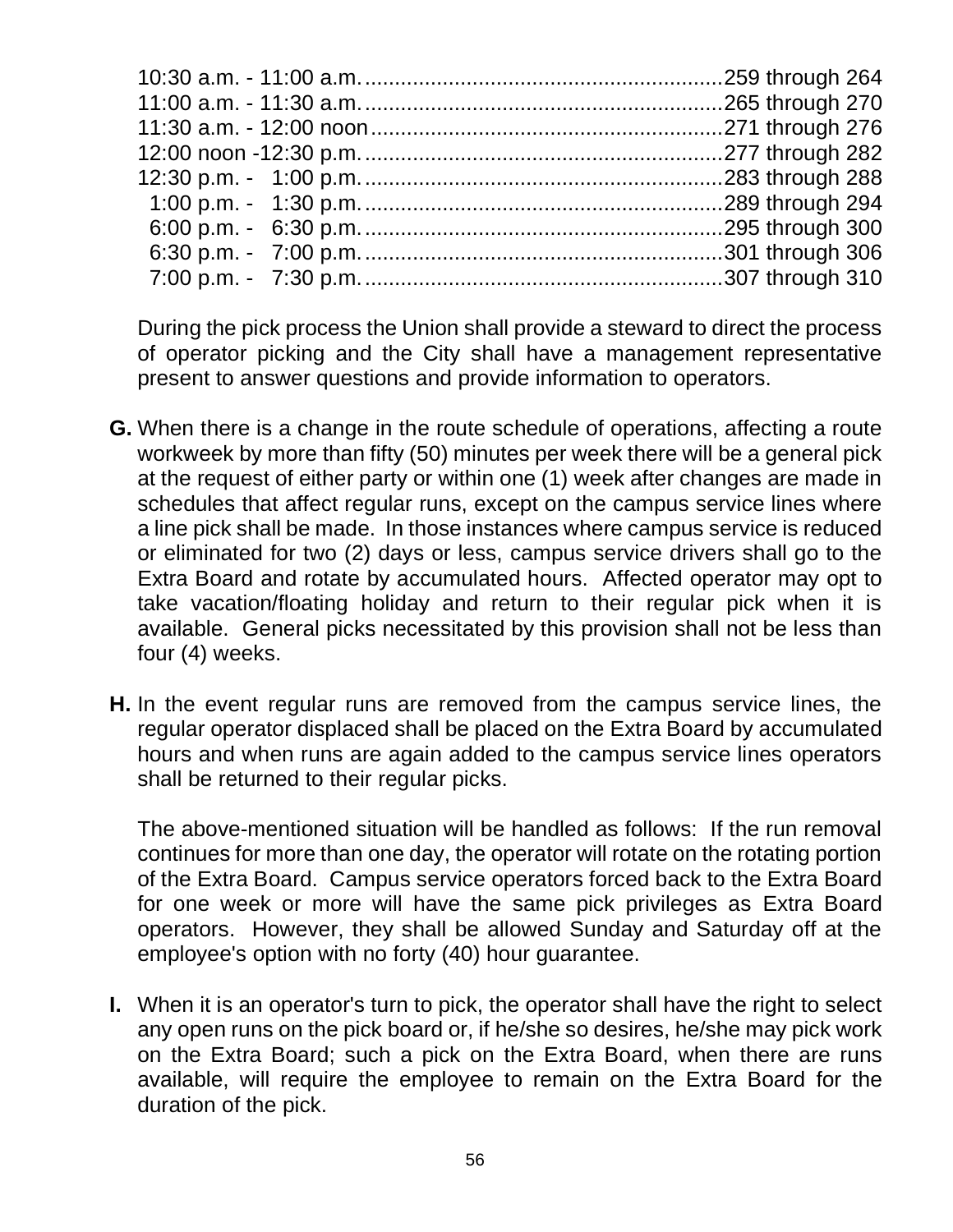- **J.** Any runs which are unpicked at the conclusion of a run pick shall be assigned to the number of junior operators needed to work the unpicked runs. Before being assigned, the required number of junior operators will have the opportunity to pick the unpicked runs based on seniority.
- **K.** Operators shall not be allowed to trade runs after a pick has been completed or between picks, but shall be allowed to trade days off in the same week by mutual agreement of the parties.
- **L.** Unrealistic schedules will be subject to review by the Union Committee, Union Agent and Employer representative when a complaint is made by a driver.
- **27.2 Shop Work Schedule Picking.** The work schedule for the maintenance department shall be posted two (2) weeks prior to the commencement of picking. Once picked the work schedule shall be continued unless changed by necessity with one (1) week's notice to the affected employees. The work schedule for the maintenance department shall be re-picked immediately upon execution of this Agreement and each six (6) months after the date of the last pick except no employee shall be allowed to pick into a different job title or position.

The following work schedule pick procedures shall apply:

- **A.** When the maintenance unit shop pick is to be held such pick with all shifts and the most recent seniority list shall be posted on the maintenance bulletin board.
- **B.** The pick will be conducted seven (7) days a week with all maintenance classifications beginning the pick process on the same day. Each person upon reaching their turn to pick will have no more than one (1) of that person's working days to make and record their choice. This limitation may be extended by mutual agreement between the parties with good cause shown.
- **C.** Employees off work due to any paid or unpaid leave of absence after the posting of the pick will be responsible for leaving their pick choice. Employee(s) off work as referenced herein will be notified of the existence of the pick by ordinary mail forwarded to the employee's last known address on record with the Employer.
- **D.** Employee(s) failing to sign the pick sheet within the period described above will lose their pick rights and will be assigned the last open shift(s) available within their respective classification(s). Failing to pick means the employee had knowledge of the pick yet failed to make a selection and sign the designated pick sheet.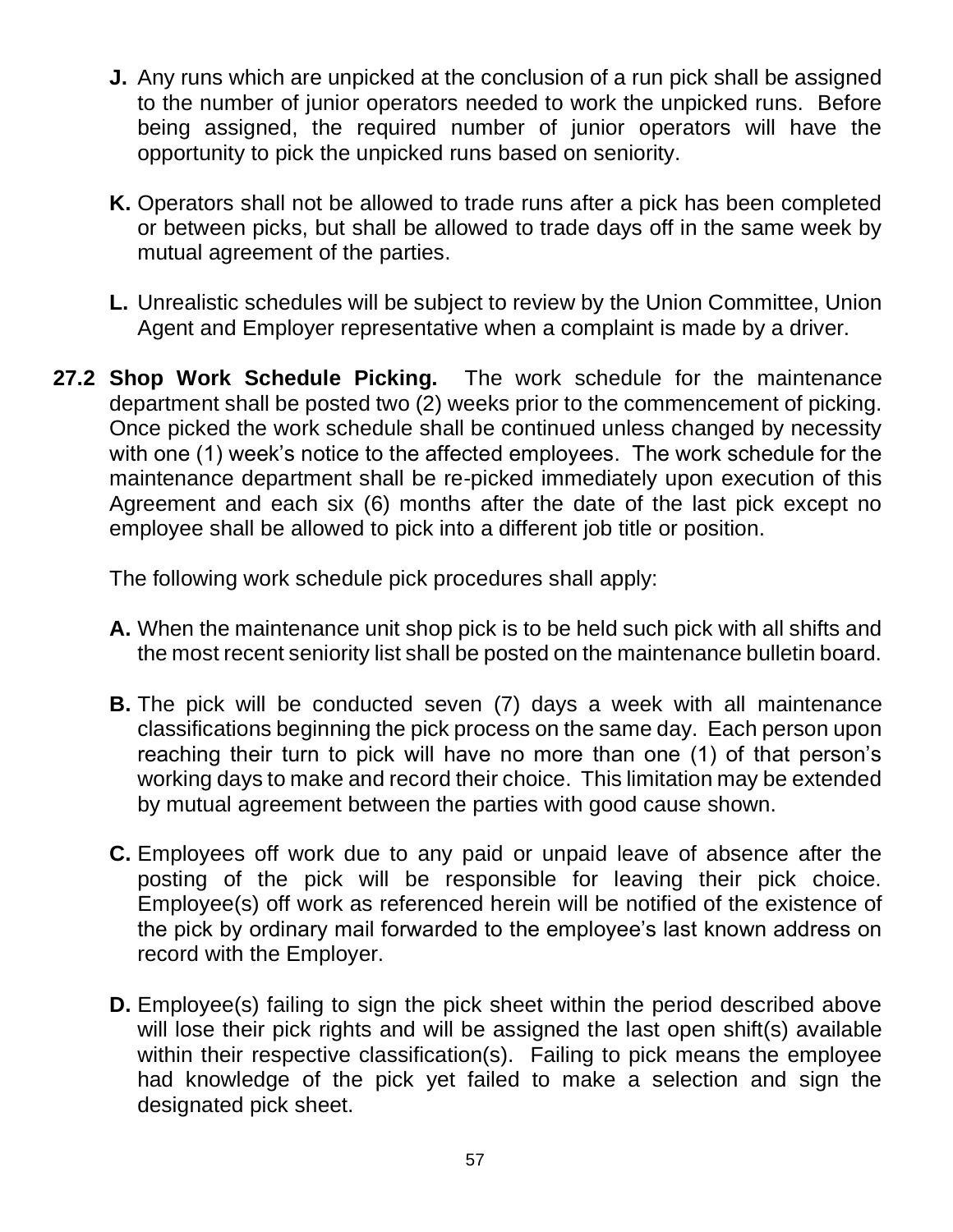After a maintenance employee mechanic has advanced to a permanent higher classification, he/she will not be allowed to pick down to a lower classification except for the inability to perform the duties.

**Service Lane Pick Procedure.** Service Lane jobs will be picked on a daily basis. Picking commences at start of shift 4:00 p.m. Seniority within classification as defined in the Labor Agreement determines the order of "pick". Shop employees, other than Service Lane classified employees, who are required to or are assigned to work in the service lane will pick from among those job(s) not picked previously by Service Lane employees. Shop seniority, as defined in the Labor Agreement, determines their order of "pick". If only one (1) job remains, that employee will be assigned the open position by the attending supervisor.

Service Lane employee(s) who have previously approved scheduled time off at the beginning of their shift but who are scheduled to report to work at a start time other than 4:00 p.m. on that workday may leave a "pick" prior to the start of the shift. Employee will assume that "pick" position upon arrival to work for that workday. Failure to leave a "pick" will cause that employee to be assigned the open position not previously picked by Service Lane employees at 4:00 p.m. The on-duty supervisor retains the right and the discretion to temporarily fill the picked position until that employee reports to work.

Service Lane job assignments will not be re-picked until the following workday.

The third shift Service Lane employee will take over the job responsibility of "parking" commencing at 11:00 p.m. in preparation for "booking out" the next morning departures. The employee displaced from the parking position will fill-in where needed as-needed and is not allowed to "bump" as a result of the displacement from that work assignment.

- **27.3 Part-Time Pick Procedures.** Part-time operators will select part-time runs in accordance with their position on the part-time operator seniority list. Part-time picks will be conducted at the following times. Operators will be assigned three (3) minute time slots to make selections.
	- **A. Fall Pick.** At least two (2) weeks prior to the beginning of the fall schedule of classes for the Madison Municipal School District. Pick to become effective on the first day of scheduled classes.
	- **B. Spring Pick.** The second full week in December. Pick to become effective on the first day of scheduled classes following winter break.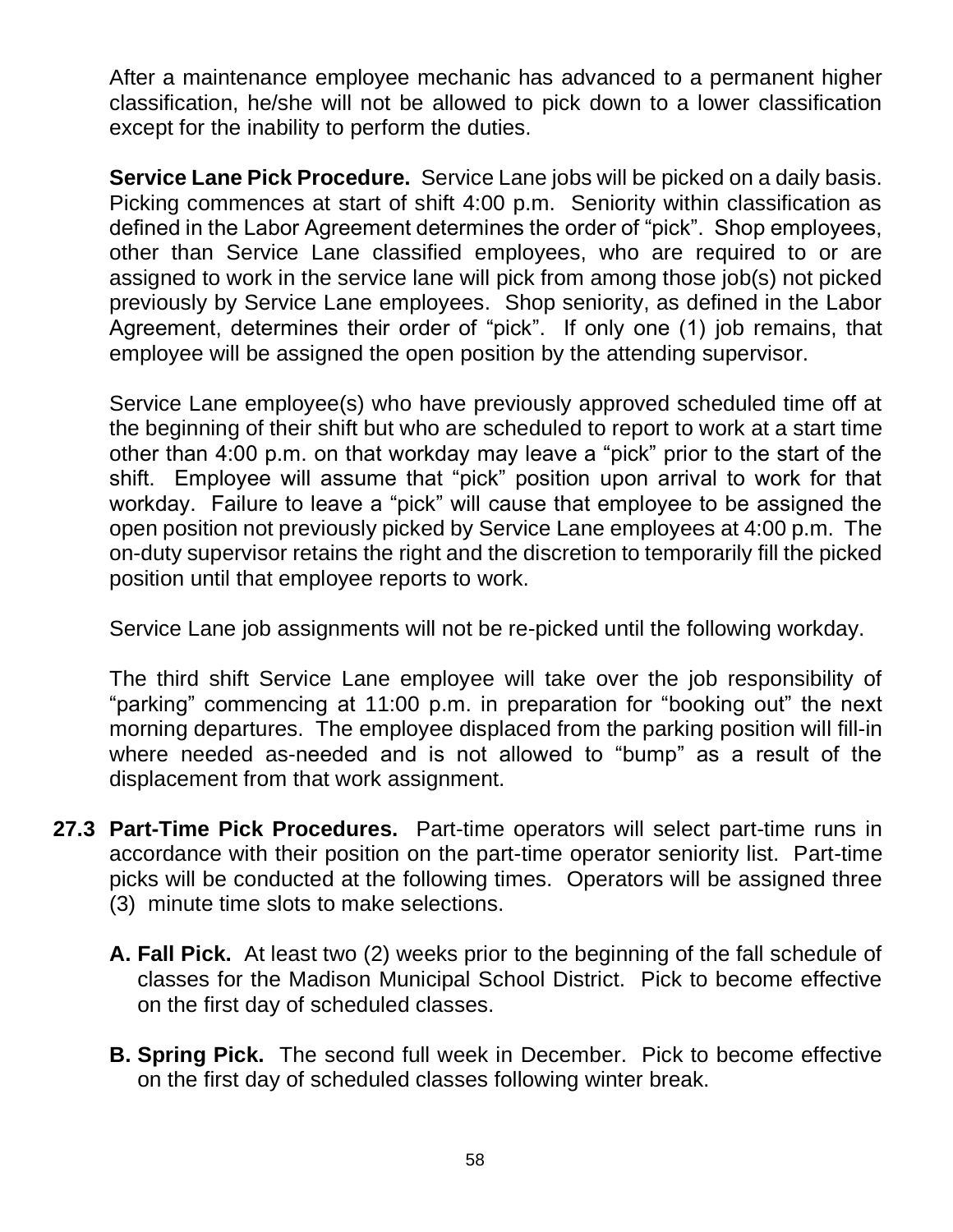**C.** A no-bump pick will be conducted as soon as possible following the creation of two (2) or more vacancies in the Part-Time Operators ranks due to promotion(s) to full-time status, termination, employee quit and/or when changes in one or more picked pieces of work held by part-time operator(s) generate a total change in time of fifteen (15) minutes or more per pick per day.

#### **27.4 Customer Service Center Work Schedule Pick.**

**A.** The work schedule for the Customer Service Center (CSC) shall be posted one (1) week prior to the commencement of picking. Shifts will be picked by seniority. Once picked the work schedule shall be continued unless changed by necessity with one (1) weeks' notice to the affected employees. The work schedule shall be re-picked immediately upon execution of this Agreement and each six (6) months after the date of the last pick. Each person upon reaching their turn to pick will have no more than one (1) of that person's working days to make and record their choice. This limitation may be extended by mutual agreement between the parties with good cause shown.

The Supervisor will inform employees on leave of absence, funeral leave, vacation and worker's compensation or on sick leave that the pick board is posted. An employee on leave of absence or unable to be present for their pick may leave a written choice. There will be no split shifts in CSC or Front Office coverage.

## **27.5 Para-Transit Pick.**

- **A.** The pick will be posted for at least one (1) week before picking commences. The newly picked runs will commence not later than two (2) weeks following the end of the picking. Pick preference will be by seniority of any open runs.
- **B.** Pick number one (1) shall commence on the first Sunday in March, pick number two (2) shall commence in May, prior to Memorial Day, to coincide with the UW summer recess, pick number three (3) shall commence two Sundays prior to Labor Day, pick number four (4) shall commence on the first Sunday in December. Picks will also be posted when route schedules change, whenever a run time changes more than ten (10) minutes per day, if new runs are added, when a shift vacancy exists and the Employer determines the need to fill such vacancy, or whenever otherwise by mutual agreement. The Joint Labor-Management Committee may adopt a cycle of general picks different than set forth above by mutual agreement, then, in such event, the dispatcher will inform operators on leave of absence, funeral leave, vacation, worker's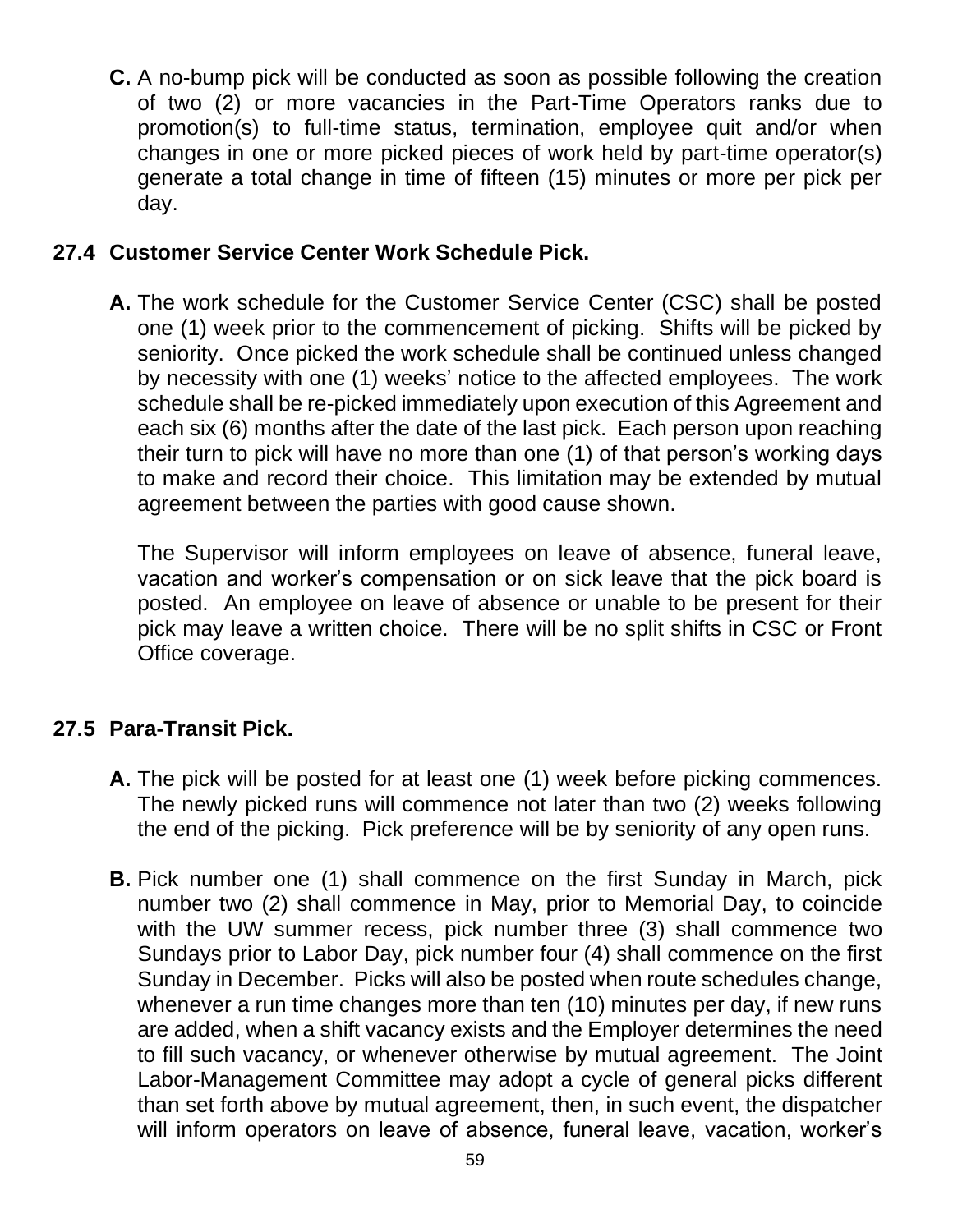compensation or on sick leave that the pick board is posted. Any Transit Operator who is sick or on leave of absence or unable to be present at his/her time to pick shall leave a written choice of a number of runs with the dispatcher to be exercised in the order of choice.

. **C.** The operators having the right to pick runs will be divided into groups of seven (7) per day according to seniority number and shall be required to select their runs in the time periods as specified below. If the pick week falls on a holiday week, the week prior shall be week of the pick.

| <b>PICK DAY</b> | <b>PICK TIME</b>         | <b>SENIORITY NUMBER</b> |
|-----------------|--------------------------|-------------------------|
|                 | $7:00$ a.m. $-5:30$ p.m. | 1 through 7             |
| 2               | $7:00$ a.m. $-5:30$ p.m. | 8 through 14            |
| 3               | $7:00$ a.m. $-5:30$ p.m. | 15 through 21           |
| 4               | $7:00$ a.m. $-5:30$ p.m. | 22 through 28           |
| 5               | $7:00$ a.m. $-5:30$ p.m. | 29 through 35           |

**D.** If any operator fails to pick within the time allotted to them, or fails to leave a written choice as provided above, they shall be placed at the bottom of the pick roster and shall pick by seniority from the remaining open runs.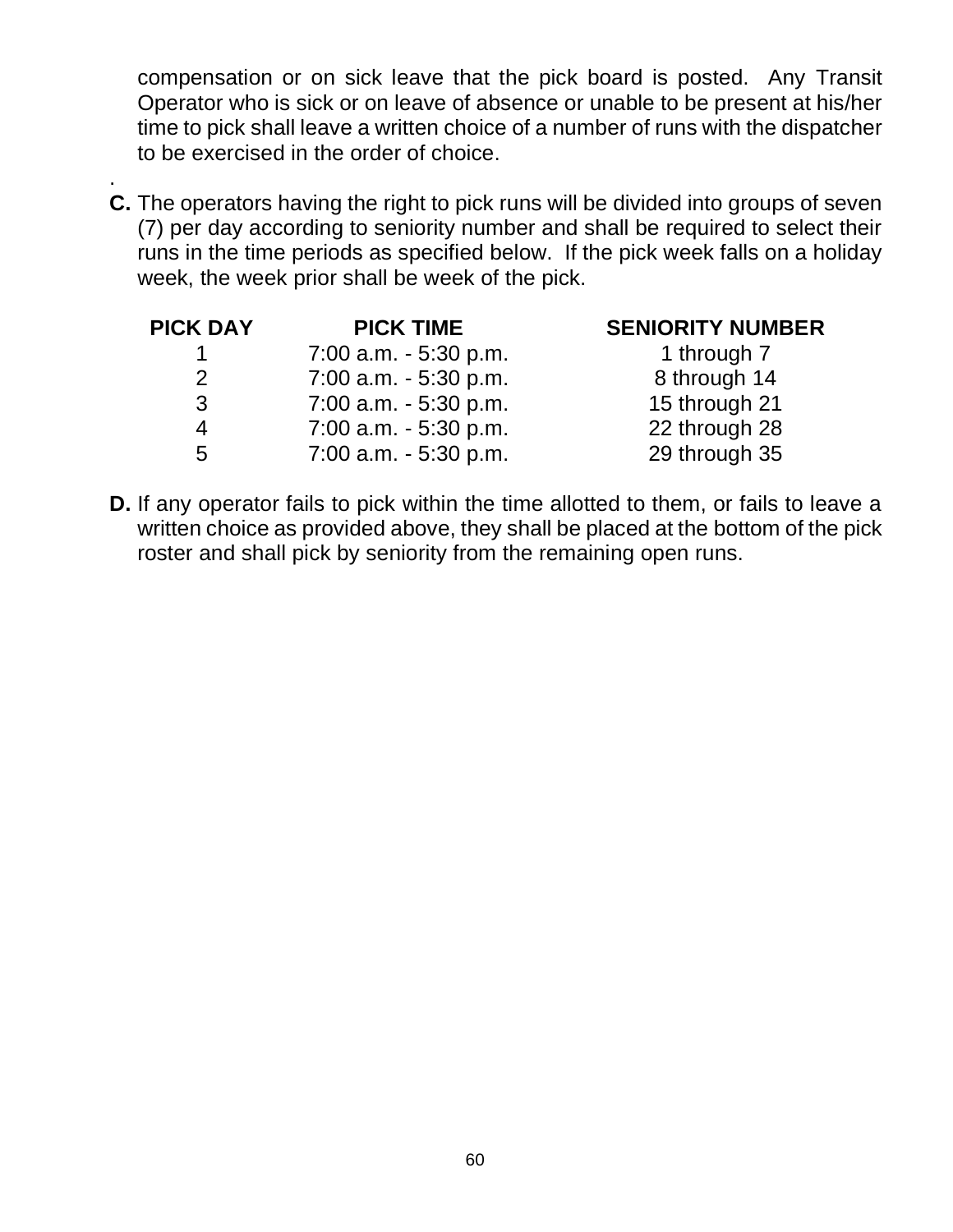#### **ARTICLE 28 - WAGES, HOURS AND WORKING CONDITIONS**

**28.1** All employees shall be subject to wage progression in accordance with the following wage progression schedule. The biweekly base wage rate salary and progression schedule set forth in Addendum A is based on a forty (40) hour workweek, notwithstanding other provisions of this Agreement to the contrary.

Step One-First Six (6) Months (Months 1-6) of Continuous Service--Seventy-Five Percent (75%) of the maximum biweekly base wage rate.

Step Two-After Six (6) Months (Months 7-18) of Continuous Service--Eighty Percent (80%) of the maximum biweekly base wage rate.

Step Three-After Eighteen (18) Months (Months 19-30) of Continuous Service- -Eighty-Five Percent (85%) of the maximum biweekly base wage rate.

Step Four-After Thirty (30) Months (Months 31-42) of Continuous Service--Ninety Percent (90%) of the maximum biweekly base wage rate.

Step Five-After Forty-Two (42) Months (Months 43-48) of Continuous Service-- One Hundred Percent (100%) of the maximum biweekly base wage rate.

- **28.2 Biweekly Pay Period.** All employees will be paid by check biweekly with all regular hours, overtime hours, and premiums itemized. Unless otherwise prevented by circumstances beyond the control of the Employer, payroll checks will be distributed by 12:00 p.m. on alternate Fridays.
- **28.3 Vacation Pay Advance.** Employees shall be permitted to receive a biweekly paycheck in advance of the normal biweekly payday provided that:
	- **A.** The employee requests to receive the advance biweekly paycheck no earlier than nineteen (19) days prior to the normal payday and no later than fourteen (14) days prior to the normal payday.
	- **B.** The request to receive the advance biweekly paycheck is approved by the department or division head.
	- **C.** The employee will be on paid vacation leave for five (5) consecutive days, one of which will be the normal biweekly payday and one (1) of which will be the day preceding the normal biweekly payday.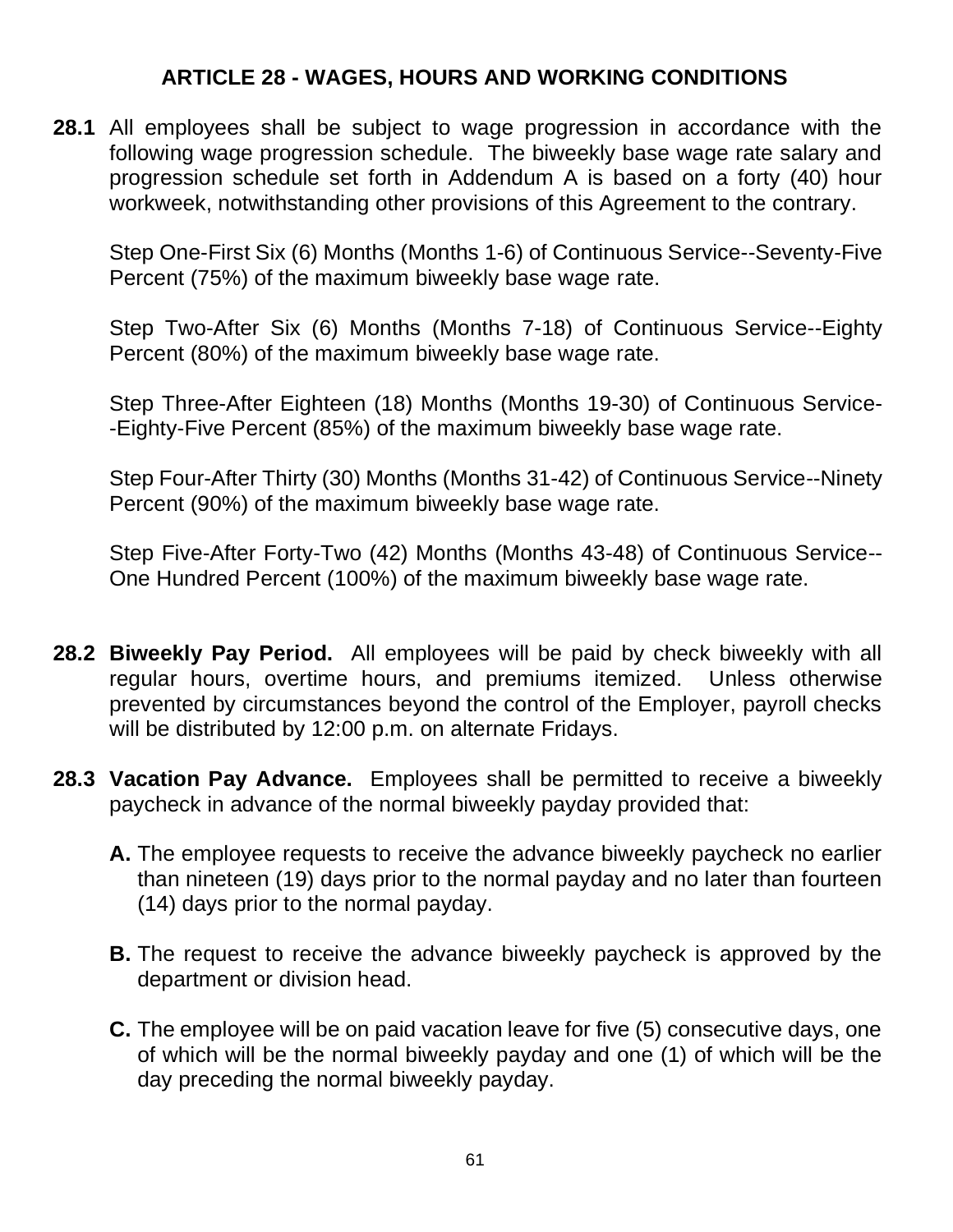- **28.4 Longevity Pay.** All permanent full-time and permanent part-time employees shall receive longevity pay, subject to the following schedule and terms and conditions:
	- **A.** Upon completion of 48 months of continuous service, 3% shall be added to the base hourly rate of pay;
	- **B.** Upon completion of 108 months of continuous service, an additional 3% (for a total of 6%) shall be added to the base hourly rate of pay;
	- **C.** Upon completion of 156 months of continuous service, an additional 2% (for a total of 8%) shall be added to the base hourly rate of pay;
	- **D.** Upon completion of 180 months of continuous service, an additional 1% (for a total of 9%) shall be added to the base hourly rate of pay;
	- **E.** Upon completion of 204 months of continuous service, an additional 1% (for a total of 10%) shall be added to the base hourly rate of pay;
	- **F.** Upon completion of 228 months of continuous service, an additional 1% (for a total of 11%) shall be added to the base hourly rate of pay;
	- **G.** Upon completion of 288 months of continuous service, an additional 1% (for a total of 12%) shall be added to the base hourly rate of pay.

Longevity payments shall be effective on the first day of the biweekly pay period following the completion of the required length of service.

Any time spent on authorized leave of absence without pay and any time spent on layoff status shall not act to break the continuous employment. However, any leave time or layoff time in excess of thirty (30) days shall not be considered employment time for the purpose of computing longevity.

- **28.5** The biweekly base wage rate for all employees shall be pursuant to Addendum A of this Agreement.
- **28.6 Mass Transit Operators.** All full-time fixed route and full-time Metro+Plus operators shall be guaranteed forty (40) hours per week.

**Shop Employees.** The daily and weekly scheduled hours for employees in the shop shall be forty (40) hours per week comprised of five (5) eight (8) hour days, or four (4) ten (10) hour days. The Employer retains the right to add to or delete four (4) day workweeks at ten (10) hours per work day as deemed necessary and agreed to by the Joint Labor-Management Committee.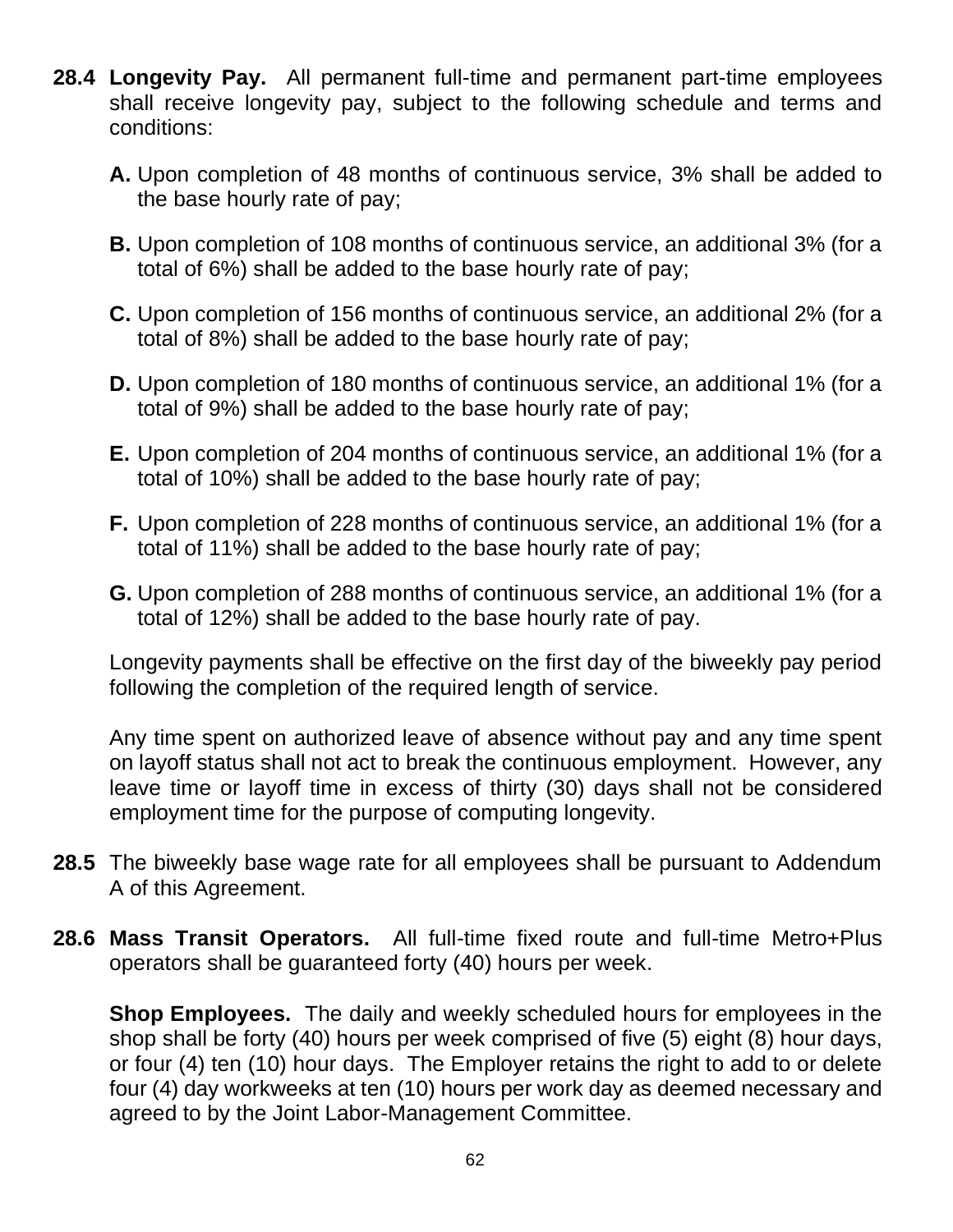All shop employees shall be entitled to two (2) fifteen (15) minute breaks per day with pay.

# **Office Employees.**

- **A.** Full-time office employees, with the exception of the Transit Scheduling/Data Assistant, shall have two (2) consecutive days off in each seven (7) day period, and their daily and weekly scheduled hours shall be eight (8) hours per day for five (5) consecutive days, Sunday through Saturday. All employees shall be entitled to one (1) fifteen (15) minute break with pay in each four (4) hours of work.
- **B.** With the exception of the Transit Scheduling/Data Assistant, a work schedule for full-time office employees shall be established and will not be changed without providing five (5) work days' notice posted on the bulletin board and sent directly to the employee(s) affected. This notice requirement shall not apply to emergency assignments or changes as a result of unforeseen absences by other employees. Failure to provide the required five (5) day notice shall not serve as a bar to changing an employee's work schedule, but it shall obligate the Employer to pay overtime for all hours outside the employee's former work schedule until such time as the five (5) day notice period is completed.
- **C.** The Transit Scheduling/Data Assistant and Transit Information Lead Worker may be required to work split shifts.
- **D.** The full-time office employees will be allowed to modify their five (5) day, eight (8) hour day workweek from Memorial Day weekend through the week preceding Labor Day weekend. The modified workweeks will be four (4) nine (9) hour days and one (1) four (4) hour day and will be subject to the following restrictions:
	- **1.** Employees may not be forced to accept the modified workweek, i.e., this is a voluntary shift in workweek.
	- **2.** Schedules must be mutually agreed upon between the employee and their immediate supervisor.
	- **3.** Schedules must be arranged so that full coverage of normal duties is maintained during normal business hours.
	- **4.** Overtime will be based on hours in excess of forty (40) hours per week for employees choosing the modified summer schedule.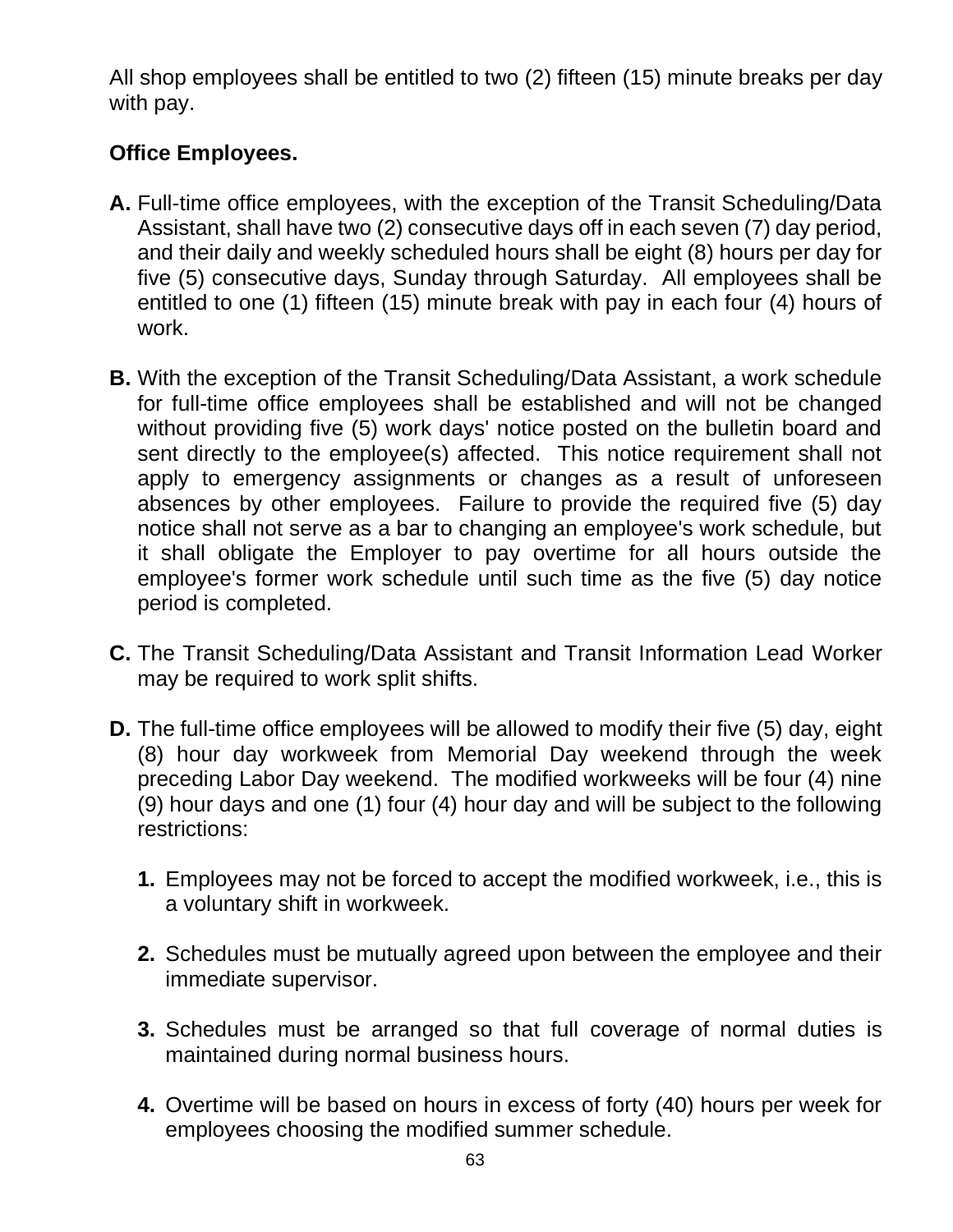- **5.** Sick leave and vacation can be taken up to the employee's scheduled daily hours, with the understanding that vacation must be taken in increments of one (1) hour.
- **6.** Holidays will be paid at eight (8) hours [nine (9) hours for employee working a modified work week schedule] per the terms of the Labor Agreement. Floating holidays can be taken in increments of one (1) hour.
- **7.** Employees who are not on a pick and do not have a report time requirement may select a flexible schedule. This schedule will commence between 6:00 – 9:00 am and end no later than 6:00 pm.

In computing guarantee time for all full-time fixed route and full-time Metro+Plus operators, the following will be included to calculate time towards the forty (40) hour guarantee:

- **1.** Time worked on an employee's regular schedule.
- **2.** Extra work performed on regular scheduled work days.
- **3.** All leave time, such as sick leave, vacation, floating holidays, holidays (unless the holiday falls on a scheduled day off), jury duty, and funeral leave.
- **4.** Time charged but not worked, such as would occur as a result of taking a layoff.

The following will not be used to calculate time towards the forty (40) hour guarantee:

- **1.** Time worked on a day off.
- **2.** Time worked on a holiday.
- **28.7 Overtime Calculation.** In calculating an employee's eligibility for overtime, the following shall be used to determine time worked towards forty (40) hours:
	- **A.** Time worked on an employee's regular schedule.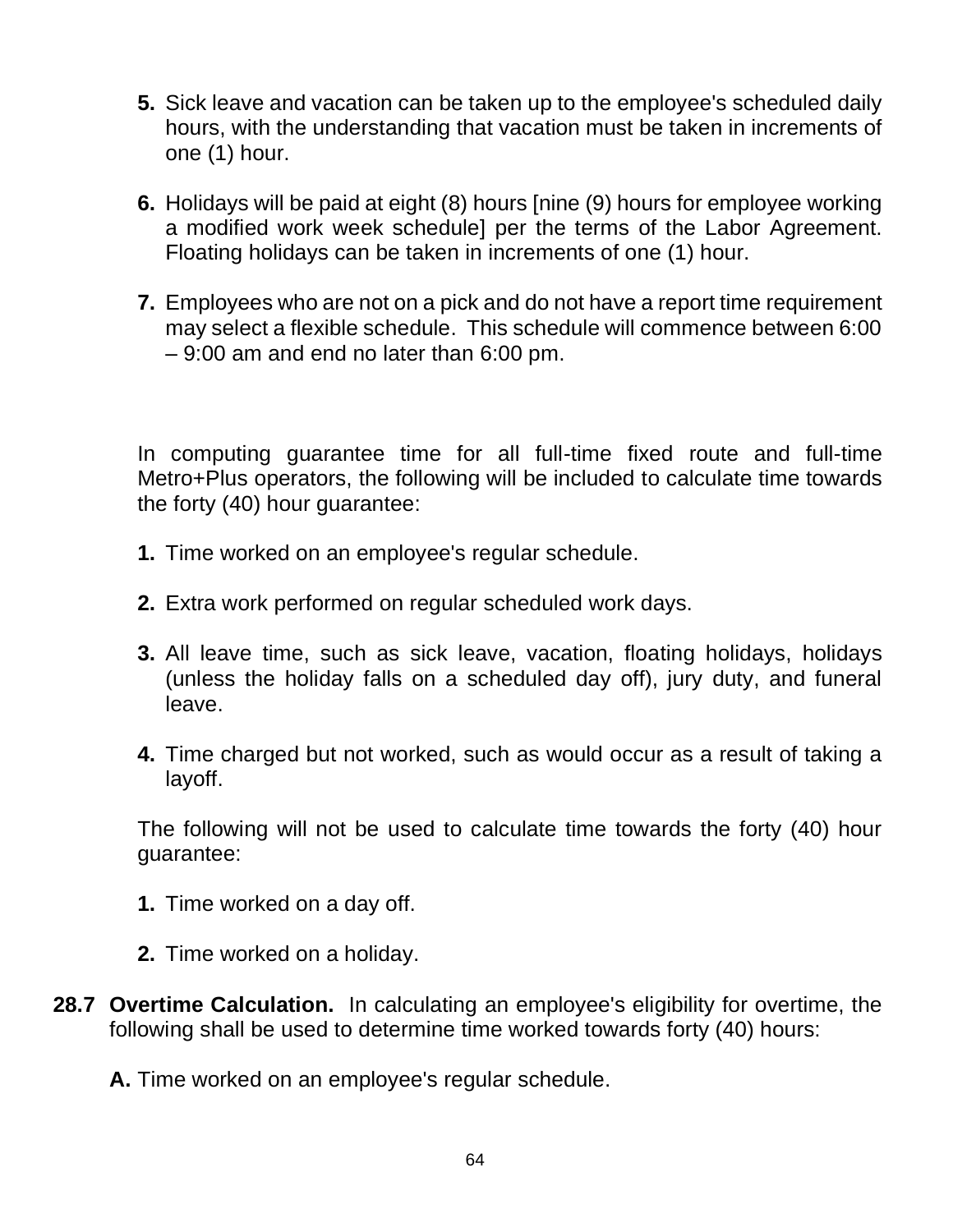**B.** Leave time, including vacation, floating holidays, comp time, holidays (unless the holiday falls on a scheduled day off), and any extra work performed, including vacation, floating holiday, or comp time used as substitution for sick leave.

The total of these hours shall be added up, and when these hours exceed forty (40) hours, the employee shall be eligible for all remaining work to be paid at the overtime rate. Pyramiding of overtime premiums is not allowed.

- **28.8 Allowance and Premiums.** All allowances and premiums as provided herein are to be figured on regular base rates including longevity pay and no other premium shall be paid on premium.
	- **A. Mass Transit Operators.** There will be added to the above rates of pay Seventy-Five Cents (75¢) per hour all work performed between 6:00 p.m. and 6:00 a.m.
	- **B. Shop Employees.** There will be added to the aforementioned rates of pay Seventy-Five Cents (75¢) per hour for all work done by shop employees on any shift other than the regular day shift. There will be Three Dollars (\$3.00) added to the aforementioned regular base rate including longevity pay for all Mechanics who perform work on Saturdays and Sundays. Premium pay of Three Dollars (\$3.00) per hour for Mechanics will apply to hours worked on Second and Third shift on weeknights. Premiums do not pyramid; i.e., work on a Saturday or Sunday night is only paid the Saturday/Sunday premium not the night premium).
	- **C. Office Employees.** There will be added to the above rates of pay Seventy-Five Cents (75¢) per hour for all work performed between the hours of 6:00 p.m. and 6:00 a.m.
	- **D. Sunday.** All employees, excluding Mechanics, performing work on Sunday shall be paid One Dollar (\$1.00) per hour premium for all such work.
	- **E. Dispatchers.** Service Lane employees working as dispatchers shall be paid a premium of Sixty-Two Cents (\$0.62) per hour for all hours worked between 4:00 p.m. and 11:00 p.m.
- **28.9** The Employer agrees to make as many regular runs as possible out of the available work. All work or combinations of work paying forty (40) hours or more per week shall be made into regular runs and posted for a pick. Any run picked must be held until next pick.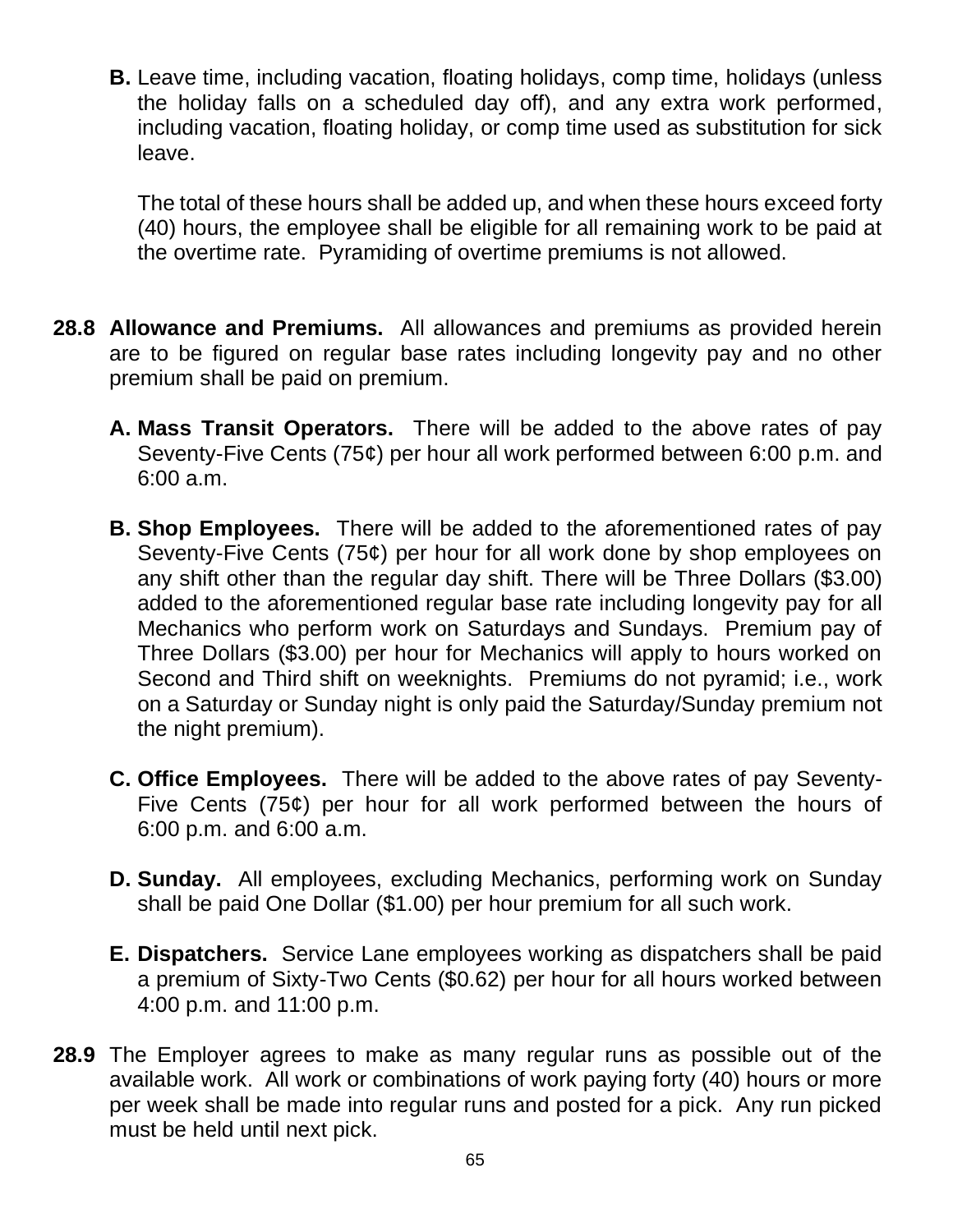Except as noted in this Agreement, nothing herein contained shall require the Employer to build and post said work for general pick which would necessitate the payment of a penalty.

- **28.10** The Employer shall pay one and one-half (1-1/2) times the regular rates on all hours exceeding a spread of eleven and one-half (11-1/2) hours total time. Report and travel time shall be included in spread times.
- **28.11** No mass transit operator working p.m. shall be booked for a.m. report with less than ten (10) hours off, unless such operator indicates his/her agreement to work.
- **28.12** All operators who have been off due to sickness, injury or unexcused absence must notify the Employer of their intent to return to work no later than 2:00 p.m. of the day prior to their expected return to work. Fixed route operators who do not notify the Employer of their intent to return to work will be placed on the bottom of the rotating Extra Board when they report for work. Metro+Plus operators who do not notify the Employer of their intent to return to work may be assigned to any vacant run. See also 20.7 and 27.1(D).

**Shop Employees.** Following absences from work, second and third shift employees must call the shop office and report their intent to return to work by 11:00 a.m. the day they are to return to work. First shift employees must call the shop office and report their intent to return to work by 3:00 p.m. the day prior to their return to work day. Employees must contact a shop supervisor, if one is available, and report their intended return to work.

**28.13** All employees shall report to and be released from duty at the Metro Maintenance and Administration Facility at 1101 East Washington Avenue or the annex as the case may be. Report and travel time shall be considered time worked.

#### **28.14 Check-In/Check-Out Procedures.**

- **A.** The Employer shall establish a check-in/check-out procedure for all operators. This check-in/check-out procedure shall require the employee to sign in at the beginning of the shift and sign out at the end of the shift. This sign-in/sign-out must be done by the individual employee on the sheet provided by the Employer.
- **B.** Visual contact must be made with the dispatcher to ensure that the operator is recorded as being present and at work on time (when dispatch office is staffed).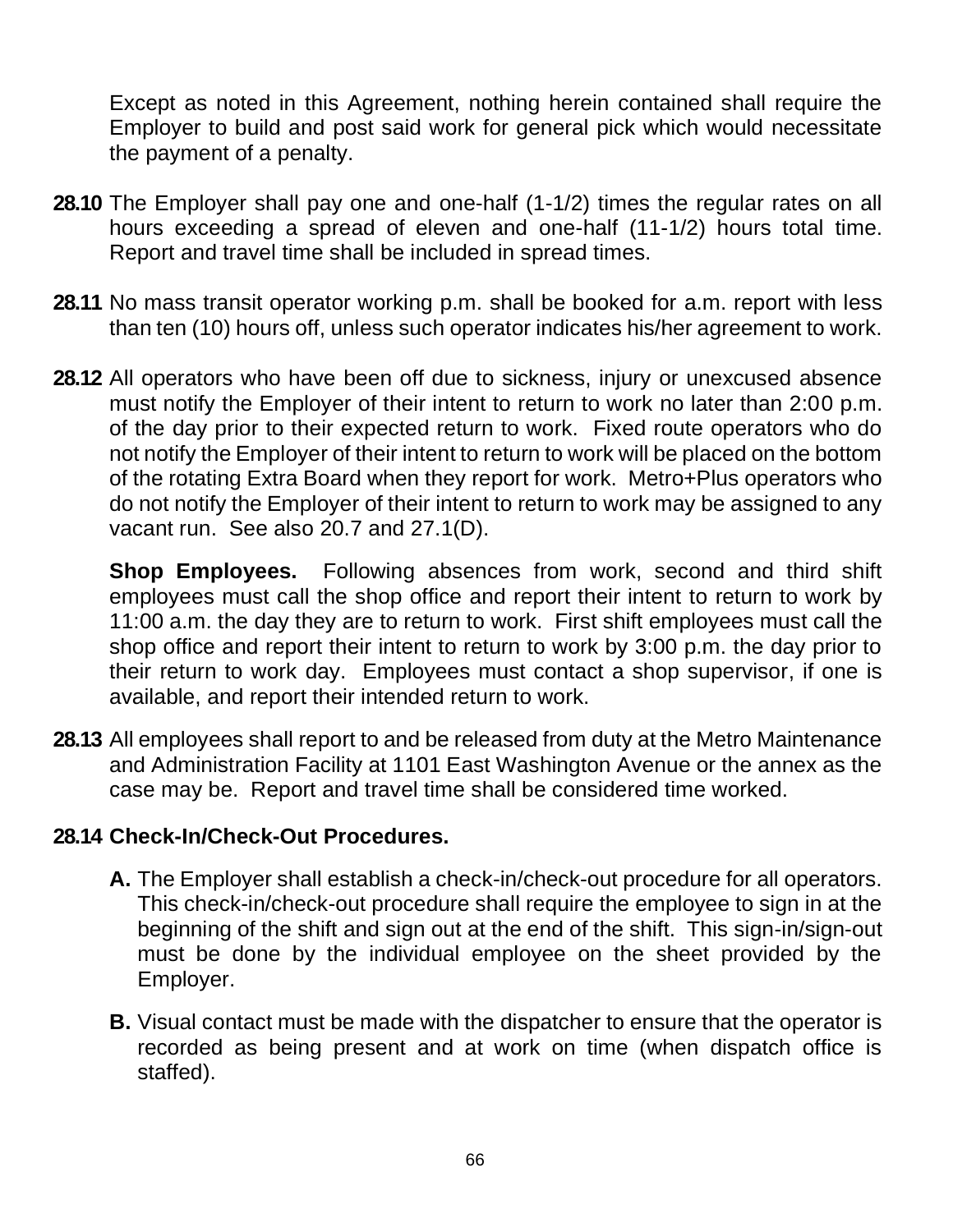- **C.** For reports which require operators to take a bus into revenue service from the garage, they shall be paid fifteen (15) minutes report time for the first report in each workday and ten (10) minutes report time for each subsequent report in a workday.
- **28.15 Time and One-Half (1-1/2) Calculation.** All work performed in excess of forty (40) hours per week shall be paid for at one and one-half (1-1/2) times the rates specified in this Agreement.

**Shop and Office Employees.** All time over and above forty (40) hours per workweek or eight (8) hours in one (1) day, and not paid for at time and one-half (1-1/2) under the provisions of this Agreement shall be paid for at the rate of time and one-half (1-1/2).

Regular operators shall be paid time and one-half (1-1/2) for all work performed over their regular schedule.

**28.16 Workweek/Work Day Defined.** The workweek for mass transit operators shall begin at 4:00 a.m. Sunday and continue for seven (7) twenty-four (24) hour periods. The normal workweek shall consist of forty (40) hours. The work day shall be from 4:00 a.m. to 4:00 a.m.

The workweek for shop employees will begin at 7:00 a.m. Sunday and continue on for seven (7) consecutive twenty-four (24) hour periods. The work day shall be from 7:00 a.m. to 7:00 a.m.

Full-time office employees, with the exception of the Transit Scheduling/Data Assistant shall have two (2) consecutive days off in each seven (7) day period, and their daily and weekly scheduled hours shall be eight (8) hours per day for five consecutive days, Sunday through Saturday.

Nothing in this Contract shall prohibit the Employer from instituting a four (4) ten (10) hour day workweek.

**28.17 Platform Time.** No bus operator shall be required to perform more than ten (10) continuous hours of platform time unless by mutual agreement.

No regular run shall be scheduled that is more than nine and one-half (9-1/2) hours platform time for weekdays and ten (10) hours platform time for weekends and holidays.

In those cases where an operator is working four (4), ten (10) hour shifts such runs shall not exceed ten (10) hours of platform time.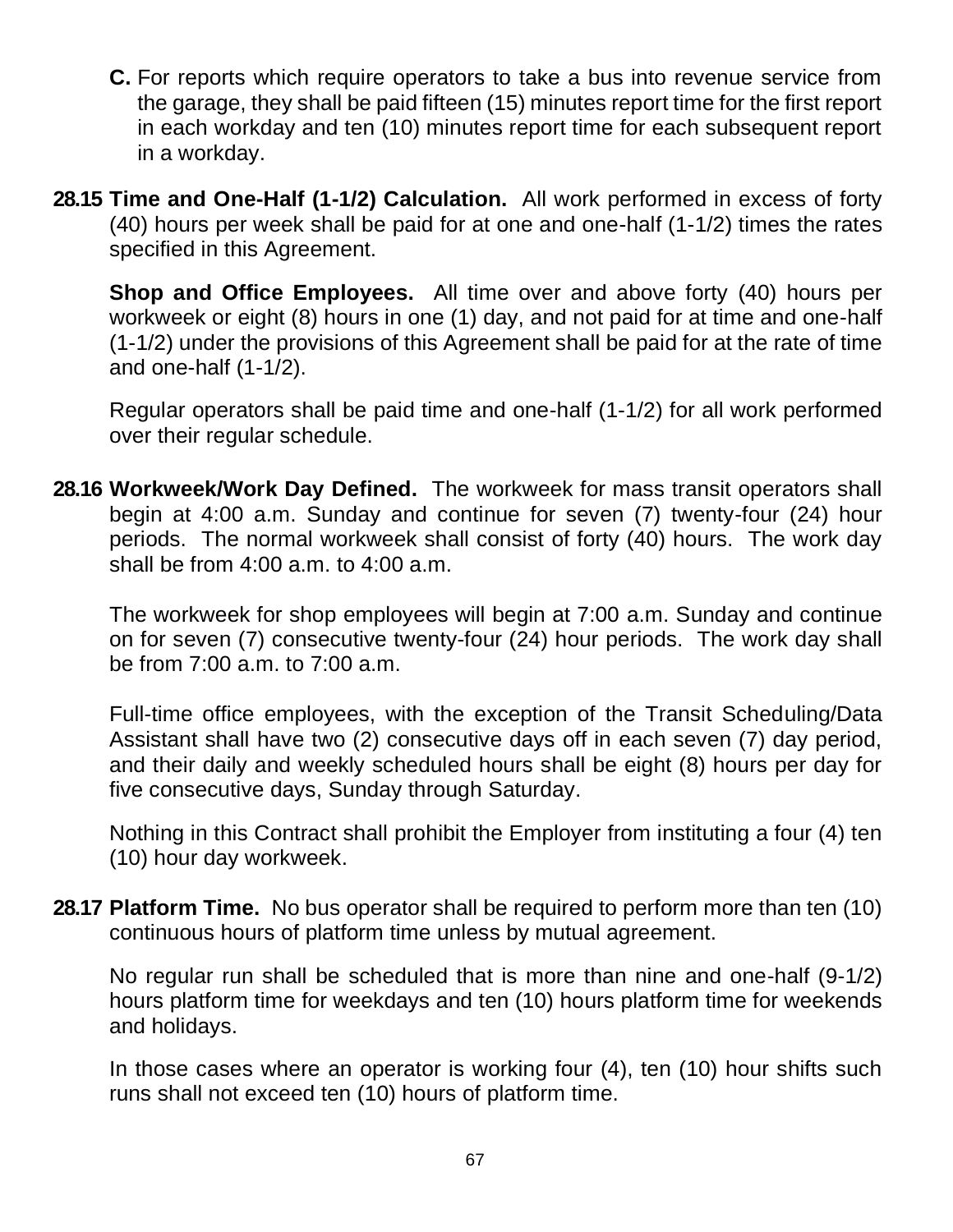- **28.18** Any mass transit operator required to or volunteering to report for any portion of a run, assignment tripper or report, shall receive no less than two and one-quarter (2-1/4) hours pay for such duty unless such work is immediately preceding or succeeding an operator's assignment.
	- **A.** Such guarantee time will be used in computing overtime. The term "immediately preceding or succeeding" shall mean up to thirty (30) minutes. The above two and one-quarter (2-1/4) hour minimum shall not be applicable on a piece of work built into a regular run unless an extra operator works only that piece of the regular run that is less than two and one-quarter (2-1/4) hours, including report time.
	- **B.** In the event of a double booking, the operator not required to perform such work shall be guaranteed the amount the run would have paid had he/she worked it. Operator displaced shall be assigned other work if such work is available and will be guaranteed the difference if any. If new assignment is greater, they will be paid actual time.

| <b>Departing Garage to:</b> | <b>Total Report and Travel Time</b> |
|-----------------------------|-------------------------------------|
|                             |                                     |
|                             |                                     |
|                             |                                     |
|                             |                                     |
|                             |                                     |
|                             |                                     |
|                             |                                     |
|                             |                                     |
|                             |                                     |
|                             |                                     |
|                             |                                     |
|                             |                                     |

**28.19 A.** For relief made on the road, the following compensation shall be paid:

## **To Garage from Bus: Total Travel Time**

#### East Washington & Ingersoll.............................................................. 5 minutes Jenifer & Ingersoll ............................................................................ 10 minutes Johnson & Ingersoll.......................................................................... 10 minutes Gorham & Ingersoll .......................................................................... 15 minutes \*Capitol Square................................................................................ 10 minutes \*Campus (UW)................................................................................. 20 minutes \*North Transfer Point ....................................................................... 15 minutes \*East Transfer Point......................................................................... 15 minutes \*South Transfer Point....................................................................... 15 minutes \*West Transfer Point........................................................................ 25 minutes \*East Towne..................................................................................... 20 minutes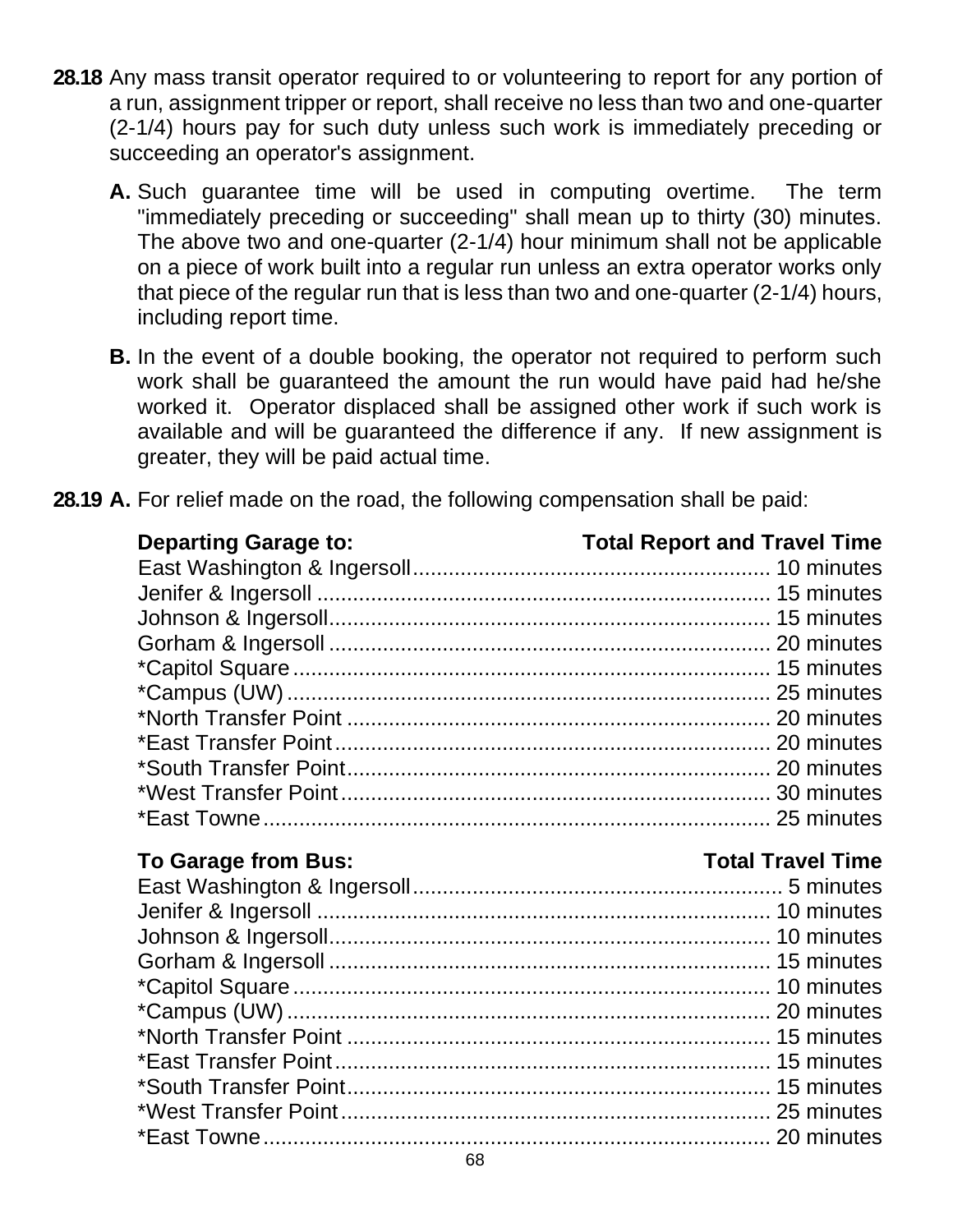For those points noted above with an asterisk (\*), Metro will provide a vehicle for transport.

- **B.** In the event the Employer adds additional relief points to the above schedule, the Union and Employer shall negotiate the compensation schedule and arrangements for transport, if any, to be in effect for the remaining duration of the agreement.
- **28.20 Metro+Plus Guarantee and Call-In Pay.** Full-time Metro+Plus employees shall be scheduled to work not less than four (4) hours at a time, exclusive of call-ins; provided, however, any employee required to or volunteering to report shall receive no less than two and one-quarter (2-1/4) hours pay for such call in unless such work is immediately preceding or succeeding an operator's assignment. **Shop Guarantee and Call-In Pay.** Shop employees called in to perform work in addition to their regular scheduled hours shall receive pay at the rate of time and one-half (1-1/2) with the minimum of four (4) hours of pay (call-in time).

**Office Guarantee and Call-In Pay.** All full-time employees called in to perform work in addition to their regular scheduled hours shall receive pay at the rate of time and one-half (1-1/2). The minimum call-in time shall be four (4) hours unless such work immediately succeeds or precedes regularly scheduled hours.

**Part-Time.** Part-time employees called in to perform work in addition to their regular scheduled hours shall receive a minimum of two (2) hours unless such work immediately succeeds or precedes regularly scheduled hours.

**28.21** All shop employees shall have two (2) consecutive days off in each seven (7) day period. Employees working a four (4) day workweek shall have three (3) consecutive days off in each seven (7) day period.

Shop employees may exchange days off provided the employees involved, the Employer and the Union mutually agree to such exchange.

Metro+Plus transit operators shall be allowed to trade runs or days off in the same week by mutual agreement between employee(s) and the Employer.

#### **28.22 Four (4) Ten (10) Hour Day Workweek.**

**A. Vacations.** Vacations shall be picked and applied the same as for any employee working a five (5) day workweek. For purposes of vacation leave usage, a day shall constitute charging the vacation leave bank for ten (10) hours.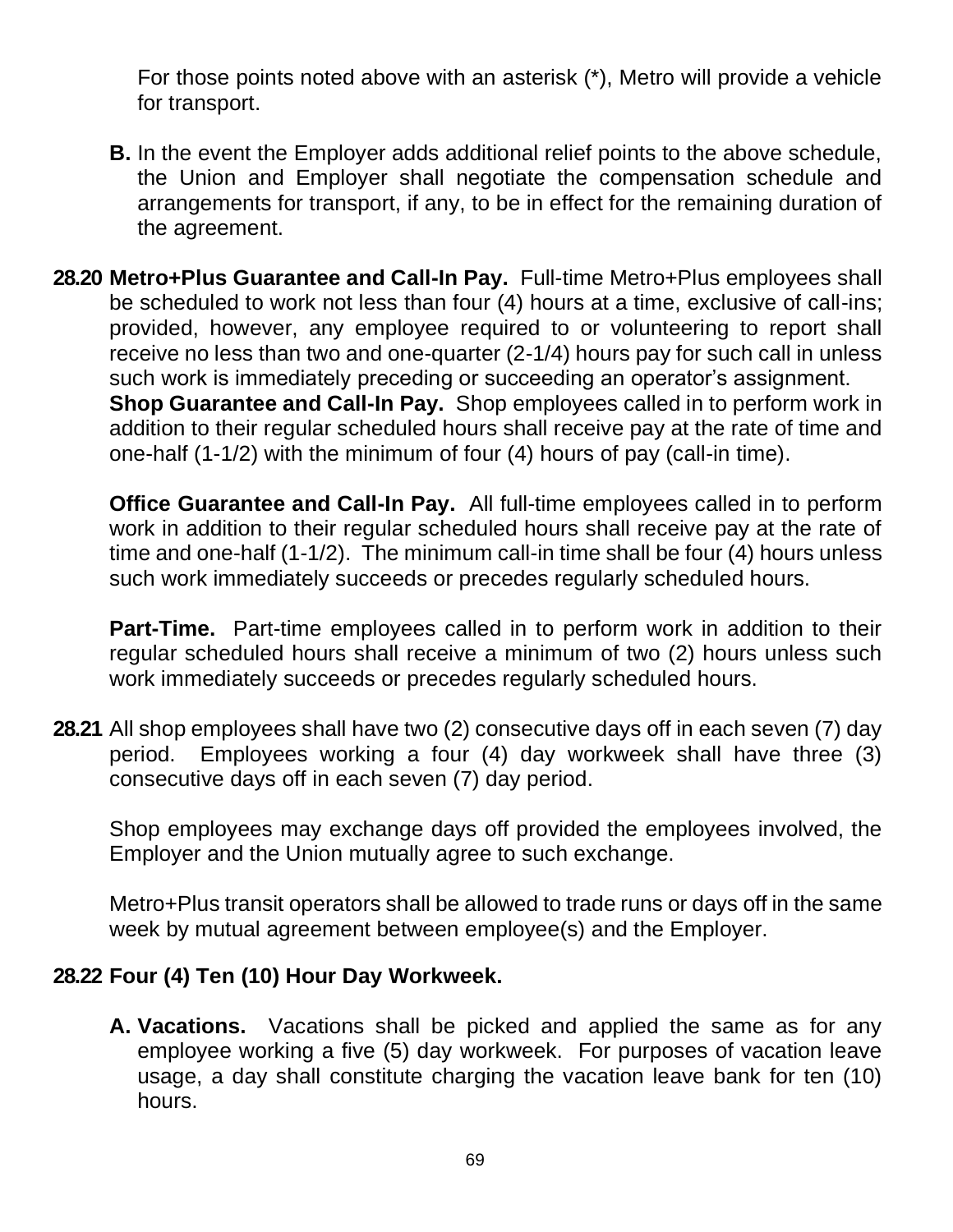**Shop Employees.** Single vacation days will be paid at the employee's option of ten (10) hours or eight (8) hours. It is understood that employees who opt for single vacation day pay at ten (10) hours will have their number of days' vacation eligibility adjusted accordingly.

# **B. Paid Holidays.**

- **1.** Employees shall be paid ten (10) hours pay at their straight time hourly rate, in addition to double time for work performed, if any, on the designated holiday. If the holiday occurs on the employee's regular day off, the employee shall be granted eight (8) hours holiday pay.
- **2.** Employees are entitled to five (5) floating holidays to be paid at the rate of eight (8) hours per holiday. For employees on ten (10) hour shifts shall be paid ten (10) hours pay at their straight time hourly rate on a floating holiday.
- **3.** Shop Employees on the ten (10) hour work day shifts shall be paid ten (10) hours pay at their straight time hourly rate, in addition to double time for work performed, if any, for the designated holiday.
- **4. Shop Employees.** Five (5) floating holidays to be paid at the rate of ten (10) hours.
- **5. Metro+Plus Operators.** Five (5) floating holidays to be paid at the rate of ten (10) hours.
- **C. Sick Leave.** For the purposes of sick leave usage, a day shall be defined as ten (10) hours.
	- **1.** Employees shall be entitled to sick leave payments which shall be accumulative to the extent of one hundred fifty (150) days at a rate of onehalf (½) day for each bi-weekly pay period. Eight (8) hours at the employees' straight time rate shall constitute one (1) day of accumulated sickness or injury pay.
	- **2.** Shop employees participating in the four (4) day workweek shall be entitled to receive ten (10) hours sickness or injury pay provided there is sufficient accumulation in his/her accumulated bank of sickness or injury pay as provided for above.
	- **3.** All references to eight (8) hours in Article 37 (Sick Leave) shall be considered at ten (10) hours for all employees participating in the four (4) day workweek.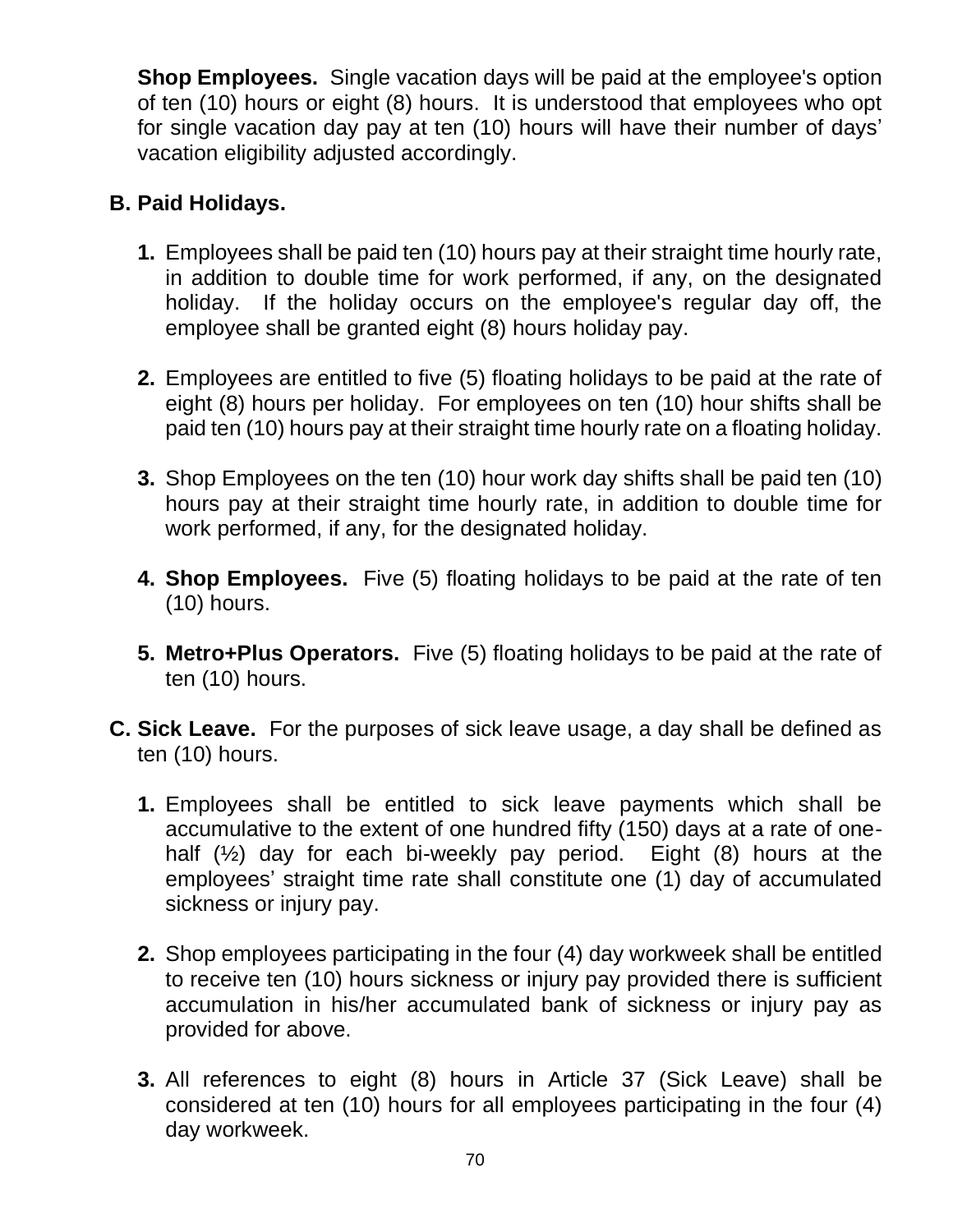**D. Funeral Leave and Jury Pay.** For purposes of funeral leave, a work day shall be defined as ten (10) hours.

Ten (10) hours shall be the rate of compensation for the purpose of funeral leave and jury pay for shop employees participating in the four (4) day workweek.

- **E. Wages and Working Conditions.** All employees participating in the four (4) day workweek shall receive pay at the rate of one and one-half (1-1/2) for all time over and above forty (40) hours per week or ten (10) hours in one day.
- **F.** It is understood that a seniority shop pick will be cause to re-evaluate this program, and may change the affected person's status.
- **28.23 Acting Out of Classification Pay.** Any office employee who by assignment performs the work of a classification that falls into a pay range higher than the pay range of such employee's classification, shall receive as additional compensation Fifty Cents (50¢) per hour for each higher pay range.

In order to qualify for such pay, the following conditions must be met:

- **A.** The employee shall completely perform one (1) or more of the key distinguishing duties of the higher classification.
- **B.** The duties performed must be clearly outside the scope of the job duties performed by the employee claiming acting out of classification pay.
- **C.** The employee must perform such duties as described in A above for eight (8) or more hours per day or twenty (20) or more hours per week, with acting pay to commence retroactively to the first hour of such an assignment.
- **28.24 Regular Runs.** Runs with less than a thirty (30) minute break time shall be paid straight through and this total time shall be used in the computation of overtime.

All operators shall be guaranteed the number of hours in their run when they are removed temporarily from their run for other Employer business or work. When circumstances beyond the control of the Employer or the operators creates a delay in the arrival of a bus at a relief point, the operator getting off duty shall be paid actual time worked and the operator going on duty shall be paid from the scheduled time of relief to the time he/she gets off duty. In no case shall an operator who has reported for duty be paid less than his/her regular scheduled run calls for unless such operator does not report for duty on time.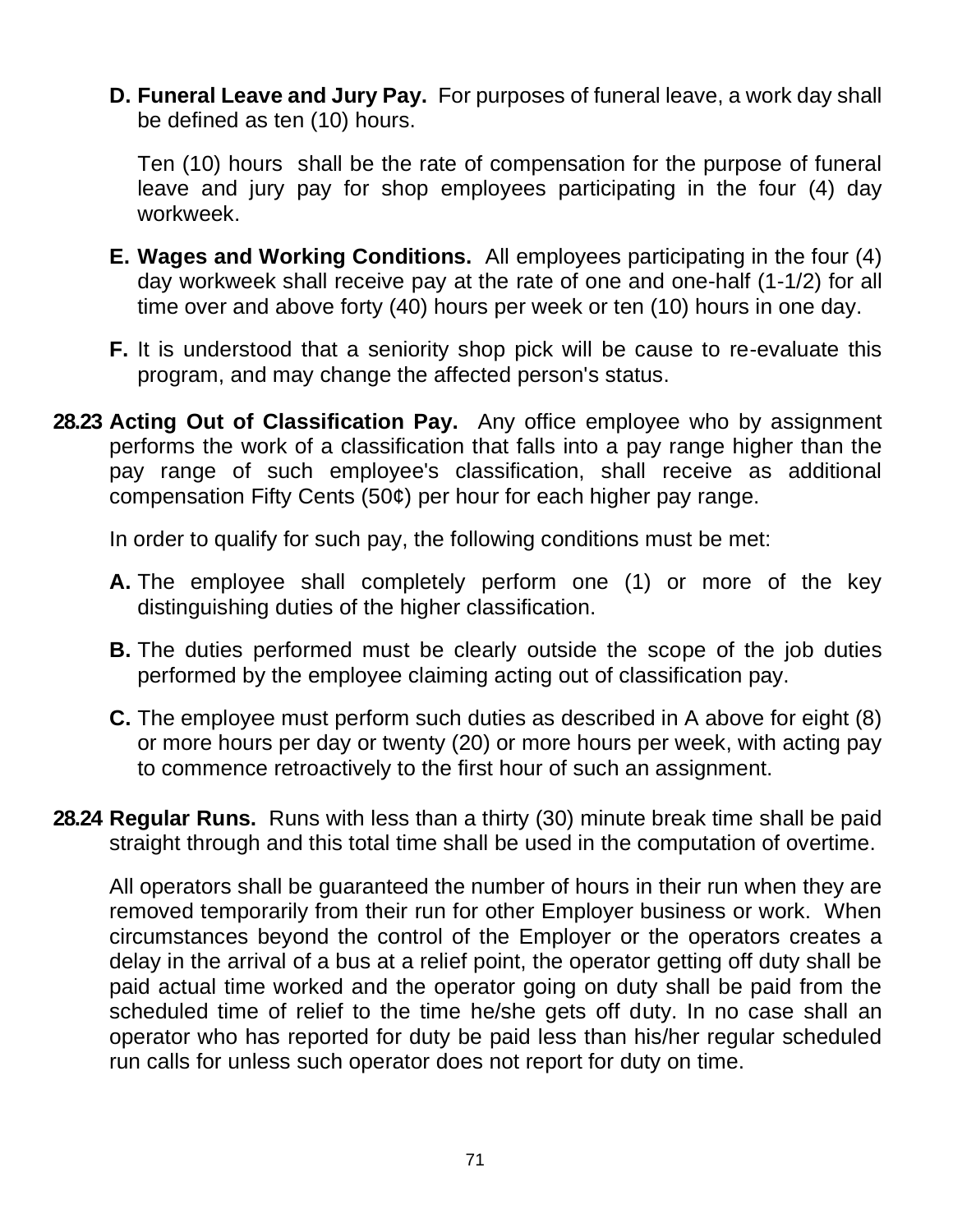- **28.25 Extra Board.** On the "Extra Board", seniority and other rights with respect to the cooperation of the "Extra Board" shall be governed by the existing "Work Rules" and the following provisions:
	- **A.** All Extra Board operators shall work five (5) days in each workweek. The weekly guarantee shall be reduced eight hours for each regularly scheduled work day on which the operator lays off or is absent for any reason beyond the control of the Employer. Extra Board operators, who have not made their guarantee, may be required to stand by, but will not be required to stand idly by simply for the purpose of completing their guarantee. Work performed by an operator on his/her assigned day off will not be used in computing the forty (40) hour guarantee.
	- **B.** Extra Board Operators will rotate Sunday through Saturday. Sunday position on the Board will be based on the previous Sunday's Board. Position Monday through Saturday shall be determined by total hours of work accumulated for the week at the close of the Board on the preceding day. Fills based on eight (8) hours including hours worked, sick pay, vacation pay, and holiday pay, shall be booked from the top of the Board down. The Employer agrees to keep the spread of hours required in marking up Extra Board operators for extra work to as short an interval of spread as possible with a maximum of thirteen and one-half (13-1/2) hours; it being understood that bus schedules are determined by passengers, traffic requirements, and the operator hours must adjust to the bus schedule.
	- **C.** Extra Board Operators will be assigned two (2) days off each week and will rotate on Board for day following day off. If assigned day off falls on Friday or Saturday, Extra Board employees will rotate on basis of Thursday's Board.
	- **D.** Day off assignment, at Employer discretion, will be Sunday, Saturday, weekday and rotated by seniority of last day off. Twenty-four (24) hour notice of day off assignment shall be given.
	- **E.** Extra Board operator laying off part of a day will hold spot or drop if available hours would be sufficient for drop for following day, and be charged with available hours of work during layoff period. No attempt will be made to give extra hours to compensate for time loss for any reason.
	- **F.** Extra Board operators not assigned off, or laying off, will hold themselves available until 9:00 a.m. They will not be charged for hours passed after 9:00 a.m. unless booked prior to 9:00 a.m. After 9:00 a.m. the Employer shall notify the next operator up for time, and if not available, time will not be charged to the operator and the work will be passed on to the next operator up for time. Extra Board operators shall call the office between 9:00 a.m. and 9:30 a.m. when booked to do so. Operators who have called the office by 9:30 a.m. and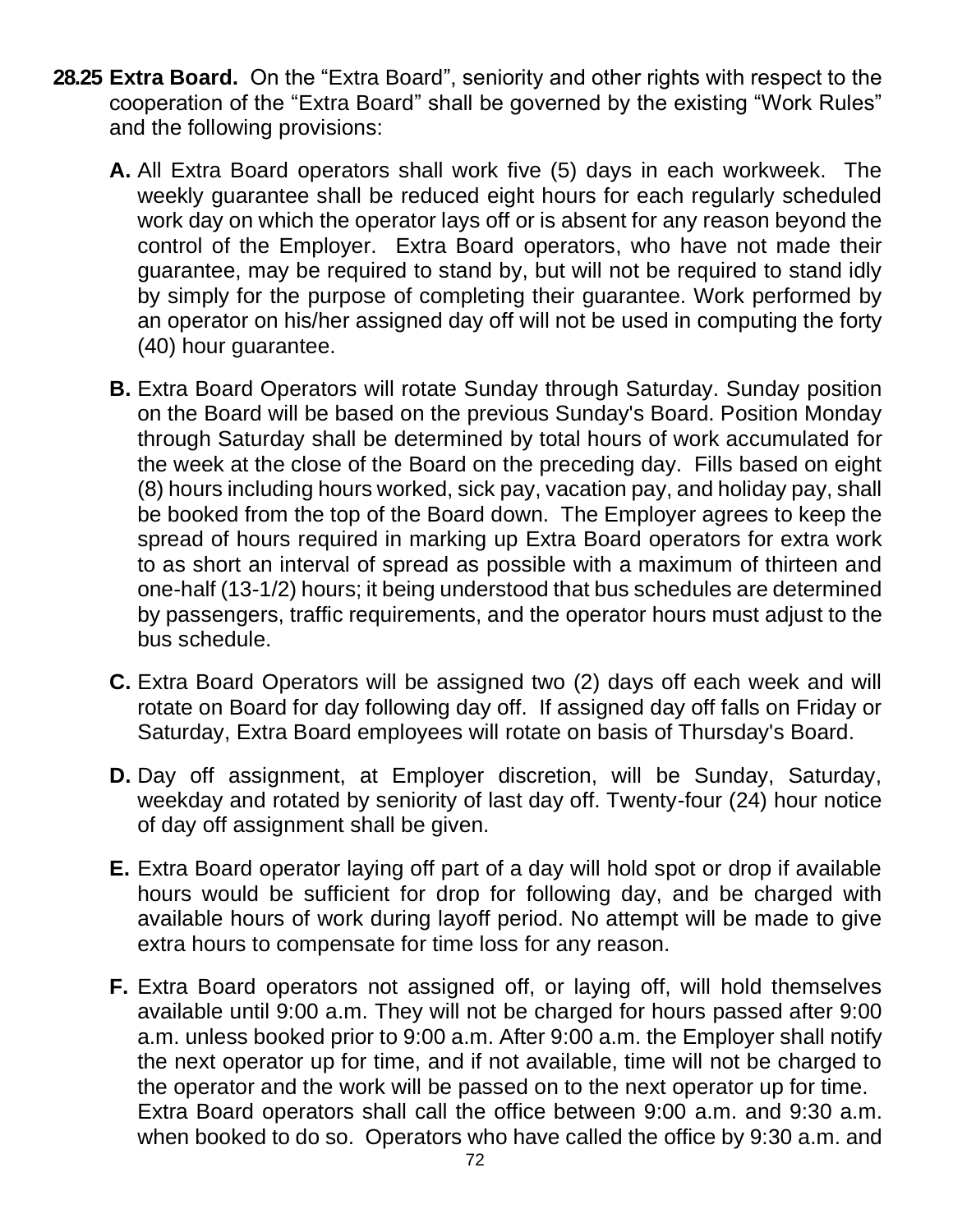have not been assigned work must advise the dispatcher of their intent to work later in the day. Operators who will not be available can make no claim for work not offered.

- **G.** Extra Board operators turning down work with one (1) hour notice will be treated as laying off, except that the first operator with less than eight (8) hours work that day has first choice. If he/she refuses, the work will drop down the Operator Board until it reaches the operator with the least number of hours who will be required to accept the work. All Extra Board operators with less than eight (8) hours who refuse such work will be charged with the time.
- **H.** Any operator booked to work shall be paid for the amount of time the work would have paid if he/she is changed to a piece of work paying less time.
- **I.** In the event the rotating board is frozen, work will remain in the same order and the operators will drop one (1) slot per day with the bottom operator moving to the top of the board.
- **J.** In the event a regular run or runs are open for a period of three (3) days or more, the senior Extra Board operator shall have first choice of the run or runs open, until the regular operator returns. However, if the regular operator returns prior to the fourth day, or if he/she is off for an indefinite period and returns without notifying the Employer by 2:00 p.m., of the previous day, the regular operator in both instances will be placed at the bottom of the Extra Board until he/she is entitled to his/her own run.
- **K.** When the regular operator returns to his/her run, or if the run is off, the Extra Board operator will be placed on the Extra Board based on his/her accumulated hours for the week.
- **L.** In the event a regular operator lays off for one (1) day at a time for two (2) consecutive days, the run will rotate on the Extra Board and thereafter be open to the senior available Extra Board driver.
- **M.** If a regular operator lays off three (3) days, including a single day off, or four (4) days, including two (2) days off, the run will rotate on the Extra Board.
- **N.** The Board closes for the assignment of work at 2:00 p.m. and will be posted at 4:00 p.m. In preparing the Extra Board work assignments for the following day, the Employer will assign as standby or protect-operator the first operator who was not assigned sufficient work to rotate on the Extra Board.
- **28.26 Change in Hours/Shop.** In the event a change in hours is necessitated by vacation or other predictable absence of one (1) week or more, such change will be in order of seniority and one (1) week's notice of such change shall be given the employee.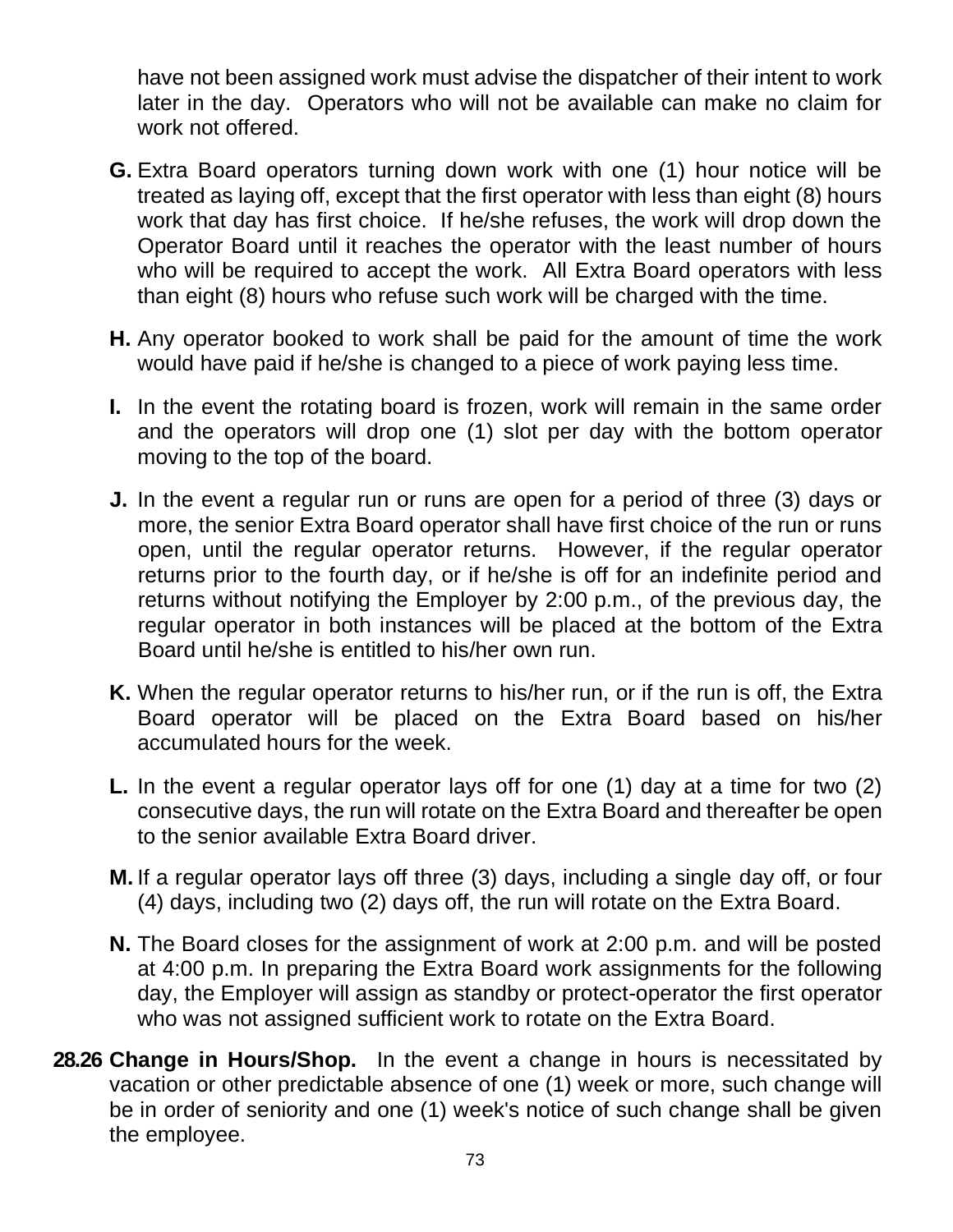### **ARTICLE 29 - SENIORITY**

**29.1** For full-time employees, Transit Division seniority shall be defined as the most recent date of hire as a permanent full-time Transit Division bargaining unit employee. For part-time employees, Transit Division seniority shall be defined as the most recent date of hire as a part-time Transit Division bargaining unit employee. The Employer shall post and maintain a master seniority roster.

In the event two (2) or more employees enter employment with the same date of hire, the employees' placement on the "master seniority roster" shall be by draw. The employee names shall be placed in a collective device from which and by the hand of a neutral party unaffected by the outcome shall draw from the collective device one (1) name at a time until all names have been drawn. The first drawn shall be the first name added to the seniority list. The drawing of names in this manner shall be done during the training cycle.

#### **29.2 Probationary Period.**

- **A.** While in training, new hires are probationary employees. New hires who fail to meet the minimum qualifications and the ability to receive a passing score on a job-related performance test and training, as required by the Employer of the position for which they were employed (hired), will be subject to immediate summary discharge by the City of Madison without recourse to or reliance upon any other provision of this Contract for purpose of maintaining employment inclusive of the grievance procedure.
- **B.** Upon graduation, employee retained by the City of Madison for positions within the Department of Transportation Transit Division shall serve a twelve (12) month, calendar day, probationary period. Employment during the twelve (12) month, calendar day, probationary period may be terminated without recourse to the grievance procedure. However, the Employer shall not terminate probationary employees for the purpose of evading the terms and conditions of this agreement or to discriminate against union members. The Employer agrees to provide the Union with written notification of discipline and/or termination during the probationary period.
- **C.** The twelve (12) month, calendar day, probationary period will be automatically extended for employees on an authorized absence for sickness, injury, worker compensation, funeral leave or personal reasons during their probationary period. Such extension shall be equivalent to the number of days the employee is on an authorized absence. Provided however that the extended probationary period shall not, when combined with the number of probationary calendar days served, exceed the required sum total of twelve (12) months. Any part of a day shall be deemed to equal one (1) complete day for the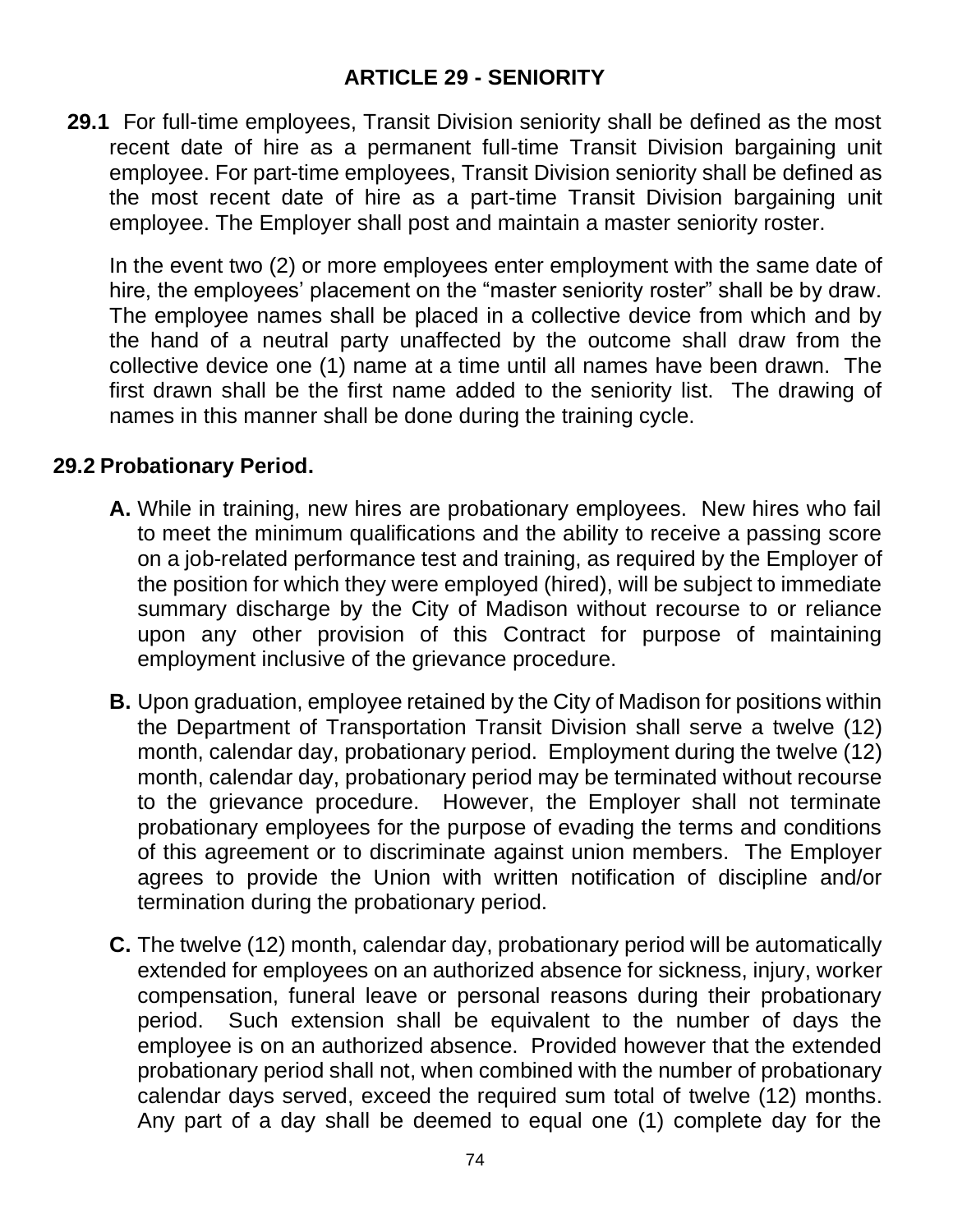purpose of this Section. The Union will be provided written notice of all extended probationary periods and the reason for such extensions.

**F.** Required new hire training for new employees shall not be included in the twelve (12) month, calendar day, probationary period. New employees shall be granted seniority status retroactive to their first day of regular employment upon completion of the twelve (12) month probationary period, notwithstanding other provisions of this Agreement requiring periods of training longer than twelve (12) months.

## **29.3 Seniority Lists.**

- **A.** Seniority for main line motor coach operators, Metro+Plus (small bus) motor coach operators, shop employees and office employees shall be maintained separately, except in the event of layoff or recall, where master Transit Division seniority based on length of continuous employment in the transit division shall prevail.
- **B.** Unit seniority lists and the master Transit Division seniority list shall be revised/updated on January 1st and July 1st each calendar year. Such list when revised/updated shall be posted by the Employer on the employee bulletin boards where schedules and notices are posted. Discrepancies shall be reported, investigated and corrected within thirty (30) days after posting.

#### **29.4 Progressive Seniority (Shop).**

- **A.** Progressive seniority shall prevail within the shop. That is, upon entry into each classification, the shop employee will assume the bottom position within that classification, regardless of total shop or Transit Division seniority. With the exception of entry-level utility and entry-level "C" Mechanic positions, when a new opening becomes available, the senior most qualified employee in the next lower classification will have preference for that opening. If for any reason he/she passes the promotion, the next senior employee may pick the opening and so forth. Once having let the opening pass to a lower seniority person the senior employee gives up all rights to "bump" the lower seniority employee upon entry into the same level. An employee's seniority within each classification is established by the entry date into that classification. Progressive seniority will also prevail for shift pick.
- **B.** All maintenance employees as of July 15, 1980, will retain shop seniority until they move to a different classification, at which time progressive seniority shall prevail.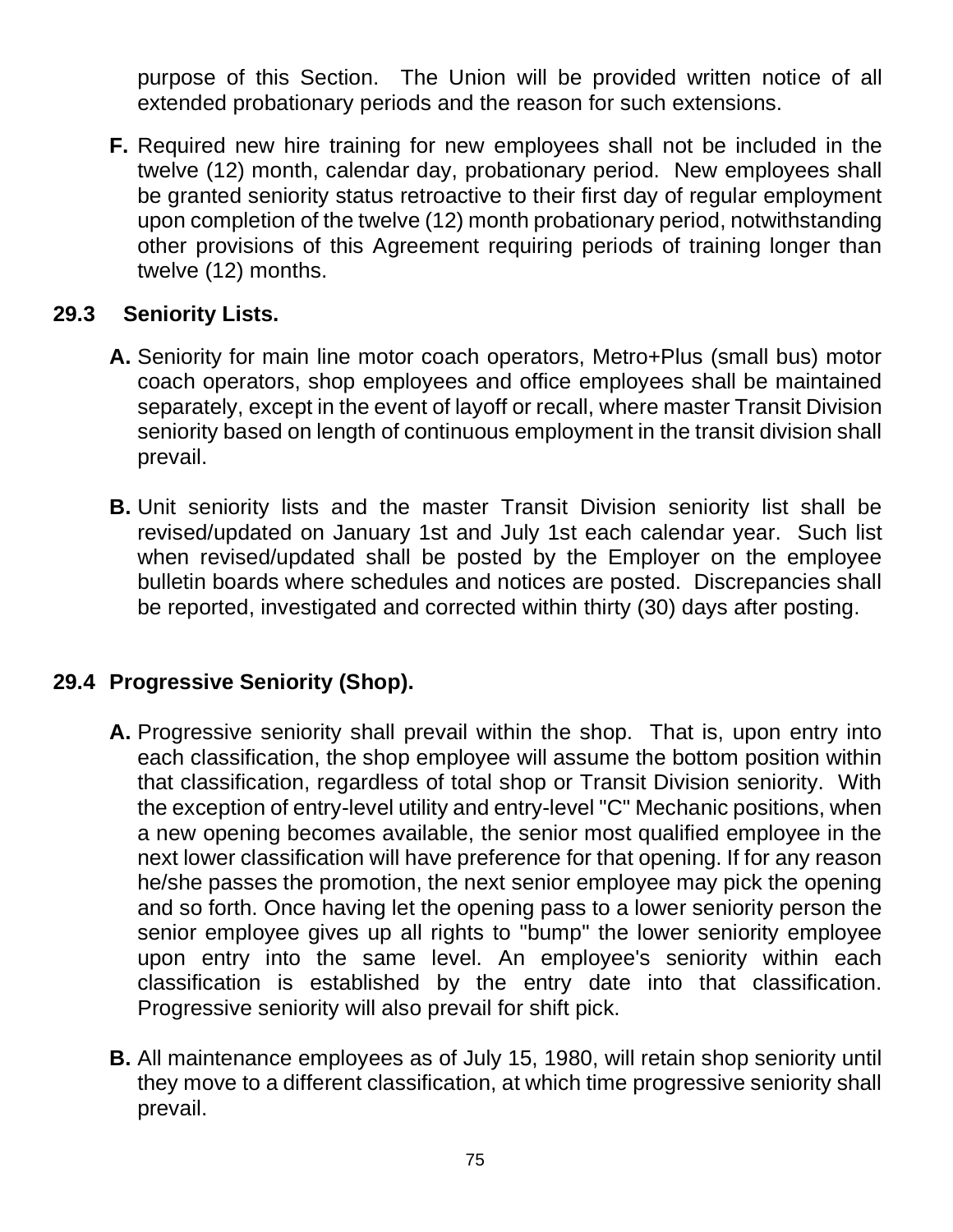- **29.5 Seniority Terminated.** An employee shall lose seniority only by discharge, voluntary quit, or more than a five (5) year layoff. In the event of a layoff, an employee so laid off shall be given ten (10) days' notice of recall mailed to his/her last known address. The employee must respond to such notice within three (3) days after receipt of notice and must actually report to work not later than seven (7) days after receipt of the certified notice unless otherwise mutually agreed to. In the event the employee fails to comply with the above, he/she shall lose all seniority rights under this Agreement. Seniority and all recall rights are terminated if employee selects a position with a different department within the City.
- **29.6 Non-Bargaining Unit Seniority.** Employees who bid for and are selected to fill posted jobs not within the bargaining unit shall retain and accumulate seniority in the group from which they came for up to six (6) months after transfer out of the bargaining unit, after which they will have no further seniority in the bargaining unit.
- **29.7** Any employee transferring from one unit to another, i.e., main line motor coach operator, Metro+Plus (small bus) motor coach operator, shop, or office, shall continue to accumulate seniority in the unit from which they came for six (6) months, and during such time shall also accumulate seniority in the unit to which they have transferred. In either event, after six (6) months, their status shall be established either as main line motor coach operator, Metro+Plus (small bus) motor coach operator, office employee or shop employee as the case may be. Employees who decide to transfer from one unit to another will be required to remain and work in their new unit for a full six (6) months. At the end of this six (6) month period, the employee will have the option of staying permanently in his/her new position, or returning to his/her original unit. Employees who are on such a trial period will be required to give the Employer at least two (2) weeks' notice in writing prior to the end of their six (6) month trial of their intent either to remain in their new position or return to their original unit. In cases of promotion or transfer to positions within the office, the employee shall serve a trial period of six (6) months following the date of promotion or transfer during which time the employee shall be entitled to return to his/her former position without loss of seniority if either the employee or the Employer so decides. If a vacancy occurs in either the main line motor coach operator, Metro+Plus (small bus) motor coach operator, office or shop units after an employee completes the above mentioned six (6) month trial period, the employee may bid for the vacancy but will lose his/her unit seniority.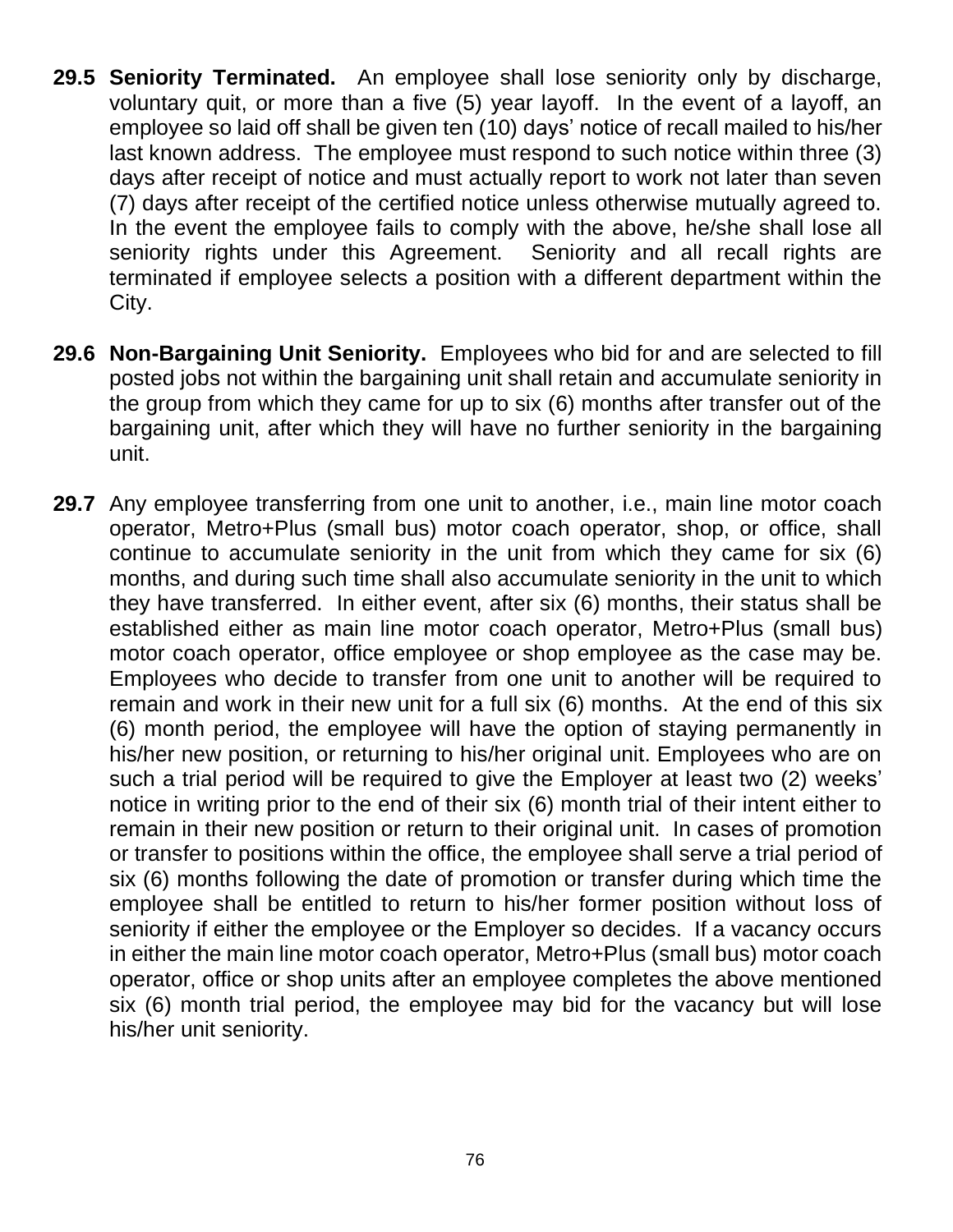### **ARTICLE 30 - PART-TIME**

- **30.1** Part-time mass transit school bus employees are employees primarily engaged in the operation of "school dodgers" and are primarily responsible for the transportation of students to and from school. Part-time employees will perform no work other than school dodgers; part-time employees will perform no work normally and regularly assigned to a full-time transit operator. Part-time employee(s) are limited to the operation of their "pick" per the school schedule calendar.
- **30.2** In the event the Employer and the Board of Education enter into an agreement in which the Employer, operating as a common carrier, would transport children to various schools, a part-time School Extra Board would be established not to exceed fifteen percent (15%) of the permanent full-time operator positions in the transit budget.
- **30.3** Part-time mass transit school bus operators will work only when school is in session. Part-time mass transit school bus operators shall not be eligible to perform any work, other than school bus runs assigned to the School Extra Board, inclusive of runs created by early dismissal of school and Section 30.7. And if such occasion should occur, senior eligible employees shall be paid for the time so spent. However, full-time operators may perform work which is assigned to the School Extra Board.
- **30.4** Part-time mass transit school bus operators shall operate on special routes to provide direct limited service, where no direct regular service is available, along regularly established routes necessitated by overloading of regularly scheduled buses.
- **30.5** Part-time mass transit school bus operators shall have separate seniority that operates within their seniority group only. Part-time school bus operators shall have the right to bid for other Madison Metro vacancies subject to the provisions of this Agreement.
- **30.6** Part-time mass transit school bus operators have a one (1) hour guarantee, ten (10) minutes for each report time with the same hourly wage as regular operators. In addition, part-time mass transit school bus employees are covered by Worker's Compensation, Unemployment Insurance, Felonious Assault Insurance and participation in the Wisconsin Retirement System. The benefit provisions of the Agreement such as holidays, sick leave, vacation, jury duty, etc., shall not be extended to part-time employees; however, they shall be entitled to noneconomic benefits such as grievance and arbitration, discipline, suspension and related provisions. Part-time mass transit school bus operators shall be provided health and welfare benefits in accordance with Article 23 of this Agreement.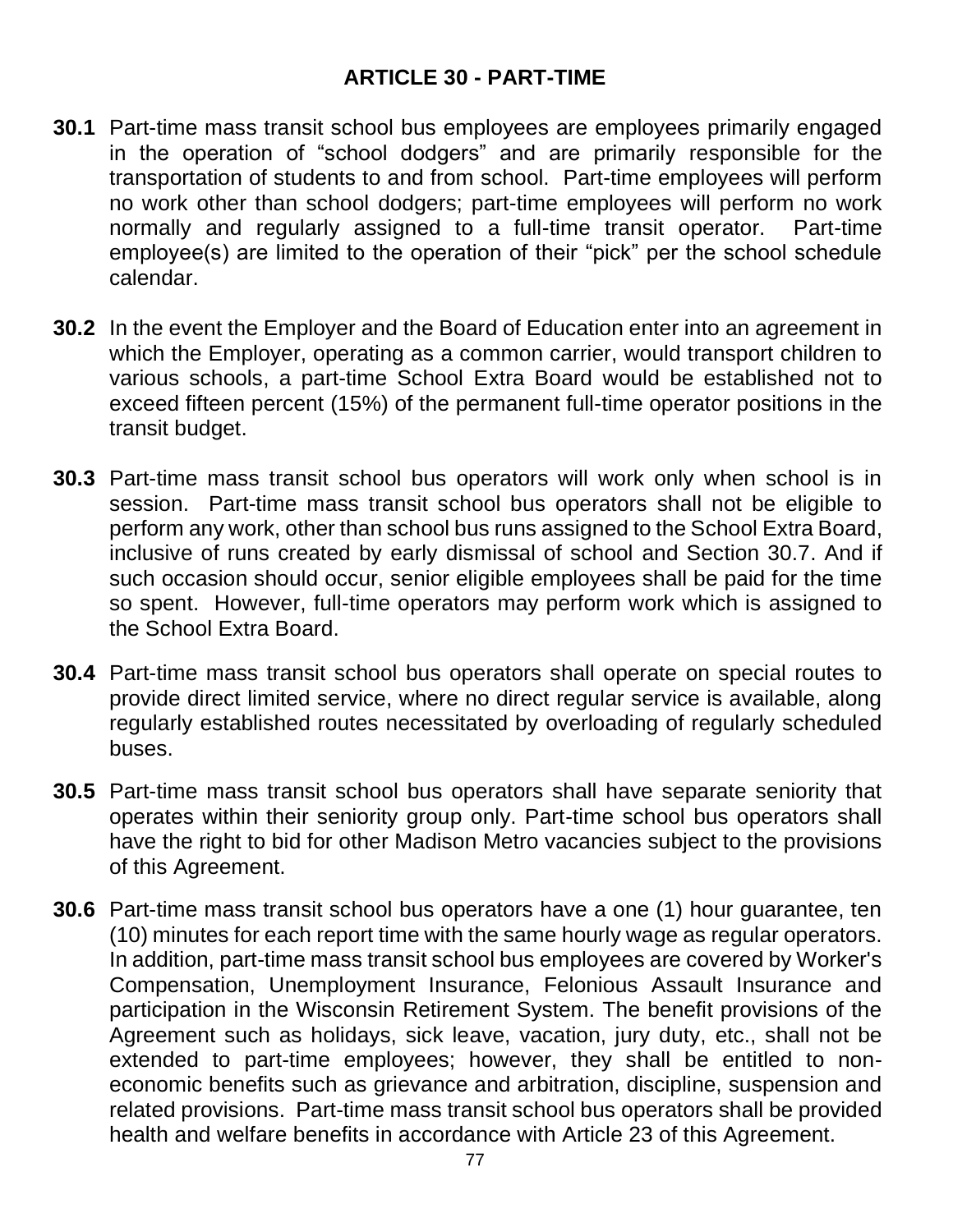No part-time mass transit school bus operator shall be eligible for any benefits under this Agreement except the wages specified, except when the part-time employee works more than eighty-six (86) hours per calendar month and except as provided for herein.

- **30.7** Part-time transit operators may also be used to supplement regular route service, but not to supplant it. Supplemental regular route service shall be defined to mean providing transportation service under circumstances which prohibits the full-time employee from picking up passengers along a route (overloads), mechanical breakdown, and as a back-up to a transit operator where (when) schedules cannot be maintained due to road construction or inclement weather provided, however, where the amount of additional time worked under this Section is within one (1) hour of their normal scheduled trip.
- **30.8 Office Employees.** Part-time office employees are herein defined as employees regularly scheduled to work twenty (20) hours to thirty (30) hours in each workweek. Part-time employees shall be entitled to Worker's Compensation, Unemployment Insurance, Felonious Assault Insurance, participation in the Wisconsin Retirement System and all non-economic benefits of the Agreement. Immediately upon completion of the probationary period, all part-time office employees shall be entitled to a fifty percent (50%) pro rata share of vacation, paid holidays, sick leave, the Employer health insurance contribution and all other fringe benefits provided by the Labor Agreement.
- **30.9 Shop Employees.** The Employer is permitted three (3) part-time positions in the shop that shall not require payment of fringe benefits except health insurance in accordance with Article 23 of this Agreement. Part-time service worker employees shall work no more than five (5) hours per day or fifteen (15) hours per week, and in the event they do, full-time shop employees shall be eligible to claim pay for said excess.

When school is recessed for the summer, the two (2) part-time shop employees may be full-time employees in the service classification only. There shall be a shift pick posted for service classifications and bid by progressive seniority within the classification.

No part-time shop employee shall be eligible for any fringe benefits under this Agreement except for wages and health insurance specified herein, except when the part-time employee works more than eighty-six (86) hours per calendar month, when said employee shall be entitled to all fringe benefits provided under this Agreement.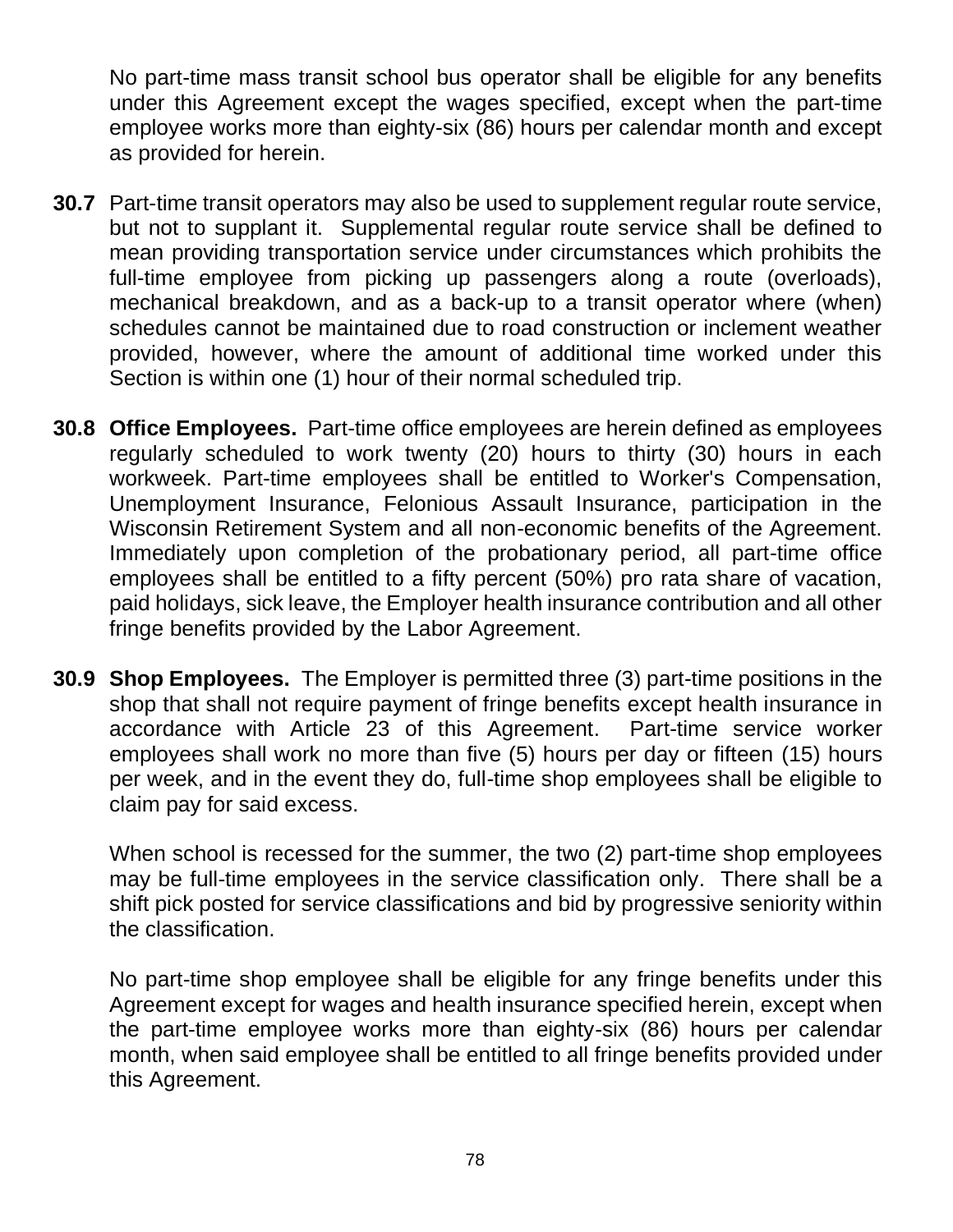Part-time bus cleaner employees shall work no more than seven and one-half (7.5) hours per day or fifteen (15) hours per week, and in the event they do, fulltime shop employees shall be eligible to claim pay of said excess.

**30.10Metro+Plus Employees.** The number of part-time Metro+Plus operators shall not exceed fifteen percent (15%) of the number of full-time Metro+Plus operators. Part-time Metro+Plus operators have a two (2) hour guarantee for each report time with the same hourly wage as regular operators. All part-time Metro+Plus operators will be provided with employee and family bus passes provided in Article 17, Section 17.3. In addition, part-time Metro+Plus operators are covered by Worker's Compensation, Unemployment Insurance, Felonious Assault Insurance and participation in the Wisconsin Retirement System. The benefit provisions of the Agreement such as holidays, sick leave, vacation, jury duty, etc., shall not be extended to part-time Metro+Plus employees; however, they shall be entitled to non-economic benefits such as grievance and arbitration, discipline, suspension and related provisions. Part-time employees shall be provided health and welfare benefits in accordance with Article 23 of this Agreement.

No part-time Metro+Plus employee shall be eligible for any benefits under this Agreement except the wages specified, except when the part-time employee works more than eighty-six (86) hours per calendar month and except as provided for herein.

**30.11 Part-Time to Full-Time.** Part-time operators appointed to a full-time transit operator position or Metro+Plus operator position shall serve a six (6) month, calendar day, probationary period. Employment during the six (6) month calendar day probationary period may be terminated without recourse to the grievance procedure. However, the Employer shall not terminate probationary employees for the purpose of evading the terms and conditions of the Agreement or to discriminate against union members. The Employer agrees to provide the Union with written notification of discipline and/or termination during the probationary period.

In the event a probationary part-time operator is appointed to a full-time operator position or Metro+Plus operator position prior to completion of the initial twelve (12) month calendar day probationary period, the promotional six (6) month calendar day probationary period shall be served concurrently with the initial probationary period.

**30.12 Uniforms.** Part-time transit operators shall be provided with two (2) shirts, one (1) jacket, and one (1) cap.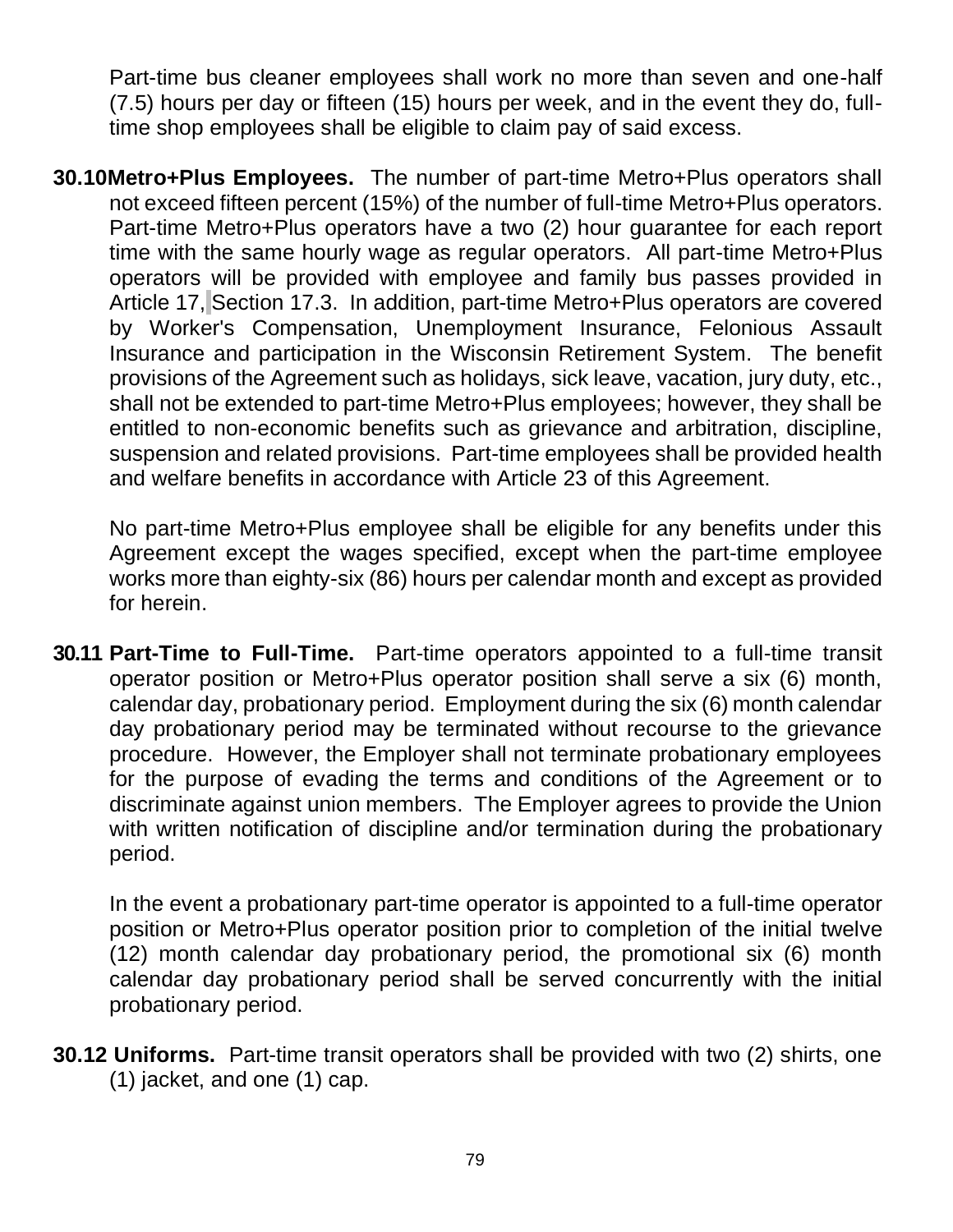### **ARTICLE 31 - RETIRING FULL-TIME EMPLOYEES**

- **31.1** When an individual retires in accordance with the terms and conditions of the Labor Agreement from full-time employment, the employee shall be eligible to continue to work as part-time transit operators.
- **31.2** Individuals continuing in this capacity shall fulfill the Wisconsin Retirement System requirements that they not work for a period of time after their official fulltime employment retirement date.
- **31.3** Once an employee has fulfilled the "time off" requirement of the Wisconsin Retirement System, staff wishing to continue as part-time mass transit operators shall do so at the step and longevity the employee was at upon retirement from full-time employment.
- **31.4** The individual shall return as a part-time mass transit operator in accordance with the terms and conditions of the Labor Agreement between the parties.

## **ARTICLE 32 - UNIFORMS**

#### **32.1 Maintenance/Shop Employees.**

- **A.** Shop employees will be provided eleven (11) uniforms through a rental service at no cost to employees. Such uniform as replaced shall be identified by the employee's first name and last initial.
- **B.** Coveralls and foul weather gear will be made available for shop employees for cold weather work outside, including heavy jackets with hoods for cold weather work. Each shop employee shall be issued two (2) jackets.
- **C.** The Employer will provide heavy duty rubbers for those maintenance employees who work in the Service Area and outside.
- **D.** The Employer will provide safety vests for those maintenance employees who require them for outside service work.
- **E.** Employees may elect to wear plain tee shirts in place of standard uniform shirts. Official Teamster tee shirts or official Madison Metro tee shirts will be the only other acceptable tee shirts. Tee shirts will not be furnished or laundered by Madison Metro.
- **F.** Utility workers assigned to work outdoors, service workers, custodians and bus cleaners may elect to wear shorts between March 1 and November 1. Shorts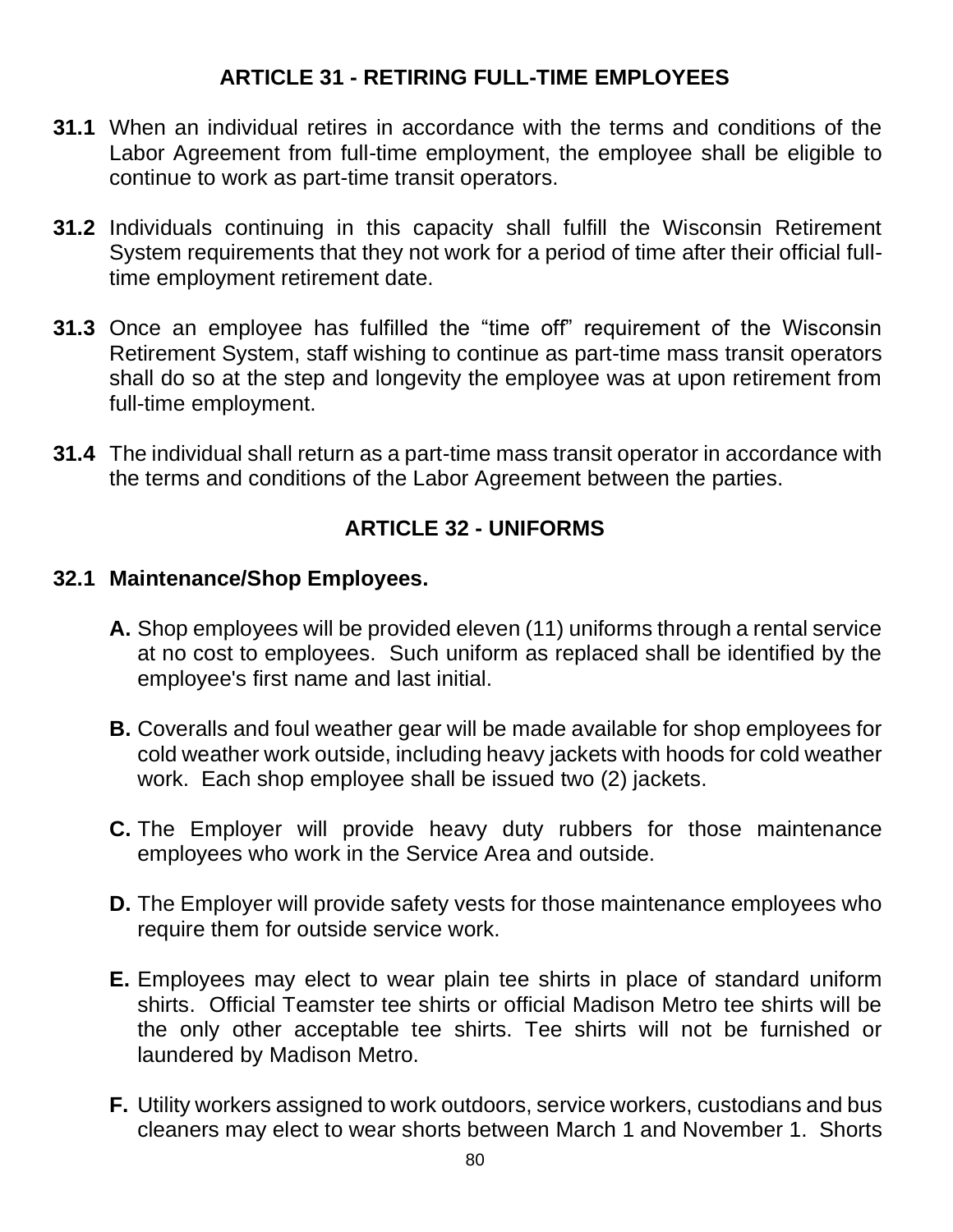may not be worn when working with landscaping equipment, steamers or harsh chemicals. Shorts will not be furnished or laundered by Metro Transit.

**G** .The Employer will provide safety shoes for all Mechanics, Building & Grounds, and Parts Department employees every two years. The allotted amount will be \$240.00, including tax, effective upon effective date of this agreement. If replacement is needed before two years, the employee may purchase from the program at their own expense.

The Employer will select a vendor and provide an onsite kiosk for the employee to use for sizing and ordering purposes. The available shoes must meet the following qualifications:

**Slip Resistant:** Meeting or exceeding ASTM F1677-2005 Mark II Test Method for slip resistance.

**Composite Toe:** Non-ferrous elastomeric material, meeting or exceeding ASTM 2413 Standard for protective footwear.

**Impact:** Class I/75, retaining a (1/2) inch for men's and (15/32) inch for women's or greater clearance after a nominal impact of 75 foot-pounds.

#### **32.2 Office Employees.**

- **A.** The Maintenance Office Coordinator shall be provided uniforms consisting of seven (7) pants, seven (7) shirts and two (2) smocks through a rental service at no cost to the employee.
- **B.** Parts Specialists shall be provided uniforms consisting of eleven (11) pants and eleven (11) shirts and two (2) shop jackets through a rental service at no cost to the employees.

#### **32.3 General Provisions.**

- **A.** The Employer agrees to replace individual uniform items when the Employer determines that the condition of such items warrant replacement.
- **B.** Except as set forth elsewhere in this Article, employees will be responsible for and will assume the cost of repair and cleaning of all individual uniform items.
- **32.4 Fixed Route Motor Coach Operators.** The Employer agrees to furnish for operators a winter jacket, three (3) pair of trousers (wash and wear if available, of a midweight, for year-round use), three (3) summer and three (3) winter shirts,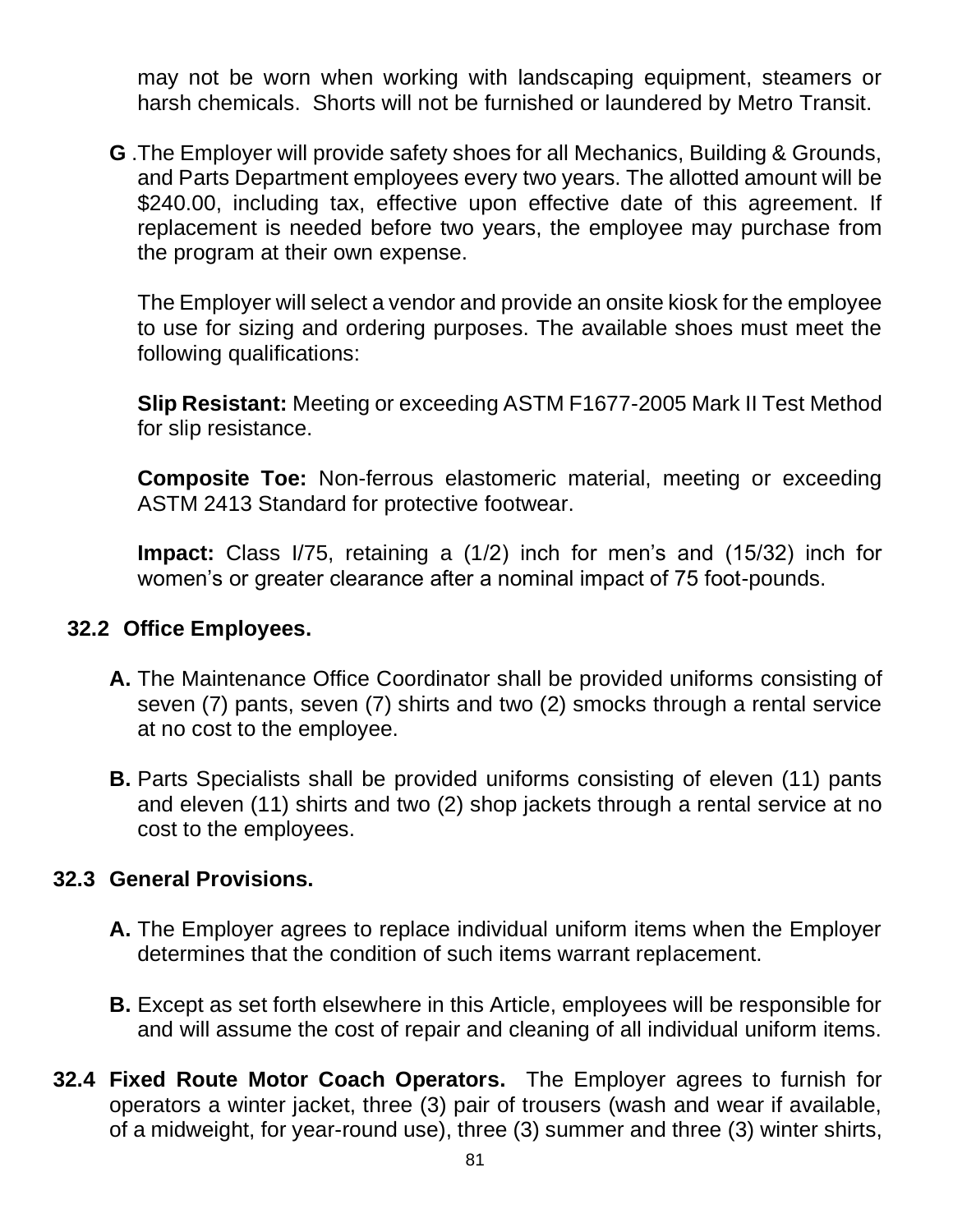also a cap if required. Long sleeve jacket liners will be furnished if requested. Uniform caps will be furnished by the Employer if requested, but will be worn at the employee's option, but if a cap is worn it must be a regulation uniform cap. Only emblems authorized by the Employer and the approved Teamster emblem may be worn on the uniform.

**32.5 Metro+Plus Motor Coach Operators.** The Employer agrees to furnish drivers with two (2) jackets, one (1) of which shall be a winter jacket, a winter cap, six (6) shirts, four (4) trousers and one (1) raincoat. The Employer shall have final authority regarding the selection of said uniform items following consultation with the Union. Only emblems authorized by the Employer and the approved Teamster emblem may be worn on the uniform.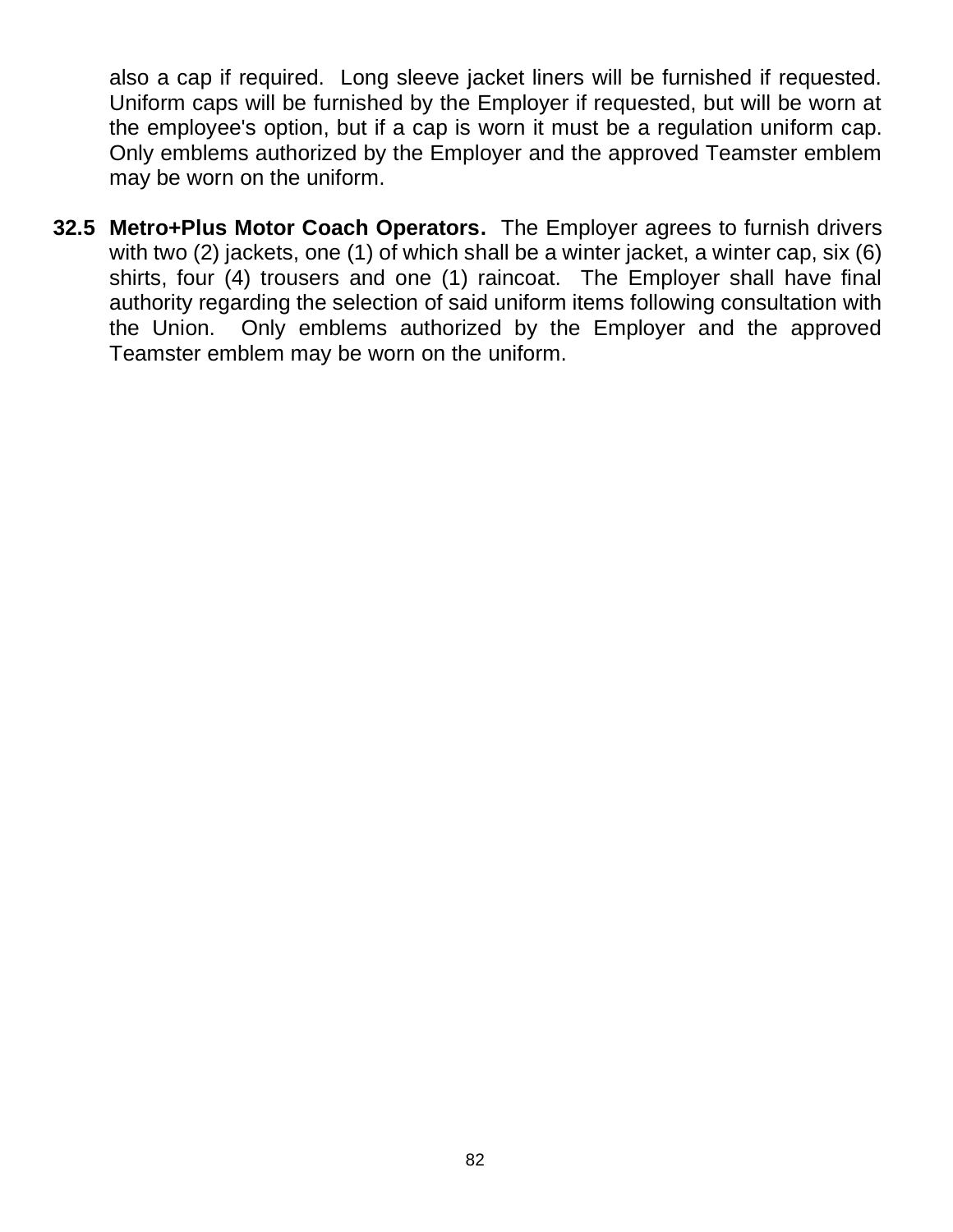### **ARTICLE 33 - TRAINERS**

**33.1 Mass Transit Trainer.** No mass transit operator shall be required to serve as a new employee trainer or route familiarization trainer. However, drivers desiring to instruct students shall place their names on a sign-up sheet.

**Shop Employee Trainer.** No shop employee shall be required to serve as an instructor, however, qualified shop employees desiring to instruct trainees shall place their names on a sign-up sheet. When selected for instructor duties, such employees will be paid One Dollar and Twenty-Five Cents (\$1.25) per hour upon proper completion and submission to the Employer of evaluation reports consistent with the shop training program. Only those training programs that have been mutually agreed upon and properly documented by the parties will be eligible for instructor pay. The Employer will continue to work with the shop training committee to create authorized training programs.

**Office Employee Trainer.** Trainers for customer service positions will be paid One Dollar and Twenty-Five Cents (\$1.25) per hour for hours spent training.

**33.2 Route Familiarization Trainers.** The sign-up sheet for route familiarization trainers shall be posted annually during the first two (2) weeks in December after which the posting will close and be summarily removed by an agent of the City. The City will thereupon determine from the sign-up sheet the mass transit operator(s) who shall serve. The City shall post prior to the end of the month, in conspicuous places throughout the facility, the listing of employees duly selected, a copy of which shall be simultaneously conveyed via electronic means to the Union. Mass transit operators duly selected shall be required to serve as an instructor or trainer for the period encompassed by the posting, namely January 1st through December 31st. Overlap shall error to the favor of the student before the trainer(s) is excused of the duty to serve by way of the subsequent posting.

Mass transit operators shall be selected by the City in strict conformance with seniority relative to the employee meeting the following criteria:

- **A.** A minimum of twenty-four (24) months of services;
- **B.** No more than two (2) chargeable or preventable accidents in a twelve (12) month period;
- **C.** No more than four (4) unexcused absences in a nine (9) month period; and,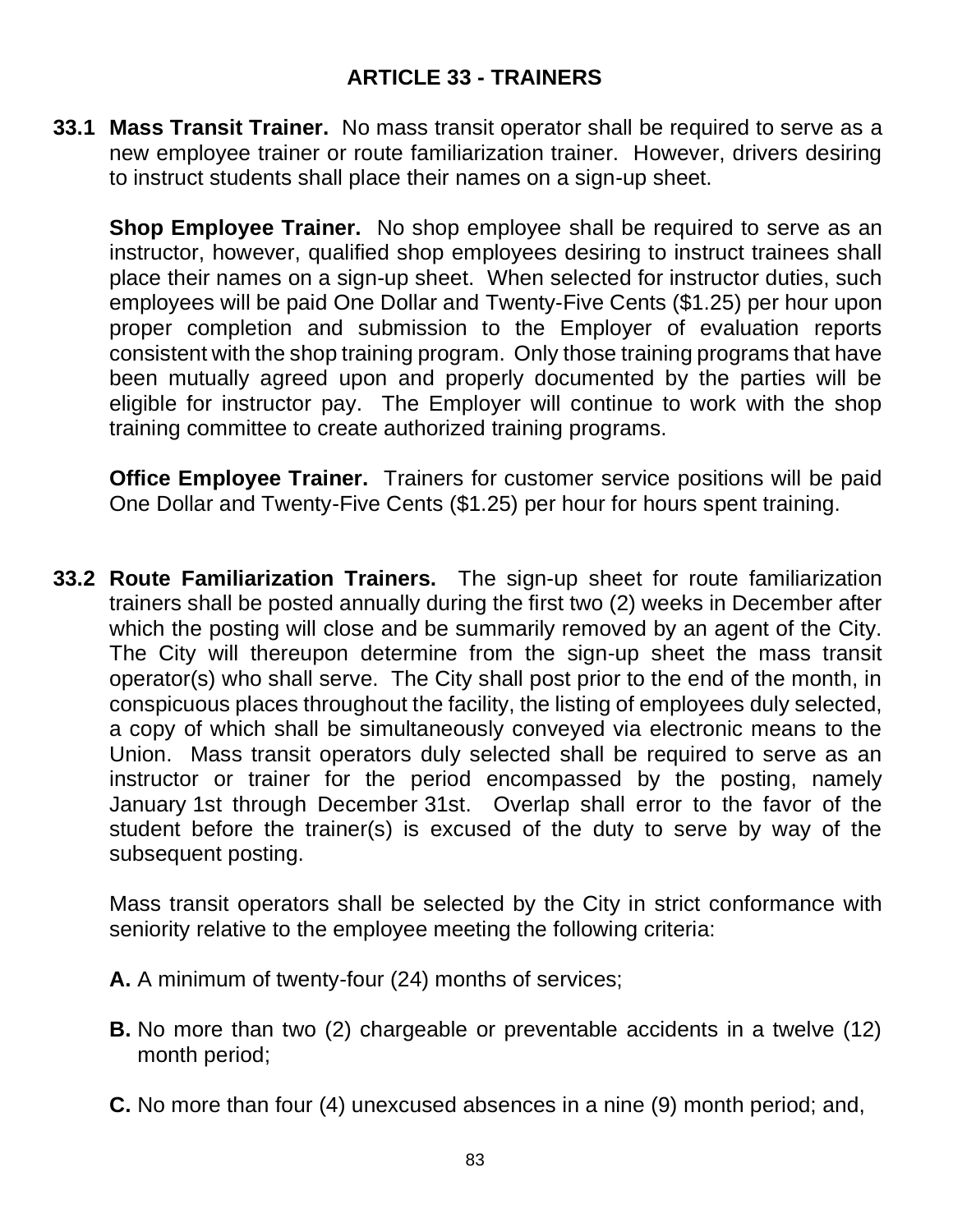**G.** A suitable performance history.

Any trainer who during the period of service as a trainer falls out of meeting the minimum criteria shall be relieved of training responsibilities until such a time as they return to compliance with the criteria.

**33.3 New Employee Instructors.** New employee instructors shall conduct the initial training of newly hired operators in the use of transit equipment, safe operation, defensive driving techniques, mobility device securement and customer relations. The sign-up sheet for new employee instructors shall be posted on an as needed basis. When needed a sign-up sheet shall be posted for two (2) weeks after which the posting will close and be summarily removed by an agent of the City. The City will thereupon determine from the sign-up sheet the mass transit operator(s) who shall serve. The City shall post prior to, in conspicuous places throughout the facility, the listing of employee(s) duly selected, a copy of which shall be simultaneously conveyed via electronic means to the Union. Mass transit operators duly selected shall serve as an instructor on a permanent basis until they resign as an instructor or no longer meet the new employee instructor selection criteria listed below. The new employee instructors shall be selected by the City.

This group of instructors shall consist of a maximum of sixteen (16) operators who possess and maintain the following criteria:

- **A.** A minimum of five (5) years of service;
- **B.** No more than two (2) chargeable or preventable accidents in a twelve (12) month period;
- **C.** No more than three (3) unexcused absences in a nine (9) month period;
- **D.** A suitable performance history (pass a road test, dress code, attitude, complaint history, attendance).

Any instructor who during the period of service as an instructor fails to maintain the minimum criteria shall be immediately relieved of instructing responsibilities until such time as they return to compliance with the criteria. In the event that a new employee instructor fails to maintain the minimum criteria a second time, he/she shall be permanently removed as a new employee instructor.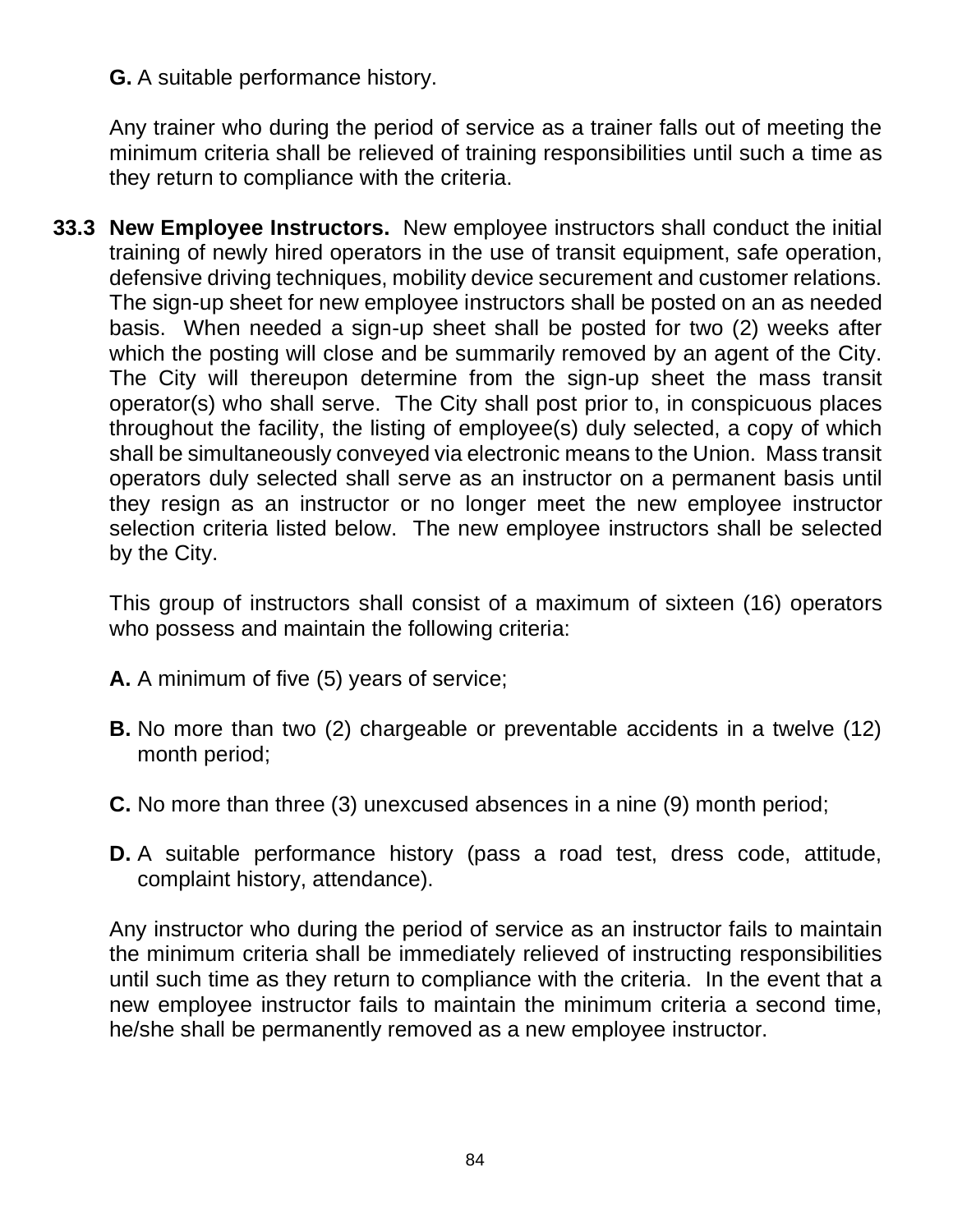**Operator Instructors.** Operator Instructors shall conduct the initial classroom and behind the wheel training of newly-hired employees in preparation for their "CDL" driving exam. Operator Instructors shall conduct classroom and additional instruction in subject matter established by the Training Supervisor to prepare employees for transit service. A sign-up sheet for Operator Instructors shall be posted on an as-needed basis. When needed, a sign-up sheet shall be posted for two (2) weeks after which the posting will close and be summarily removed by an agent of the City. The City will thereupon determine from the sign-up sheet the mass transit operator(s) who shall serve. The City shall post prior to in conspicuous places throughout the facility, the listing of employee(s) duly selected, a copy of which shall be simultaneously conveyed via electronic means to the Union. Mass transit operators duly selected shall serve as an Operator Instructor on a permanent basis until they resign as an Instructor or no longer meet the Operator Instructor selection criteria listed below. The Operator Instructors shall be selected by the City.

This group of Instructors shall consist of a maximum of eight (8) operators who possess and maintain the following criteria:

- **A.** A minimum of five (5) years of full-time, fixed-route service;
- **B.** No more than two (2) chargeable or preventable accidents in a twelve (12) month period;
- **C.** No more than three (3) unexcused absences in a nine (9) month period;
- **D.** A suitable performance history (pass a road test, dress code, attitude, complaint history, attendance).

Any Instructor who during the period of service as an Instructor fails to maintain the minimum criteria shall be immediately relieved of Instructor responsibilities until such time as they return to compliance with the criteria. In the event that an Operator Instructor fails to maintain the minimum criteria a second time, he/she shall be permanently removed as an Operator Instructor. The Training Supervisor may permanently remove an Operator Instructor for repeated failure to comply with established instruction practices and/or unauthorized deviation from required subject matter.

**33.4 Trainer Pay.** When selected for instructor duty such mass transit operator will be paid an additional One Dollar and Twenty-Five cents (\$1.25) per hour upon the proper completion and submission to the Employer of evaluation reports of the student's ability.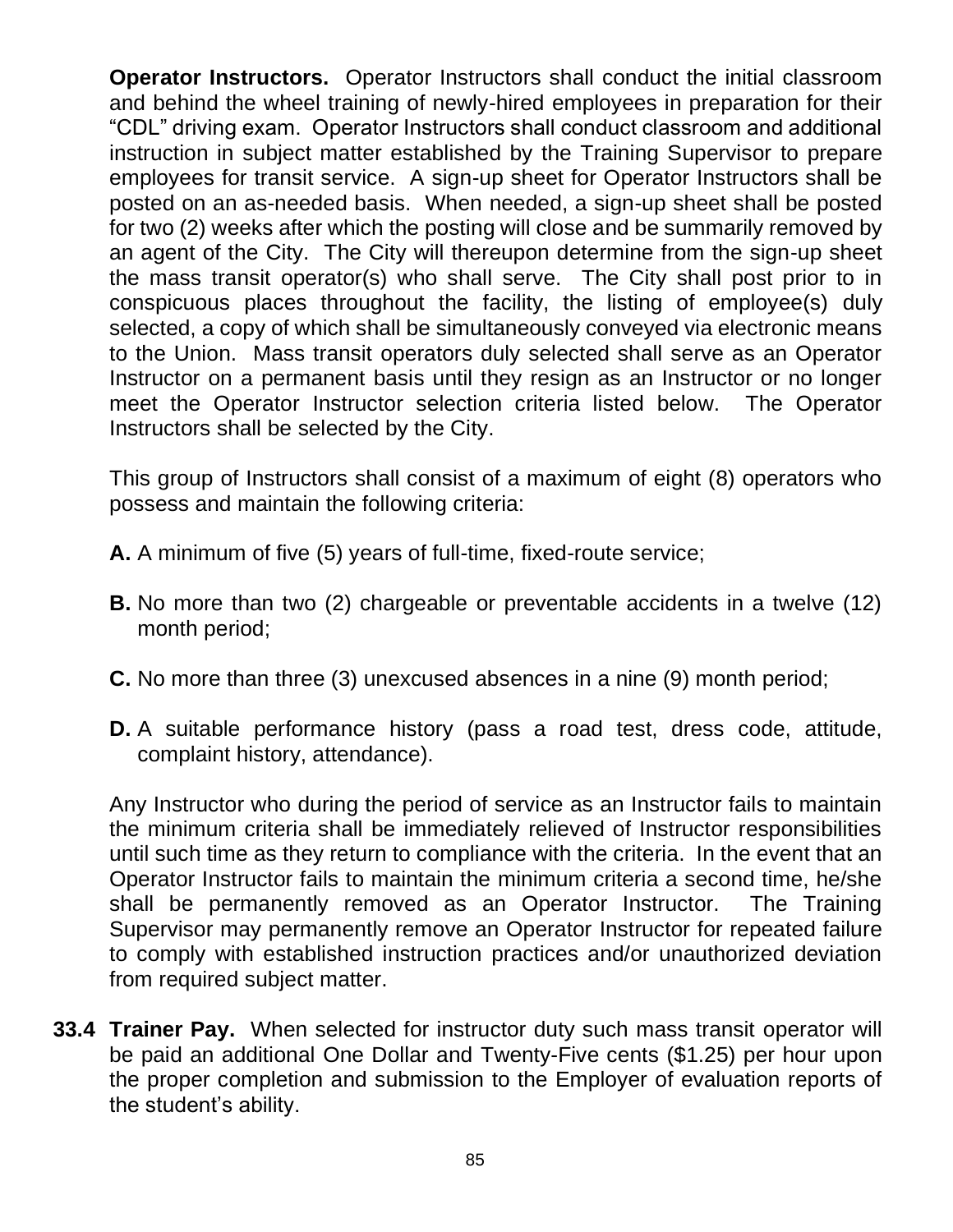**Operator Instructor Pay.** When selected for instructor duty, such mass transit operator will be paid an additional Two Dollars (\$2.00) per hour upon the proper completion and submission to the Employer of evaluation reports of the student's ability.

- **33.5 Insufficient Number of Trainers.** In the event that a sufficient number of trainers does not exist, students will be allowed to ride with regular mass transit operators who do not elect to be instructors and said mass transit operators will not receive instructor's pay. The Employer will make every effort to assign students with mass transit operators who have volunteered to be instructors.
- **33.6 Employer/Trainer Responsibility.** Student operators shall be checked out as drivers for not more than three (3) days by the Employer supervisor before being assigned to a driver instructor. The instructors will be furnished a checklist by the Employer on which said instructors can evaluate the student's abilities. If the student appears incapable the driver then reverts the student back to the supervisor for more instruction and evaluation.
- **33.7 Light or Limited Duty Operators.** Notwithstanding any of the foregoing to the contrary, mass transit operators restricted to light or limited duty as the result of work related illness or injury may be assigned to instruct student operators in nonrevenue service for the purpose of route familiarization. Route familiarization instruction shall not be used to subvert instruction procedures set forth in this Agreement.
- **33.8 Training Complete.** When fixed route students finish training, they will be added to the Extra Board based upon accumulated hours for the week. Metro+Plus students who have completed their training may be assigned to any vacant Metro+Plus run.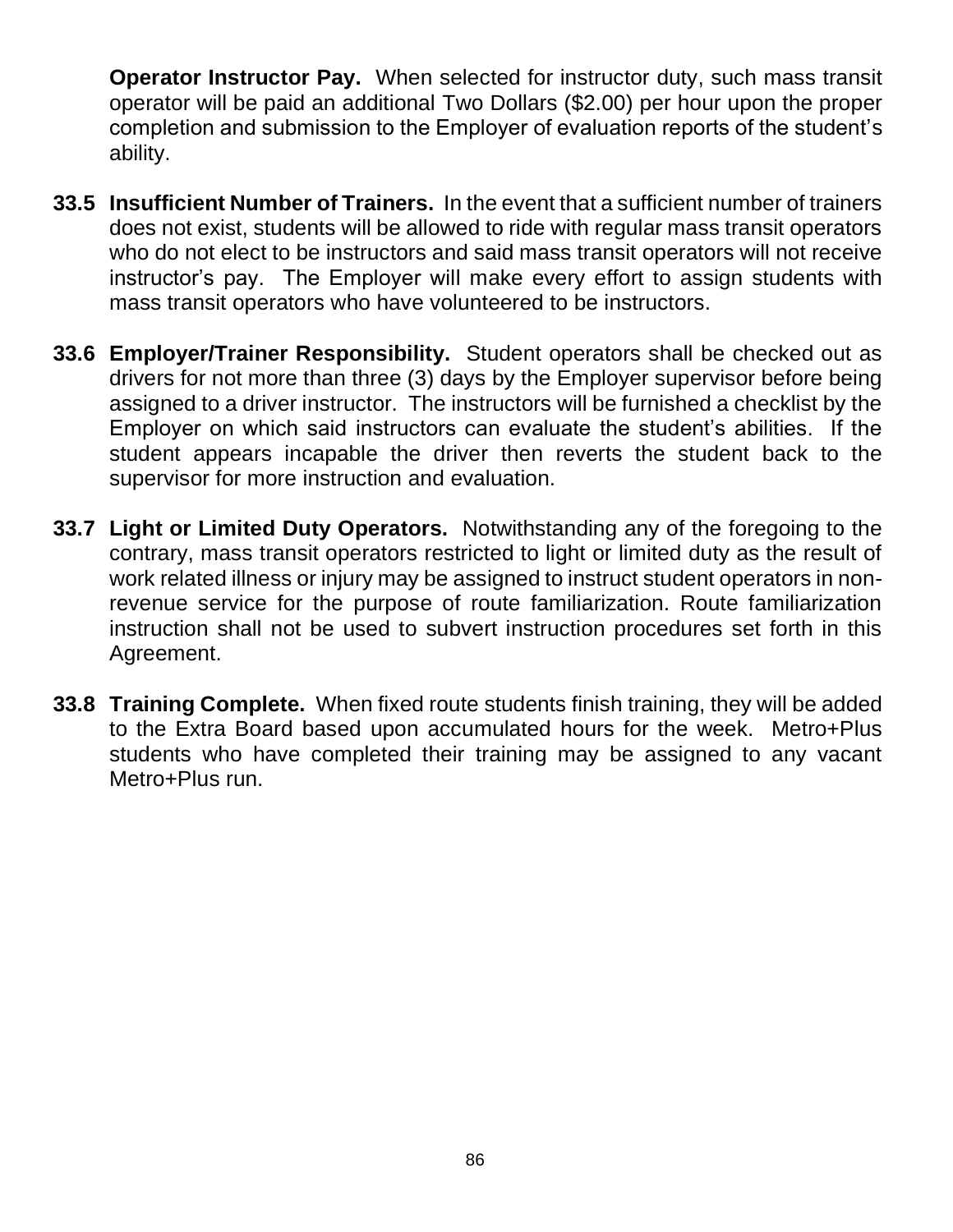#### **ARTICLE 34 - LAYOFF AND RECALL**

**34.1** In the event of a layoff, the employee(s) with the least Transit Division seniority in the effected job classification shall be displaced first. Such displaced employee(s) may on the basis of seniority and provided the displaced employee is qualified for and has the ability to do the work, displace the most junior employee in any job classification. Training or retraining will be made available if required by the provisions of Section 13(c) of the Urban Mass Transportation Act of 1964, as amended.

Shop employees displaced as a result of a reduction in the work force who may be eligible to bump employees with less Transit Division seniority in a lower job classification shall enter the lower job classification at the top progressive seniority position.

- **34.2** No full-time employee(s) shall be laid off if such employee(s) is qualified for and has the ability to perform the work of any part-time employee employed in any position classification.
- **34.3** In the event of layoff, the Employer shall post a notice to all employees and mail a copy of said notice to the Union not less than thirty (30) days in advance of the date on which it is anticipated by the Employer that a reduction in the work force will occur. The notice shall state specifically the date on which the layoff will occur and the Employer's reason for the decision to lay off.
- **34.4** The Joint Labor-Management Committee shall convene within ten (10) days following the date on which the notice of layoff was issued for the purpose of facilitating an orderly and accurate bumping procedure for employees affected by the layoff.
- **34.5 Recall.** When it becomes necessary to increase the work force, the employees will be returned to work in the reverse order of layoff provided they are qualified to perform the work available.
	- **A.** Employees recalled to work shall be given ten (10) days' notice by certified mail mailed to the last address appearing on the Employer's records. The employee must respond to such notice within three (3) days after receipt thereof and must actually report to work not later than seven (7) days after receipt of the certified notice unless otherwise mutually agreed.
	- **B.** In the event the employee has failed to keep the Employer informed of his/her current mailing address and/or fails to respond to the certified notice of recall, the employee shall lose all recall rights under this Agreement.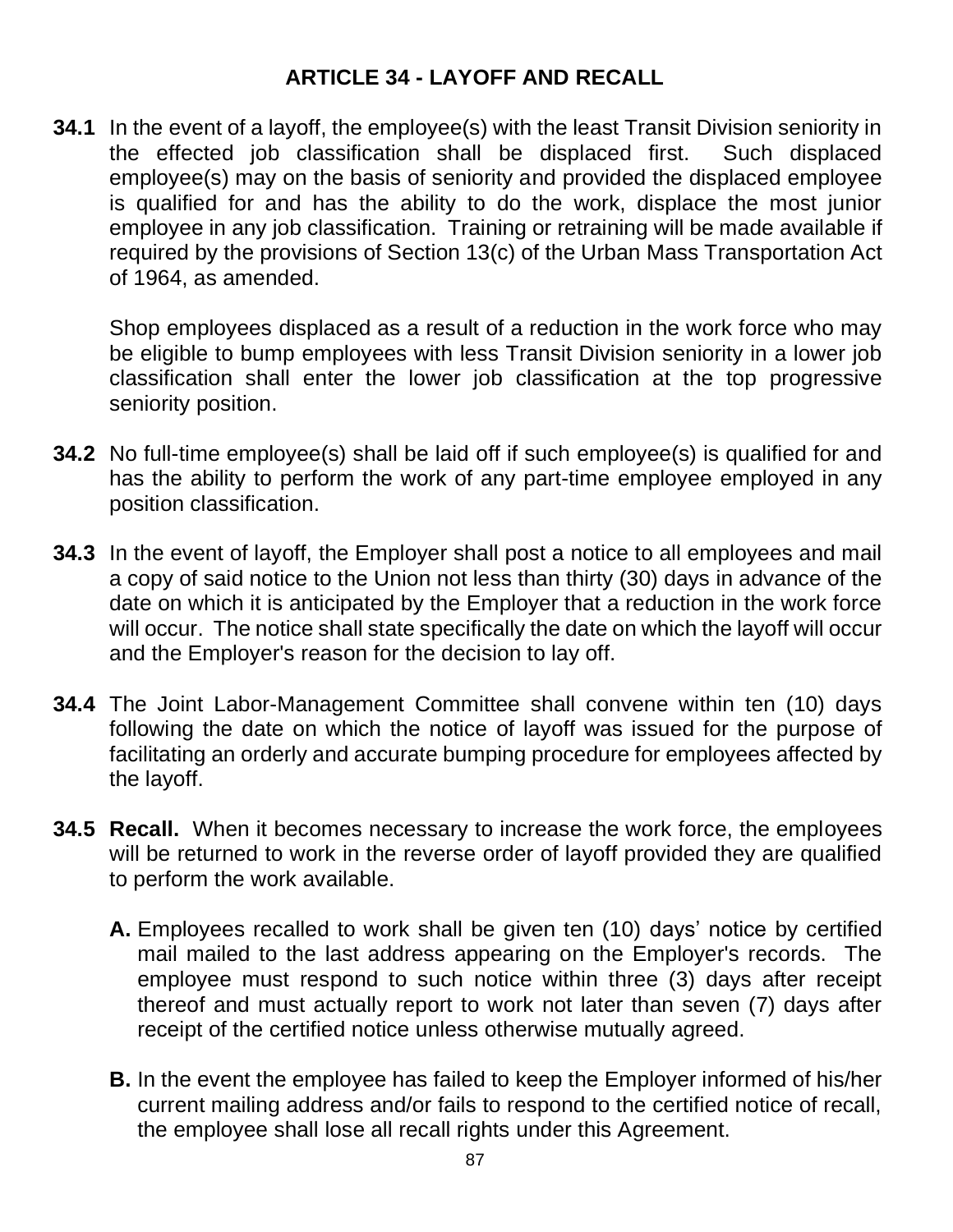- **C.** Employees displaced into alternative positions within the bargaining unit will be provided the right to return to their position if a vacancy which is authorized to be filled results from a termination, retirement, resignation, or increase in the workforce. These rights will be in order of seniority at the time of layoff, and will exist for eighteen (18) months after the official date of displacement.
- **D.** Employees recalled to their position do so without a loss in relative unit/progressive seniority, but without earning additional seniority during the period of displacement or layoff.
- **34.6** The provisions of this Article shall not be construed to restrict the Employer's decision to reduce the work force nor shall it be construed as a waiver of employee rights, privileges and benefits to which employees may otherwise be entitled pursuant to Section 13(c) of the Urban Mass Transportation Act of 1964, as amended.

#### **34.7 Short-Term Layoffs.**

- **A.** Layoffs not to exceed four (4) weeks in a calendar year shall not be subject to the bumping process. Such layoffs shall occur in one (1) week increments.
- **B.** Such layoffs may utilize volunteers.
- **C.** Should there be no volunteer, a layoff pursuant to this Section shall be on the basis of general seniority with the least senior employee within the appropriate unit affected being laid off first. The units within the Transit Division are defined as fixed route operators, Metro+Plus small bus, shop and office.
- **D.** Such layoff shall not affect accrual of vacation, sick leave, longevity, or seniority, nor shall the City alter its contributions for any benefits.
- **E.** No less than two (2) weeks' notice will be given to the affected employees for a layoff of one (1) week; four (4) weeks' notice for a layoff of two (2) weeks to four (4) weeks unless extraordinary circumstances require less notice.
- **F.** The parties shall meet within one (1) month of ratification to develop implementation procedures for this Section.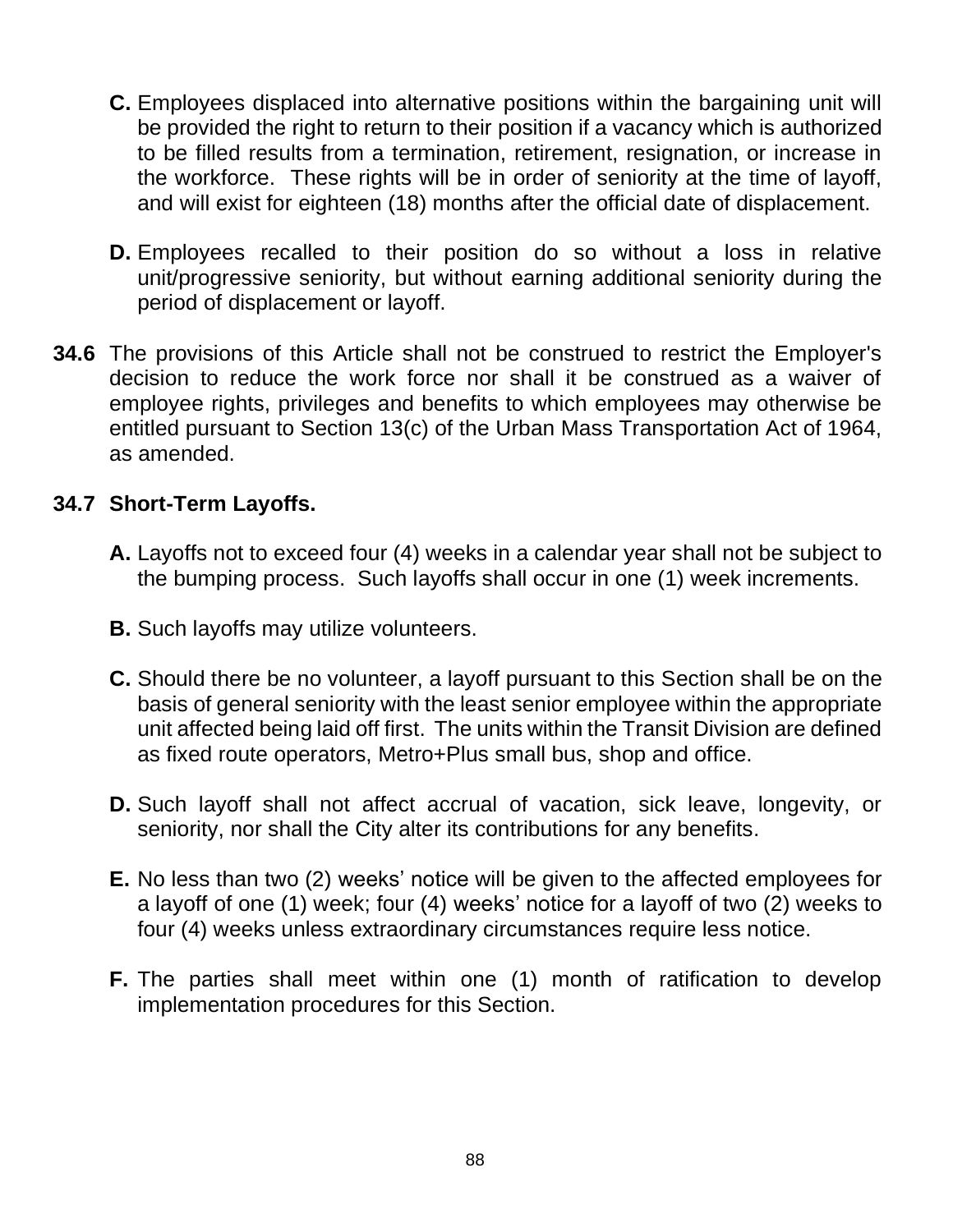### **ARTICLE 35 - JOB BIDDING**

**35.1** Employees will be notified of any new position or vacancy to be filled by the Employer and such new position or vacancy will be posted on the bulletin board. All internal postings will be placed on a bulletin board at every Metro location. One sign-up sheet will be maintained at the location designated on the posting.

**Shop Posting.** Notice of non-supervisory vacancies shall be posted on the bulletin board for a period of four (4) work days before the vacancy is filled. Employees interested in such posted jobs shall sign the posted notice. Qualifications being reasonably equal among those employees in the next lower classification who have met the minimum qualifications, seniority shall apply in filling vacancies. After the new employee is hired, the "work schedule" shall be posted immediately and will be picked by seniority in that classification. Minimum qualifications must be reasonably related to the job. The provisions of this section shall not apply to entry-level "C" mechanic and entry-level utility positions.

### **Office Posting.**

- **A.** The Employer shall post notices of all permanent position vacancies in classifications of work covered by this Agreement. The Employer may decide not to fill a vacancy or pending vacancy and shall notify the Union of such intentions. Vacancy notices shall be posted on all bulletin boards used by unit employees and such other places as the Employer decides. Such notices shall be posted for at least five (5) working days which days shall be in two (2) separate weeks before the final date of acceptance of applications. Notices shall be as informative as is reasonably possible. When minimum qualifications are required of applicants, such information shall be provided on the job position notice. Minimum job qualifications must be reasonably related to the job.
- **B.** In the event that an employee holding a permanent position shall have secured a leave of absence of at least six (6) months or in the event that it is anticipated that an employee may be absent because of illness or injury for six (6) months, such vacancy thus created either directly or indirectly shall be posted as a temporary vacancy consistent with Paragraph "A" above. The Employer shall have the option to fill or not fill such vacancies.
- **C.** Such temporary vacancies shall be filled in the same manner as "permanent" position vacancies and employees filling such position vacancies shall in all ways be treated as other full-time employees except that such employees shall have the title of "acting" added to their job title. Should the employee holding permanent status in that position return to work in that position, the "acting"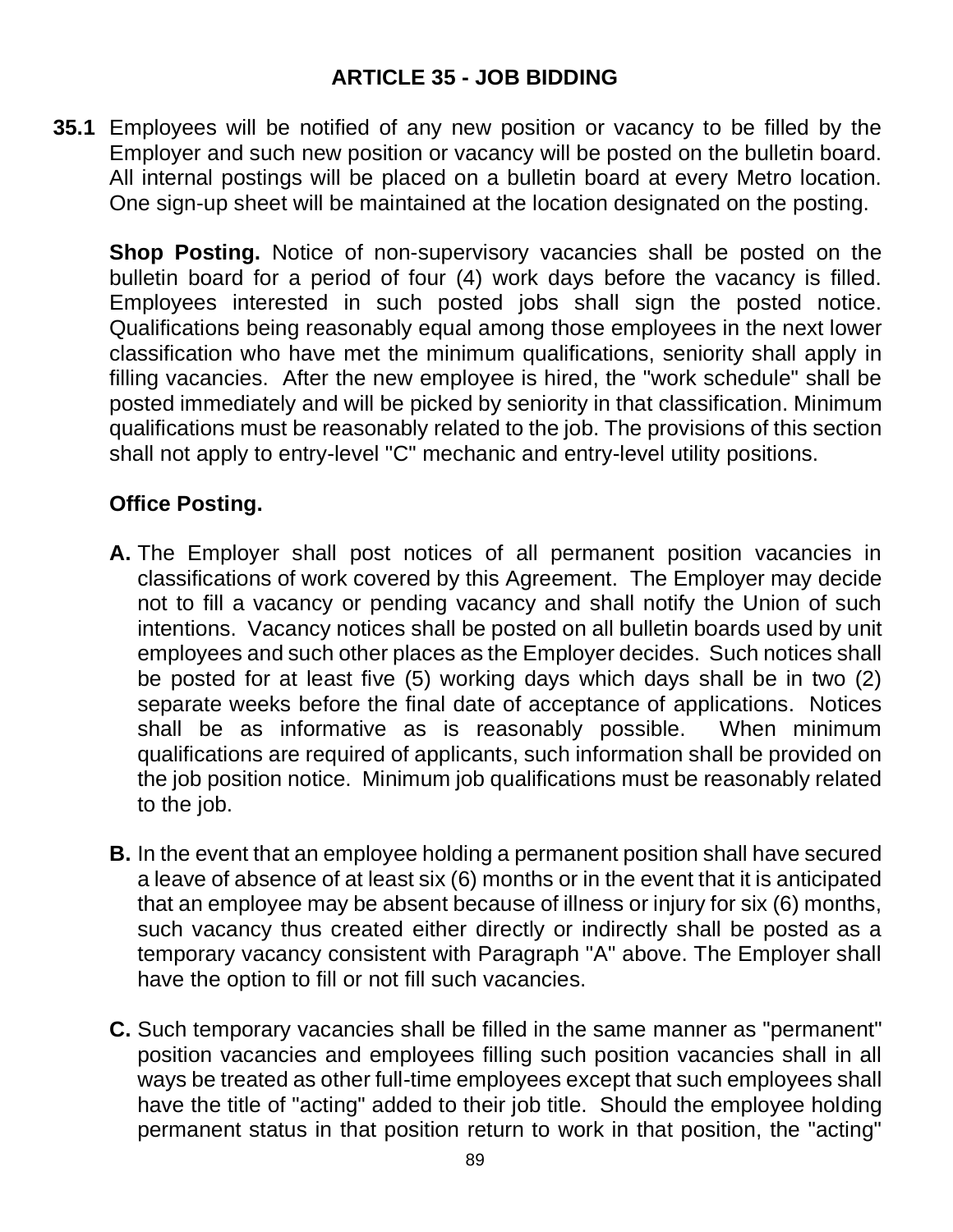employee, if said employee held a position with the City immediately prior to the temporary appointment, shall return to that position, and pay and other benefits to that employee shall be as though no temporary appointment had taken place. In the event that it is determined that the "permanent" employee will not return, the "acting" employee will become the permanent employee.

- **D.** The Employer agrees to provide the Union with written notice prior to creating any new job titles within the office, exclusive of managerial, professional, confidential and/or supervisory positions. The parties shall, within ten (10) days of such notice, enter into negotiations to establish a wage rate for the new position(s), and in the event no agreement is reached the dispute may be first submitted to the WERC for mediation and, failing resolution, may be submitted by either party to arbitration pursuant to Article 8 of the Agreement. The arbitrator shall be limited to selecting the proposed wage rate of one (1) of the parties.
- **E.** In case a convalescent office employee is able to work limited periods of the day, every effort shall be made to allow the employee to work such hours as he/she can handle.
- **35.2** Operators, office employees, and shop employees promoted or transferred into another classification shall enter that classification at the same progression step held immediately prior to the promotion or transfer.
- **35.3** In the event that any shop employee holding a permanent position shall have secured a leave of absence of at least three (3) months or it is anticipated that an employee will be off on long term illness exceeding sixty (60) days, such vacancy thus created either directly or indirectly may be posted as a temporary vacancy. If the Employer so decides to fill the vacancy, such temporary vacancies may be filled in the same manner as "permanent" position vacancies and employees filling such position vacancies shall in all ways be treated as other full-time employees except that such employees shall have the title of "acting" added to their job title. Should the employee holding permanent status in that position return to work in that position, the "acting" employee, if said employee held a position with the Employer immediately prior to the temporary appointment, shall return to that position, and pay and other benefits to that employee shall be as though no temporary appointment had taken place. In the event that it is determined that the "permanent" employee will not return, the "acting" employee will become the permanent employee.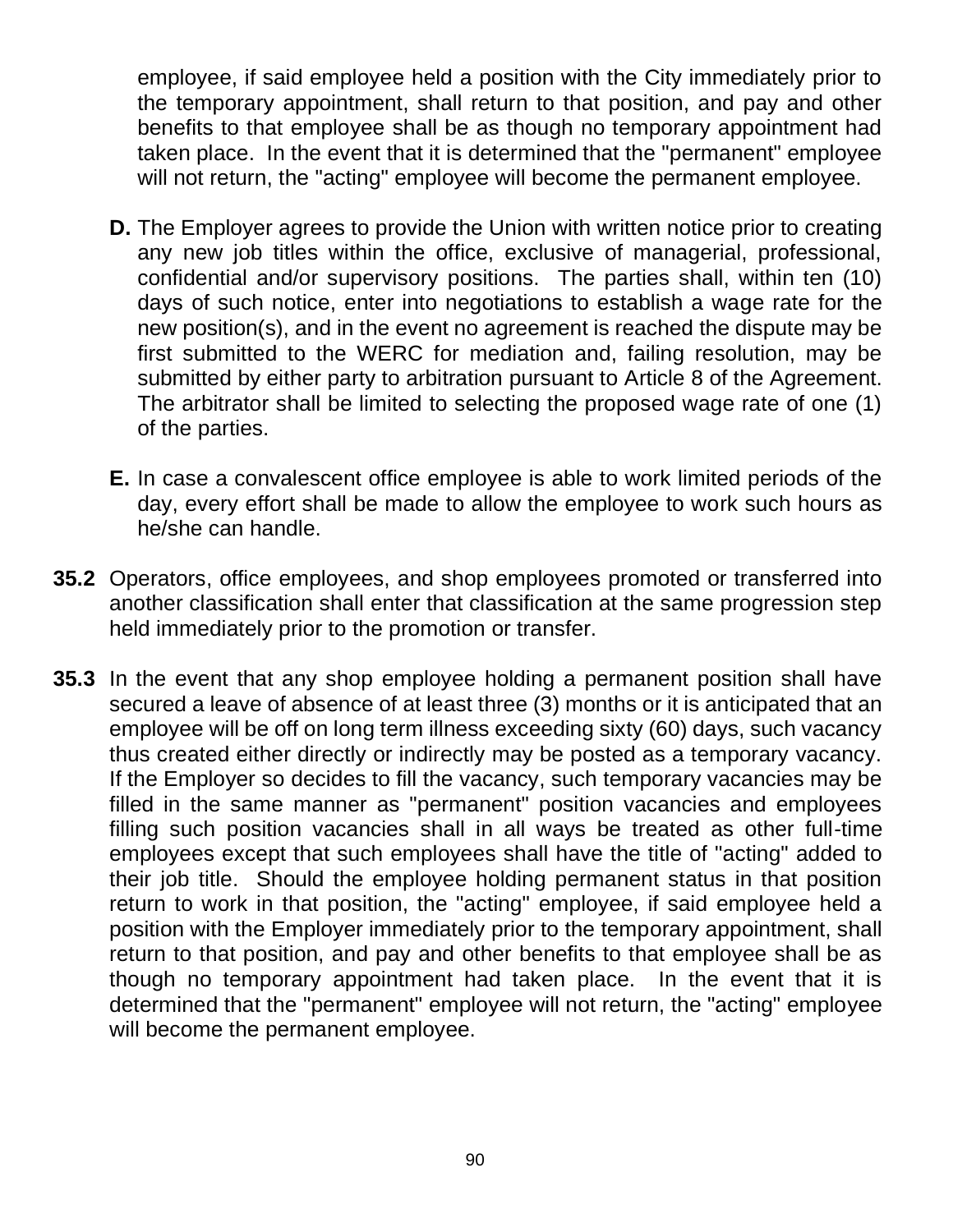- **35.4** When there is a vacancy in the day shop or an increase in personnel in the day shop, the senior night employee shall be permitted to advance to the day shop except in case an expert is needed temporarily. Provisions may be made for training new employees in the day shop before going on night shift for a period not to exceed six (6) months. Senior day employees shall not be rotated to night shift if qualified junior employees are working days.
- **35.5** Junior shop employees who have advanced to maintenance classification cannot be bumped back to a lower classification by senior shop employees who had passed their opportunity to advance to a higher classification.
- **35.6 A.** Recruitment for job position vacancies for office, full-time main line motor coach operators, entry-level utility and entry-level "C" Mechanic positions shall be open and competitive. In the event that a bargaining unit member(s) applies for one of the above mentioned positions, at least the most senior bargaining unit member(s) equivalent to the number of positions to be filled who meets the minimum qualifications required at the time of application for the position shall be included on the City of Madison Human Resource Department Certification Hiring Request form.
	- **B.** When recruitment is restricted to current bargaining unit members, full-time employees have preference over part-time employees, and part-time employees have preference over new hires.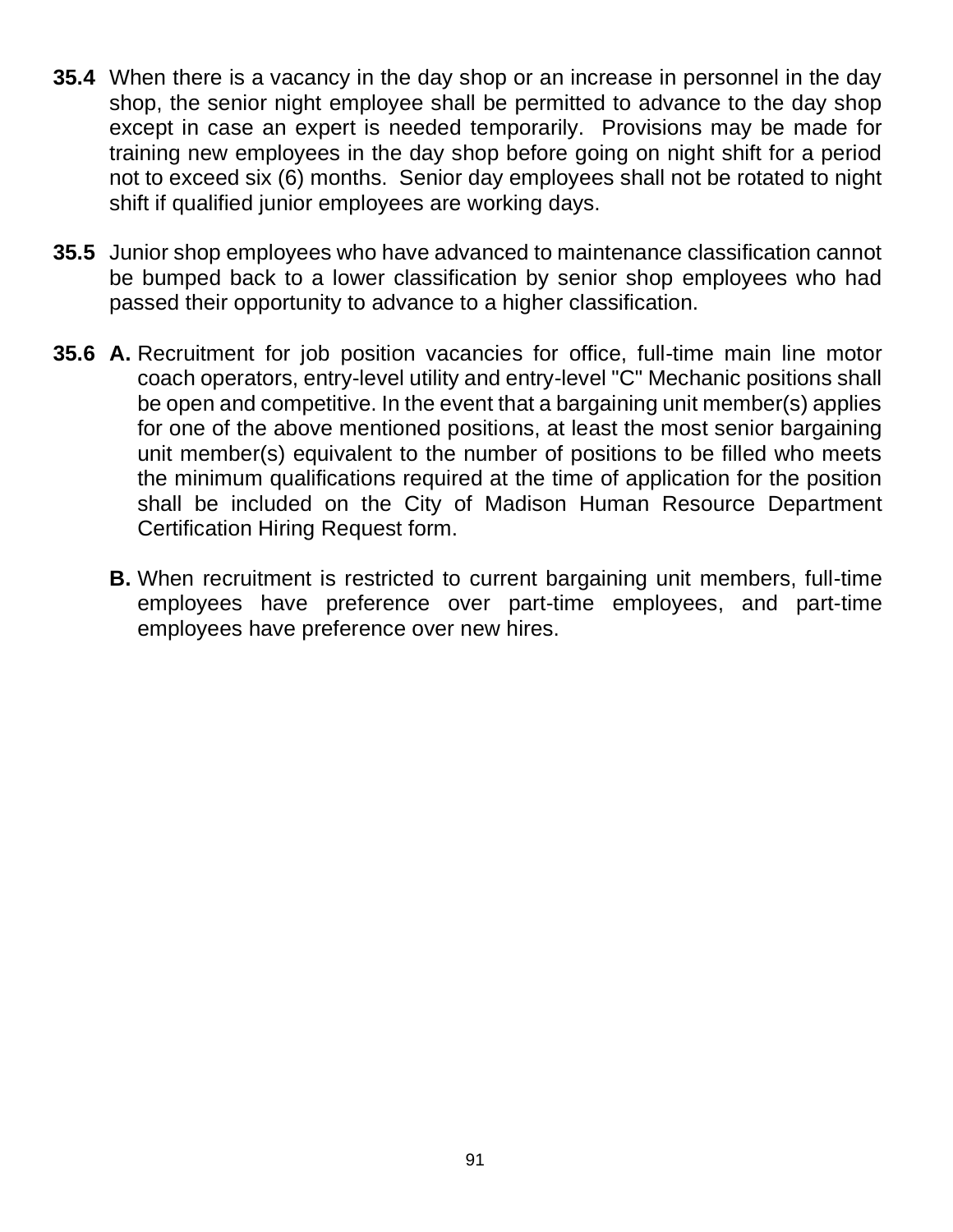#### **ARTICLE 36 - FUNERAL LEAVE**

- **36.1 A.** All employees will be granted paid funeral leave of three (3) consecutive scheduled work days for necessary absences from work caused by death in an employee's immediate family. Immediate family shall be limited to husband, wife, children or stepchildren, mother, father, stepmother, stepfather, brother, sister, legal guardian, grandmother, grandfather, grandchild, motherin-law, father-in-law, brother-in-law, sister-in-law, spouse's grandmother and grandfather.
	- **B.** In the event of the death of a member of the employee's family, other than those set forth in Section A, leave may be granted at the discretion of the Transit General Manager or designated representative and such leave shall be charged to accrued leave. In the absence of any accrued leave, time off shall be charged as leave without pay.
	- **C.** Death of other relatives and friends: Employees shall be entitled to leave without pay to act as pallbearer; one (1) day when interment takes place out of town; one-half (½) for interment in town; such time off may be charged to accrued leave due the employee. In the absence of any accrued leave, time off shall be charged as leave without pay.
	- **D.** Employees who have designated a family partner pursuant to rules and procedures established by the Mayor shall be entitled to the leave established in Section A in the event of the death of the family partner or that partner's relatives defined in Section A above.
- **36.2** For each day the employee is eligible for funeral leave pay:
	- **A.** Fixed route operators and Metro+Plus operators will be paid a minimum of eight (8) hours pay or their scheduled run time (not including report and travel or check-in time) at their straight time hourly rate of pay, whichever is greater, for each day of paid funeral leave.
	- **B.** Extra Board operators will be paid eight (8) hours pay at their straight time hourly rate of pay for each day of paid funeral leave. Hours will be used in equalization and forty (40) hour weekly guarantee.
	- **C.** Shop employees will be paid eight (8) hours or ten (10) hours at their straight time hourly rate of pay, as the case may be, for each day of paid funeral leave.
	- **D.** Office employees will be paid eight (8) hours at their straight time hourly rate of pay for each day of paid funeral leave.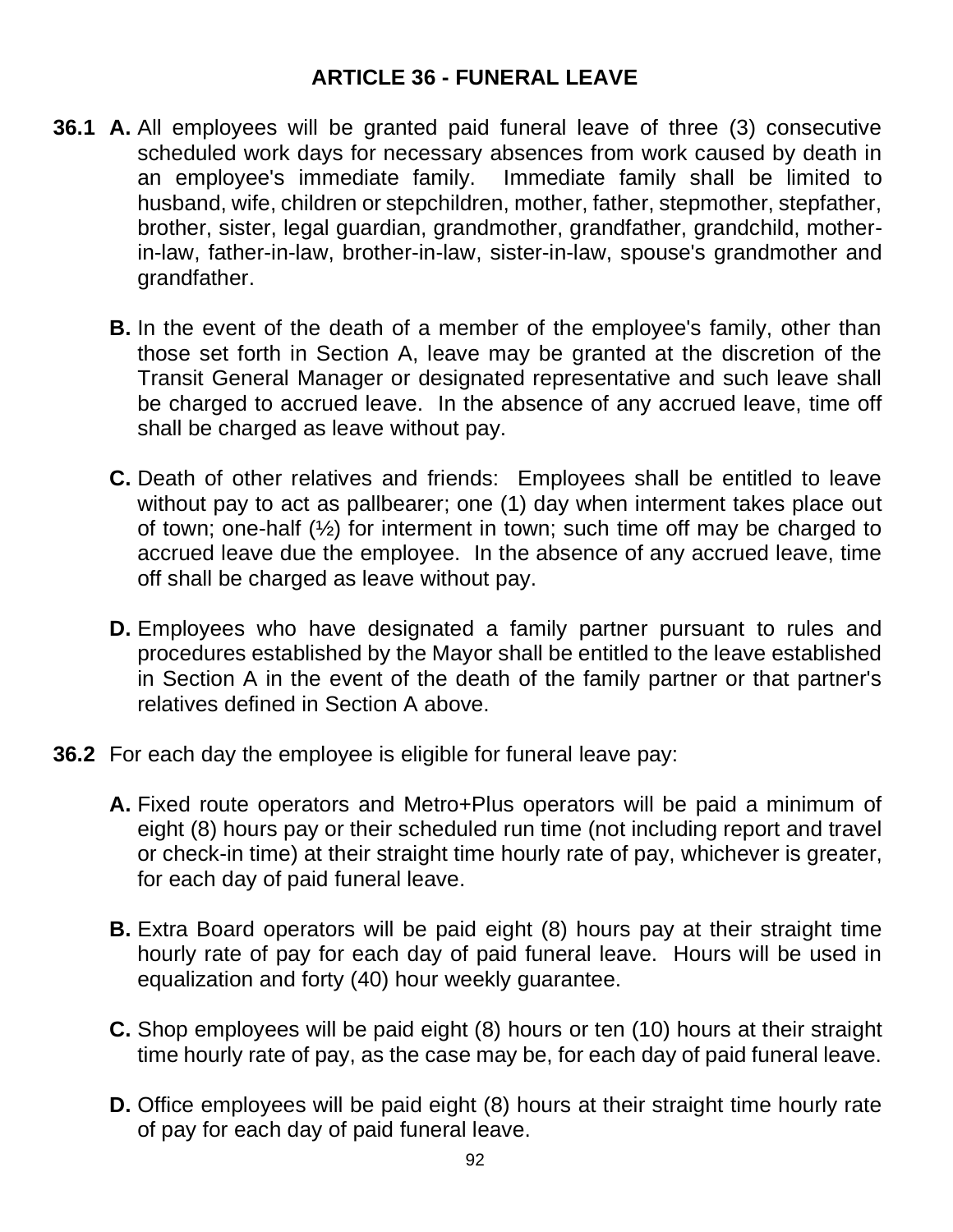**36.3** Paid funeral leave shall be considered as time worked for the purposes of computing weekly overtime.

## **ARTICLE 37 - SICK PAY, HOLIDAYS AND VACATIONS**

- **37.1** Employees may accumulate up to a maximum of one-hundred fifty (150) days (except as provided for in Section 37.7(A) below), at the rate of one-half (1/2) day per bi-weekly pay period. For purpose of accumulation, a day is defined to mean eight (8) hours for a shop employee, full-time Transit Operators, and full-time office employees.
- **37.2** Upon presentation of a doctor's certificate, or other proof of illness or injury if no doctor is in attendance, employee shall be entitled to receive sick leave benefits for each scheduled work day of absence due to sickness or off-the-job injury up to an amount equal to his/her sick leave balance beginning with the first day of illness or injury. Ill or injured employees shall receive sick leave benefits only for scheduled work days. All employees shall also be entitled to receive sick leave benefits due to the sickness or injury of a member of the employee's immediate family. Immediate family is defined in Article 36 and includes the employee's family partner.

Eight (8) hours at the shop employee's straight time rate shall constitute one (1) day of sickness or injury pay, eight (8) hours of office employees. For full-time Metro+Plus and Transit Operators in general, employee will be charged the exact amount of sick time equivalent to what the employee would have worked had the employee worked but for the sick leave, provided, however, employee for subsequent days sick would be allocated eight (8) hours of sick pay for those occasions when it cannot be determined what the employee would have worked had the employee worked but for the sick leave.

- **37.3 A.** Where an employee does not receive benefits from the Disability Income Protection Plan or Worker's Compensation, he/she will receive sick leave benefits pursuant to Article 37, Section 37.1 above.
	- **B.** Employees eligible for the Disability Income Protection Plan provided for in Section 23.7 shall receive benefits in accordance with said Plan. Sick leave benefits, if any, provided in Article 37, Section 37.1 will be paid in conjunction with the Plan.
	- **C.** Employees eligible to receive Worker's Compensation benefits pursuant to Article 16 shall, upon proper notice in writing to the Employer, be entitled to receive sick leave benefits up to an amount, when combined with the Worker's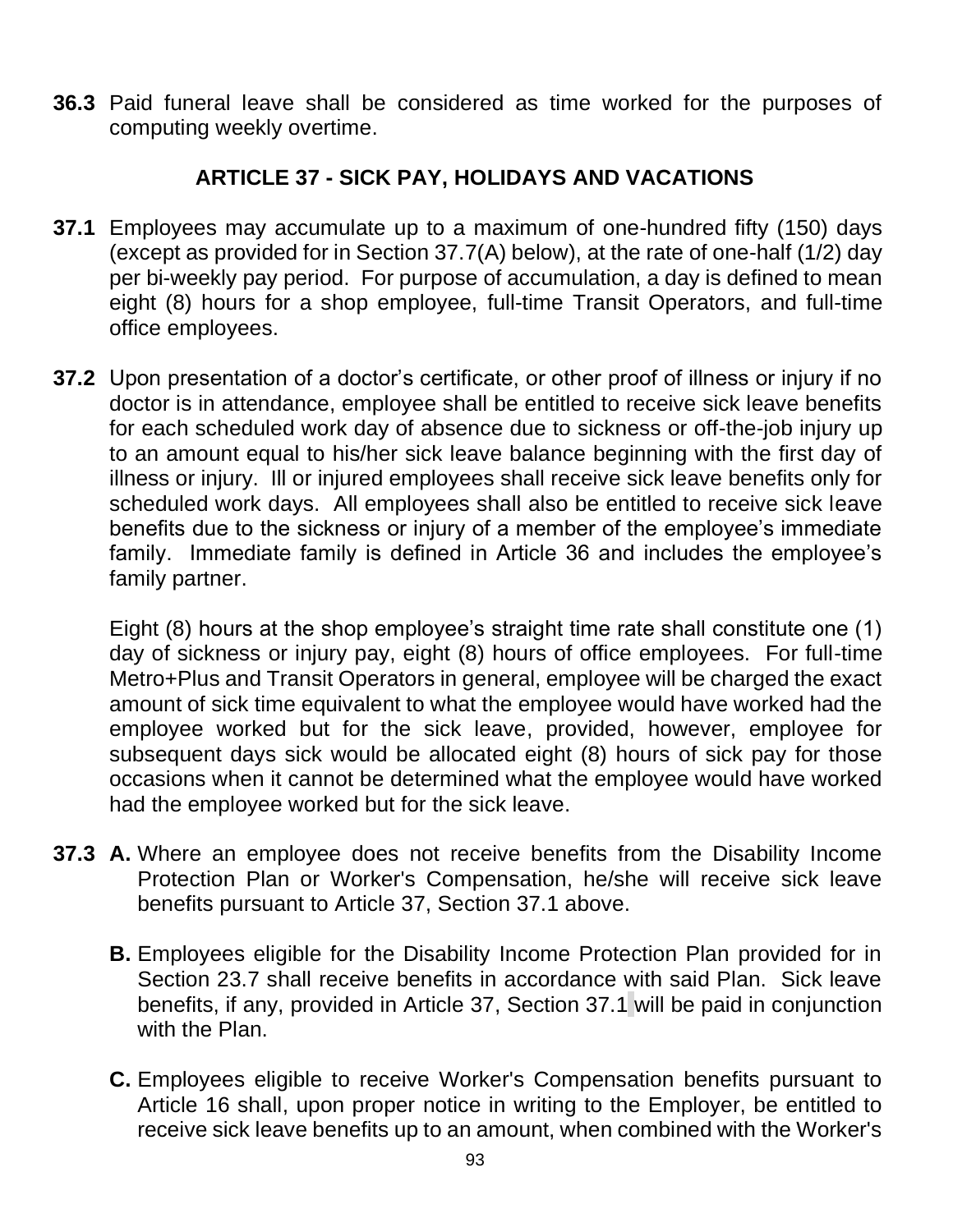Compensation benefit, not to exceed the employee's net pre-injury rate of pay, and not to exceed the employee's cumulative sick leave balance.

- **37.4** As defined by the Federal Pregnancy Discrimination Act, the Employer agrees that pregnancy, childbirth, false pregnancy, termination of pregnancy and recovery therefrom, and any other temporary disability resulting therefrom shall be treated as any other personal illness or disability for all job-related purposes, including duration and extension of leave, and any other fringe benefit or service offered to employees by virtue of their employment.
- **37.5** Employees who retire or who are disabled and who are eligible to receive Social Security benefits, Wisconsin Retirement Fund annuity payments or other public employment fund annuities shall receive the equivalent value of one hundred percent (100%) of their accumulated unused sick leave credits, not to exceed one hundred sixty-three (163) working days compensation computed at the prevailing rate plus any longevity pay in effect at the time of the employee's retirement, or in the case of disability, as soon as the employee's disability has been established by either the Social Security Office or the Wisconsin Retirement Fund Board.

Every employee who retired or who is disabled, as described herein, shall have the option to either:

- **A.** Receive the cash value of accumulated sick leave at the time of their retirement or disability; and/or,
- **B.** Have all, as determined by the Employer, of the value of the accumulated sick leave placed in a post-retirement sick leave conversion medical reimbursement plan. The value of accumulated sick leave (to be allocated) must be at least Two Thousand Dollars (\$2,000.00) at time of retirement or disability. Elections cannot be changed after retirement. If the Employer selects the establishment of a post-retirement sick leave conversion medical reimbursement for the employee, the account will earn interest at the average rate of three percent (3%). Interest will be credited once a year based on the average amount in the account during the year. Upon the death of the retiree, any funds remaining will be paid to any qualified beneficiary or dependent or if there is no qualified beneficiary or dependent, any remaining funds will be awarded to the estate.

The City has adopted a Post-Retirement Sick Leave Conversion Medical Reimbursement Plan, hereinafter referred to as the "Medical Plan" and a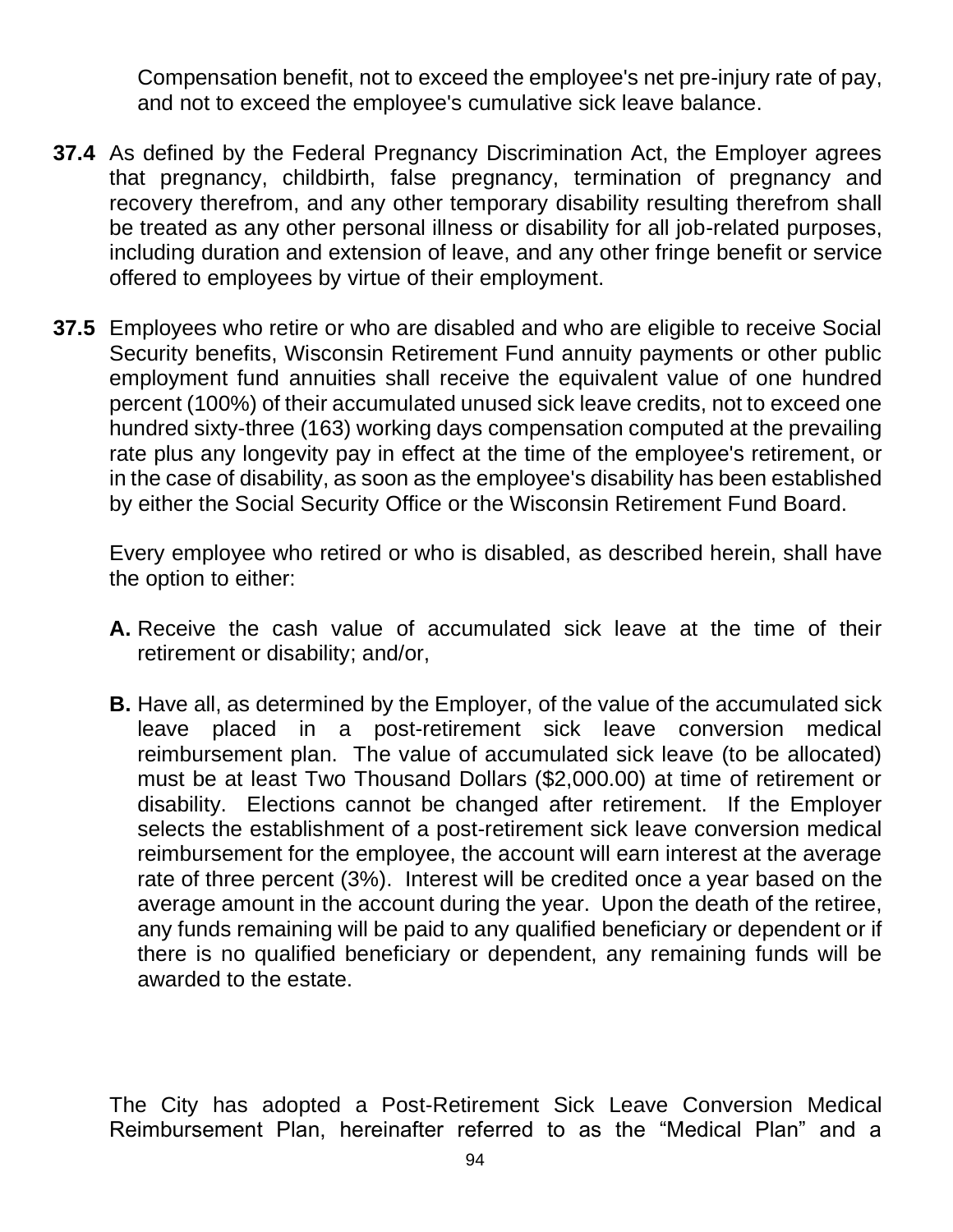Governmental 401 (a) Special Pay Plan, hereinafter referred to as the "Retirement Plan", collectively the "Plans", to allow retiring City employees represented under terms of collective bargaining agreements with the Union to convert accumulated sick leave into supplemental retirement benefit on a mandatory basis.

The Plans are intended to allow some flexibility in the conversion of the accumulated sick leave for personal use following retirement from active employment with the City. The City will apply the formula (see indented paragraph) to convert a retiring Teamster's unused accumulated days of sick leave or extra retirement pay into a known quantum value in terms of dollars and cents.

Total hours of accumulated sick leave times prevailing rate of pay plus any longevity in effect at the time of retirement.

Within thirty (30) days of receiving written notification of employee intent to retire, the City will elect the form in which the retiring employee will receive the cash benefit. Each employee will undergo an "exit interview" wherein the Employer determines the retiree's needs based upon objective verbal questionnaire. The benefit can only be paid to the retiring employee in one of the forms set forth in this Agreement. In making the election, the City will consider several established factors, including the retiring employee's access to other health insurance coverage, the value of the retiring employee's unused accumulated sick leave and extra pay, retirement pay, and the ability of the retiring employee to demonstrate the need for coverage. The City will conduct the "exit interview" and give written notice to the retiring employee of the election made by the City to the benefit of the retiring employee, all within the same thirty (30) day period that commenced with the retiring employee's written notification to the City, as specified herein.

Eligible retiring employees will be paid the benefit in one of the forms described below:

- **1.** City will make contribution to the "Prime Trust" or the Medical Plan Trust for the benefit of the retiring employee to pay for health insurance premiums and un-reimbursed medical expenses specified under Internal Revenue Code Section 213. The expense of funds will continue until fully exhausted by the retiree or their qualified dependent beneficiaries. Or,
- **2.** City will make a contribution to the Retirement Plan Trust and/or 457(f) Qualified Deferred Compensation Plan in the case amount of the benefit,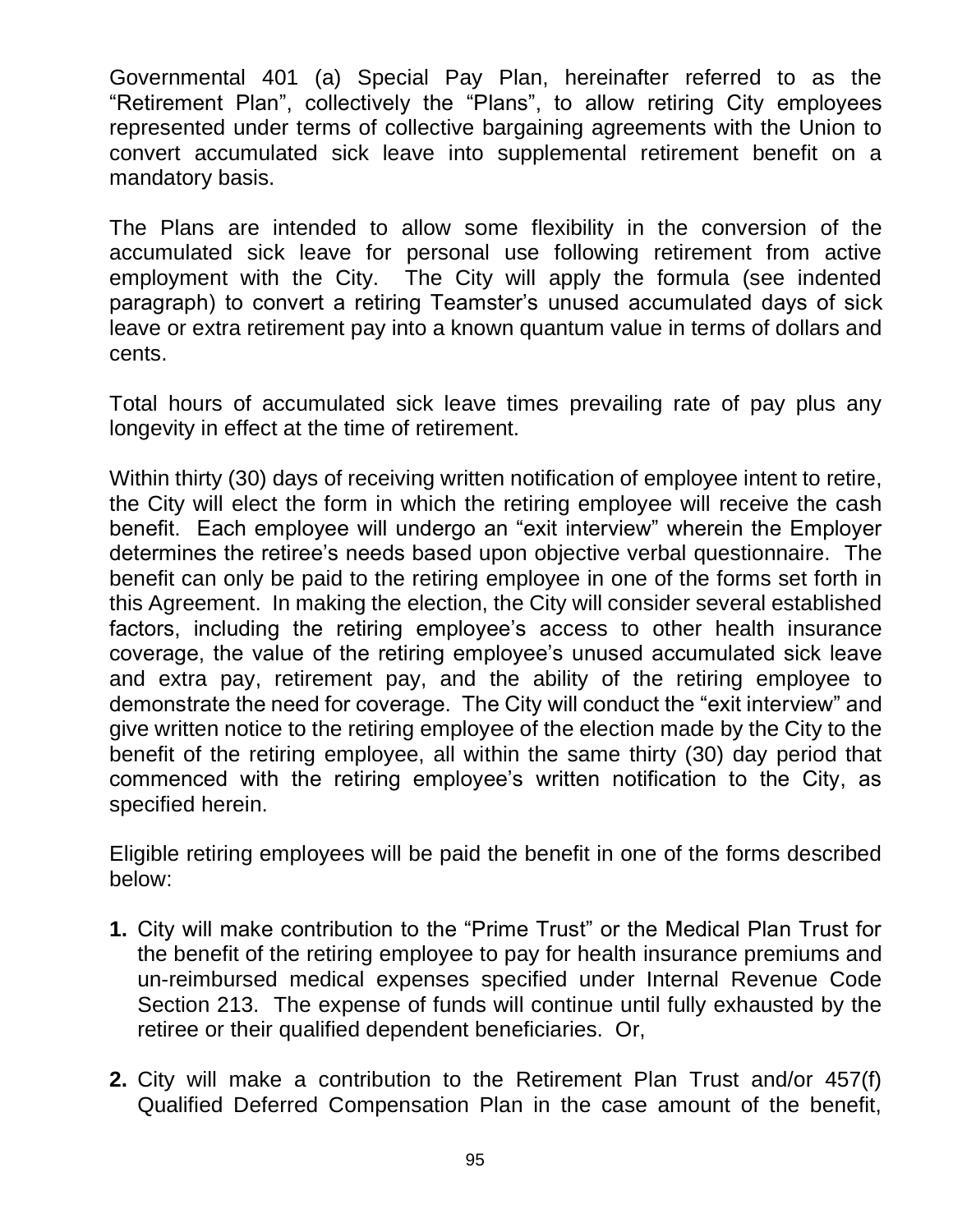which will be paid to the retiring employee according to the terms of the selected Plan.

The City is Plan Administrator. City agrees to meet and confer at such time reasonable to the Parties to any future amendment or modification being made to the Plan. City, as Plan Administrator, will have the authority to control and manage the operation and administration of the Plan, including the authority to make and enforce rules or regulations for the efficient administration of the Plan; to interpret the Plan; and to decide all questions concerning the Plan and eligibility of any person to participate in the Plan. This all being subject to the City's duty under the Municipal Employment Relations Act (MERA), with the Union as the sole and exclusive bargaining representative on behalf of the bargaining unit as that unit is described in the Labor Agreement. City will give reasonable advance notice of the availability and terms of the Plan to employee employed by the City and who are covered under terms of the collective relationship with the Union and will keep accurate records of all benefits paid under the Plan.

All terms expressed herein will be deemed to include the masculine and feminine and neutral genders and all references to the plural will be deemed to include the singular and vice versa, all as proper construction will dictate.

This Agreement, defined here to mean §37.9, does not specifically enlarge or diminish the employment rights of any employee nor does it confer any specific right upon any employee to be retained in the service of the City or the Transit Division.

The Plan will be constructed and enforced according to the laws of the State of Wisconsin, where City is located. City will honor its lawful obligation under MERA and the Parties' Labor Agreement as that Labor Agreement may be modified from time to time.

By entering into this Agreement, defined to mean §37.9, City and the Union agree one with the other that any Teamster-represented employee retiring on or after the execution of this Agreement will participate in the Post Retirement Sick Leave Conversion Medical Reimbursement Plan or the City's Governmental 401(a) Special Pay Plan. It is to the intent of the Parties to modify the language of §37.9 to comport with the terms of the executed Agreement by incorporating provisions of this Agreement into the subsequent Labor Agreement between the Parties as the Parties may be disposed to do.

Upon the death of the retiree, any funds remaining will be paid to the designated beneficiary or to the estate.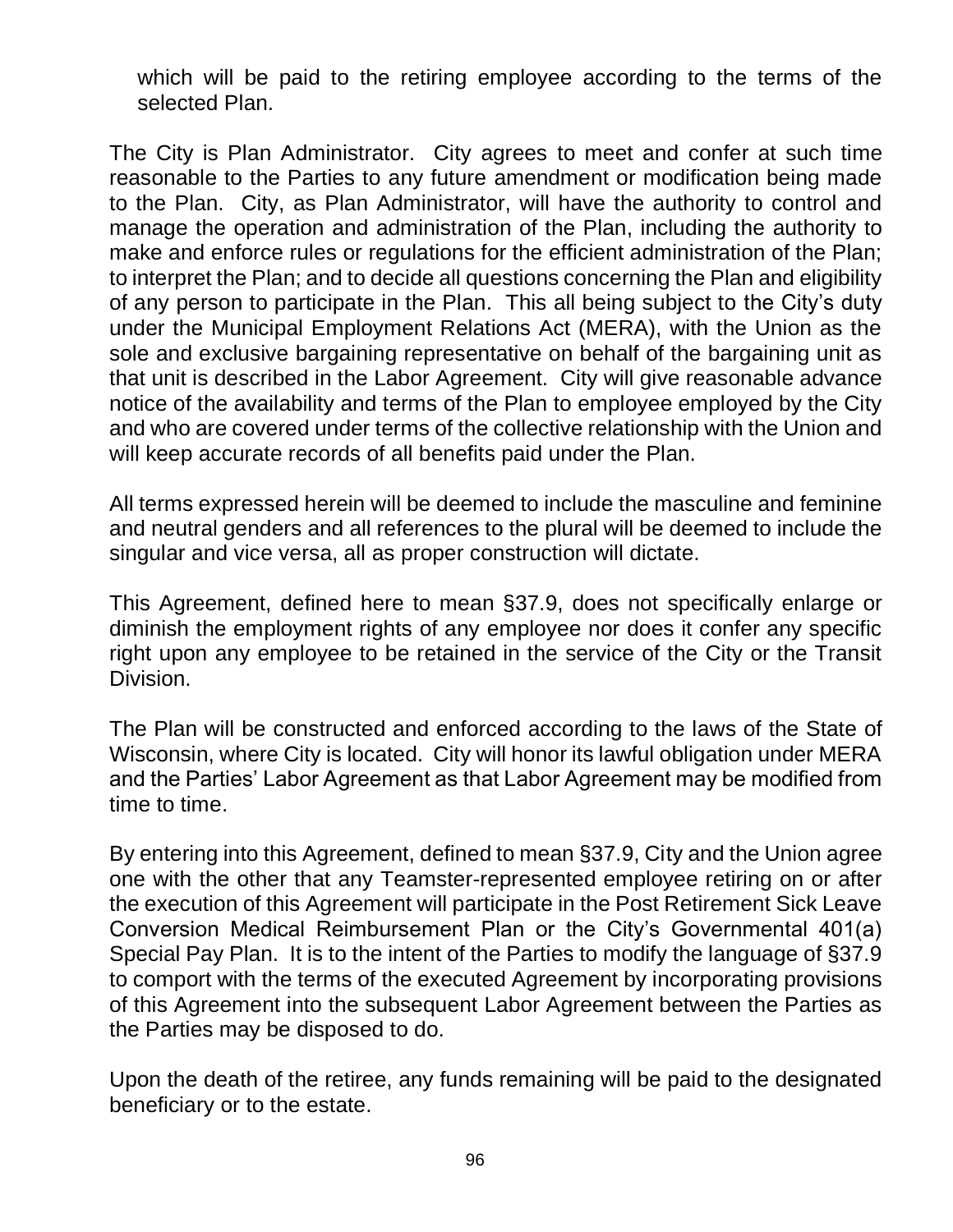- **37.6 A.** Employees earning sick leave in excess of one hundred fifty (150) days shall receive a cash sum equivalent to the employee's regular salary times one hundred percent (100%) of any unused excess days, which payment is to be made on the pay day immediately preceding December 25th.
	- **B.** In event of death while employed by the Employer, any accrued unused sick leave shall be added to the last pay due the employee.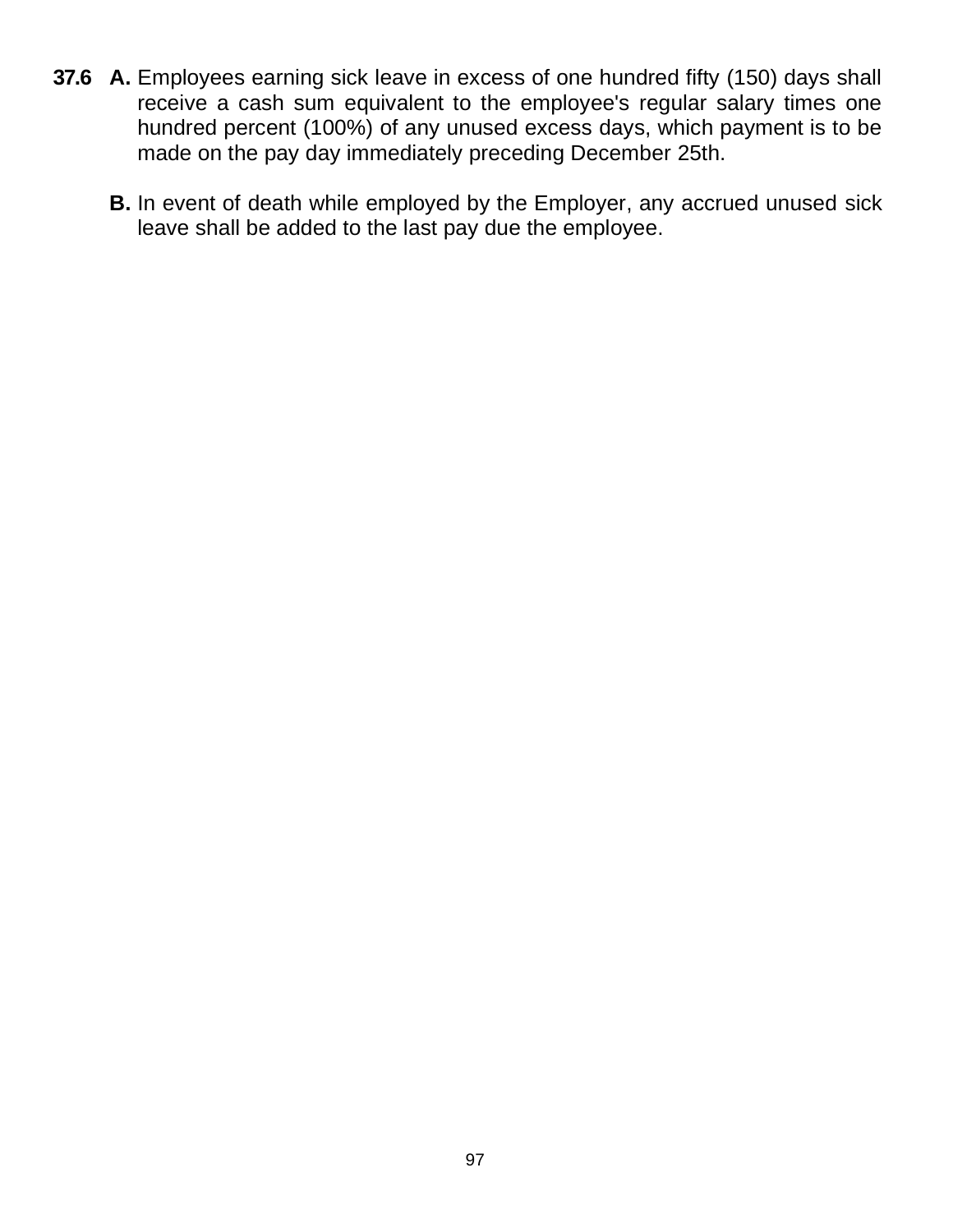### **PAID HOLIDAYS**

**37.7 A.** Full-time fixed route operators and full-time Metro+Plus operators shall be paid eight (8) hours pay and all full-time shop employees shall be paid eight (8) hours pay inclusive of longevity at their straight time hourly rate, in addition to double time compensation for work performed, if any, for the following holidays:

| New Year's Day              | Labor Day                              |
|-----------------------------|----------------------------------------|
| Martin Luther King Jr. Day* | <b>Thanksgiving Day</b>                |
| <b>Memorial Day</b>         | Ho-Chunk Day (Day after Thanksgiving*) |
| Juneteenth Day              | Christmas Day                          |
| Fourth of July              |                                        |

Five (5) Floating Holidays each calendar year (to be taken as holidays, or at the employee's option in the form of additional straight time pay at such time as the employee desires). All employees must complete one year of full-time service before being eligible for floating holidays.

\*Employees required to work on Martin Luther King Jr. Day and the day after Thanksgiving shall receive additional floating holiday(s) in lieu of any premium pay for working on that day(s). Such floating holiday for Martin Luther King Jr. Day must be taken by the following December 31st and the floating holiday for the Day after Thanksgiving must be taken by the December 31st of the succeeding calendar year.

In order to qualify for such holiday pay, an employee must have worked or must have been available for the work which immediately precedes and the first scheduled piece of work which immediately follows the holiday, except in case of proven illness, or unless the absence is mutually agreed to.

- **B.** Office employees shall be paid eight (8) hours pay, inclusive of longevity, at their straight time hourly rate, in addition to double time (2x) compensation for work performed, if any, for holiday pay. In addition to the holidays listed, office employees shall be granted one and one-half (1-1½) additional floating holidays. Floating holidays for office employees may be scheduled with approval of the Employer and shall be cumulative from year to year to the extent mutually agreed.
- **C.** Employees working a holiday on their regularly scheduled day off will be paid double time and one-half (2-1/2) for all hours worked in addition to holiday pay.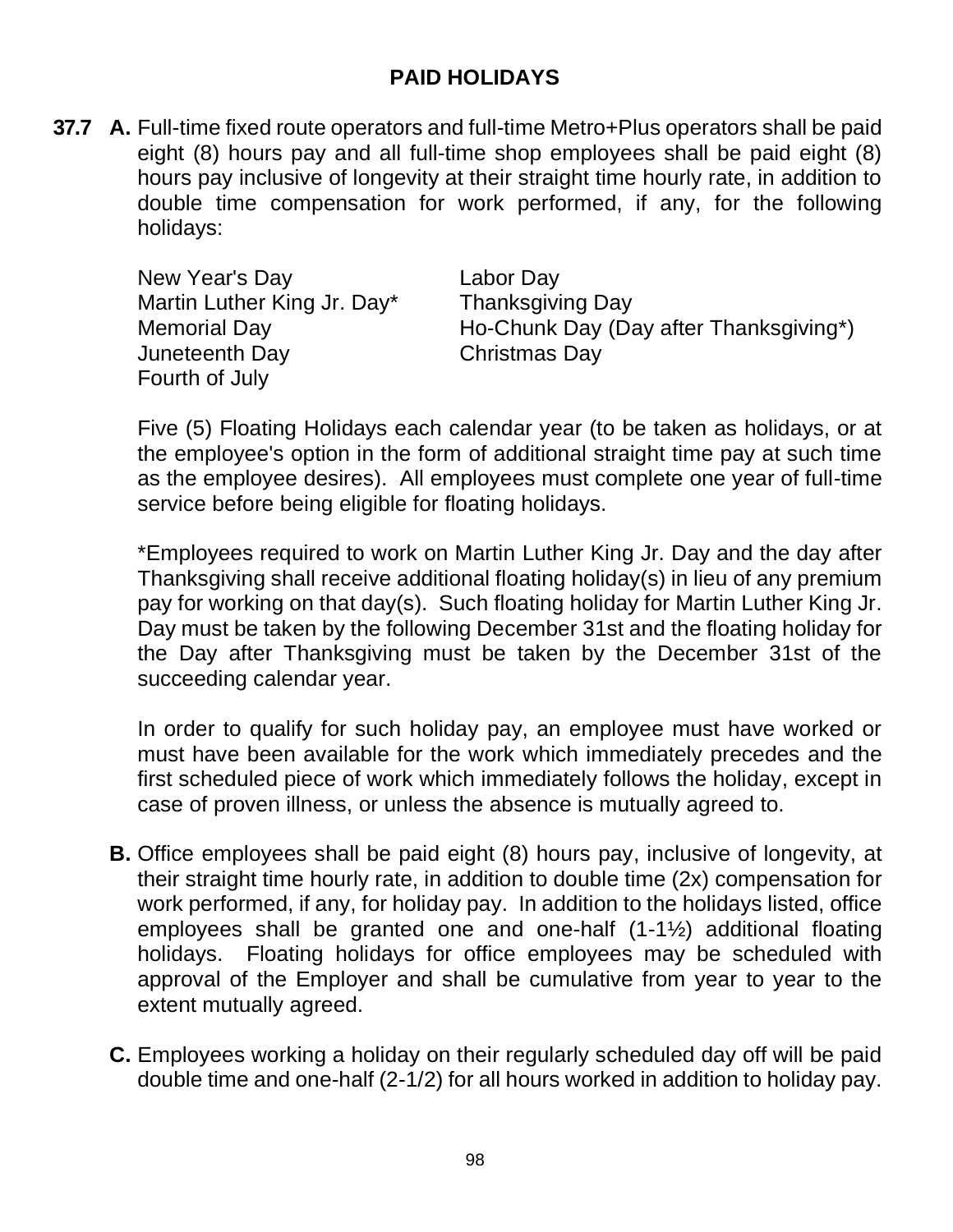- **37.8** If a holiday falls within a pre-selected vacation period of an employee, he/she shall receive pay for such holiday in addition to his/her vacation pay. Employees are entitled to holiday pay if the holiday falls within the first thirty (30) days of absence due to illness or non-occupational injury, or within the first six (6) months of absence due to occupational injury while working for the Employer.
- **37.9** Holidays off shall be considered as a day of work for the purpose of computing overtime except if the holiday falls on the employee's scheduled day off.
- **37.10** If the holiday falls on Sunday, Monday will be celebrated as the holiday. When a holiday falls on Sunday and Monday is celebrated as the holiday, all employees performing work on Sunday shall receive double time pay. On Monday following the holiday all employees shall receive holiday pay. In addition to holiday pay, employees performing work on Monday will be paid for all hours worked at their regular hourly rate of pay. The regular Sunday shop crew will be assigned work on Sunday, and Monday work will be posted for persons desiring to work (See Section 25.3).
- **37.11** Any employee performing work on Easter Sunday and after the hours of 6:00 p.m. on December 24th and December 31st shall be compensated at two (2) times their regular rate of pay for such hours worked. If a holiday schedule is operated on Easter Sunday, those employees who would have been required to work, if not for the holiday schedule, shall be compensated for their scheduled shift at their regular rate of pay.
- **37.12** For pay purposes only, any employee who starts a work assignment prior to midnight on the eve of a holiday whose assignment requires working more hours after midnight than before midnight shall be deemed to be working on the holiday for that assignment.
- **37.13** Floating holidays must be taken within the contract year they are earned; i.e., January 1 through December 31, except as noted in Section 37.7(A).
- **37.14** All operators will be scheduled off on the holidays listed in Article 37, Section 37.7(A). A holiday sign up list shall be provided and operators shall select their work assignments on a seniority basis. If an adequate number of operators do not sign up to work holidays, the work shall be assigned from the junior most fulltime operator up until an adequate number of employees are available.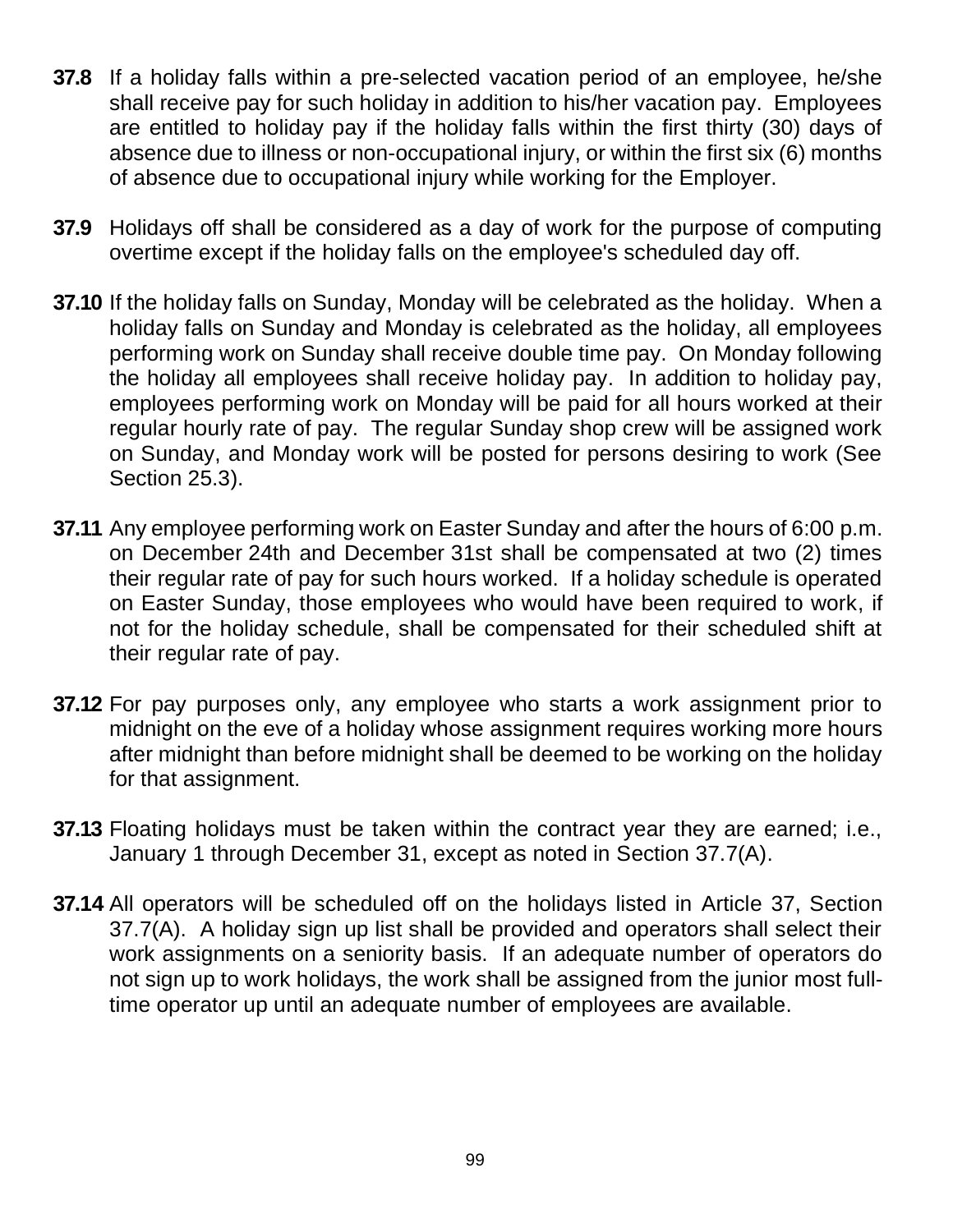#### **VACATION**

- **37.15** Effective December 31 of each year, all employees with one (1) year of service shall receive ten (10) days of vacation with pay; employees with seven (7) years of service shall receive fifteen (15) days of vacation with pay; employees with twelve (12) years of service shall receive twenty (20) days of vacation with pay; employees with twenty (20) years of service shall receive twenty-five (25) days of vacation with pay; and employees with twenty seven (27) years of service shall receive twenty-seven (27) days of vacation. The vacation pay per day for fulltime fixed route operators, Metro+Plus operators, and office employees shall be computed by multiplying their rate of hourly pay, inclusive of longevity, at the start of their vacation period by eight (8) corresponding straight time hours.
- **37.16** Employees with less than one (1) year of service on December 31 of any year shall receive a paid vacation as follows:

| Employed during January or February of current yearTen (10) days   |  |
|--------------------------------------------------------------------|--|
|                                                                    |  |
|                                                                    |  |
|                                                                    |  |
| Employed during September or October of current year  Two (2) days |  |
|                                                                    |  |

The following schedule of prorated vacation shall also be used as a basis of providing a prorated vacation in addition to vacations earned as provided in Section 37.19 above at the time any employee makes the change in vacation eligibility from ten (10) days to fifteen (15) days, fifteen (15) days to twenty (20) days and from twenty (20) days to twenty-five (25) days:

| Employed during January or February of current year Five (5) days |  |
|-------------------------------------------------------------------|--|
|                                                                   |  |
| Employed during May or June of current year Three (3) days        |  |
|                                                                   |  |
| Employed during September or October of current year One (1) day  |  |
|                                                                   |  |

**37.17 A.** Vacation days must be taken within the calendar year; i.e., January 1 through December 31. Employees hired after January 1, 1998 must take vacation leave during the calendar year it is earned. In the event that the service of an employee hired after January 1, 1998 should terminate prior to the end of the calendar year, however, the employee shall reimburse the Employer for any unearned vacation leave taken prior to termination of service. Full vacation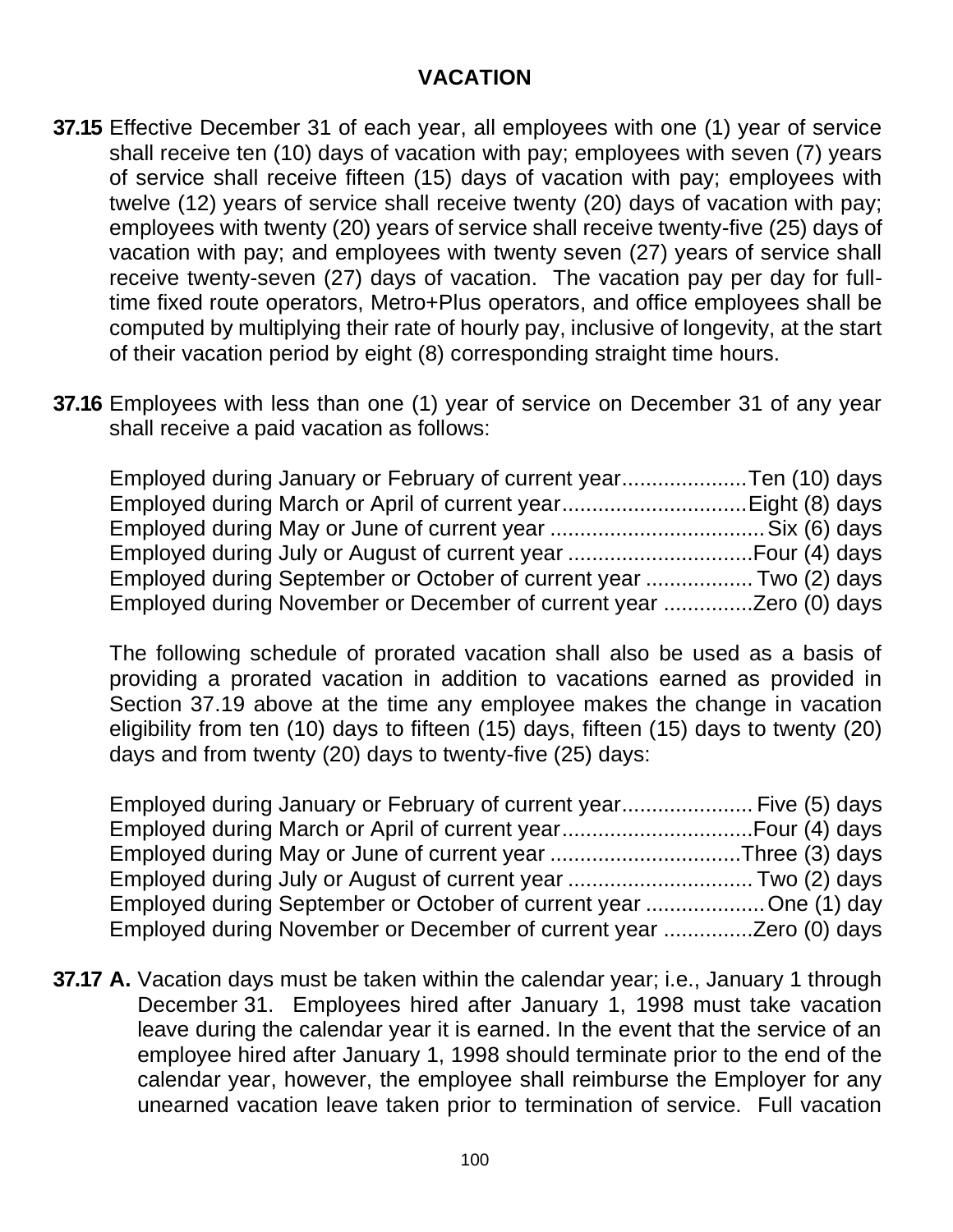balances shall be paid in the year in which an employee retires or dies regardless of the employee's date of hire.

- **B.** Employees may opt to cash out or carryover one week of vacation time. Cash out or carryover is limited to one (1) week and may not occur in increments of less than one (1) week. Cash out may occur anytime during the calendar year. In order to carry over vacation, employees must notify the Employer on the form provided for this purpose of their intention to carry over one (1) week of vacation by October 1st of any calendar year. If a whole or a fraction of a week remains at the end of the calendar year, the unused vacation time will be automatically paid to the employee, provided the employee has not already cashed out or carried over one (1) week of vacation.
- **C.** Any vacation carried over must be used before the start of the Middle/High School fall semester of the calendar year. If the employee fails to take the carryover vacation time prior to the start of school in the fall, the unused time will be automatically paid to the employee.
- **D.** Employees may, on a voluntary basis, donate vacation to another employee (minimum donations of four (4) hours at a time, and maximum donations of forty (40) hours donated per year). Employees may receive up to two-hundred forty (240) hours of donated time at one time, to a maximum of four-hundred eighty (480) hours per year, for use only after all of their own personal leave has been exhausted. Donated vacation may be used in accordance with all other vacation policies. This leave will be tracked as a monetary value.

Once donated, leave cannot be returned, but will be available for use by the individual the leave was donated to, or to that employee's respective pool. Eligible Teamster employees may use up to one-hundred twenty (120) hours from the Teamster pool each year. Leave unused by an individual will revert to the Teamster pool after six (6) months, unless a six (6) month extension has been requested and approved by the parties prior to the expiration of the initial six (6) months.

**37.18** Any employee with more than one (1) year of service whose employment with the Employer is terminated prior to December 31st of any year of service for any reason shall receive vacation pay prorated to the date of termination on the basis of the number of months worked related to his/her total vacation allowance, adjusted to the nearest first (1st) of the month.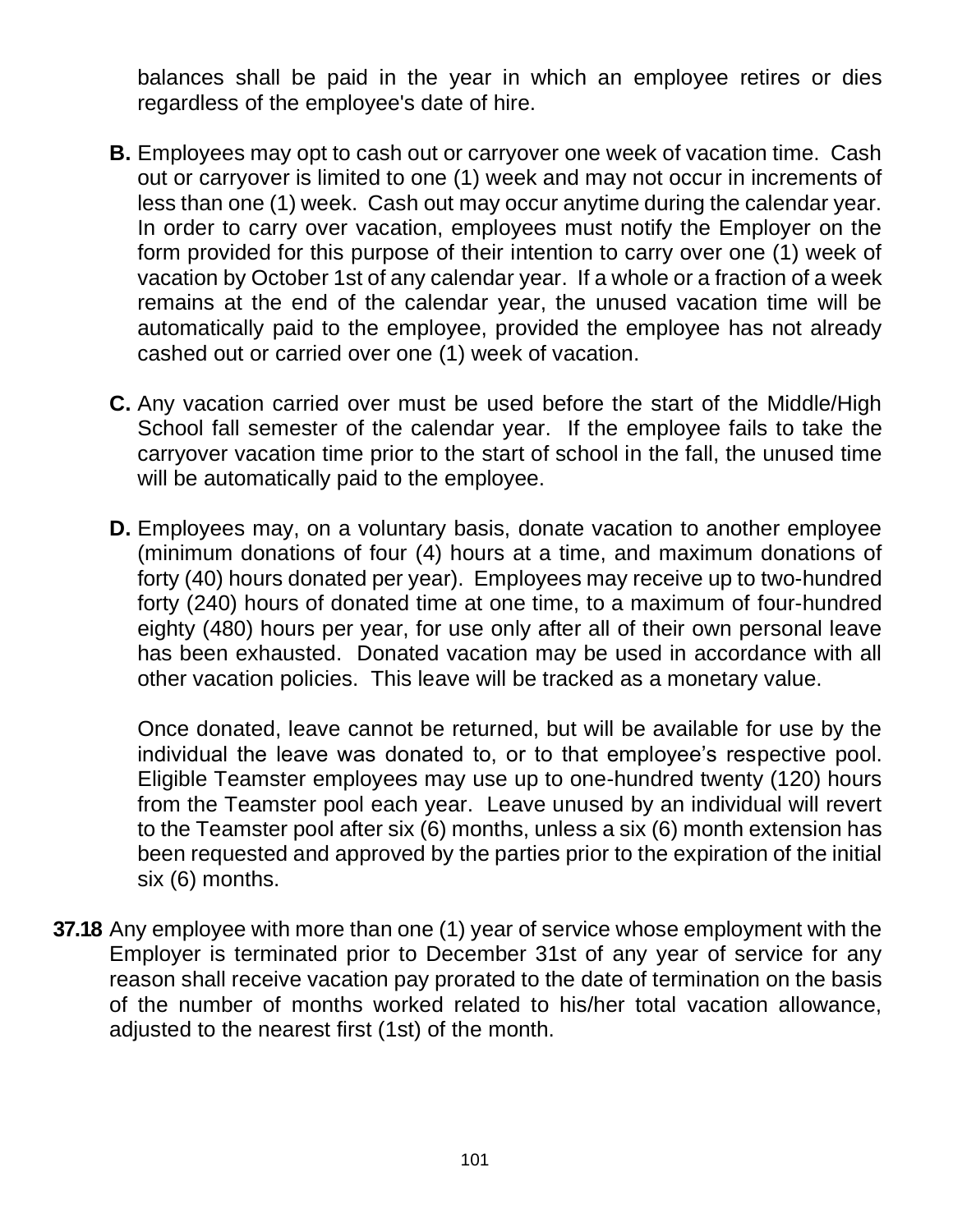- **37.19** Employees who may be absent from work as a result of illness or injury including work related illness or injury at the same time a pre-selected vacation period occurs will be paid vacation pay in lieu of vacation for that pre-selected vacation period unless the employee has notified the Employer in writing of their option to cancel pre-selected vacation pursuant to Article 37, Section 37.7(A).
- **37.20** Any employee on an approved leave of absence of not more than three (3) months and any employee on leave of absence for accident or illness will receive regular vacation pay if such employee is otherwise entitled to vacation pay under the terms of this Article. If such leaves exceed three (3) months, vacation pay shall be prorated for that calendar year only. However, Worker's Compensation cases shall not be prorated. Employer will prorate vacation balance upon return and will only liquidate vacation balance on December 31.

# **FLOATING HOLIDAY AND VACATION PICK PROCEDURES**

#### **37.21 General.**

- **A.** Employees may combine five (5) vacation and/or floating holiday days into weekly blocks to select from available weekly vacation pick slots.
- **B.** Employees may cancel pre-selected vacation and floating holiday periods in cases of emergency, illness, injury or in weeks which the employee would otherwise be entitled to unemployment compensation. Employees who elect to cancel pre-selected vacation and floating holiday periods will be required to select vacation and floating holiday periods in which available slots are not filled.
- **C.** There shall be a moratorium on all pick procedures during Thanksgiving week.
- **D.** Employees who are eligible to receive single day vacation and/or floating holidays, not picked as weekly vacation slots, will be granted single day vacation and/or floating holiday(s), upon five (5) days' notice to the Employer, with such notice given no later than 3:00 p.m. on the fifth day. The Employer shall give not less than five (5) days' notice (not later than 5:00 p.m. on the fifth day) to the employee confirming or disapproving the employee's request. Single vacation days and/or floating holidays confirmed by the Employer shall not be changed unless the employee is off due to illness, injury or emergency or the selected day is the same day as the employee's regular day off. In such event the employee may request cancellation of the scheduled single vacation day(s) and/or floating holiday(s). The number of employees selecting a single day vacation and/or floating holiday at one time shall be limited subject to the ability of the Employer to maintain normal operation but shall not be less than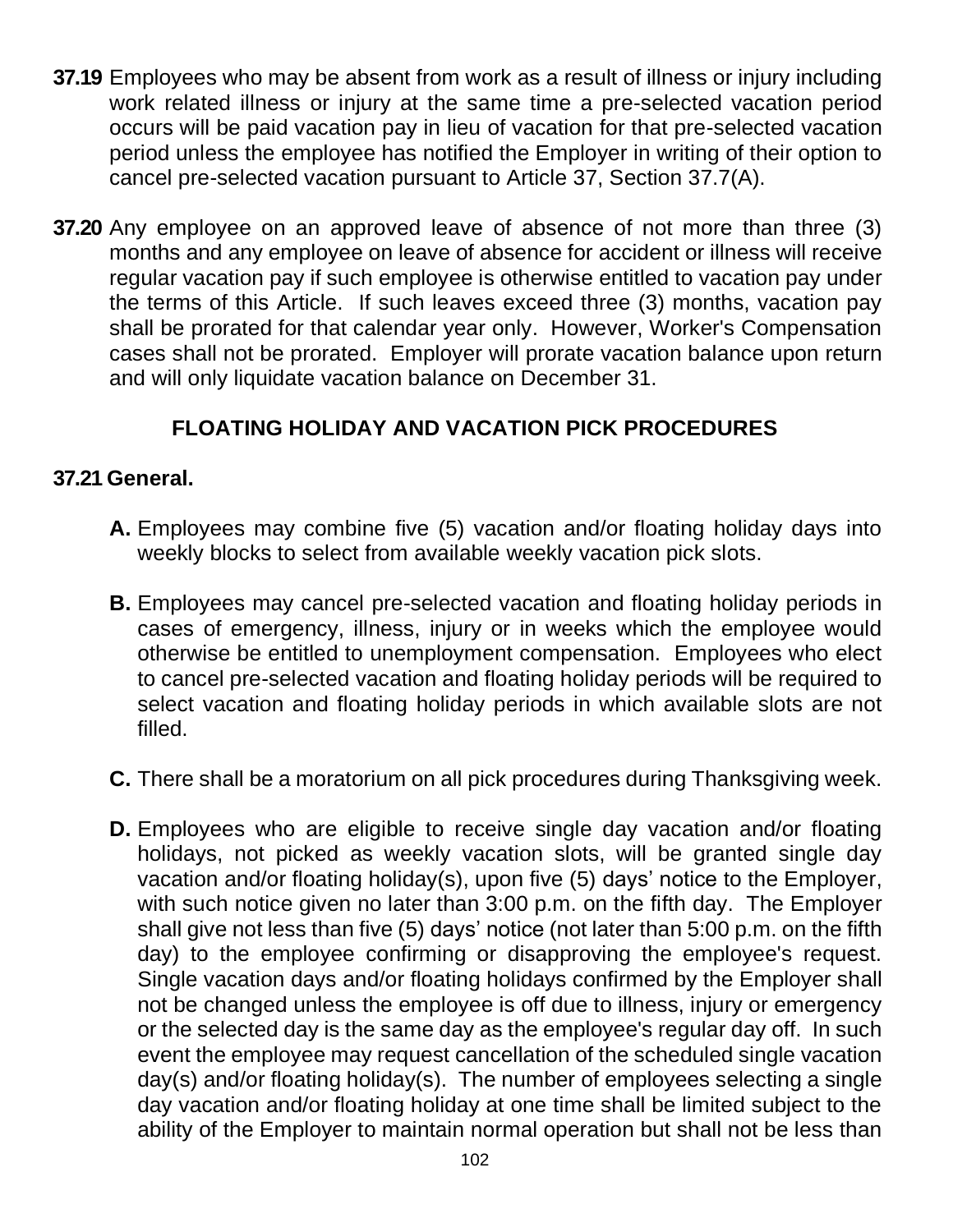the minimums established in Sections 37.22(C), 37.23(B) and 37.24(B) of this Article. Seniority shall apply in the event a greater number of employees have requested single vacation day(s) and/or floating holiday(s) than can be granted by the Employer.

- **E.** All vacation days earned must be taken by the employees and no employee shall be entitled to pay in lieu of vacation days except as provided in Section 37.18 or Section 37.19.
- **F.** Employees may elect to substitute vacation time and floating holiday(s) in the event of sickness, accident, or emergency.
- **G.** Transit Operator requests for single vacation days and/or floating holidays on Saturdays must be submitted no later than 12 Noon on the Friday of the week prior to the Saturday desired.

#### **37.22 Full-Time Fixed Route Operators.**

- **A.** The Employer shall prepare a weekly vacation pick board for all full-time fixed route operators. The weekly vacation pick board shall provide weekly pick slots as follows: twenty-six (26) during each week that public school is recessed, six (6) during each week that public school is in session, and fifteen (15) each week during Wisconsin gun deer season. The vacation pick board for motor coach operators will be posted not later than October 15th each year for picking the following calendar year's vacation periods. The vacation pick shall consist of 52 sets of slots, each of which shall indicate the month and date for each week from Sunday through Saturday. The slots for each successive year shall start on the Sunday following the Saturday of week 52 from the previous year's Operations pick schedule.
- **B.** Operators will submit requests for vacation on forms provided by the Employer in groups of fifty (50) by seniority until the weekly vacation pick procedure has been completed for all operators; i.e., operators with seniority 1 through 50 will submit their vacation request forms not later than 5:00 p.m. on Wednesday following the 1st Monday of November, and a list of fifty (50) operators showing status of weeks selected (granted or denied) will be posted not later than 12:00 Noon on Thursday. Those operators whose vacation preference has not been granted due to all available slots being filled will have until 3:00 p.m. on Friday to select alternative weeks. Operators who either fail or refuse to select their vacation preference within the week assigned to their seniority group will be required to wait until the entire scheduled pick procedure for all operators is completed. This procedure will continue for each group of fifty (50) or less operators each succeeding week until all operators have had an opportunity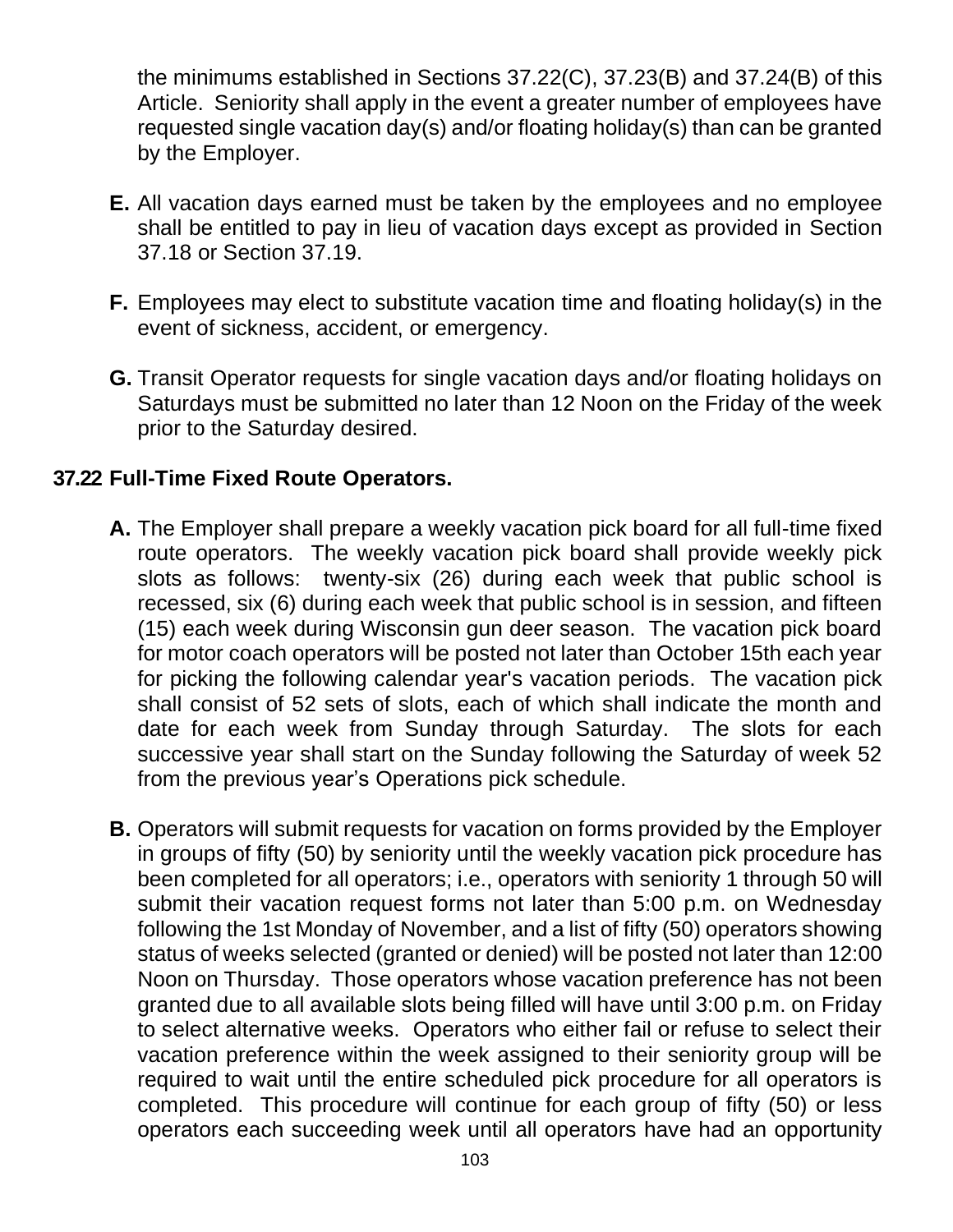to pick vacation in their seniority group. After completion of the pick procedure, vacation request forms will be accepted and processed daily by seniority. Vacation periods granted during the pick procedure and vacation periods granted thereafter based on requests that are processed and granted daily by seniority shall not be bumped. Runs which are vacated by employees on vacation shall be posted and picked by the Extra Board unless otherwise agreed to by the parties.

**C.** Ten (10) single vacation and floating holiday day slots shall be provided each day.

## **37.23 Full-Time Metro+Plus Operators.**

- **A.** A minimum of one (1) full-time Metro+Plus operator shall be allowed on weekly vacation each week.
- **B.** A minimum of one (1) full-time Metro+Plus operator shall be allowed on a single vacation day or floating holiday day per day.
- **C.** Weekly vacations shall be picked by seniority during the month of November preceding the year in which vacation is to be taken.
- **D.** Vacation pick periods and procedures shall be established by mutual agreement and so designated by notice to all full-time Metro+Plus operators. Full-time Metro+Plus operators who fail to select vacation during their individual designated periods will automatically forfeit to the employees below on the board. Vacation periods selected and granted may not be bumped. Full-time Metro+Plus operators' vacation preference will not be changed if their shift is changed.
- **E.** Vacation time may be taken in increments of not less than one (1) hour.
- **F.** Requests for partial-day vacation must be received prior to 3:00 p.m. on the day prior and will be subject to the approval of the affected shift supervisor and contingent upon the workload for the requested shift. Vacation will not be cancelled except in emergency situations or where minimum staffing is affected.

#### **37.24 Full-Time Shop Employees.**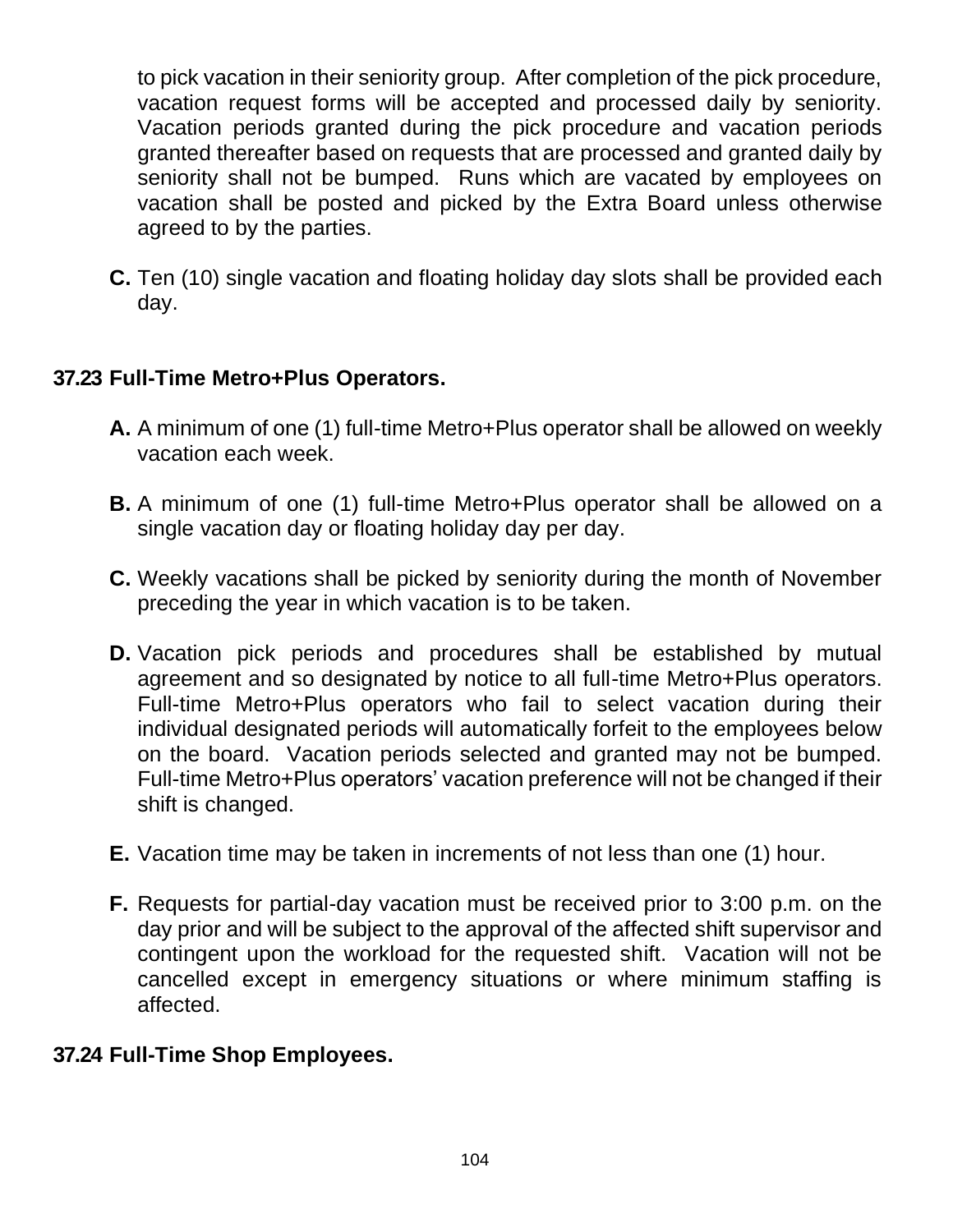- **A.** The Employer shall prepare vacation pick boards designated day shift and night shift for all shop employees which shall provide vacation weeks pursuant to the following minimums:
	- **1.** During all periods when public school is in session, the Employer shall provide vacation slots each week for three (3) day mechanics, two (2) afternoon or night mechanic, one (1) service worker, one (1) custodian, one (1) garage dispatcher, one (1) utility person, one (1) paint and body person and two (2) bus cleaners (one each from day and night shift).
	- **2.** During all periods when public school is recessed, the Employer shall provide vacation slots each week for four (4) day mechanics, three (3) afternoon and night mechanics (not more than two (2) from either shift), two (2) service workers, one (1) custodian, one (1) garage dispatcher, one (1) utility person, two (2) paint and body persons and two (2) bus cleaners (one from each day and night shift).
	- **3.** Tire persons selecting vacation periods shall be considered as mechanics.
	- **4.** The shop vacation pick boards shall be posted on November 1st each calendar year for selection of vacation period preferences by seniority for the following calendar year. Vacation pick periods and procedures shall be established to allow no less than three (3) working days for shop persons to make their vacation pick. Shop employees who fail to select vacation during their individual designated periods will automatically forfeit to the employees below on the board. Vacation periods selected and granted may not be bumped. Shop employees vacation preference will not be changed if their shift is changed. The vacation pick shall consist of 52 sets of slots each of which shall indicate the month and date for each week from Sunday through Saturday. The slots for each successive year shall start on the Sunday following the Saturday of week fifty-two (52) from the previous years' Shop pick schedule.
- **B.** A minimum of three (3) mechanics, one (1) dispatcher, and one (1) utility or one (1) custodian from the day shop, with a minimum of one (1) bus cleaner and with a minimum of one (1) mechanic and one (1) service worker each, from the second and third shifts each, per day Monday through Friday inclusive, shall be allowed off on a single vacation day and/or floating holiday. A minimum of two (2) shop employees shall be allowed off on single vacation day and/or floating holiday on Saturdays and Sundays.
- **E.** Vacation days will be taken in increments of not less than one (1) hour.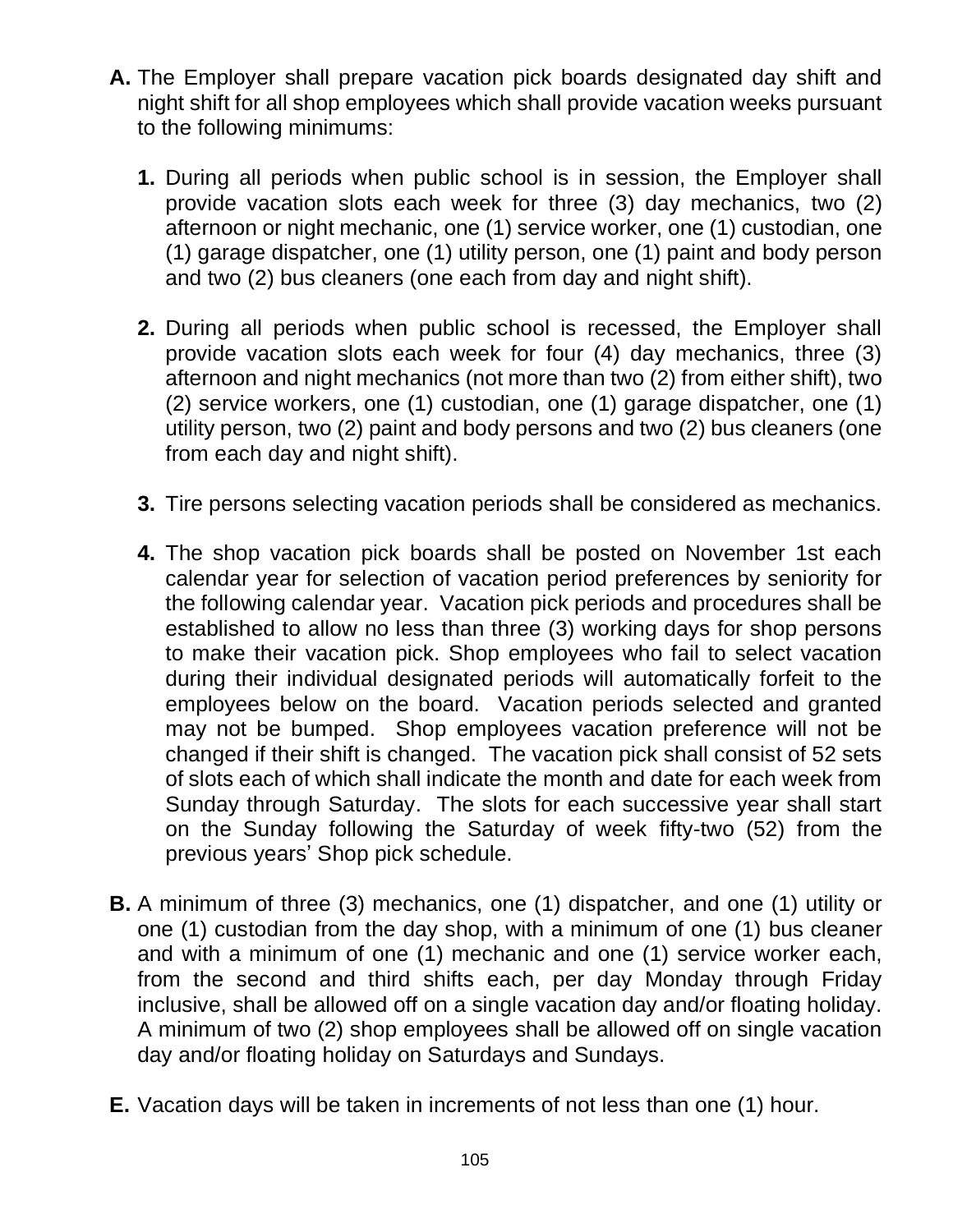**F.** Requests for a partial-day vacation will be subject to the approval of the affected shift supervisor and contingent upon the work load for the requested shift. Requests received before the first break of the employee's regular shift on the day before the desired vacation time will receive first priority on the basis of shop seniority. Same day requests will be approved on a first come, first serve basis. Vacations will not be canceled, except in emergency situations or where minimum staffing is affected.

## **37.25 Office Employees.**

A vacation and floating holiday leave schedule for office employees shall be maintained by the Employer annually, which shall provide each employee the opportunity to use vacation and floating holiday days which are due him/her during the year. Such schedules need not be uniform, but may be varied depending upon staff requirements. Vacation and floating holiday days will be taken in increments of not less than one (1) hour. Office employees who have selected vacation and floating holiday days in accordance with the schedule and are subsequently denied or persuaded to forego the selected time shall be permitted to select an alternate period or shall be permitted to carry the unused vacation or floating holiday day credit forward into the following year. The Employer and the Union agree to establish a vacation pick period and procedure for the Transit Store and Transit Information Center employees that will include a pick period of not less than three (3) working days for each employee to make their vacation pick.

#### **ARTICLE 38 - TERMINATION**

- **38.1** This Agreement shall remain in full force and effect from the 1st day of January, 2022, through the 31st day of December, 2024, and shall automatically renew itself from year to year thereafter unless at least sixty (60) days and not more than ninety (90) days before the termination date or any anniversary thereof either party gives notice to the other of desire to amend or add to this Agreement.
- **38.2** The parties agree the 2022-2024 Collective Bargaining Agreement, with a common expiration date for December 31, 2024, and shall automatically renew from year to year thereafter unless at least sixty (60) days and not more than ninety (90) days before the termination date or any anniversary thereof either party gives notice to the other of desire to amend or add to this Agreement.
- **38.3** Maintenance of the status quo including any related language by its terms or as historically applied or as clarified by bargaining history shall continue forward under the terms and conditions of the successor Agreements. Maintenance of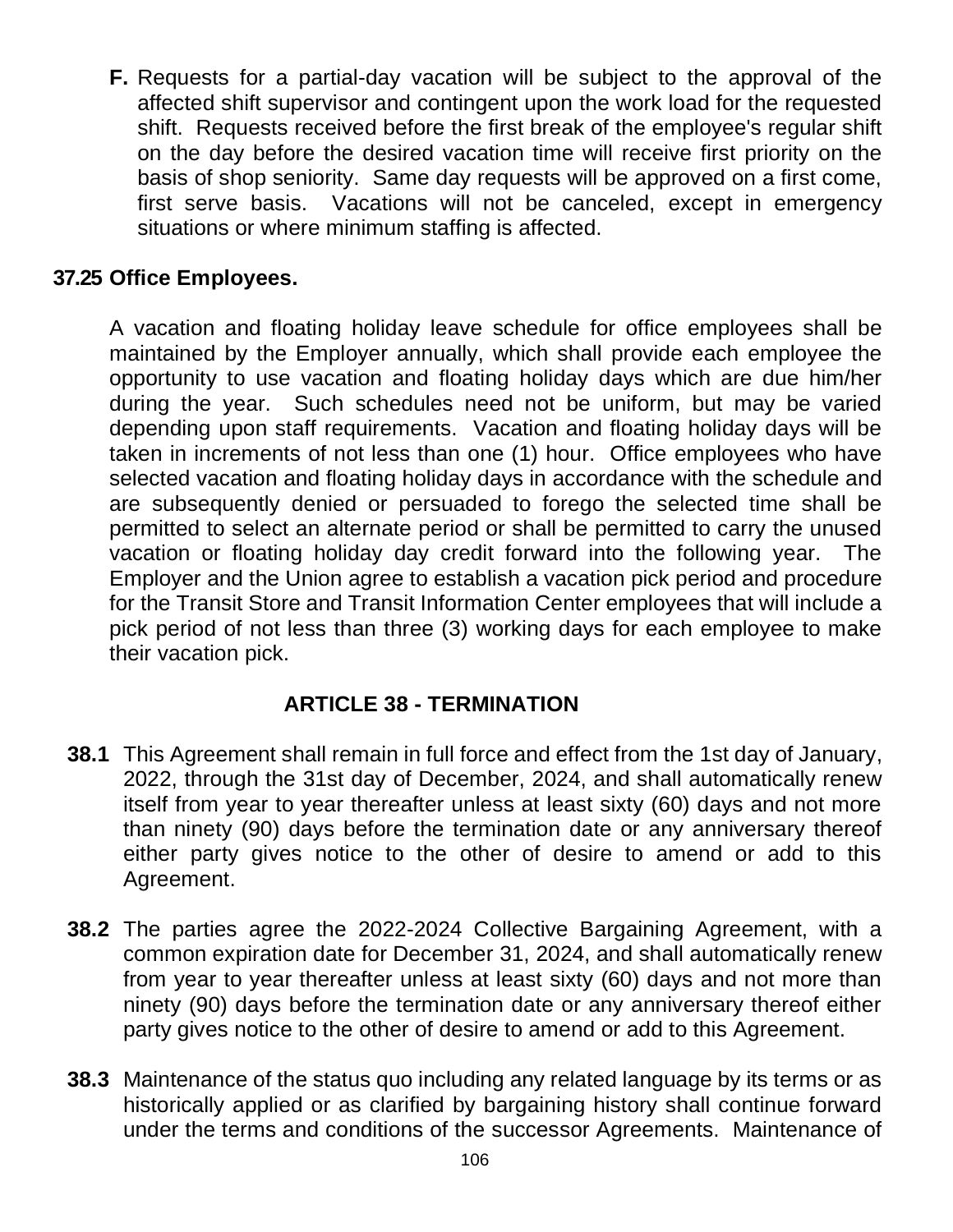the status quo would also be inclusive of but not limited to MOU's, grievance settlements, Extra Board Work Rules, and the like.

**IN WITNESS WHEREOF,** the duly authorized parties to this Agreement have hereunto set their hand and seals this \_\_\_\_\_ day of \_\_\_\_\_\_\_\_\_\_\_\_\_\_, 2021.

#### **FOR THE EMPLOYER CITY OF MADISON**

#### **FOR THE UNION TEAMSTERS UNION LOCAL NO. 695**

| Satya Rhodes-Conway, Mayor                                                                | Larry Wedan, Secretary-Treasurer    |  |  |
|-------------------------------------------------------------------------------------------|-------------------------------------|--|--|
|                                                                                           | Rick Roeth, Business Representative |  |  |
| Maribeth Witzel-Behl, City Clerk                                                          | Milt Fisher, Union Steward          |  |  |
| David Schmiedicke, Finance Director                                                       | Elvis Green, Union Steward          |  |  |
| Justin Stuehrenberg, General Manager                                                      | Cody Hanna, Union Steward           |  |  |
| Greg Leifer, Labor Relations Manager                                                      | Kaito Matsuoka, Union Steward       |  |  |
|                                                                                           | Jake Puls, Union Steward            |  |  |
| Approved as to form and execution only,                                                   | Matt Sarenich, Union Steward        |  |  |
| This $\frac{1}{\sqrt{1-\frac{1}{2}}}$ date of $\frac{1}{\sqrt{1-\frac{1}{2}}}$<br>, 2021. | Andy Sernatinger, Union Steward     |  |  |
| Patricia Lauten, Deputy City Attorney                                                     | Sonci Stone, Union Steward          |  |  |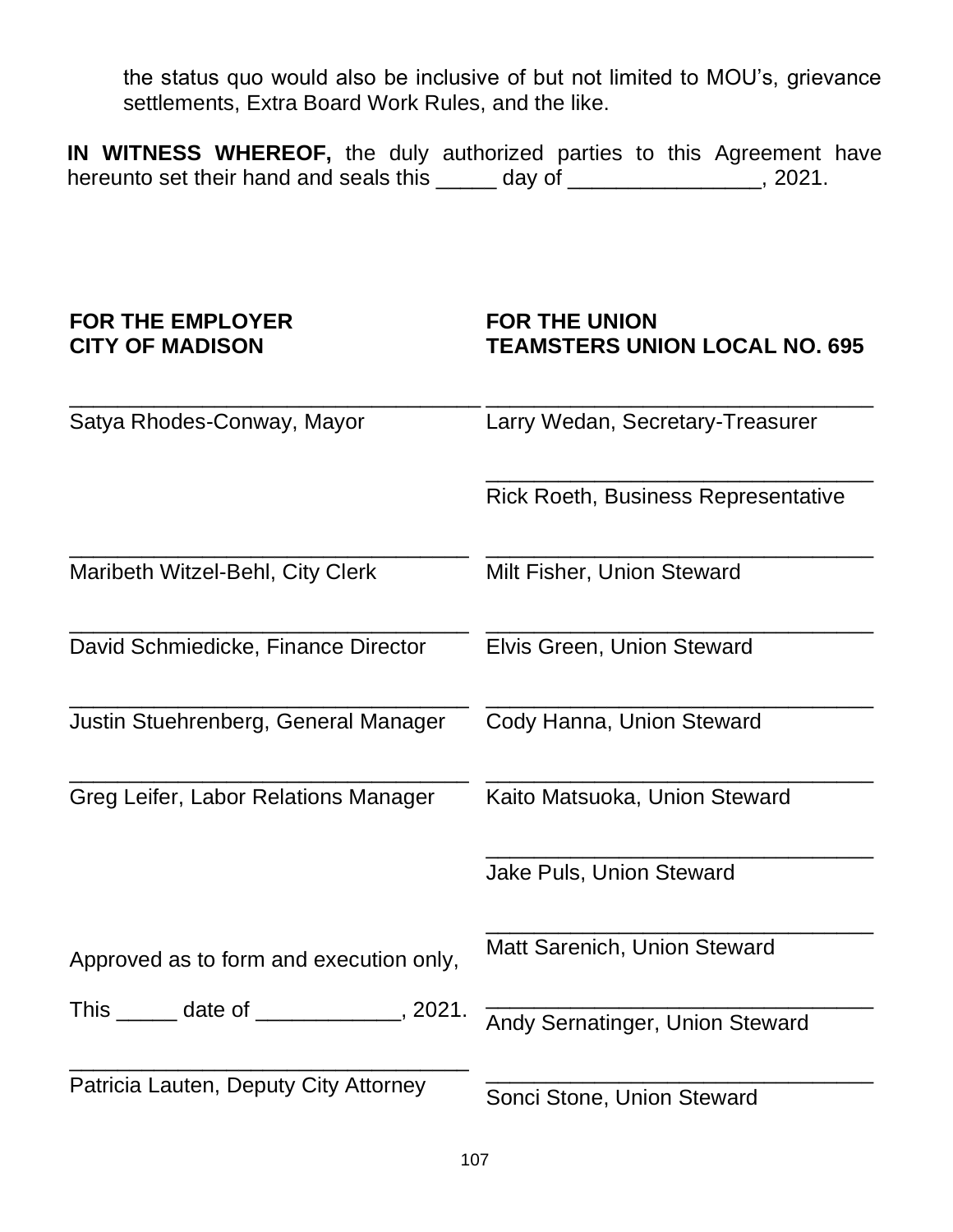#### **ADDENDUM A BI-WEEKLY BASE RATE SALARY FOR COMPENSATION GROUP 42 Effective the pay period including January 1, 2022**

|                                 |   | STEP <sub>1</sub>                              | <b>STEP 2</b>     | STEP <sub>3</sub> | STEP <sub>4</sub> | STEP <sub>5</sub> |
|---------------------------------|---|------------------------------------------------|-------------------|-------------------|-------------------|-------------------|
| <b>RANGE 1</b>                  | A | 1137.08                                        | 1212.87           | 1,288.66          | 1364.48           | 1516.10           |
| <b>TRANSIT CHECKER</b>          |   |                                                |                   |                   |                   |                   |
| <b>RANGE 2</b>                  | A | STEP <sub>1</sub>                              | <b>STEP 2</b>     | <b>STEP 3</b>     | STEP <sub>4</sub> | STEP <sub>5</sub> |
|                                 |   | 1211.38                                        | 1292.14           | 1372.93           | 1453.68           | 1615.17           |
| <b>RANGE 3</b>                  | A | STEP <sub>1</sub>                              | STEP <sub>2</sub> | STEP <sub>3</sub> | STEP <sub>4</sub> | STEP <sub>5</sub> |
|                                 |   | 1265.10                                        | 1349.44           | 1433.79           | 1518.16           | 1686.83           |
| <b>RANGE 4</b>                  | A | STEP <sub>1</sub>                              | STEP <sub>2</sub> | STEP <sub>3</sub> | STEP <sub>4</sub> | STEP <sub>5</sub> |
|                                 |   | 1346.68                                        | 1436.41           | 1526.25           | 1616.00           | 1795.52           |
| <b>TRANSIT RECEPTIONIST</b>     |   |                                                |                   |                   |                   |                   |
| <b>RANGE 5</b>                  | A | STEP <sub>1</sub>                              | STEP <sub>2</sub> | STEP <sub>3</sub> | STEP 4            | STEP <sub>5</sub> |
|                                 |   | 1398.16                                        | 1491.36           | 1584.58           | 1677.78           | 1864.21           |
|                                 |   | <b>TRANSIT OPERATIONS TECHNICIAN 1</b>         |                   |                   |                   |                   |
|                                 |   | <b>TRANSIT INFORMATION LEAD WORKER</b>         |                   |                   |                   |                   |
| <b>RANGE 6</b>                  | A | STEP <sub>1</sub>                              | <b>STEP 2</b>     | STEP <sub>3</sub> | STEP 4            | STEP <sub>5</sub> |
|                                 |   | 1436.81                                        | 1532.56           | 1628.35           | 1724.15           | 1915.68           |
|                                 |   | <b>TRANSIT MAINTENANCE OFFICE COORDINATOR</b>  |                   |                   |                   |                   |
| <b>RANGE 7</b>                  | A | STEP <sub>1</sub>                              | STEP <sub>2</sub> | STEP <sub>3</sub> | STEP 4            | STEP <sub>5</sub> |
|                                 |   | 1491.98                                        | 1591.42           | 1690.86           | 1790.36           | 1989.28           |
| <b>TRANSIT ACCOUNT CLERK 1</b>  |   | <i><b>*TRANSIT OPERATIONS TECHNICIAN 2</b></i> |                   |                   |                   |                   |
|                                 |   | TRANSIT CUSTOMER SERVICE REPRESENTATIVE        |                   |                   |                   |                   |
|                                 |   | STEP <sub>1</sub>                              | STEP <sub>2</sub> | STEP <sub>3</sub> | STEP 4            | STEP <sub>5</sub> |
| <b>RANGE 8</b>                  | A | 1538.67                                        | 1641.18           | 1743.79           | 1846.40           | 2051.53           |
|                                 |   |                                                |                   |                   |                   |                   |
|                                 |   | STEP <sub>1</sub>                              | STEP <sub>2</sub> | STEP <sub>3</sub> | STEP 4            | STEP <sub>5</sub> |
| <b>RANGE 9</b>                  | A | 1585.45                                        | 1691.14           | 1796.85           | 1902.50           | 2113.91           |
| <b>TRANSIT ACCOUNT CLERK 2</b>  |   |                                                |                   |                   |                   |                   |
|                                 |   | METRO+PLUS SCHEDULING ASSISTANT                |                   |                   |                   |                   |
|                                 |   | <b>TRANSIT OPERATIONS OFFICE COORDINATOR</b>   |                   |                   |                   |                   |
|                                 |   | STEP <sub>1</sub>                              | STEP <sub>2</sub> | STEP <sub>3</sub> | STEP 4            | STEP <sub>5</sub> |
| <b>RANGE 10</b>                 | A | 1632.05                                        | 1740.82           | 1849.61           | 1958.40           | 2176.02           |
|                                 |   | TRANSIT SCHEDULING/DATA ASSISTANT              |                   |                   |                   |                   |
| <b>TRANSIT PARTS SPECIALIST</b> |   |                                                |                   |                   |                   |                   |
| <b>RANGE 11</b>                 | A | STEP <sub>1</sub>                              | <b>STEP 2</b>     | STEP <sub>3</sub> | STEP 4            | STEP <sub>5</sub> |
|                                 |   | 1690.56                                        | 1803.18           | 1915.87           | 2028.59           | 2254.02           |
|                                 |   | <b>METRO+PLUS SERVICE COORDINATOR</b>          |                   |                   |                   |                   |
|                                 |   | <b>TRANSIT GRAPHIC TECHNICIAN</b>              |                   |                   |                   |                   |
| <b>TRANSIT ACCOUNT CLERK 3</b>  |   |                                                |                   |                   |                   |                   |
| <b>RANGE 12</b>                 | A | STEP <sub>1</sub>                              | STEP <sub>2</sub> | STEP <sub>3</sub> | STEP <sub>4</sub> | STEP <sub>5</sub> |
|                                 |   | 1743.79                                        | 1860.04           | 1976.30           | 2092.55           | 2325.06           |
| <b>RESERVED</b>                 |   |                                                |                   |                   |                   |                   |
| <b>RANGE 13</b>                 | A | STEP <sub>1</sub>                              | STEP <sub>2</sub> | STEP <sub>3</sub> | STEP <sub>4</sub> | STEP <sub>5</sub> |
|                                 |   | 1797.10                                        | 1916.90           | 2036.71           | 2156.50           | 2396.13           |
|                                 |   | <b>TRANSIT ACCOUNTING TECHNICIAN I</b>         |                   |                   |                   |                   |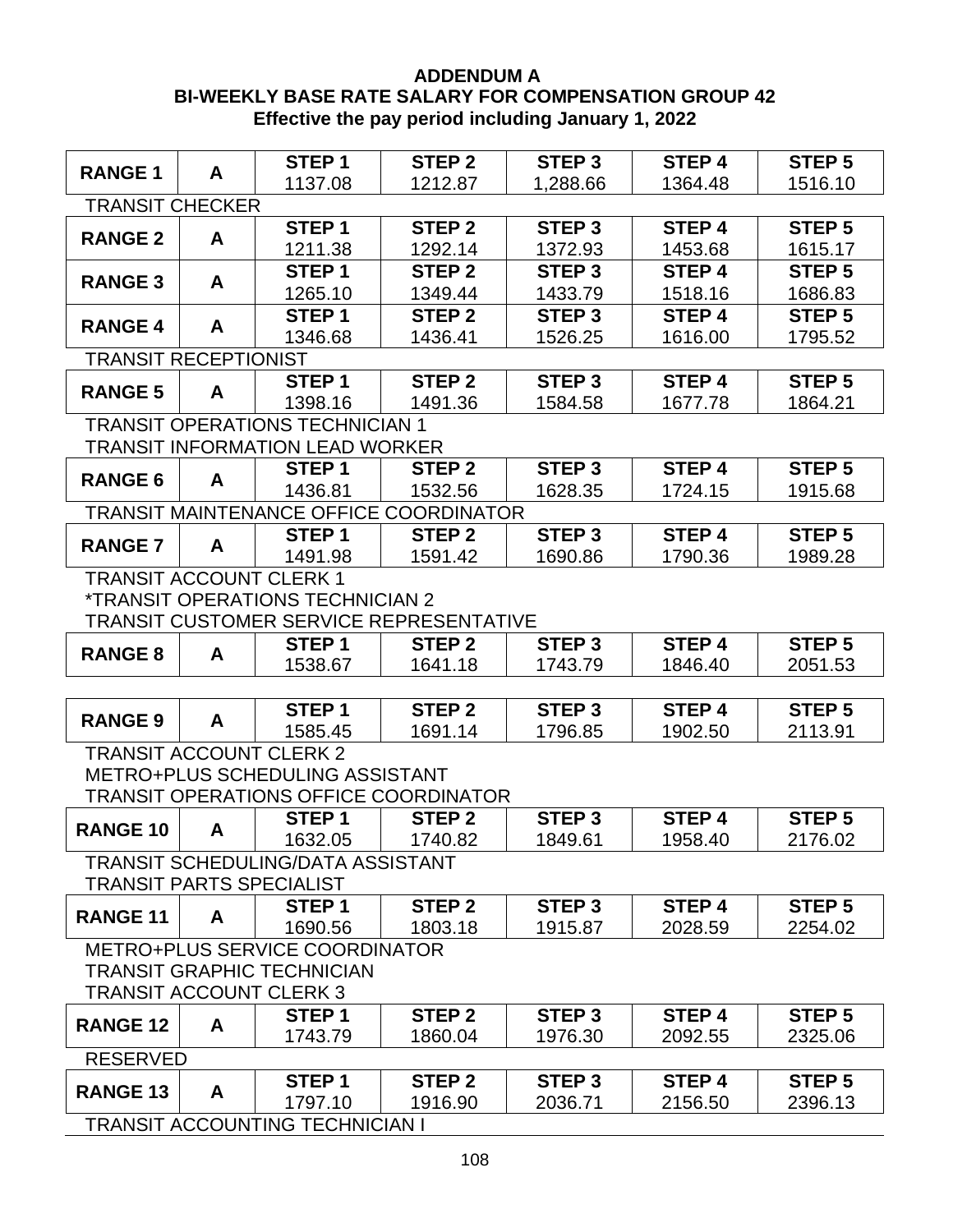|                                        |   | STEP <sub>1</sub> | STEP <sub>2</sub> | STEP <sub>3</sub> | STEP <sub>4</sub> | STEP <sub>5</sub> |  |  |
|----------------------------------------|---|-------------------|-------------------|-------------------|-------------------|-------------------|--|--|
| <b>RANGE 14</b>                        | A | 1869.71           | 1994.36           | 2118.99           | 2243.63           | 2492.92           |  |  |
| <b>TRANSIT ACCOUNTING TECHNICIAN 2</b> |   |                   |                   |                   |                   |                   |  |  |
|                                        |   | STEP <sub>1</sub> | STEP <sub>2</sub> | STEP <sub>3</sub> | STEP <sub>4</sub> | STEP <sub>5</sub> |  |  |
| <b>RANGE 15</b>                        | A | 1944.50           | 2074.13           | 2203.76           | 2333.36           | 2592.65           |  |  |
|                                        |   |                   |                   |                   |                   |                   |  |  |
| <b>RANGE 16</b>                        |   | STEP <sub>1</sub> | STEP <sub>2</sub> | STEP <sub>3</sub> | STEP <sub>4</sub> | STEP <sub>5</sub> |  |  |
|                                        | A | 2022.28           | 2157.11           | 2291.92           | 2426.72           | 2696.35           |  |  |
| <b>TRANSIT ACCOUNTING TECHNICIAN 3</b> |   |                   |                   |                   |                   |                   |  |  |
|                                        |   | STEP <sub>1</sub> | STEP <sub>2</sub> | STEP <sub>3</sub> | STEP <sub>4</sub> | STEP <sub>5</sub> |  |  |
| <b>RANGE 17</b>                        | A | 2103.18           | 2243.39           | 2383.60           | 2523.78           | 2804.22           |  |  |

Effective the pay period including January 1, 2022, increase by 2.5%.

Effective the pay period including January 1, 2023, increase by 2%.

Effective the pay period including January 1, 2024, increase by 2%.

**1.** The above transit positions represented by Teamsters Union Local No. 695 shall be compensated in accordance with the salary schedule, classifications and salary ranges herein designated.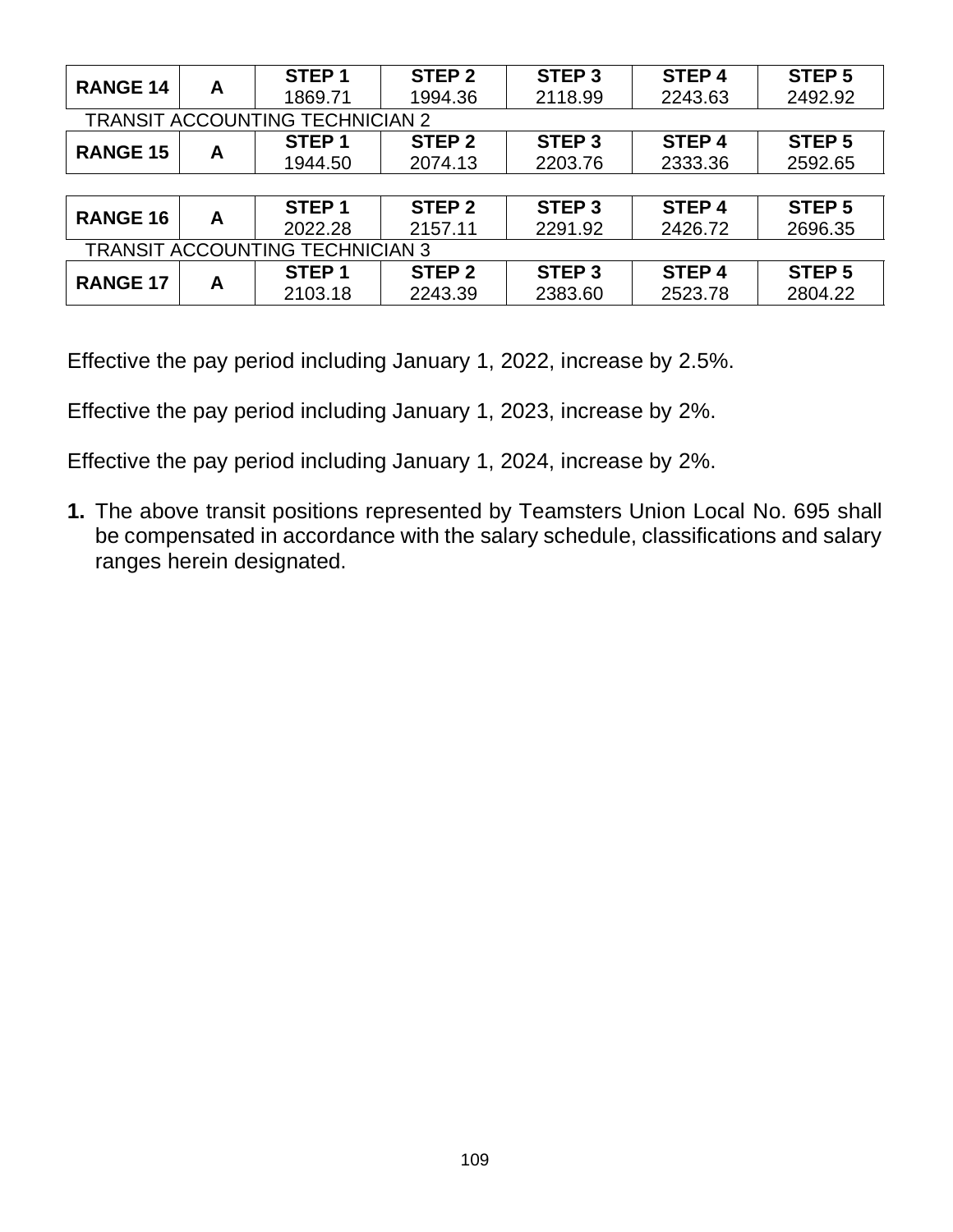#### **ADDENDUM A BI-WEEKLY BASE RATE SALARY FOR COMPENSATION GROUP 42 Effective the pay period including January 1, 2023**

|                                                |                             | STEP <sub>1</sub>                              | STEP <sub>2</sub> | STEP <sub>3</sub> | STEP <sub>4</sub> | STEP <sub>5</sub> |  |  |  |  |
|------------------------------------------------|-----------------------------|------------------------------------------------|-------------------|-------------------|-------------------|-------------------|--|--|--|--|
| <b>RANGE 1</b>                                 | A                           | 1159.82                                        | 1237.13           | 1314.43           | 1391.77           | 1546.42           |  |  |  |  |
| <b>TRANSIT CHECKER</b>                         |                             |                                                |                   |                   |                   |                   |  |  |  |  |
| <b>RANGE 2</b>                                 | A                           | STEP <sub>1</sub>                              | STEP <sub>2</sub> | STEP <sub>3</sub> | STEP <sub>4</sub> | STEP <sub>5</sub> |  |  |  |  |
|                                                |                             | 1235.61                                        | 1317.98           | 1400.39           | 1482.75           | 1647.47           |  |  |  |  |
| <b>RANGE 3</b>                                 | A                           | STEP <sub>1</sub>                              | <b>STEP 2</b>     | STEP <sub>3</sub> | <b>STEP 4</b>     | <b>STEP 5</b>     |  |  |  |  |
|                                                |                             | 1290.40                                        | 1376.43           | 1462.47           | 1548.52           | 1720.57           |  |  |  |  |
| <b>RANGE 4</b>                                 | A                           | STEP <sub>1</sub>                              | STEP <sub>2</sub> | STEP <sub>3</sub> | <b>STEP4</b>      | STEP <sub>5</sub> |  |  |  |  |
|                                                |                             | 1373.61                                        | 1465.14           | 1556.78           | 1648.32           | 1831.43           |  |  |  |  |
|                                                | <b>TRANSIT RECEPTIONIST</b> |                                                |                   |                   |                   |                   |  |  |  |  |
| <b>RANGE 5</b>                                 | A                           | STEP <sub>1</sub>                              | STEP <sub>2</sub> | STEP <sub>3</sub> | STEP 4            | STEP <sub>5</sub> |  |  |  |  |
|                                                |                             | 1426.12                                        | 1521.19           | 1616.27           | 1711.34           | 1901.49           |  |  |  |  |
|                                                |                             | <b>TRANSIT OPERATIONS TECHNICIAN 1</b>         |                   |                   |                   |                   |  |  |  |  |
|                                                |                             | <b>TRANSIT INFORMATION LEAD WORKER</b>         |                   |                   |                   |                   |  |  |  |  |
| <b>RANGE 6</b>                                 | A                           | STEP <sub>1</sub>                              | STEP <sub>2</sub> | STEP <sub>3</sub> | STEP 4            | <b>STEP 5</b>     |  |  |  |  |
|                                                |                             | 1465.55                                        | 1563.21           | 1660.92           | 1758.63           | 1953.99           |  |  |  |  |
|                                                |                             | <b>TRANSIT MAINTENANCE OFFICE COORDINATOR</b>  |                   |                   |                   |                   |  |  |  |  |
| <b>RANGE 7</b>                                 | A                           | STEP <sub>1</sub>                              | STEP <sub>2</sub> | STEP <sub>3</sub> | STEP 4            | STEP <sub>5</sub> |  |  |  |  |
|                                                |                             | 1521.82                                        | 1623.25           | 1724.68           | 1826.17           | 2029.07           |  |  |  |  |
| <b>TRANSIT ACCOUNT CLERK 1</b>                 |                             |                                                |                   |                   |                   |                   |  |  |  |  |
|                                                |                             | <i><b>*TRANSIT OPERATIONS TECHNICIAN 2</b></i> |                   |                   |                   |                   |  |  |  |  |
| <b>TRANSIT CUSTOMER SERVICE REPRESENTATIVE</b> |                             |                                                |                   |                   |                   |                   |  |  |  |  |
| <b>RANGE 8</b>                                 | A                           | STEP <sub>1</sub>                              | STEP <sub>2</sub> | STEP <sub>3</sub> | STEP 4            | STEP <sub>5</sub> |  |  |  |  |
|                                                |                             | 1569.44                                        | 1674.00           | 1778.67           | 1883.33           | 2092.56           |  |  |  |  |
|                                                |                             |                                                |                   |                   |                   |                   |  |  |  |  |
| <b>RANGE 9</b>                                 | A                           | STEP <sub>1</sub>                              | <b>STEP 2</b>     | STEP <sub>3</sub> | STEP 4            | <b>STEP 5</b>     |  |  |  |  |
|                                                |                             | 1617.16                                        | 1724.96           | 1832.79           | 1940.55           | 2156.19           |  |  |  |  |
| <b>TRANSIT ACCOUNT CLERK 2</b>                 |                             |                                                |                   |                   |                   |                   |  |  |  |  |
|                                                |                             | METRO+PLUS SCHEDULING ASSISTANT                |                   |                   |                   |                   |  |  |  |  |
|                                                |                             | <b>TRANSIT OPERATIONS OFFICE COORDINATOR</b>   |                   |                   |                   |                   |  |  |  |  |
| <b>RANGE 10</b>                                | A                           | STEP <sub>1</sub>                              | STEP <sub>2</sub> | STEP <sub>3</sub> | STEP 4            | STEP <sub>5</sub> |  |  |  |  |
|                                                |                             | 1664.69                                        | 1775.64           | 1886.60           | 1997.57           | 2219.54           |  |  |  |  |
|                                                |                             | <b>TRANSIT SCHEDULING/DATA ASSISTANT</b>       |                   |                   |                   |                   |  |  |  |  |
| <b>TRANSIT PARTS SPECIALIST</b>                |                             |                                                |                   |                   |                   |                   |  |  |  |  |
| <b>RANGE 11</b>                                | A                           | STEP <sub>1</sub>                              | STEP <sub>2</sub> | STEP <sub>3</sub> | STEP <sub>4</sub> | STEP <sub>5</sub> |  |  |  |  |
|                                                |                             | 1724.37                                        | 1839.24           | 1954.19           | 2069.16           | 2299.10           |  |  |  |  |
|                                                |                             | <b>METRO+PLUS SERVICE COORDINATOR</b>          |                   |                   |                   |                   |  |  |  |  |
|                                                |                             | <b>TRANSIT GRAPHIC TECHNICIAN</b>              |                   |                   |                   |                   |  |  |  |  |
| <b>TRANSIT ACCOUNT CLERK 3</b>                 |                             |                                                |                   |                   |                   |                   |  |  |  |  |
| <b>RANGE 12</b>                                | A                           | STEP <sub>1</sub>                              | STEP <sub>2</sub> | STEP <sub>3</sub> | STEP 4            | STEP <sub>5</sub> |  |  |  |  |
|                                                |                             | 1778.67                                        | 1897.24           | 2015.83           | 2134.40           | 2371.56           |  |  |  |  |
| <b>RESERVED</b>                                |                             |                                                |                   |                   |                   |                   |  |  |  |  |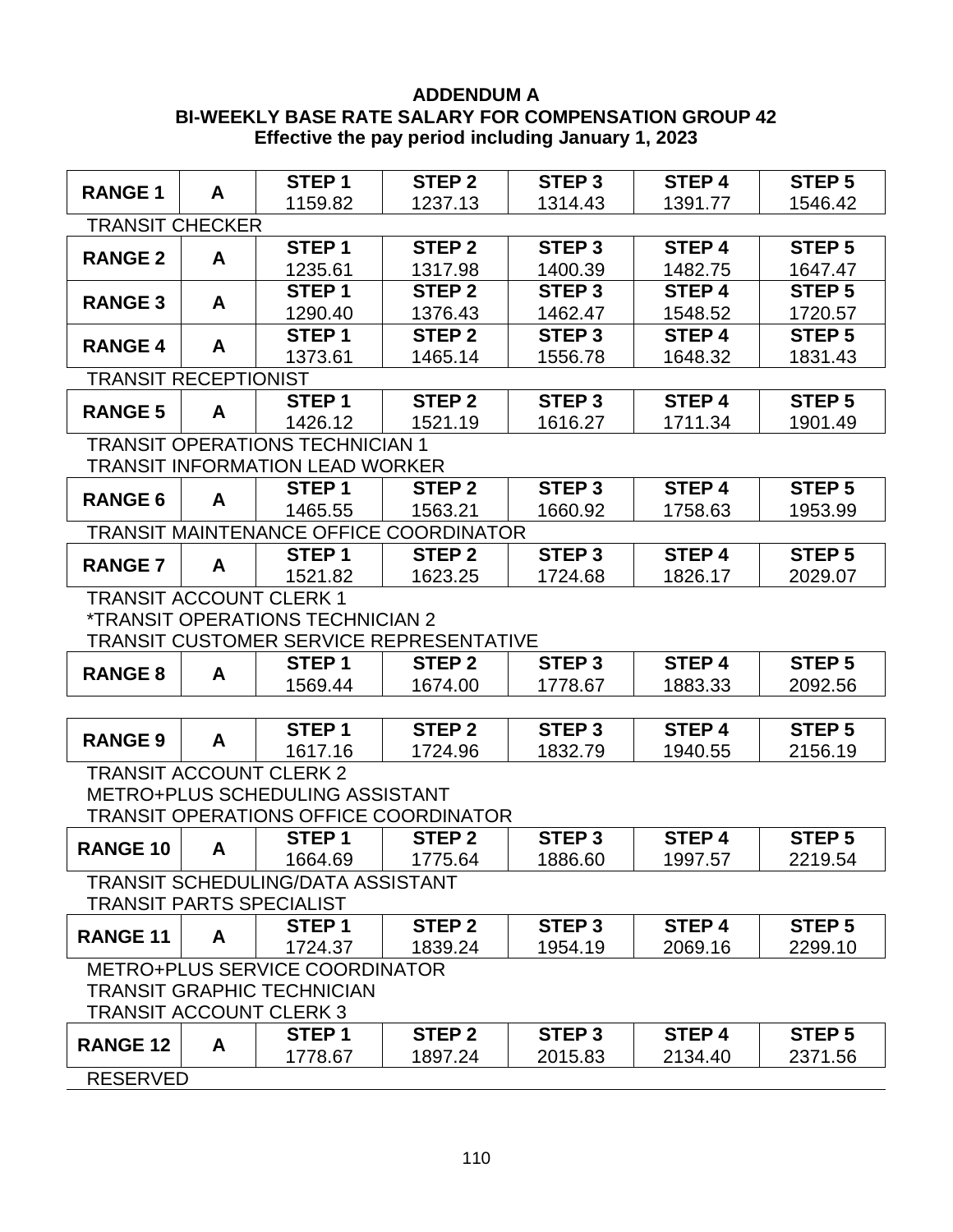| 2444.05<br>STEP <sub>5</sub><br>2542.78 |
|-----------------------------------------|
|                                         |
|                                         |
|                                         |
|                                         |
|                                         |
| STEP <sub>5</sub>                       |
| 2644.50                                 |
|                                         |
| STEP <sub>5</sub>                       |
| 2750.28                                 |
|                                         |
| STEP <sub>5</sub>                       |
| 2860.30                                 |
|                                         |

**1.** The above transit positions represented by Teamsters Union Local No. 695 shall be compensated in accordance with the salary schedule, classifications and salary ranges herein designated.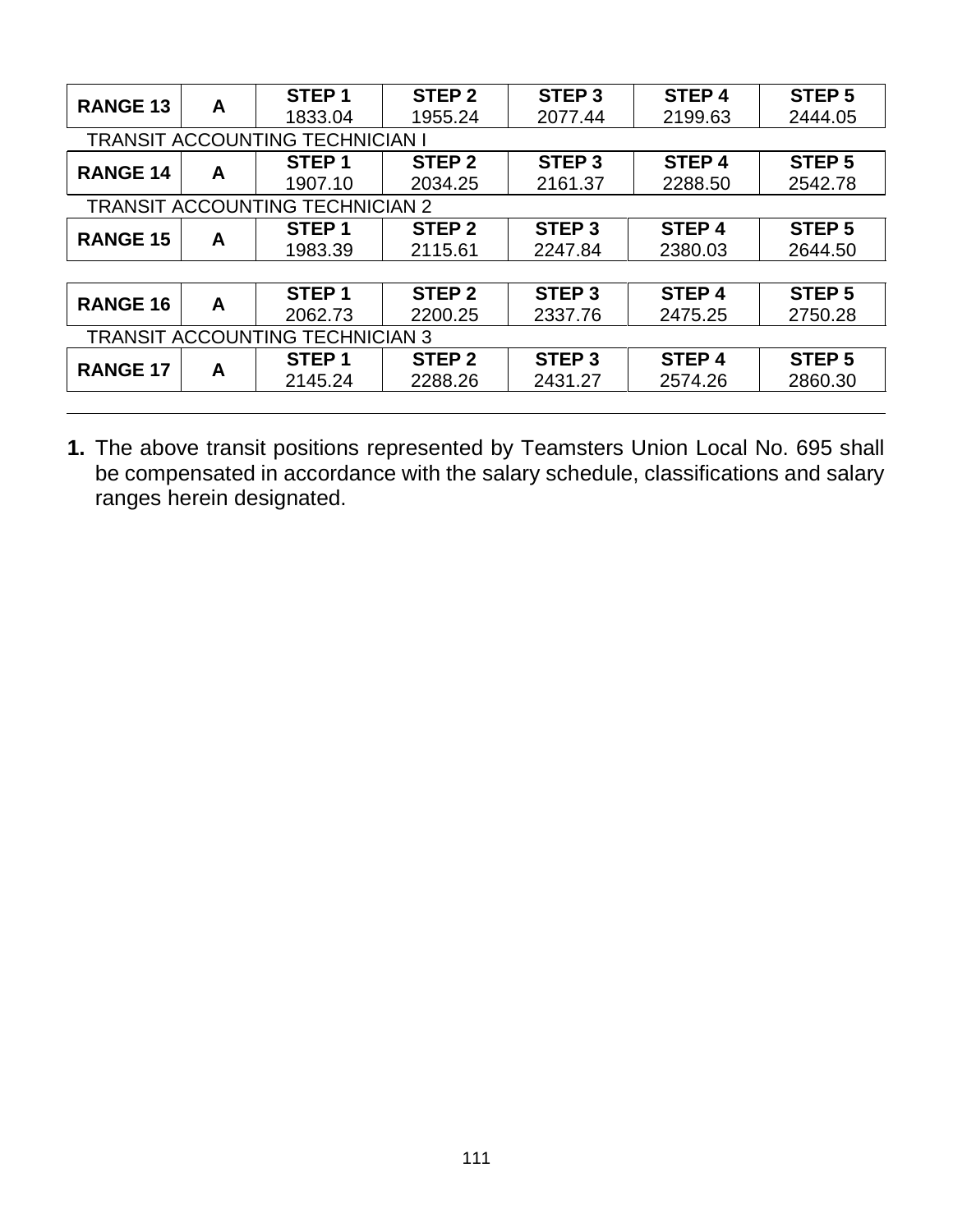#### **ADDENDUM A BI-WEEKLY BASE RATE SALARY FOR COMPENSATION GROUP 42 Effective the pay period including January 1, 2024**

|                                                |   | STEP <sub>1</sub>                              | STEP <sub>2</sub> | STEP <sub>3</sub> | STEP <sub>4</sub> | STEP <sub>5</sub> |  |  |  |
|------------------------------------------------|---|------------------------------------------------|-------------------|-------------------|-------------------|-------------------|--|--|--|
| <b>RANGE 1</b>                                 | A | 1183.02                                        | 1261.87           | 1340.72           | 1419.61           | 1577.35           |  |  |  |
| <b>TRANSIT CHECKER</b>                         |   |                                                |                   |                   |                   |                   |  |  |  |
| <b>RANGE 2</b>                                 | A | STEP <sub>1</sub>                              | <b>STEP 2</b>     | STEP <sub>3</sub> | <b>STEP4</b>      | STEP <sub>5</sub> |  |  |  |
|                                                |   | 1260.32                                        | 1344.34           | 1428.40           | 1512.41           | 1680.42           |  |  |  |
| <b>RANGE 3</b>                                 | A | STEP <sub>1</sub>                              | <b>STEP 2</b>     | STEP <sub>3</sub> | <b>STEP 4</b>     | STEP <sub>5</sub> |  |  |  |
|                                                |   | 1316.21                                        | 1403.96           | 1491.72           | 1579.49           | 1754.98           |  |  |  |
| <b>RANGE 4</b>                                 | A | STEP <sub>1</sub>                              | <b>STEP 2</b>     | STEP <sub>3</sub> | <b>STEP4</b>      | STEP <sub>5</sub> |  |  |  |
|                                                |   | 1401.08                                        | 1494.44           | 1587.92           | 1681.29           | 1868.06           |  |  |  |
| <b>TRANSIT RECEPTIONIST</b>                    |   |                                                |                   |                   |                   |                   |  |  |  |
| <b>RANGE 5</b>                                 | A | STEP <sub>1</sub>                              | STEP <sub>2</sub> | STEP <sub>3</sub> | STEP 4            | STEP <sub>5</sub> |  |  |  |
|                                                |   | 1454.64                                        | 1551.61           | 1648.60           | 1745.57           | 1939.52           |  |  |  |
|                                                |   | <b>TRANSIT OPERATIONS TECHNICIAN 1</b>         |                   |                   |                   |                   |  |  |  |
|                                                |   | <b>TRANSIT INFORMATION LEAD WORKER</b>         |                   |                   |                   |                   |  |  |  |
| <b>RANGE 6</b>                                 | A | STEP <sub>1</sub>                              | STEP <sub>2</sub> | STEP <sub>3</sub> | STEP 4            | <b>STEP 5</b>     |  |  |  |
|                                                |   | 1494.86                                        | 1594.47           | 1694.14           | 1793.80           | 1993.07           |  |  |  |
|                                                |   | <b>TRANSIT MAINTENANCE OFFICE COORDINATOR</b>  |                   |                   |                   |                   |  |  |  |
| <b>RANGE 7</b>                                 | A | STEP <sub>1</sub>                              | <b>STEP 2</b>     | STEP <sub>3</sub> | STEP 4            | STEP <sub>5</sub> |  |  |  |
|                                                |   | 1552.26                                        | 1655.72           | 1759.17           | 1862.69           | 2069.65           |  |  |  |
| <b>TRANSIT ACCOUNT CLERK 1</b>                 |   |                                                |                   |                   |                   |                   |  |  |  |
|                                                |   | <i><b>*TRANSIT OPERATIONS TECHNICIAN 2</b></i> |                   |                   |                   |                   |  |  |  |
| <b>TRANSIT CUSTOMER SERVICE REPRESENTATIVE</b> |   |                                                |                   |                   |                   |                   |  |  |  |
| <b>RANGE 8</b>                                 | A | STEP <sub>1</sub>                              | STEP <sub>2</sub> | STEP <sub>3</sub> | <b>STEP4</b>      | <b>STEP 5</b>     |  |  |  |
|                                                |   | 1600.83                                        | 1707.48           | 1814.24           | 1921.00           | 2134.41           |  |  |  |
|                                                |   |                                                |                   |                   |                   |                   |  |  |  |
| <b>RANGE 9</b>                                 | A | STEP <sub>1</sub>                              | <b>STEP 2</b>     | STEP <sub>3</sub> | STEP 4            | <b>STEP 5</b>     |  |  |  |
|                                                |   | 1649.50                                        | 1759.46           | 1869.45           | 1979.36           | 2199.31           |  |  |  |
| <b>TRANSIT ACCOUNT CLERK 2</b>                 |   |                                                |                   |                   |                   |                   |  |  |  |
|                                                |   | METRO+PLUS SCHEDULING ASSISTANT                |                   |                   |                   |                   |  |  |  |
|                                                |   | <b>TRANSIT OPERATIONS OFFICE COORDINATOR</b>   |                   |                   |                   |                   |  |  |  |
| <b>RANGE 10</b>                                | A | STEP <sub>1</sub>                              | STEP <sub>2</sub> | STEP <sub>3</sub> | STEP 4            | STEP <sub>5</sub> |  |  |  |
|                                                |   | 1697.98                                        | 1811.15           | 1924.33           | 2037.52           | 2263.93           |  |  |  |
|                                                |   | <b>TRANSIT SCHEDULING/DATA ASSISTANT</b>       |                   |                   |                   |                   |  |  |  |
| <b>TRANSIT PARTS SPECIALIST</b>                |   |                                                |                   |                   |                   |                   |  |  |  |
| <b>RANGE 11</b>                                | A | STEP <sub>1</sub>                              | STEP <sub>2</sub> | STEP <sub>3</sub> | STEP <sub>4</sub> | STEP <sub>5</sub> |  |  |  |
|                                                |   | 1758.86                                        | 1876.02           | 1993.27           | 2110.54           | 2345.08           |  |  |  |
|                                                |   | <b>METRO+PLUS SERVICE COORDINATOR</b>          |                   |                   |                   |                   |  |  |  |
|                                                |   | <b>TRANSIT GRAPHIC TECHNICIAN</b>              |                   |                   |                   |                   |  |  |  |
| <b>TRANSIT ACCOUNT CLERK 3</b>                 |   |                                                |                   |                   |                   |                   |  |  |  |
| <b>RANGE 12</b>                                | A | STEP <sub>1</sub>                              | STEP <sub>2</sub> | STEP <sub>3</sub> | STEP <sub>4</sub> | STEP <sub>5</sub> |  |  |  |
|                                                |   | 1814.24                                        | 1935.18           | 2056.15           | 2177.09           | 2418.99           |  |  |  |
| <b>RESERVED</b>                                |   |                                                |                   |                   |                   |                   |  |  |  |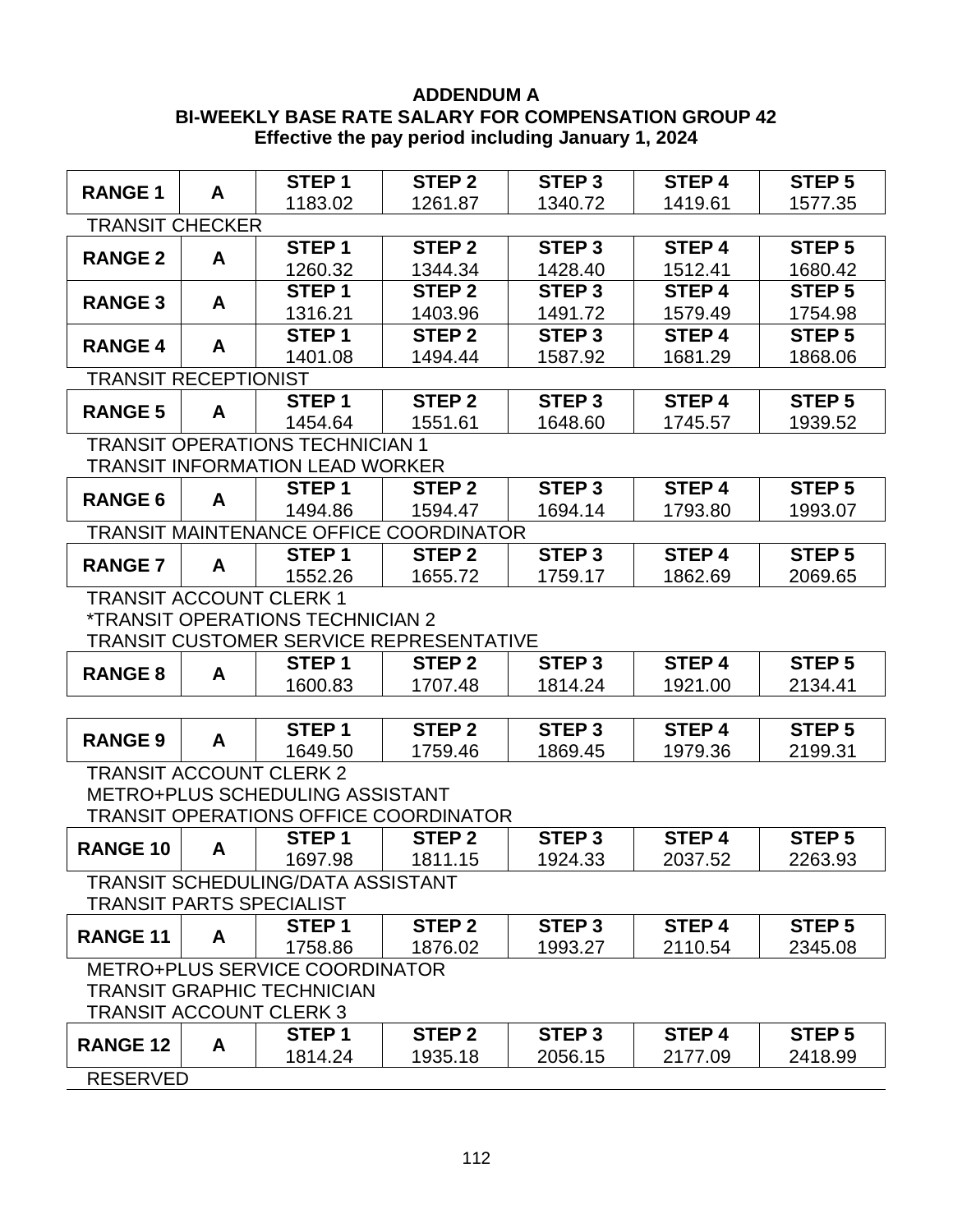| <b>RANGE 13</b>                        | A | STEP <sub>1</sub>                      | STEP <sub>2</sub> | STEP <sub>3</sub> | STEP <sub>4</sub> | STEP <sub>5</sub> |  |  |  |
|----------------------------------------|---|----------------------------------------|-------------------|-------------------|-------------------|-------------------|--|--|--|
|                                        |   | 1869.70                                | 1994.34           | 2118.99           | 2243.62           | 2492.93           |  |  |  |
| <b>TRANSIT ACCOUNTING TECHNICIAN I</b> |   |                                        |                   |                   |                   |                   |  |  |  |
| <b>RANGE 14</b>                        | A | STEP <sub>1</sub>                      | STEP <sub>2</sub> | STEP <sub>3</sub> | STEP <sub>4</sub> | <b>STEP 5</b>     |  |  |  |
|                                        |   | 1945.24                                | 2074.94           | 2204.60           | 2334.27           | 2593.64           |  |  |  |
|                                        |   | <b>TRANSIT ACCOUNTING TECHNICIAN 2</b> |                   |                   |                   |                   |  |  |  |
| <b>RANGE 15</b>                        |   | STEP <sub>1</sub>                      | STEP <sub>2</sub> | STEP <sub>3</sub> | STEP <sub>4</sub> | STEP <sub>5</sub> |  |  |  |
|                                        | A | 2023.06                                | 2157.92           | 2292.80           | 2427.63           | 2697.39           |  |  |  |
|                                        |   |                                        |                   |                   |                   |                   |  |  |  |
| <b>RANGE 16</b>                        |   | STEP <sub>1</sub>                      | STEP <sub>2</sub> | STEP <sub>3</sub> | STEP <sub>4</sub> | STEP <sub>5</sub> |  |  |  |
|                                        | A | 2103.98                                | 2244.26           | 2384.52           | 2524.76           | 2805.29           |  |  |  |
|                                        |   | <b>TRANSIT ACCOUNTING TECHNICIAN 3</b> |                   |                   |                   |                   |  |  |  |
| <b>RANGE 17</b>                        |   | STEP <sub>1</sub>                      | STEP <sub>2</sub> | STEP <sub>3</sub> | STEP <sub>4</sub> | STEP <sub>5</sub> |  |  |  |
|                                        | A | 2188.14                                | 2334.03           | 2479.90           | 2625.75           | 2917.51           |  |  |  |

**1.** The above transit positions represented by Teamsters Union Local No. 695 shall be compensated in accordance with the salary schedule, classifications and salary ranges herein designated.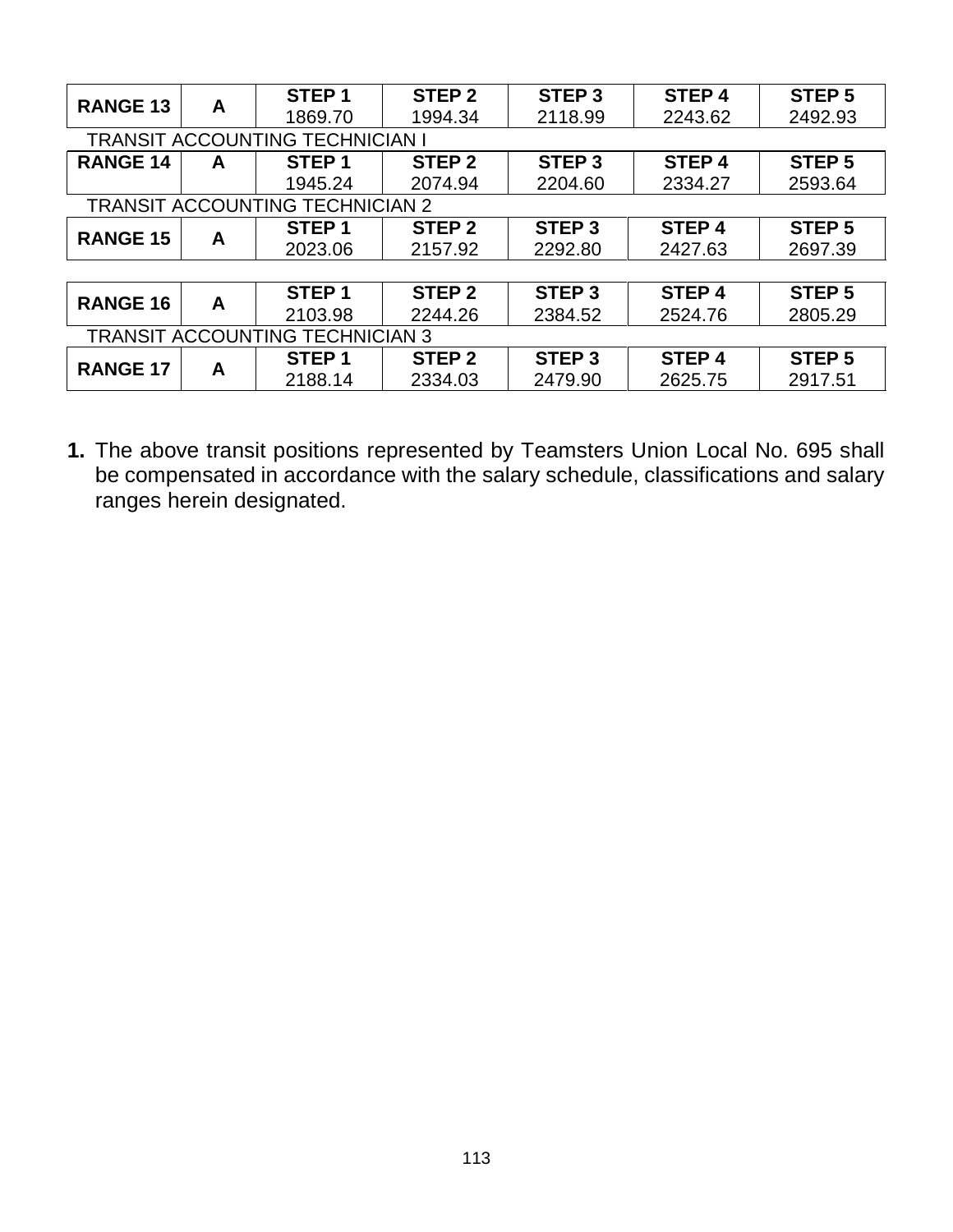#### **ADDENDUM A BI-WEEKLY BASE RATE SALARY FOR COMPENSATION GROUP 41 Effective the pay period including January 1, 2022**

|                                       |   | STEP <sub>1</sub>                                                                 | STEP <sub>2</sub> | STEP <sub>3</sub> | <b>STEP4</b> | STEP <sub>5</sub> |  |  |  |
|---------------------------------------|---|-----------------------------------------------------------------------------------|-------------------|-------------------|--------------|-------------------|--|--|--|
| <b>RANGE 2</b>                        | A | 1704.37                                                                           | 1818.00           | 1931.61           | 2045.22      | 2272.47           |  |  |  |
| <b>TRANSIT BUS CLEANER</b>            |   |                                                                                   |                   |                   |              |                   |  |  |  |
|                                       |   | STEP <sub>1</sub>                                                                 | STEP <sub>2</sub> | STEP <sub>3</sub> | <b>STEP4</b> | <b>STEP 5</b>     |  |  |  |
| <b>RANGE 3</b>                        | A | 1779.67                                                                           | 1898.30           | 2016.92           | 2135.61      | 2372.90           |  |  |  |
| <i><b>*TRANSIT SERVICE WORKER</b></i> |   |                                                                                   |                   |                   |              |                   |  |  |  |
| <b>TRANSIT CUSTODIAN</b>              |   |                                                                                   |                   |                   |              |                   |  |  |  |
|                                       |   | *(Additional recompence equivalent to \$.55 per hour/four hours per shift worked. |                   |                   |              |                   |  |  |  |
| <b>RANGE 4</b>                        | A | STEP <sub>1</sub>                                                                 | STEP <sub>2</sub> | STEP <sub>3</sub> | <b>STEP4</b> | STEP <sub>5</sub> |  |  |  |
|                                       |   | 1795.09                                                                           | 1914.73           | 2034.42           | 2154.10      | 2393.40           |  |  |  |
|                                       |   | TRANSIT "C" MECHANIC (ENTRY LEVEL*)                                               |                   |                   |              |                   |  |  |  |
|                                       |   | TRANSIT UTILITY WORKER (ENTRY LEVEL*)                                             |                   |                   |              |                   |  |  |  |
| <b>RANGE 5</b>                        | A | STEP <sub>1</sub>                                                                 | STEP <sub>2</sub> | STEP <sub>3</sub> | <b>STEP4</b> | STEP <sub>5</sub> |  |  |  |
|                                       |   | 1820.75                                                                           | 1942.12           | 2063.49           | 2184.88      | 2427.62           |  |  |  |
|                                       |   | <b>TRANSIT GARAGE DISPATCHER</b>                                                  |                   |                   |              |                   |  |  |  |
| <b>RANGE 5A</b>                       | A | STEP <sub>1</sub>                                                                 | STEP <sub>2</sub> | STEP <sub>3</sub> | <b>STEP4</b> | <b>STEP 5</b>     |  |  |  |
|                                       |   | 1795.34                                                                           | 1915.02           | 2034.70           | 2154.36      | 2393.76           |  |  |  |
| <b>TRANSIT OPERATOR</b>               |   |                                                                                   |                   |                   |              |                   |  |  |  |
| <b>RANGE 6</b>                        | A | STEP <sub>1</sub>                                                                 | STEP <sub>2</sub> | STEP <sub>3</sub> | <b>STEP4</b> | STEP <sub>5</sub> |  |  |  |
|                                       |   | 1832.77                                                                           | 1954.90           | 2077.07           | 2199.27      | 2443.62           |  |  |  |
| <b>TRANSIT "C" MECHANIC</b>           |   |                                                                                   |                   |                   |              |                   |  |  |  |
| <b>TRANSIT UTILITY WORKER</b>         |   |                                                                                   |                   |                   |              |                   |  |  |  |
| <b>RANGE 7</b>                        | A | STEP <sub>1</sub>                                                                 | STEP <sub>2</sub> | STEP <sub>3</sub> | <b>STEP4</b> | STEP <sub>5</sub> |  |  |  |
|                                       |   | 1763.74                                                                           | 1881.34           | 1998.93           | 2116.46      | 2351.64           |  |  |  |
| <b>RESERVED</b>                       |   |                                                                                   |                   |                   |              |                   |  |  |  |
| <b>RANGE 8</b>                        | A | STEP <sub>1</sub>                                                                 | STEP <sub>2</sub> | STEP <sub>3</sub> | <b>STEP4</b> | STEP <sub>5</sub> |  |  |  |
|                                       |   | 1926.78                                                                           | 2055.10           | 2183.74           | 2312.17      | 2569.10           |  |  |  |
| <b>TRANSIT "B" MECHANIC</b>           |   |                                                                                   |                   |                   |              |                   |  |  |  |
| <b>RANGE 9</b>                        | A | STEP <sub>1</sub>                                                                 | STEP <sub>2</sub> | STEP <sub>3</sub> | <b>STEP4</b> | STEP <sub>5</sub> |  |  |  |
|                                       |   | 2003.79                                                                           | 2137.42           | 2271.01           | 2404.57      | 2671.82           |  |  |  |
| <b>TRANSIT "A" MECHANIC</b>           |   |                                                                                   |                   |                   |              |                   |  |  |  |
| <b>TRANSIT PAINT &amp; BODY</b>       |   |                                                                                   |                   |                   |              |                   |  |  |  |
| <b>RANGE 10</b>                       | A | STEP <sub>1</sub>                                                                 | STEP <sub>2</sub> | STEP <sub>3</sub> | <b>STEP4</b> | STEP <sub>5</sub> |  |  |  |
|                                       |   | 2073.94                                                                           | 2212.27           | 2350.54           | 2488.79      | 2765.35           |  |  |  |

TRANSIT LEAD WORKER

Effective the pay period including January 1, 2022, increase by 2.5%.

Effective the pay period including January 1, 2023, increase by 2%.

Effective the pay period including January 1, 2024, increase by 2%.

- **1.** The above transit positions represented by Teamsters Union Local No. 695 shall be compensated in accordance with the salary schedule, classifications and salary ranges herein designated.
- **2.** Entry-level "C" Mechanic employees shall be increased to Class "C" Mechanic rates of pay upon successful completion of the six (6) month training program.
- **3.** Entry-level Utility employees shall be increased to Utility rates of pay upon successful completion of the six (6) month training program.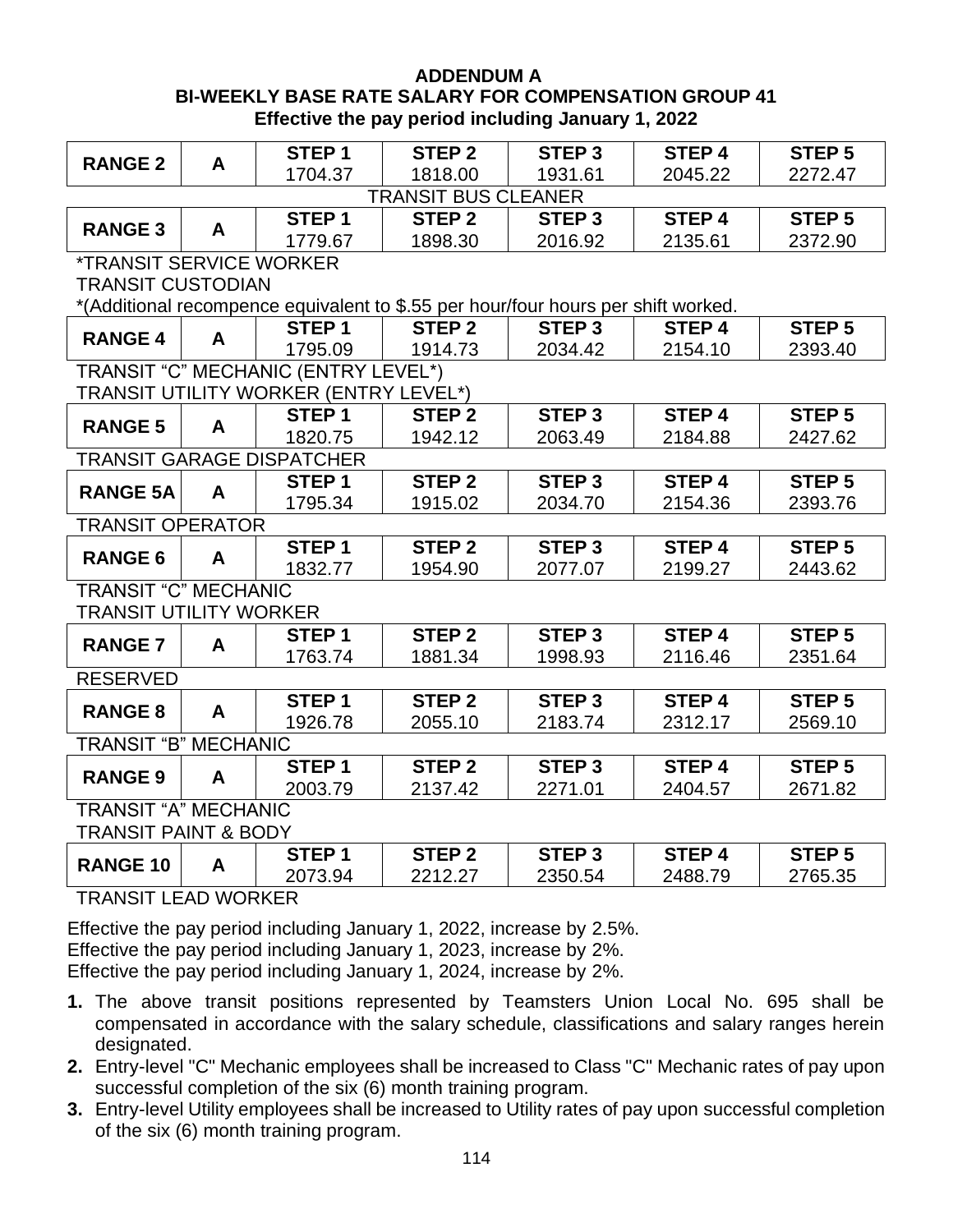#### **ADDENDUM A BI-WEEKLY BASE RATE SALARY FOR COMPENSATION GROUP 41 Effective the pay period including January 1, 2023**

|                                       |   | STEP <sub>1</sub>                     | <b>STEP 2</b>     | <b>STEP 3</b>                                                                     | <b>STEP4</b>      | <b>STEP 5</b>     |  |  |  |
|---------------------------------------|---|---------------------------------------|-------------------|-----------------------------------------------------------------------------------|-------------------|-------------------|--|--|--|
| <b>RANGE 2</b>                        | A | 1738.46                               | 1854.36           | 1970.24                                                                           | 2086.13           | 2317.92           |  |  |  |
| <b>TRANSIT BUS CLEANER</b>            |   |                                       |                   |                                                                                   |                   |                   |  |  |  |
|                                       |   | STEP <sub>1</sub>                     | STEP <sub>2</sub> | STEP <sub>3</sub>                                                                 | <b>STEP4</b>      | STEP <sub>5</sub> |  |  |  |
| <b>RANGE 3</b>                        | A | 1815.26                               | 1936.27           | 2057.26                                                                           | 2178.32           | 2420.36           |  |  |  |
| <i><b>*TRANSIT SERVICE WORKER</b></i> |   |                                       |                   |                                                                                   |                   |                   |  |  |  |
| <b>TRANSIT CUSTODIAN</b>              |   |                                       |                   |                                                                                   |                   |                   |  |  |  |
|                                       |   |                                       |                   | *(Additional recompence equivalent to \$.55 per hour/four hours per shift worked. |                   |                   |  |  |  |
|                                       |   | STEP <sub>1</sub>                     | STEP <sub>2</sub> | STEP <sub>3</sub>                                                                 | STEP <sub>4</sub> | STEP <sub>5</sub> |  |  |  |
| <b>RANGE 4</b>                        | A | 1830.99                               | 1953.02           | 2075.10                                                                           | 2197.18           | 2441.27           |  |  |  |
|                                       |   | TRANSIT "C" MECHANIC (ENTRY LEVEL*)   |                   |                                                                                   |                   |                   |  |  |  |
|                                       |   | TRANSIT UTILITY WORKER (ENTRY LEVEL*) |                   |                                                                                   |                   |                   |  |  |  |
| <b>RANGE 5</b>                        | A | STEP <sub>1</sub>                     | STEP <sub>2</sub> | STEP <sub>3</sub>                                                                 | <b>STEP 4</b>     | STEP <sub>5</sub> |  |  |  |
|                                       |   | 1857.17                               | 1980.96           | 2104.76                                                                           | 2228.58           | 2476.17           |  |  |  |
|                                       |   | <b>TRANSIT GARAGE DISPATCHER</b>      |                   |                                                                                   |                   |                   |  |  |  |
| <b>RANGE 5A</b>                       | A | STEP <sub>1</sub>                     | STEP <sub>2</sub> | STEP <sub>3</sub>                                                                 | STEP <sub>4</sub> | STEP <sub>5</sub> |  |  |  |
|                                       |   | 1831.24                               | 1953.32           | 2075.40                                                                           | 2197.45           | 2441.63           |  |  |  |
| <b>TRANSIT OPERATOR</b>               |   |                                       |                   |                                                                                   |                   |                   |  |  |  |
| <b>RANGE 6</b>                        | A | STEP <sub>1</sub>                     | STEP <sub>2</sub> | STEP <sub>3</sub>                                                                 | <b>STEP4</b>      | STEP <sub>5</sub> |  |  |  |
|                                       |   | 1869.42                               | 1994.00           | 2118.62                                                                           | 2243.26           | 2492.49           |  |  |  |
| <b>TRANSIT "C" MECHANIC</b>           |   |                                       |                   |                                                                                   |                   |                   |  |  |  |
| <b>TRANSIT UTILITY WORKER</b>         |   |                                       |                   |                                                                                   |                   |                   |  |  |  |
| <b>RANGE 7</b>                        | A | STEP <sub>1</sub>                     | STEP <sub>2</sub> | STEP <sub>3</sub>                                                                 | <b>STEP 4</b>     | <b>STEP 5</b>     |  |  |  |
|                                       |   | 1799.01                               | 1918.96           | 2038.90                                                                           | 2158.79           | 2398.67           |  |  |  |
| <b>RESERVED</b>                       |   |                                       |                   |                                                                                   |                   |                   |  |  |  |
| <b>RANGE 8</b>                        | A | STEP <sub>1</sub>                     | STEP <sub>2</sub> | STEP <sub>3</sub>                                                                 | <b>STEP4</b>      | STEP <sub>5</sub> |  |  |  |
|                                       |   | 1965.31                               | 2096.21           | 2227.42                                                                           | 2358.41           | 2620.48           |  |  |  |
| <b>TRANSIT "B" MECHANIC</b>           |   |                                       |                   |                                                                                   |                   |                   |  |  |  |
| <b>RANGE 9</b>                        | A | STEP <sub>1</sub>                     | STEP <sub>2</sub> | STEP <sub>3</sub>                                                                 | <b>STEP4</b>      | <b>STEP 5</b>     |  |  |  |
|                                       |   | 2043.86                               | 2180.17           | 2316.43                                                                           | 2452.66           | 2725.26           |  |  |  |
| <b>TRANSIT "A" MECHANIC</b>           |   |                                       |                   |                                                                                   |                   |                   |  |  |  |
| <b>TRANSIT PAINT &amp; BODY</b>       |   |                                       |                   |                                                                                   |                   |                   |  |  |  |
| <b>RANGE 10</b>                       | A | STEP <sub>1</sub>                     | STEP <sub>2</sub> | STEP <sub>3</sub>                                                                 | <b>STEP 4</b>     | STEP <sub>5</sub> |  |  |  |
|                                       |   | 2115.42                               | 2256.52           | 2397.54                                                                           | 2538.57           | 2820.66           |  |  |  |

TRANSIT LEAD WORKER

- **1.** The above transit positions represented by Teamsters Union Local No. 695 shall be compensated in accordance with the salary schedule, classifications and salary ranges herein designated.
- **2.** Entry-level "C" Mechanic employees shall be increased to Class "C" Mechanic rates of pay upon successful completion of the six (6) month training program.

Entry-level Utility employees shall be increased to Utility rates of pay upon successful completion of the six (6) month training program.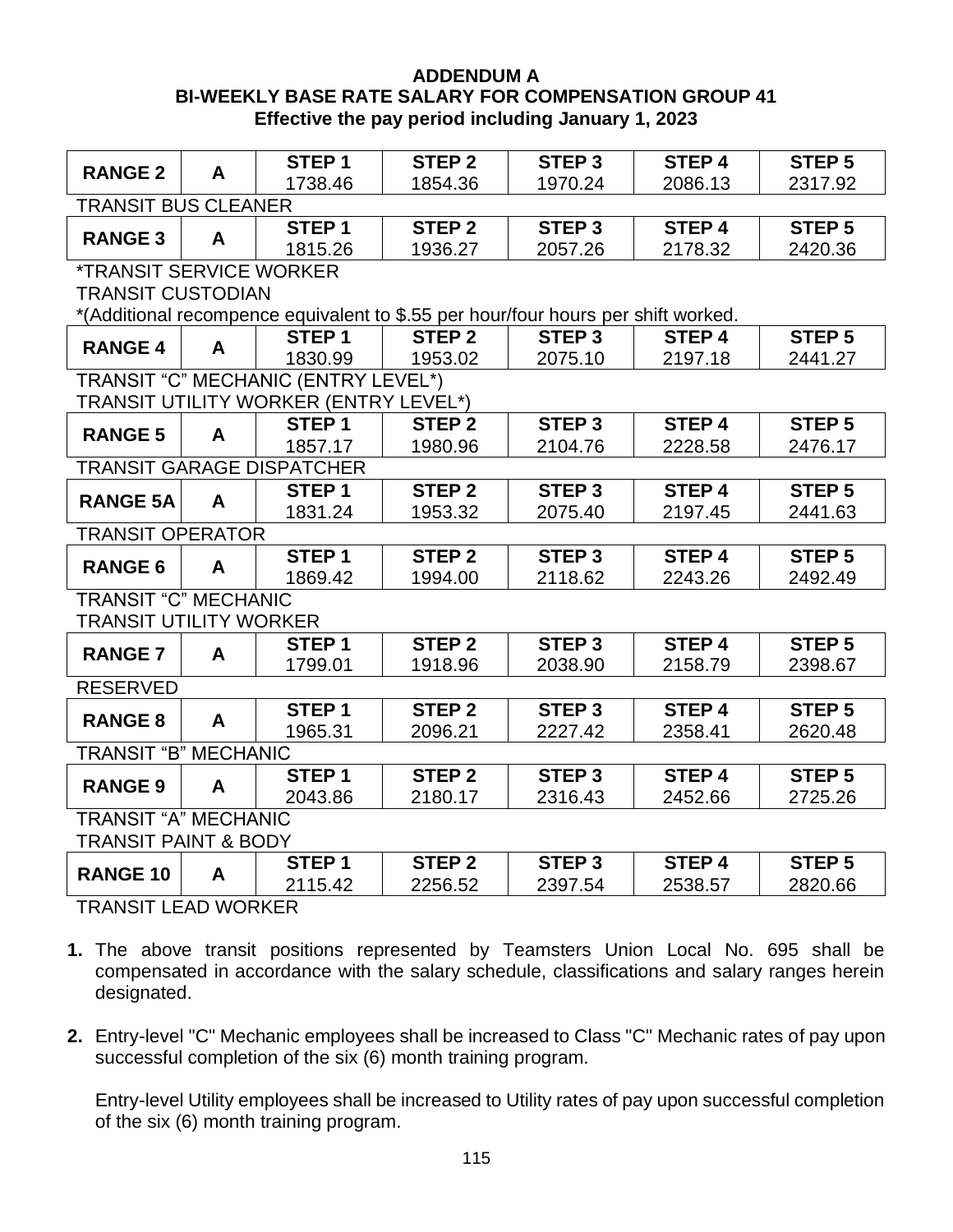#### **ADDENDUM A BI-WEEKLY BASE RATE SALARY FOR COMPENSATION GROUP 41 Effective the pay period including January 1, 2024**

|                                       |   | STEP <sub>1</sub>                     | STEP <sub>2</sub> | <b>STEP 3</b>                                                                     | STEP <sub>4</sub> | <b>STEP 5</b>     |  |  |  |
|---------------------------------------|---|---------------------------------------|-------------------|-----------------------------------------------------------------------------------|-------------------|-------------------|--|--|--|
| <b>RANGE 2</b>                        | A | 1773.22                               | 1891.45           | 2009.65                                                                           | 2127.85           | 2364.28           |  |  |  |
| <b>TRANSIT BUS CLEANER</b>            |   |                                       |                   |                                                                                   |                   |                   |  |  |  |
|                                       |   | STEP <sub>1</sub>                     | STEP <sub>2</sub> | STEP <sub>3</sub>                                                                 | STEP <sub>4</sub> | <b>STEP 5</b>     |  |  |  |
| <b>RANGE 3</b>                        | A | 1851.57                               | 1975.00           | 2098.40                                                                           | 2221.89           | 2468.77           |  |  |  |
| <i><b>*TRANSIT SERVICE WORKER</b></i> |   |                                       |                   |                                                                                   |                   |                   |  |  |  |
| <b>TRANSIT CUSTODIAN</b>              |   |                                       |                   |                                                                                   |                   |                   |  |  |  |
|                                       |   |                                       |                   | *(Additional recompence equivalent to \$.55 per hour/four hours per shift worked. |                   |                   |  |  |  |
| <b>RANGE 4</b>                        | A | STEP <sub>1</sub>                     | STEP <sub>2</sub> | STEP <sub>3</sub>                                                                 | STEP <sub>4</sub> | <b>STEP 5</b>     |  |  |  |
|                                       |   | 1867.61                               | 1992.09           | 2116.61                                                                           | 2241.12           | 2490.10           |  |  |  |
|                                       |   | TRANSIT "C" MECHANIC (ENTRY LEVEL*)   |                   |                                                                                   |                   |                   |  |  |  |
|                                       |   | TRANSIT UTILITY WORKER (ENTRY LEVEL*) |                   |                                                                                   |                   |                   |  |  |  |
| <b>RANGE 5</b>                        | A | STEP <sub>1</sub>                     | STEP <sub>2</sub> | STEP <sub>3</sub>                                                                 | STEP <sub>4</sub> | STEP <sub>5</sub> |  |  |  |
|                                       |   | 1894.31                               | 2020.58           | 2146.86                                                                           | 2273.14           | 2525.69           |  |  |  |
|                                       |   | <b>TRANSIT GARAGE DISPATCHER</b>      |                   |                                                                                   |                   |                   |  |  |  |
| <b>RANGE 5A</b>                       | A | STEP <sub>1</sub>                     | <b>STEP 2</b>     | <b>STEP 3</b>                                                                     | <b>STEP4</b>      | <b>STEP 5</b>     |  |  |  |
|                                       |   | 1867.86                               | 1992.38           | 2116.91                                                                           | 2241.40           | 2490.46           |  |  |  |
| <b>TRANSIT OPERATOR</b>               |   |                                       |                   |                                                                                   |                   |                   |  |  |  |
| <b>RANGE 6</b>                        | A | STEP <sub>1</sub>                     | STEP <sub>2</sub> | STEP <sub>3</sub>                                                                 | <b>STEP4</b>      | <b>STEP 5</b>     |  |  |  |
|                                       |   | 1906.82                               | 2033.88           | 2160.99                                                                           | 2288.12           | 2542.34           |  |  |  |
| <b>TRANSIT "C" MECHANIC</b>           |   |                                       |                   |                                                                                   |                   |                   |  |  |  |
| <b>TRANSIT UTILITY WORKER</b>         |   |                                       |                   |                                                                                   |                   |                   |  |  |  |
| <b>RANGE 7</b>                        |   | STEP <sub>1</sub>                     | STEP <sub>2</sub> | STEP <sub>3</sub>                                                                 | <b>STEP 4</b>     | STEP <sub>5</sub> |  |  |  |
|                                       |   | 1834.99                               | 1957.34           | 2079.68                                                                           | 2201.97           | 2446.65           |  |  |  |
| <b>RESERVED</b>                       |   |                                       |                   |                                                                                   |                   |                   |  |  |  |
| <b>RANGE 8</b>                        | A | STEP <sub>1</sub>                     | STEP <sub>2</sub> | <b>STEP 3</b>                                                                     | <b>STEP4</b>      | <b>STEP 5</b>     |  |  |  |
|                                       |   | 2004.62                               | 2138.14           | 2271.97                                                                           | 2405.58           | 2672.89           |  |  |  |
| <b>TRANSIT "B" MECHANIC</b>           |   |                                       |                   |                                                                                   |                   |                   |  |  |  |
| <b>RANGE 9</b>                        | A | STEP <sub>1</sub>                     | STEP <sub>2</sub> | STEP <sub>3</sub>                                                                 | STEP <sub>4</sub> | <b>STEP 5</b>     |  |  |  |
|                                       |   | 2084.74                               | 2223.77           | 2362.76                                                                           | 2501.71           | 2779.76           |  |  |  |
| <b>TRANSIT "A" MECHANIC</b>           |   |                                       |                   |                                                                                   |                   |                   |  |  |  |
| <b>TRANSIT PAINT &amp; BODY</b>       |   |                                       |                   |                                                                                   |                   |                   |  |  |  |
| <b>RANGE 10</b>                       | A | STEP <sub>1</sub>                     | <b>STEP 2</b>     | STEP <sub>3</sub>                                                                 | <b>STEP4</b>      | <b>STEP 5</b>     |  |  |  |
|                                       |   | 2157.74                               | 2301.65           | 2445.50                                                                           | 2589.34           | 2877.07           |  |  |  |

TRANSIT LEAD WORKER

- **1.** The above transit positions represented by Teamsters Union Local No. 695 shall be compensated in accordance with the salary schedule, classifications and salary ranges herein designated.
- **2.** Entry-level "C" Mechanic employees shall be increased to Class "C" Mechanic rates of pay upon successful completion of the six (6) month training program.

Entry-level Utility employees shall be increased to Utility rates of pay upon successful completion of the six (6) month training program.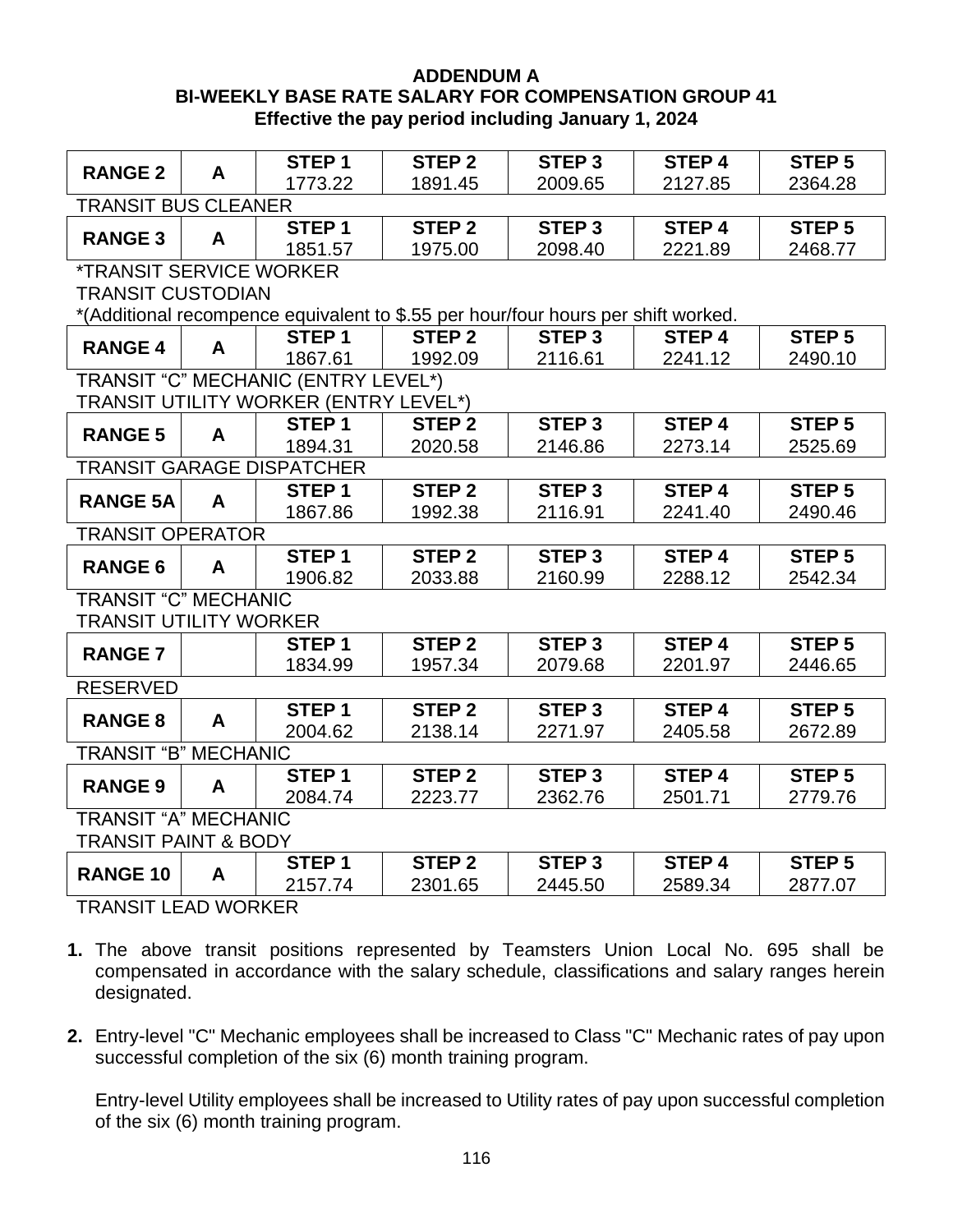#### **ADDENDUM B — SHOP SCHEDULE**

| <b>CLASSIFICATION</b> | # EMPLOYEES    | <b>HOURS</b>             | <b>OFF DAYS</b> |
|-----------------------|----------------|--------------------------|-----------------|
| Custodian             | $\overline{2}$ | 4:00 p.m. - 12:30 a.m.   | Sun-Sat         |
| <b>Bus Cleaner</b>    | 1              | $5:00$ a.m. - 1:30 p.m.  | Sun-Sat         |
| <b>Utility</b>        | 3              | 6:30 a.m. $-3:00$ p.m.   | Sun-Sat         |
| <b>Utility</b>        |                | $7:00$ a.m. $-3:30$ p.m. | Fri-Sat         |
| <b>Utility</b>        |                | $7:00$ a.m. $-3:30$ p.m. | Sun-Mon         |
| Custodian             |                | 4:00 p.m. - 12:30 a.m.   | Sun-Sat         |
| A Lead Mechanic       | 1              | $7:00$ a.m. $-3:30$ p.m. | Sun-Sat         |
| A Mechanic            | 4              | $7:00$ a.m. $-3:30$ p.m. | Sun-Sat         |
| A Mechanic            | 3              | $7:30$ a.m. $-4:00$ p.m. | Sun-Sat         |
| A Paint & Body        | $\overline{2}$ | $7:30$ a.m. $-4:00$ p.m. | Sun-Sat         |
| <b>B</b> Mechanic     | 1              | 7:00 a.m. - 3:30 p.m.    | Sun-Sat         |
| <b>B</b> Mechanic     | 3              | 7:30 a.m. - 4:00 p.m.    | Sun-Sat         |
| C Mechanic            | $\overline{2}$ | $7:00$ a.m. $-3:30$ p.m. | Sun-Sat         |
| C Mechanic            | 1              | $7:00$ a.m. $-3:30$ p.m. | Tue-Wed         |
| <b>Dispatcher</b>     |                | $7:00$ a.m. $-3:30$ p.m. | Sun-Sat         |
| <b>Utility</b>        | $\overline{2}$ | $7:00$ a.m. $-3:30$ p.m. | Sun-Sat         |
| A Mechanic            | $\overline{2}$ | 6:00 a.m. $-$ 4:30 p.m.  | Sun-Mon-Sat     |
| A Mechanic            | 3              | 6:00 a.m. $-$ 4:30 p.m.  | Sun-Fri-Sat     |
| A Paint & Body        |                | 6:00 a.m. - $4:30$ p.m.  | Sun-Fri-Sat     |
| <b>B</b> Mechanic     |                | 6:00 a.m. $-$ 4:30 p.m.  | Tue-Wed-Thu     |
| <b>B</b> Mechanic     |                | 6:00 a.m. $-$ 4:30 p.m.  | Sun-Mon-Sat     |
| <b>B</b> Mechanic     | $\mathbf 2$    | 6:00 a.m. - $4:30$ p.m.  | Sun-Fri-Sat     |
| C Mechanic            | $\overline{2}$ | 6:00 a.m. $-4:30$ p.m.   | Sun-Mon-Sat     |
| C Mechanic            | 1              | 6:00 a.m. $-$ 4:30 p.m.  | Sun-Fri-Sat     |
| C Mechanic            |                | 6:00 a.m. $-$ 4:30 p.m.  | Tue-Wed-Thu     |
| C Mechanic            |                | 11:00 a.m. - 7:30 p.m.   | Sun-Sat         |
| <b>Bus Cleaner</b>    |                | 7:00 p.m. - 3:30 a.m.    | Fri-Sat         |
| <b>Bus Cleaner</b>    |                | 4:00 p.m. - $12:30$ a.m. | Sun-Mon         |
| <b>Bus Cleaner</b>    |                | 4:00 p.m. - 12:30 a.m.   | Fri-Sat         |
| <b>Bus Cleaner</b>    |                | 4:00 p.m. - 12:30 a.m.   | Sun-Sat         |
| A Mechanic            |                | $3:00$ p.m. - 1:30 a.m.  | Sun-Fri-Sat     |
| <b>B</b> Mechanic     |                | $3:00$ p.m. - 1:30 a.m.  | Sun-Mon-Sat     |
| C Mechanic            |                | $3:00$ p.m. - 1:30 a.m.  | Sun-Mon-Tue     |
| C Mechanic            |                | $3:00$ p.m. - 1:30 a.m.  | Tue-Wed-Thu     |
| Service               | 2              | $3:00$ p.m. - 1:30 a.m.  | Sun-Mon-Sat     |
| Service               |                | $3:00$ p.m. - 1:30 a.m.  | Sun-Fri-Sat     |
| <b>B</b> Mechanic     |                | 4:00 p.m. - 12:30 a.m.   | Sun-Sat         |
| <b>B</b> Mechanic     |                | 4:00 a.m. $-$ 12:30 p.m. | Sun-Sat         |
| C Mechanic            |                | 4:00 p.m. - 12:30 a.m.   | Sun-Mon         |
| C Mechanic            | 2              | 4:00 p.m. - 12:30 a.m.   | Fri-Sat         |
| Service               | $\overline{7}$ | 4:00 p.m. - 12:30 a.m.   | Sun-Sat         |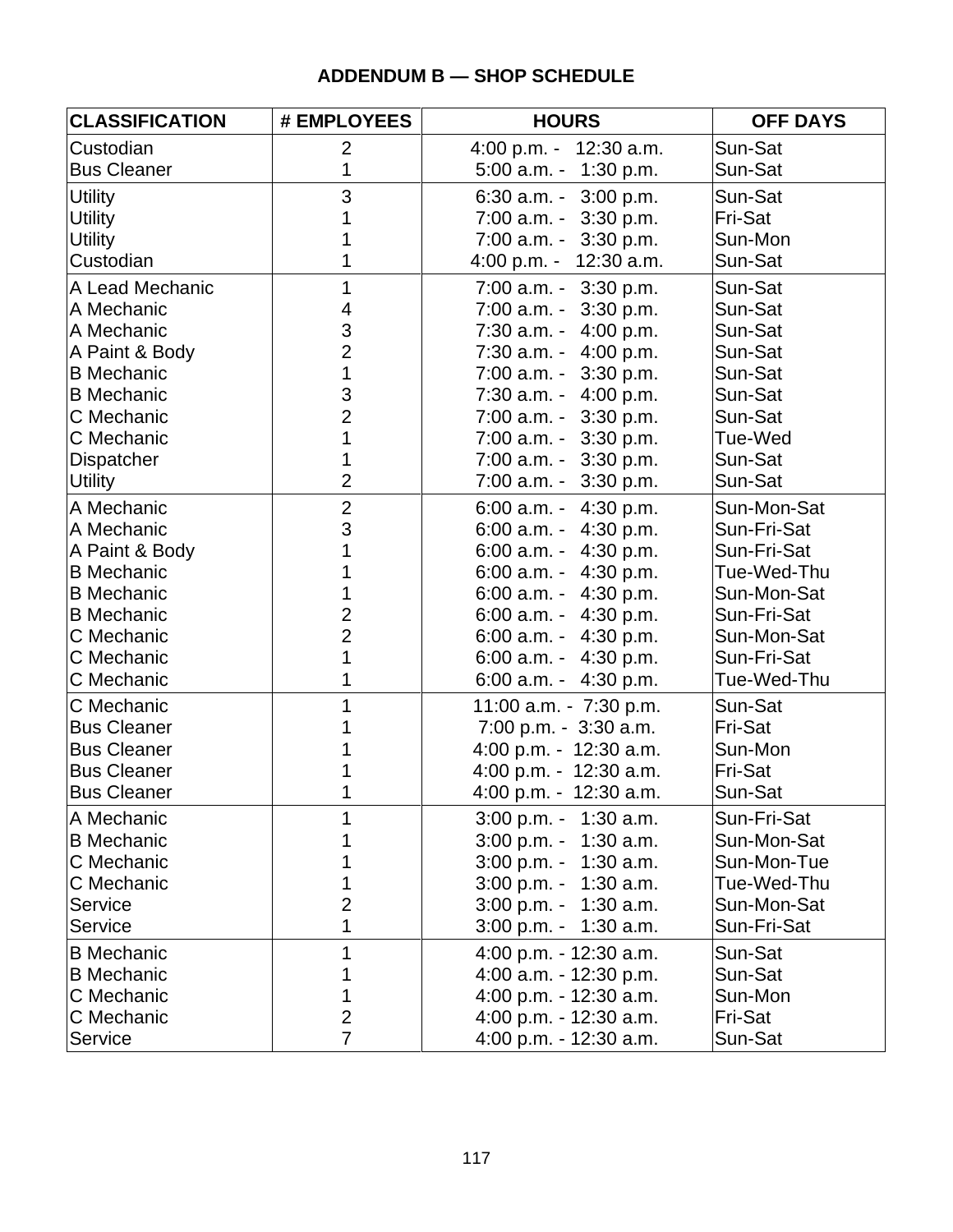| <b>B</b> Mechanic     | $\overline{2}$ | 11:00 p.m. - $7:30$ a.m. | Fri-Sat         |
|-----------------------|----------------|--------------------------|-----------------|
| <b>B</b> Mechanic     |                | 11:00 p.m. - 7:30 a.m.   | Sun-Sat         |
| <b>C</b> Mechanic     | 2              | 11:00 p.m. - 7:30 a.m.   | Sun-Sat         |
| <b>C</b> Mechanic     |                | 11:00 p.m. - 7:30 a.m.   | Wed-Thu         |
| C Mechanic            |                | 11:00 p.m. - 7:30 a.m.   | Mon-Tue         |
| Dispatcher            |                | 11:00 p.m. - $7:30$ a.m. | Fri-Sat         |
|                       |                | <b>PART-TIME</b>         |                 |
| <b>Service Worker</b> |                | $9:00$ p.m. $-2:00$ a.m. | Sun-Tue-Wed-Sat |
| A Mechanic            | 3              | $7:30$ a.m. $-4:00$ p.m. | Sun-Sat         |
| <b>B</b> Mechanic     | 3              | 7:30 a.m. - 4:00 p.m.    | Sun-Sat         |
| <b>A Mechanic</b>     |                | $3:00$ p.m. - 1:30 a.m.  | Sun-Fri-Sat     |
| <b>Bus Cleaner</b>    |                | 4:00 p.m. - 12:30 a.m.   | Fri-Sat         |

## **NOTE:**

- **A.** When school is recessed for the summer the two (2) part-time shop employees may be full-time employees in the service classification only. There shall be a shift pick posted for service classification and bid by progressive seniority within the classification.
- **B.** The number of employees listed above does not establish minimum staffing levels.
- **C.** Changes in the hours of the shop work schedule may be made by mutual agreement of the Parties
- **D.** New positions/shifts may be placed in the schedule based on the needs of the organization after discussion with the Union.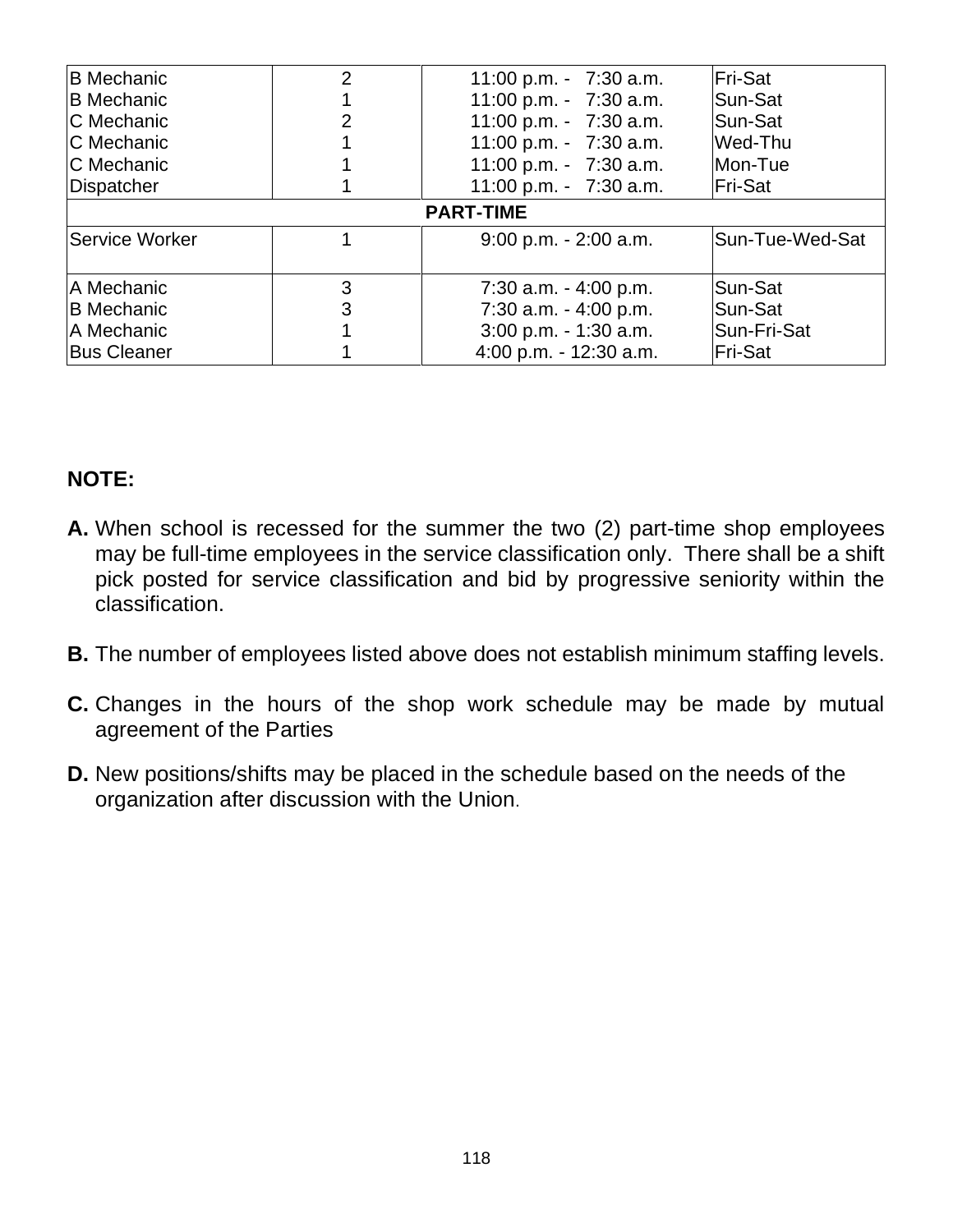# **ADDENDUM C**

# **PERSONAL ELECTRONIC DEVICE POLICY**

Madison Metro employees are prohibited from having an activated cell phone and/or operating electronic device in their possession while they are operating City equipment and/or are working in safety-sensitive areas.

All cell phones and/or electronic devices must be turned off and remain off.

The use of and/or wearing of earplugs, earphones, earbuds, Bluetooth or any other electronic device or appliance designed to affect hearing is prohibited.

Refers only to when in the operation of a City vehicle. Use of a personal cell phone and/or electronic device while operating a Metro vehicle is strictly prohibited. Personal cell phone and electronic device usage must be restricted to layover points and/or recovery locations. The interruption of service to use a personal electronic device is prohibited.

Employee found in violation of the Metro Policy on Cell Phones & Electronic Devices, as defined herein, will be subject to the following disciplinary action:

1st violation – Three (3) day suspension 2nd violation – Termination of employment

Time limits of 22.4 are not applicable. Employee is subject to summary termination if accident caused by way of employee use of cell phone and/or electronic device.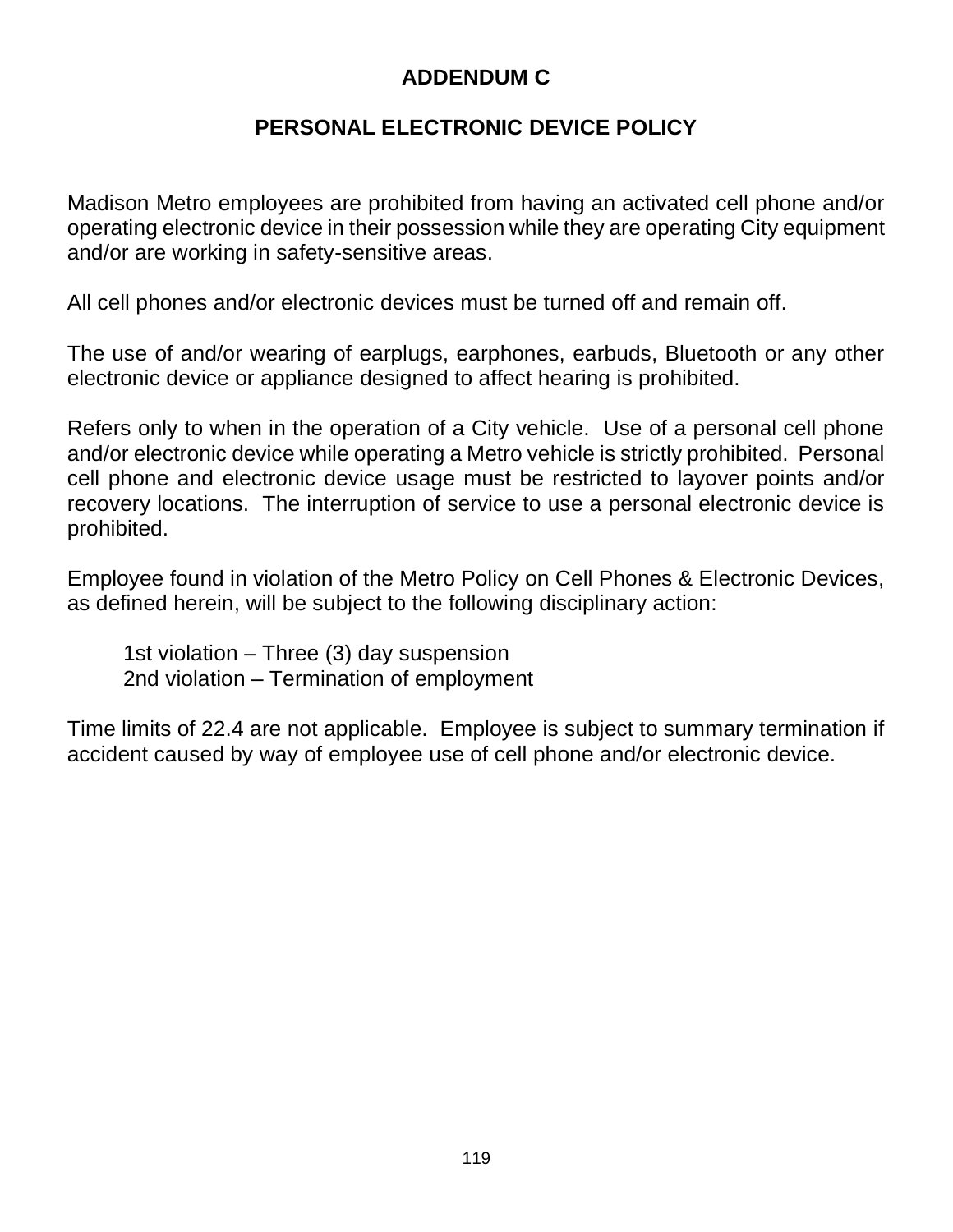# **ADDENDUM D**

### **NEW PROGRAMS**

- **A.** The parties agree to the creation of Bus Rapid Transit (BRT) provisions within the contract, to include but not limited to; rosters, extra board assignments, and qualifications to bid. It is mutually recognized by the parties that Bus Rapid Transit is substantially different than regular route transit. The parties will work together throughout the term of this contract to implement BRT, and will include BRT language in the successor to this contract by mutual agreement.
- **B.** The parties agree to develop for implementation a journeyperson mechanic apprenticeship program in the maintenance unit. The parties will work together throughout the term of this contract to implement apprenticeships, and will include apprenticeship language in the successor to this contract by mutual agreement.
- **C.** The parties will work together throughout the term of this contract to develop and implement language related to satellite facilities staffing, location, seniority, and shift picks, and will include such language in the successor to this contract by mutual agreement.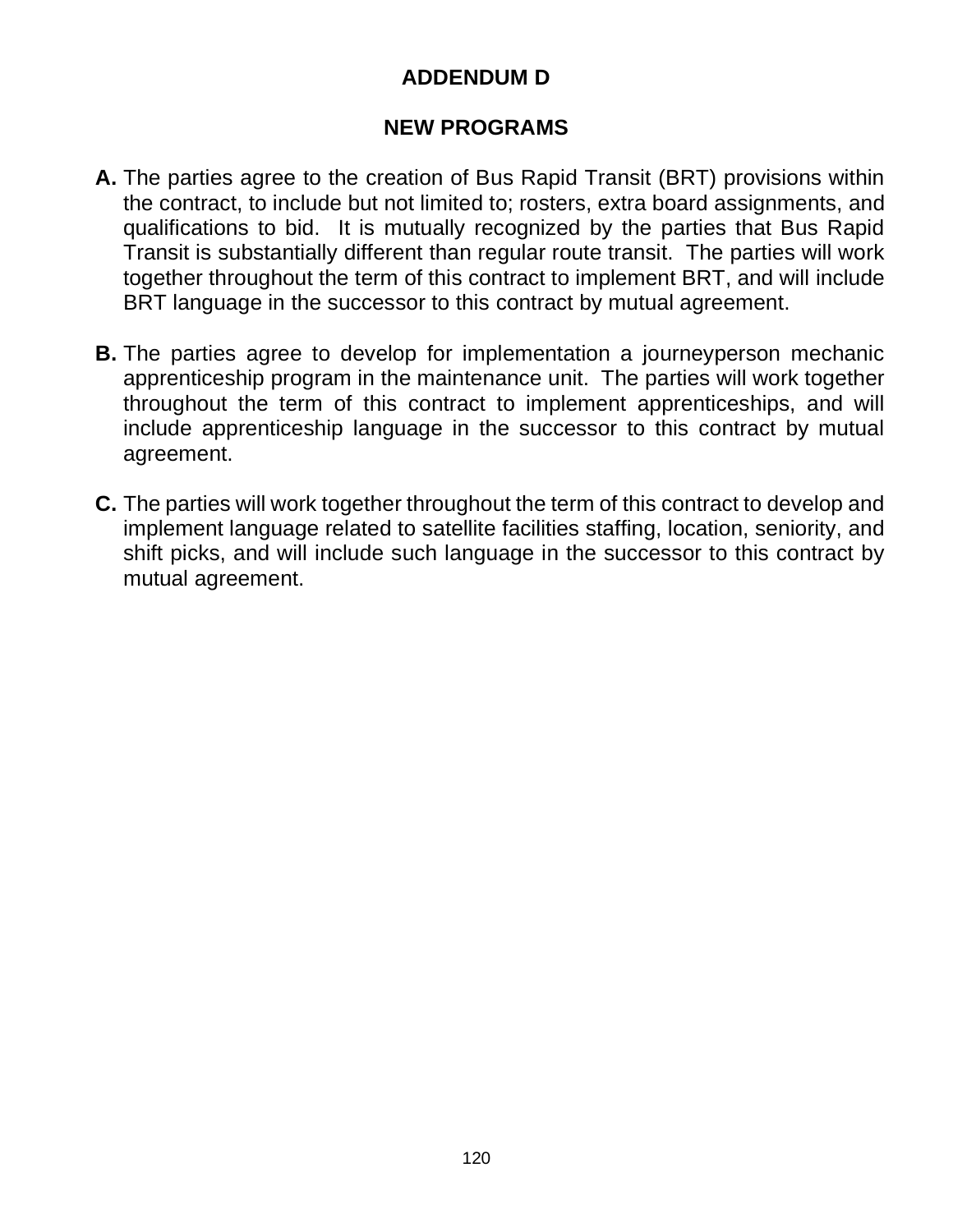# **ADDENDUM E**

## **MEMORANDUM OF UNDERSTANDING**

#### **MADISON METRO MEDICAL EXAMINATION POLICY**

The following is a Memorandum of Understanding, executed by and between, Teamsters Union Local No. 695 affiliated with the International Brotherhood of Teamsters ("Union") and the City of Madison, Department of Transportation, Transit Division, ("City").This settles the grievance filed by the Union on October 23, 2019, Docket number- 19-36-U. The grievance is withdrawn with prejudice by the Union.

## **BACKGROUND**

The Union and the City are signatory to a Collective Bargaining Agreement (CBA) for the period March 10, 2014 - December 31, 2018.

The City and the Union are currently in the process of bargaining a successor labor agreement. The CBA does not represent as an obligation or condition of employment a Federal Medical Certificate (Fed Med card). Section 12.1 of the CBA, obligates the bargaining unit represented by Teamsters Union Local No. 695 to submit to a physical examination "as often as deemed necessary" by the City. Section 12.2 of the CBA, provides **ANY** physical examination must reveal and establish the fitness of the employee to perform the duties for which s/he was employed.

#### **RESOLUTION**

No current employee in the bargaining unit is required to maintain a Federal Medical Certification except for newly hired employees who must maintain for up to the first two years of employment.

The City provides assurances to the Union and Unions' membership the City of Madison, Department of Transportation, Transit Division, shall not require a Madison Metro Federal Medical Exam for any non-probationary employee as a means to determine or evaluate employee's ability to perform the essential functions of his/her employment.

The Union recognizes the City's right to require an applicant for employment to submit to a Federal DOT Fed Med examination as a condition of an offer of employment. Provided, however, once employed the probationary employee becomes entitled to the terms, conditions and benefits of the CBA. However, if the newly hired employee receives a clearance for a period of time, which is commensurate with the new hire's Article 29 probationary period, the City shall not require any further 'Fed Med' from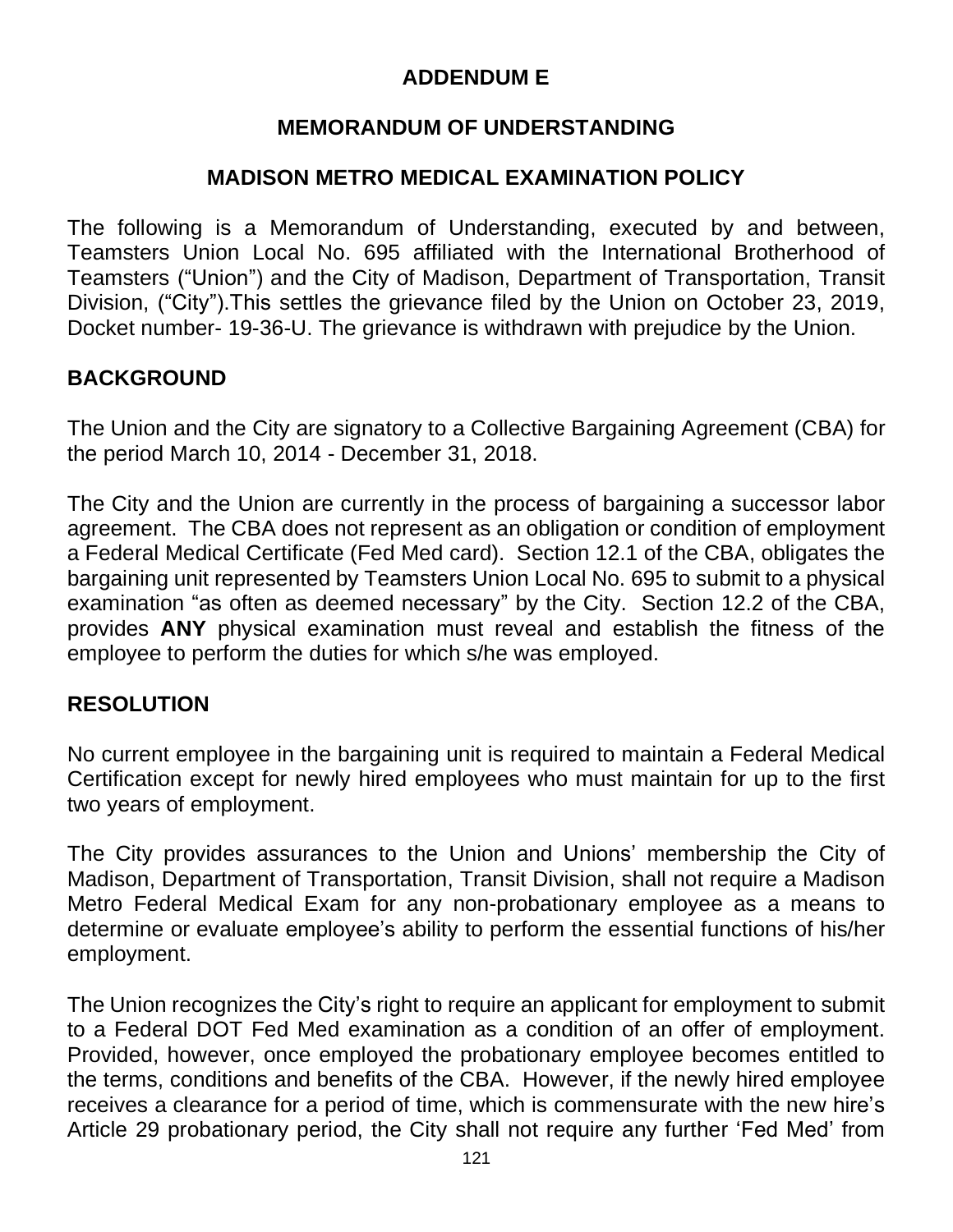that employee. If the 'Fed Med' is for any period of time less than their probationary period, the new hire must obtain a renewal of the clearance at least until such time as the new hire employee completes their probationary period.

It is agreed that as of December 31, 2021 all employees hired on or after that date shall be required to maintain a federal medical certification as a condition of employment, for the duration of their employment. All employees hired prior to December 31, 2021 are exempt from this requirement, except as it pertains to the twoyear Fed-Med requirement for during the probationary periods of employees hired between the effective date of this agreement and December 31, 2021.

The City has the right under the CBA to require that non-probationary employees submit to a physical examination to evaluate an employee's general overall condition of physical or mental status to perform their job duties. All employees regardless of hire date are subject to the language of Article 12 of this agreement as well as in accordance with D.O.T. regulations, and any failure by an employee to submit to such examination shall subject employee to discipline in accordance with the Collective Bargaining Agreement.

Any periodic evaluation deeming an employee possibly unable to perform their job duties shall not subject employee to loss of employment, but shall allow the City to require the employee to submit to treatment by their health care provider or a fitness for duty examination, for which Article 12's remedial provisions shall apply.

| Larry Wedan<br>Secretary-Treasurer                                       | <b>Greg Leifer</b>                                                                  |
|--------------------------------------------------------------------------|-------------------------------------------------------------------------------------|
| <b>Business Agent of Record</b><br><b>Teamsters Local 695</b>            | Employee & Labor Relations Manager<br>City of Madison                               |
| <b>Rick Roeth</b><br><b>Business Agent</b><br><b>Teamsters Local 695</b> | <b>Justin Stuehrenberg</b><br><b>General Transit Manger</b><br><b>Madison Metro</b> |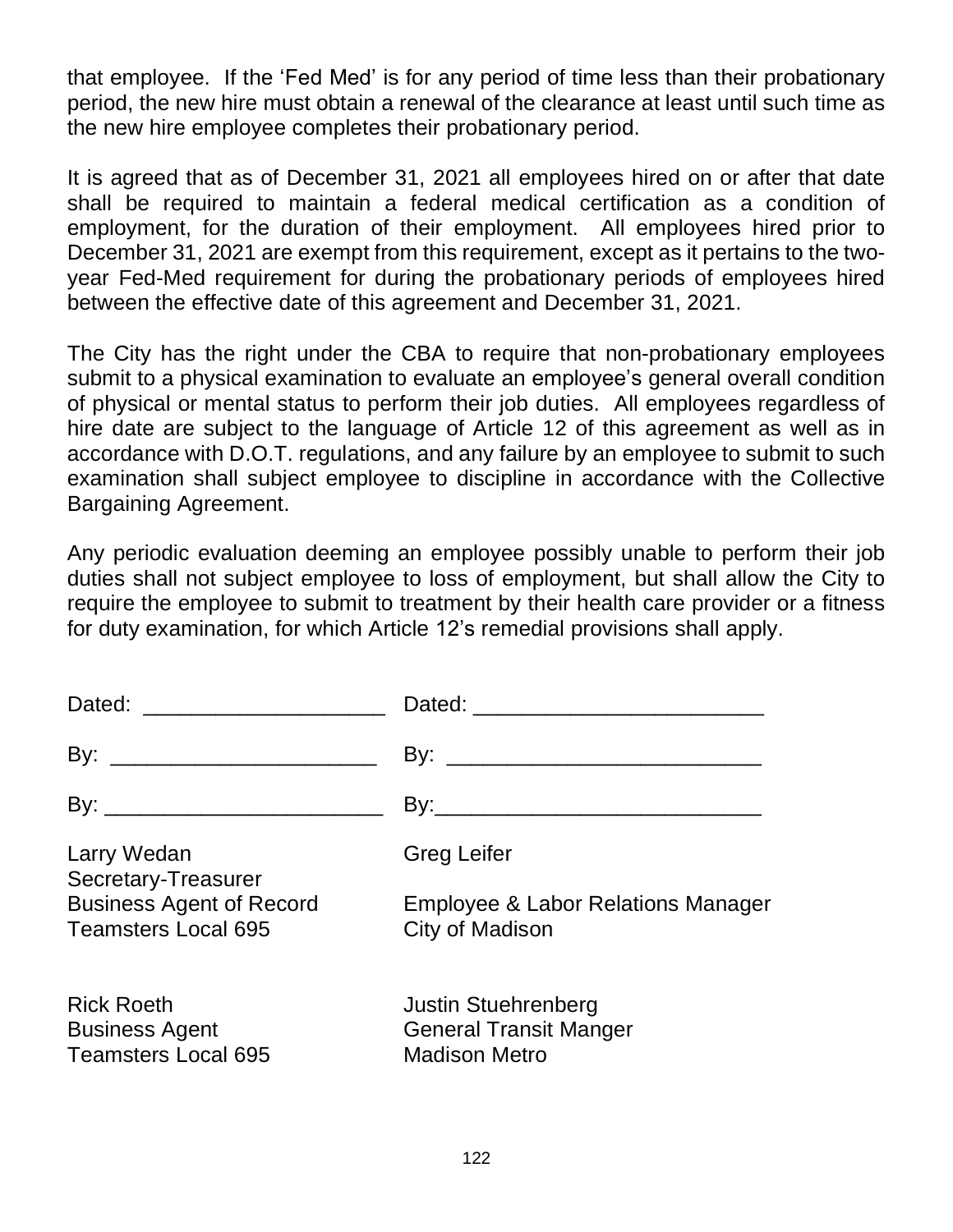# **EXTRA BOARD WORK RULES**

The work rules pertaining to the Extra Board having been transcribed in good faith by both parties concerned do hereby become binding to same, present and future, and shall be considered supplemental to the Contract under the authority of Article 2.4 of the current Labor Agreement.

# **1. INTRODUCTION**

- **1.1** The function of the Extra Board can best be understood by its design. Quite simply, the Extra Board was designed to distribute all unassigned pieces of main line work, dodgers & special service, as well as runs vacated due to illness, vacation leave, disability, etc., to operators assigned to the Extra Board. The Extra Board and the operators assigned to it are composed of two (2) parts:
	- **A.** That portion which rotates daily (Rotators; and
	- **B.** Weekly Pick Board (upper portion of the board).
- **1.2 A.** All Extra Board operators shall work five (5) days in each workweek. The weekly guarantee shall be reduced eight hours for each regularly scheduled work day on which the operator lays off or is absent for any reason beyond the control of the Employer. Extra Board operators, who have not made their guarantee, may be required to stand by, but will not be required to stand idly by simply for the purpose of completing their guarantee. Work performed by an operator on his/her assigned day off will not be used in computing the forty (40) hour guarantee. Day off assignment, at Employer discretion, will be Sunday, Saturday, weekday and rotated by seniority of last day off.
	- **B.** Extra Board operators will rotate Sunday through Saturday. Sunday position on the Board will be based on the previous Sunday's Board. Position Monday through Saturday shall be determined by total hours of work accumulated for the week at the close of the Board on the preceding day. Fills based on eight (8) hours including hours worked, sick pay, vacation pay, and holiday pay, shall be booked from the top of the Board down. The Employer agrees to keep the spread of hours required in marking up Extra Board operators for extra work to as short an interval of spread as possible with a maximum of thirteen and one-half (13-1/2) hours; it being understood that bus schedules are determined by passengers, traffic requirements, and the operator hours must adjust to the bus schedule.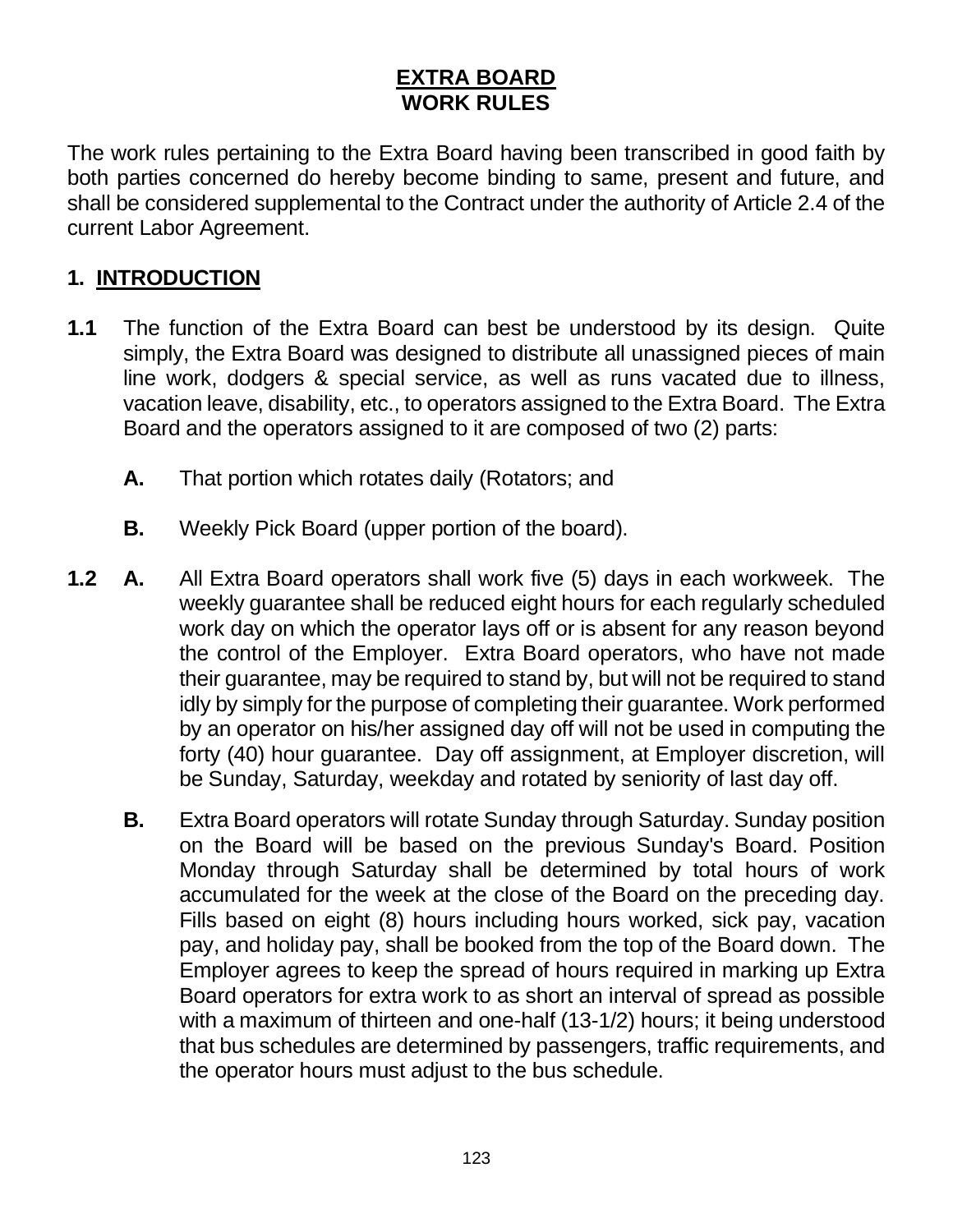# **2. GENERAL PROCEDURES**

**2.1** Any time an operator with a pick rotates, he/she will enter Extra Board by accumulated hours and seniority.

**2.2** In order to avoid overlapping, when booking multiple pieces of work, report time (but not travel time) may be waived.

- **2.3** By 10:00 a.m. on Tuesday of each week and each day thereafter until Saturday, the Employer will post the daily and weekly hours of all Extra Board operators.
	- **A.** No operator will make claim for any compensation due to a mistake in addition unless said mistake causes the wrong work assignment to be booked.
	- **B.** Operators must visually inspect hours charged daily, notifying the Employer of any mistakes immediately.
	- **C.** Failure to catch a mistake timely will not deny an operator the right to file a grievance for that mistake. This grievance can only deal with that one (1) day.
	- **D.** Any pass runs coming in before 3:00 p.m. must be put up for pick.
	- **E.** No erasures will be made to a posted board.
- **2.4** Extra Board operators who begin the workweek rotating shall maintain their assigned two (2) days off were they to pick a regular run vacated during the course of that workweek.
- **2.5** In the event regular operator(s) return(s) to their regular run(s) in accordance with the present Labor Agreement, the displaced Extra Board operator(s) shall maintain their assigned two (2) days off.

#### **3. LAY-OFFS & DAY OFF TRADING**

- **3.1** Operators will continue to be allowed to lay-off for special circumstances at the discretion of the Employer.
- **3.2** The rotating Extra Board operators may trade days off Sunday through Saturday of each week. The person vacating their work will be scheduled off and will rotate for the following day according to accumulated hours. The person making the trade and working will be assigned work and rotate by accumulated hours.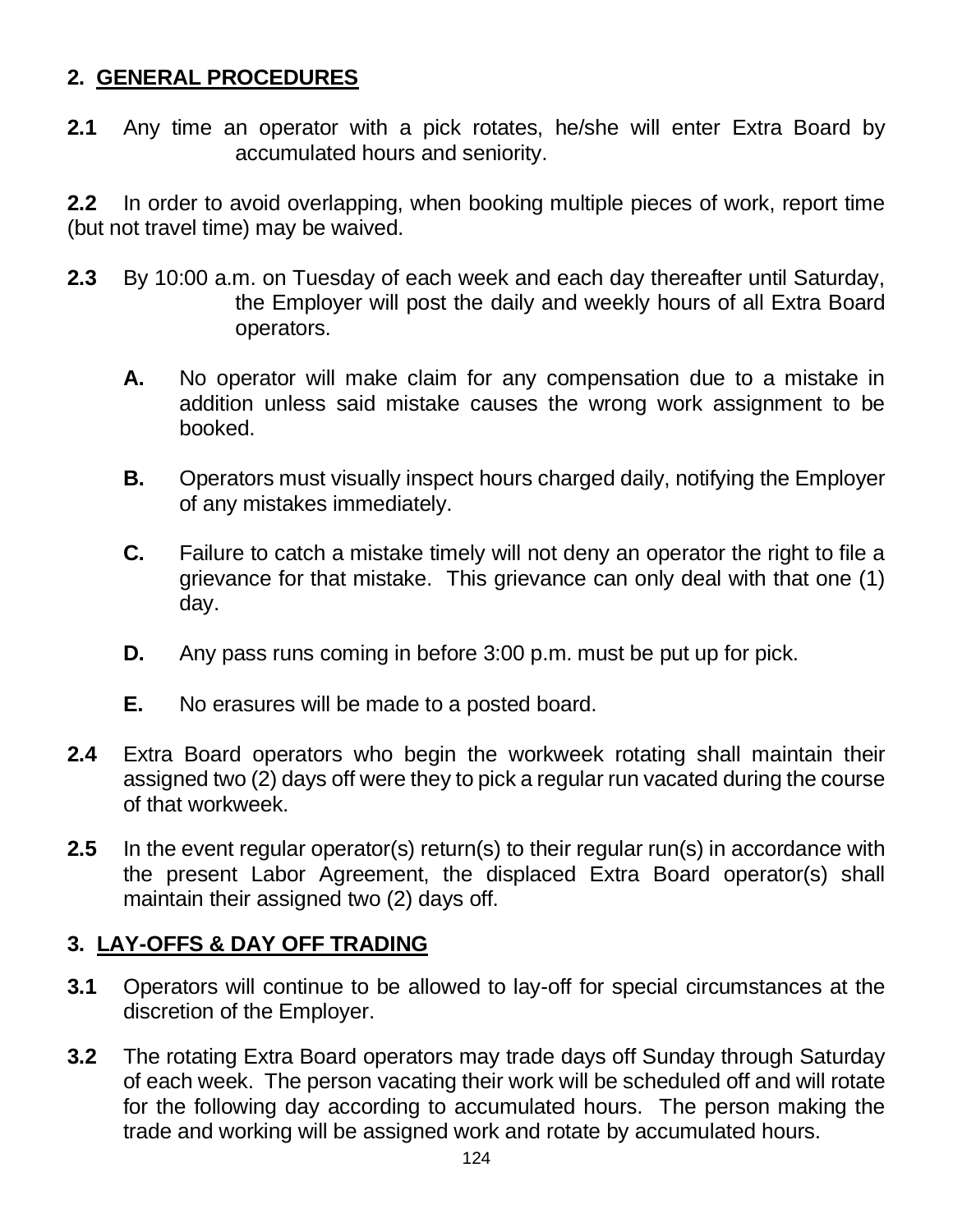# **4. TEN HOURS OFF**

- **4.1** In exercising their right of up to ten (10) hours off, the following procedure will be used:
	- **A.** Operators will be booked with the work that falls to them.
	- **B.** The Employer will contact the operator to determine his/her desire to exercise up to ten (10) hours off.
	- **C.** If the operator wishes to exercise up to ten (10) hours off, they will have a spread time commencing with their first report. These operators will be first up for a fill according to their position.
	- **D.** If an operator requests up to ten (10) hours off, after accepting a piece of a.m. work, their spread time will commence with the original booking and they will be charged with time passed.
	- **E.** If the Employer fails to contact an operator, the operator will leave a note indicating his/her desire to have up to ten (10) hours off. Their spread time will commence with the original booking and they will not be charged with time passed.
	- **F.** Employees choosing to take up to ten (10) hours off must call the dispatch office one (1) hour prior to the expiration of their ten (10) hours off.

# **5. ROTATING BOARD**

- **5.1** Rotation, or Rotating Board, refers to the daily interchanging of employee positions on the Rotating Board.
- **5.2** Monday through Saturday positions shall be determined by total hours of work accumulated for the week and the previous days position (block rotation) at the close of the board on the preceding day.
	- **A.** Accumulated hours shall be all hours properly booked according to these rules except for compensated leave time, which shall accumulate at its proper rate.
	- **B.** Hours actually worked on a holiday shall not be computed as accumulated hours for purposes of rotation. Except for Martin Luther King, Jr.'s birthday and day after Thanksgiving.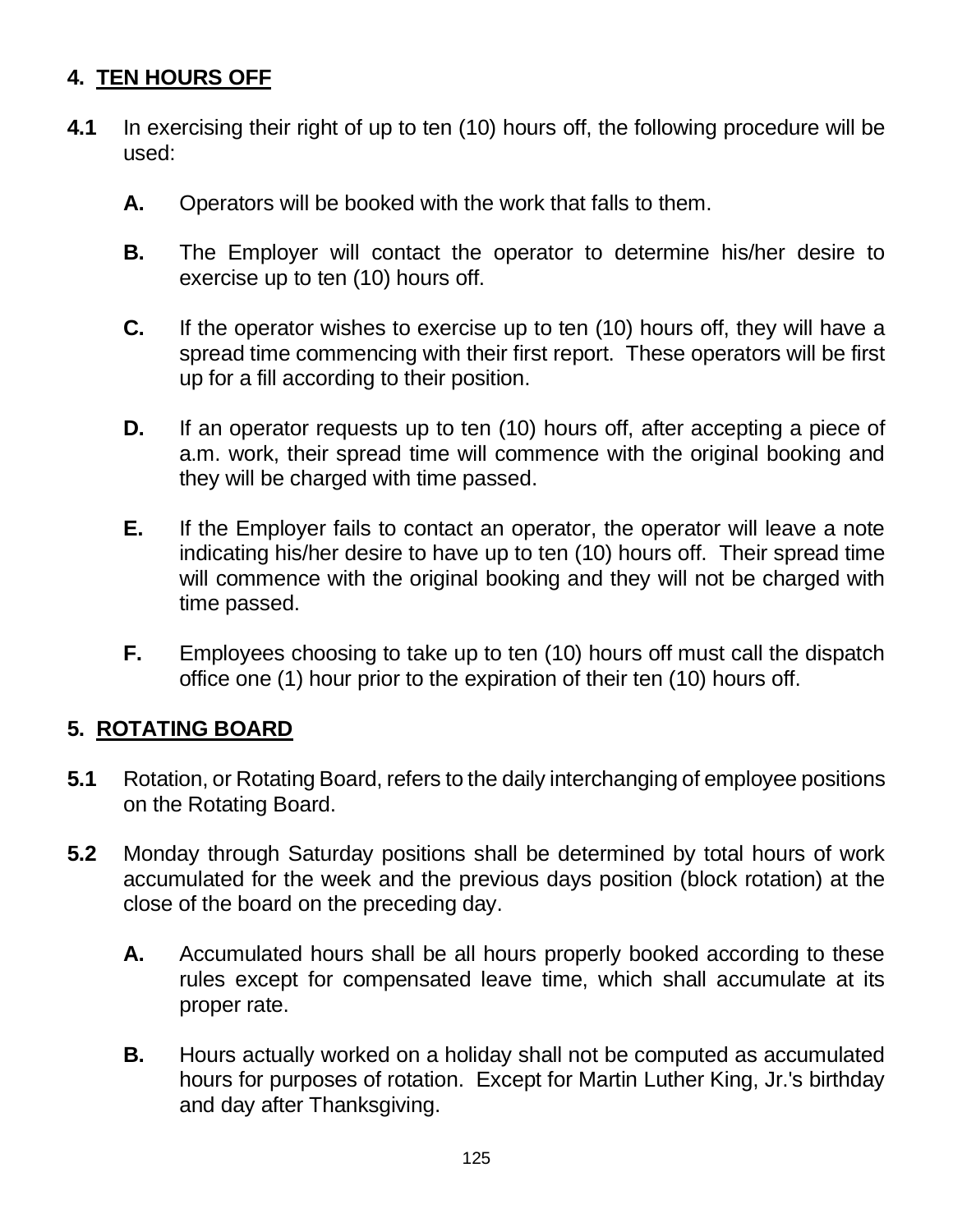- **C.** Hours actually worked on a holiday shall not affect the forty (40) hour guarantee or be applied toward the operator's overtime plateau for the week. Except for Martin Luther King, Jr.'s birthday and the day after Thanksgiving.
- **5.3** Sunday's position is determined by the total number of hours accumulated at the close of the previous Sunday's board. Therefore, Sunday's board, with the exception of the operators who have come to the board or left the board, shall be the same as the previous Monday's board. Operators who have come to the Rotating Board will fall to the bottom of the board by seniority. For posting of Extra Board operators working Sunday, the Employer shall attempt to post by 2:00 p.m., but no later than 5:00 p.m. the preceding Friday.

## **5.4 Next Day Work Assignment**

- **A.** An operator's position on the board for the following workday shall not be changed after 2:00 p.m., except when work is offered before 2:00 PM.
- **B.** Operators assigned fills for the following day by 3:00 p.m. will not be changed. The Extra Board will be posted at 4:00 p.m.
- **C.** All regular runs and all pieces of work which when grouped together constitute a fill of eight (8) hours or more will be booked as a fill to the appropriate operator.
- **D.** When marking up extra operators on the Rotating Board for work assignment, the Employer shall not book any operator; 1) over twelve (12) total hours (report and travel time included), 2) to exceed a thirteen and onehalf (13 – 1/2)hour spread (report and travel time included), 3) ten (10) continuous platform hours.
- **E.** In the event two (2) or more fills total the same amount of time, the operator rotating with the most seniority will be offered his/her choice of runs. If that operator is not available when called, the earliest-off piece of work will be assigned.
- **F.** Regular runs will not be split up, on original bookings.
- **G.** Regular runs will be booked in order of actual time at the original booking. Only regular runs will be guaranteed up to eight (8) hours for the purpose of qualifying as a fill for the day (for pay purposes only). Actual run time will be used for positioning and offering of extra work. Extra work will not eliminate or reduce the original booking guarantee. (This section does not apply to picked Holiday boards.)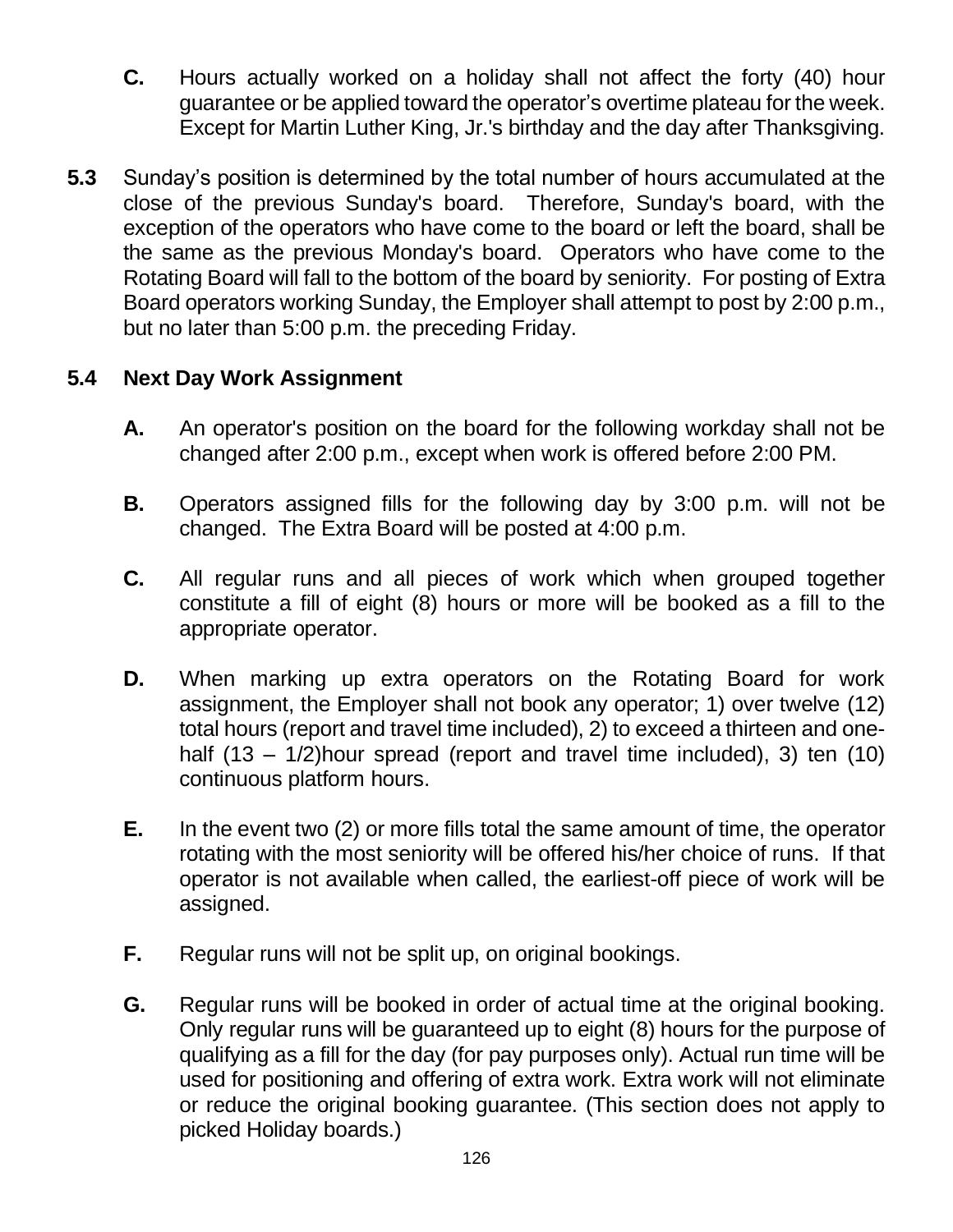- **H.** In preparing the Extra Board work assignments for the following day:
	- **1.** The Employer will assign as stand-by a minimum of two (2) operators who have not been assigned a fill.
	- **2.** Operators not assigned any work, and not on a day off, will be designated a "Call Office at Nine (COAN)." When designated COAN, operators will be available until 9:00 a.m. If an operator is notified of being booked prior to 9:00 a.m., one hour notification must be given prior to report. If not booked prior to 9:00 a.m., operator shall make contact with dispatch between 9:00 A.M and 9:30 a.m. If no work is offered, operator must advise the dispatcher of their intent to work later in the day. If operator chooses to not stay available, the operator shall not lay claim for work not offered.
- **I.** When booking Extra Board operators on the Rotating Board for work assignment for the next day, after 3:00 p.m., the first piece of work available which makes a fill, will be the first piece booked, until 6:00 p.m.
- **J.** Work assignments made to the next day's board, prior to 4:00 p.m., will be considered original bookings. Changes for the following day, to a posted original board, shall be made only by personal contact. If the operator up for time is not available, all work shall be held until the next morning.
- **K.** Work coming in after 6:00 p.m. shall be held until the next day, and work assignments shall not be changed after 6:00 p.m.

# **5.5 Daily Booking Procedures**

- **A.** Work (fills) being assigned to stand-by and those operators below will be booked in order of Employer receipt, it being understood that the first run (fill) available will become the first run (fill) booked to the operator up for time. All regular runs and/or unrostered runs remaining from the general pick will be guaranteed up to eight (8) hours for the purpose of qualifying as a fill. Actual run time will be used for positioning.
- **B.** If work exceeds the spread time of the first operator up for a fill, it will be offered to the first and subsequent operator(s) who have not filled for that workday until an operator without a fill accepts. If all operators not filled decline, the work will be offered via the extra work sign-up sheet.
- **C.** When fills come in that are off in time to allow for additional work, the operator shall be assigned their choice of additional work at that time.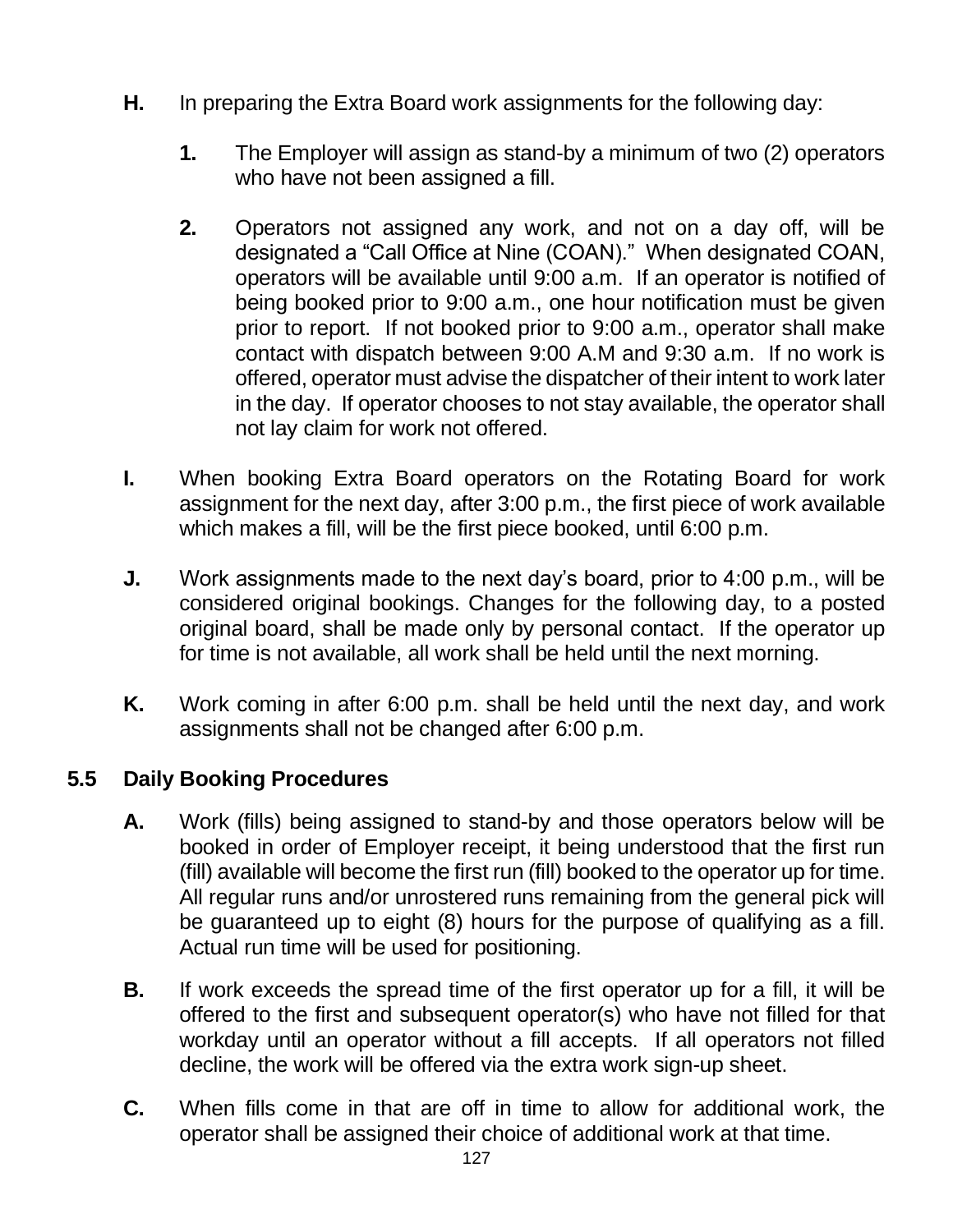- **D.** If a fill is offered to and accepted by a stand-by operator that is over their spread, the operator must remain available for work that would come to them in accordance with work rule 5.4(D).
- **E.** Any operator who is booked with a fill at 8:30 a.m. will not have their work for the day changed, except in accordance with Work Rules, Article 6 or in case of emergency with the operator's consent.
- **F.** Any operator booked to work shall be paid for the amount of time the work would have paid if he/she is changed to a piece of work paying less time.
- **5.6** In preparing p.m. work assignments, the Employer will assign as stand-by, a minimum of the first two (2) operators up for time. Saturday, Sunday and Holiday assignment of stand-by will be optional.
	- **A.** Afternoon assignment of stand-by to rotating operators not filled and up for time shall pay a minimum of three (3) hours plus report time. Any other assignments of afternoon stand-by shall pay a minimum of two (2) hours plus report time.
	- **B.** Those operators who have exercised their right to take up to ten (10) hours off will not have their remaining work assignment changed to stand-by unless the work to which they were originally booked would pay less than a stand-by assignment.

**5.7** Afternoon work assignments for the Rotating Board shall be posted by 8:30 a.m. Changes in work assignment after 8:30 a.m. shall be made only after personal contact, except work booked to p.m. stand-bys.

- **A.** Operators turning down work changes after 8:30 a.m. with one (1) hour's notice will be treated as laying off and will be charged with time passed. The first operator with less than eight (8) hours work that day has first choice. If they refuse, the work will drop down the Extra Board. The last operator available with the least number of hours for that day will be required to accept this work.
- **B.** Work (fills) coming to the Extra Board after 8:30 a.m. will be offered when available.
- **C.** Operators not filled and not available with one (1) call will be passed when there is less than two (2) hours to the dispatch time of the available fill. Night work coming to the Extra Board after 8:30 a.m. will be offered as follows: When operators not filled are not available with less than two (2) hours to the relief time, or one (1) hour to their report time, the run will be split and booked so as to allow operators not filled the option of accepting this work when they are booked with afternoon work.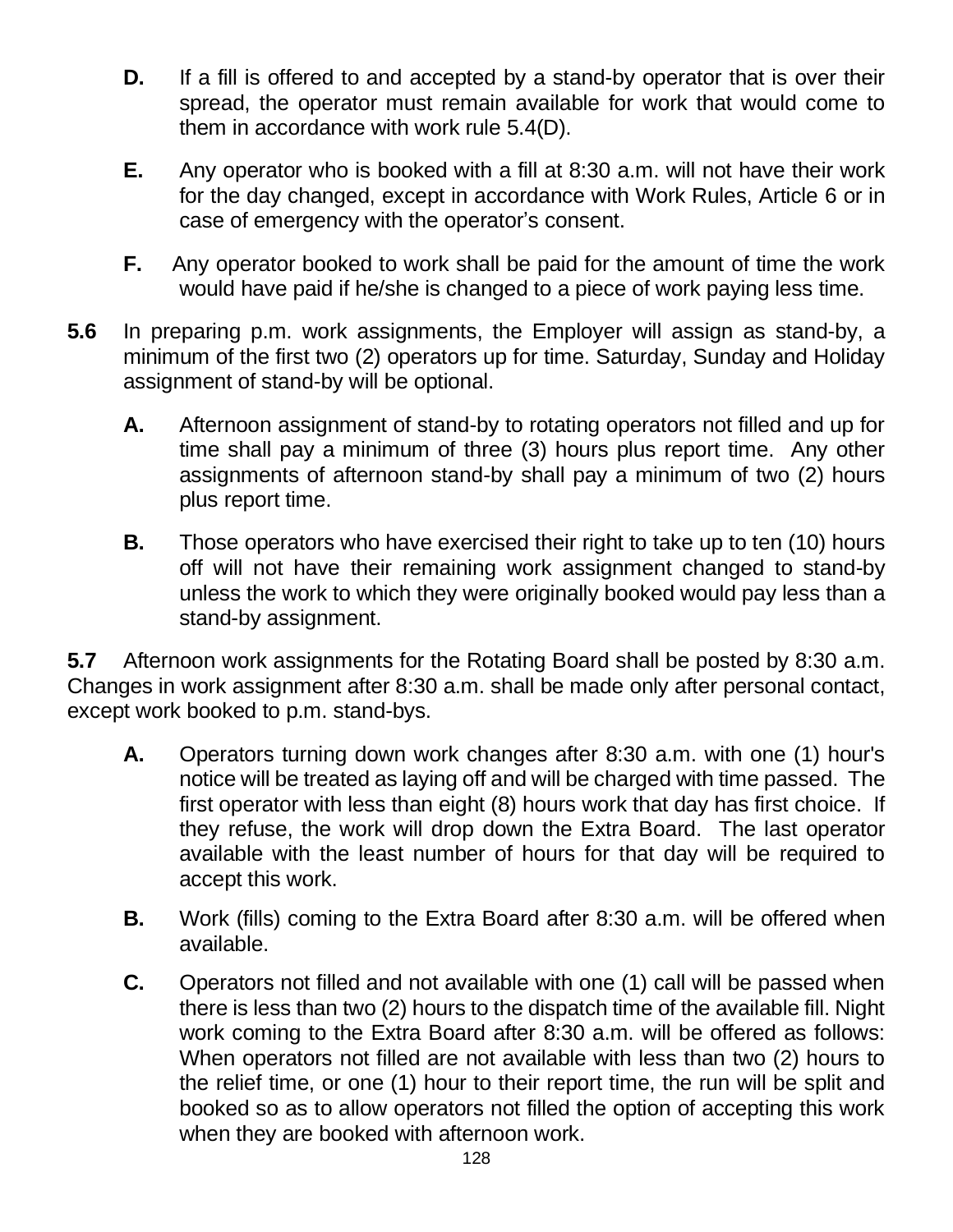- **5.8** Pieces of work being booked to an already posted Extra Board and not constituting a fill will drop to the bottom of the Rotating Board. Stand-by time will be used to make fills if no other work comes to the operator by the end of the stand-by's a.m. shift. Non-fills with less than one hour's notice may be booked to the bottom standby. If the bottom operator's work assignment has been changed due to a piece dropping and another piece drops, it will progress up the board. Operators will be changed only once.
- **5.9** In the event of an emergency, the Employer may utilize any available operator to deal with that emergency. It is understood that operators so utilized will be relieved as soon as possible, and the work will be promptly assigned to operators up for time.
- **5.10** When the need to turn a bus around arises, the Employer will make every effort to utilize rotating operators who are up for time and operators signed up for extra work, in that order.
- **5.11** In the event an a.m. or p.m. dodger becomes available for work assignment, preference will first be given to operators rotating. Only those operators who are booked with a piece of work which pays less than that which is available for booking will be changed. Operators will be changed only once except in emergencies.
- **5.12** When calling an operator in for work with short notice, the operator will be booked with work upon their reporting to the dispatcher. Report time will be paid in addition to this report, as though they were normally booked with this work. They will not be required to be here for report time.

# **6.0 EXTRA WORK**

- **6.1** Any work which can be, will be booked to the Rotating Board according to the work rules.
- **6.2 A.** A separate sign-up sheet will be maintained for regular operators and for Extra Board mass transit operator. Any operator signing up for extra work must sign the sheet prior to 2:00 p.m. the day before work is desired. Employees who sign up for extra work within their category listed below shall be offered extra work first.
	- **1.** Extra Board operators on rotating board by low hours for work day.
	- **2.** Extra Board operators on weekly picks by lowest number of hours for the day.
	- **3.** Extra Board operators on day off by seniority.
	- **4.** Regular Board operators: Work will be assigned by seniority and last day worked.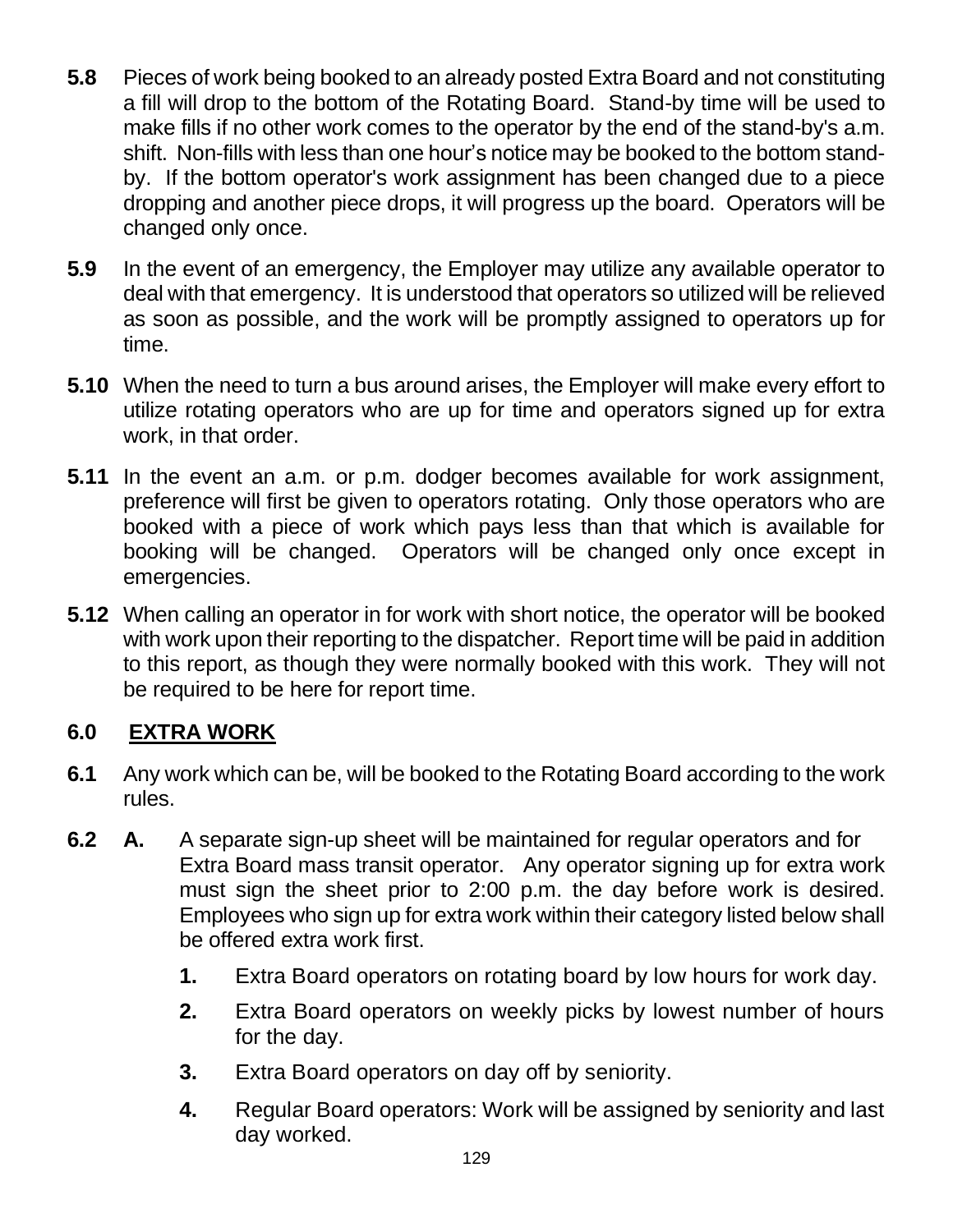Instructors scheduled to instruct for an entire work week will be offered extra work AFTER employees on rotating board by low hours for work day and employee on weekly pick by lowest number of hours for the day.

Instructors who are on the Extra Board who are not scheduled to instruct for an entire work week but who are instead instructing on only a daily/intermittent basis will be offered extra work based on daily hours within their category.

- **B.** If no one signs up for extra work the dispatcher will offer the work in the following categories by seniority:
	- **1.** Extra Board Operators
	- **2.** Regular Operators
	- **3.** Metro+Plus Operators
	- **4.** Shop Employees
- **C.** If an operator accepts extra work assignment and then turns down the work, he/she will be charged with the time.
- **D.** In the event two or more operators have equal hours for the work day seniority shall prevail.
- **E.** Any operators assigned off will not be allowed to work except in an emergency or in accordance with Article 25, Section 25.1(A) and (B).
- **6.3** In principle, no piece of work will be booked as extra work if there are rotating operators who could work it and are available. Also, no piece of extra work will be booked to an operator in a lower category if there is an operator in a higher category booked with a smaller piece of work. However, this shall not require any assignment changes that are less than sixteen (16) minutes.
- **6.4** The rules in this section are intended to assure that these principles are adhered to in all but exceptional cases and emergencies.
	- **A.** Operators who sign the sign-up sheet requesting the extra work before 2:00 p.m. will be booked according to the work rules.
	- **B.** Operators who sign the sign-up sheet after 2:00 p.m. will be booked in order of sign-up.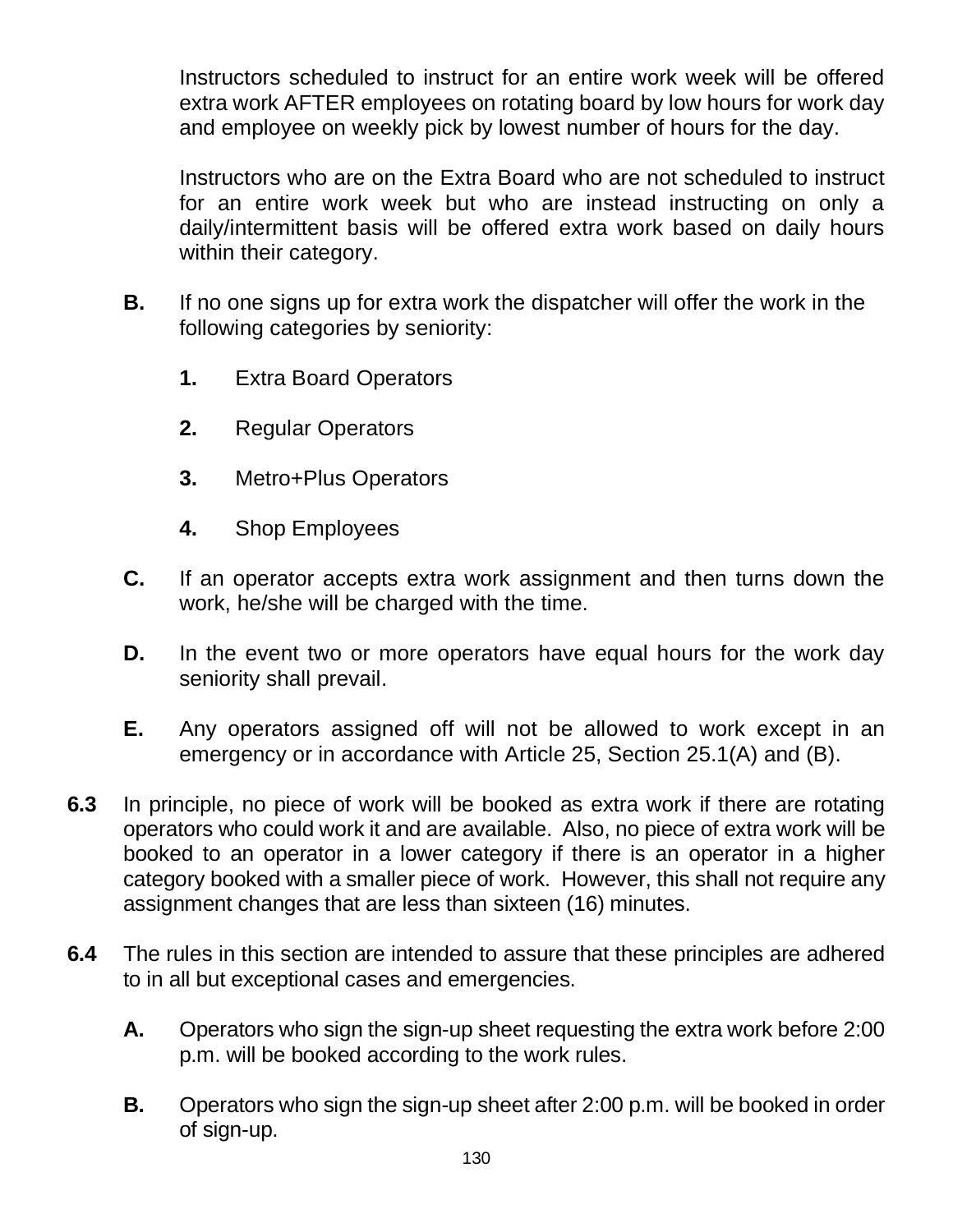- **C.** When work is still available and the sign-up sheet is exhausted, the Employer shall make three (3) calls in three (3) minute intervals on the radio to determine which operators are willing to work extras. These operators will then be offered work according to their categories.
	- **1.** If this list is exhausted and work is still available, the Employer shall offer it to Extra Board operators by seniority, then regular operators by seniority.
	- **2.** No regular operators will work any piece of work or combination thereof when there remain Extra Board operators available for work assignment by phone, radio, or personal contact, preference being given first to those operators rotating.
- **D.** Operators who have been assigned a piece of extra work and not filled, will be offered additional extra work that will make a fill of eight (8) hours or more by itself or in combination with already assigned work, provided there is no one available in a higher category (No. 1). Operators assigned a fill of extra work will not receive additional extra work assignments until the extra work sign-up sheet has been exhausted in all categories.
- **E.** In offering extra work to operators on a scheduled day of work, the Employer will offer all available work before proceeding to the next operator up for time. It being understood that an operator is limited to a fill of extra work.
- **F.** Operators up for time and not available with one (1) call will be passed but will hold their position for work. If the operator who was passed becomes available, only work available will be offered with no claim for time passed.
	- **1.** Extra Board operators who are on a scheduled day off and signed up for extra work who are not available at the time of booking with one (1) call shall not be called for extra work until the extra work sign-up sheet has been exhausted in all categories.
- **G.** Operators who refuse any extra work shall not be offered additional extra work until the Extra Board extra work sign-up sheet has been exhausted in all categories.
- **H.** Operators who choose stand-by as extra work will be entitled any work, which their category would normally allow until they have been assigned a fill of extra work. The scheduling of work to operators that select standby as extra work must comply with the work rules mandate on assignment of work by categories. To further simplify the tracking and assignment of extra work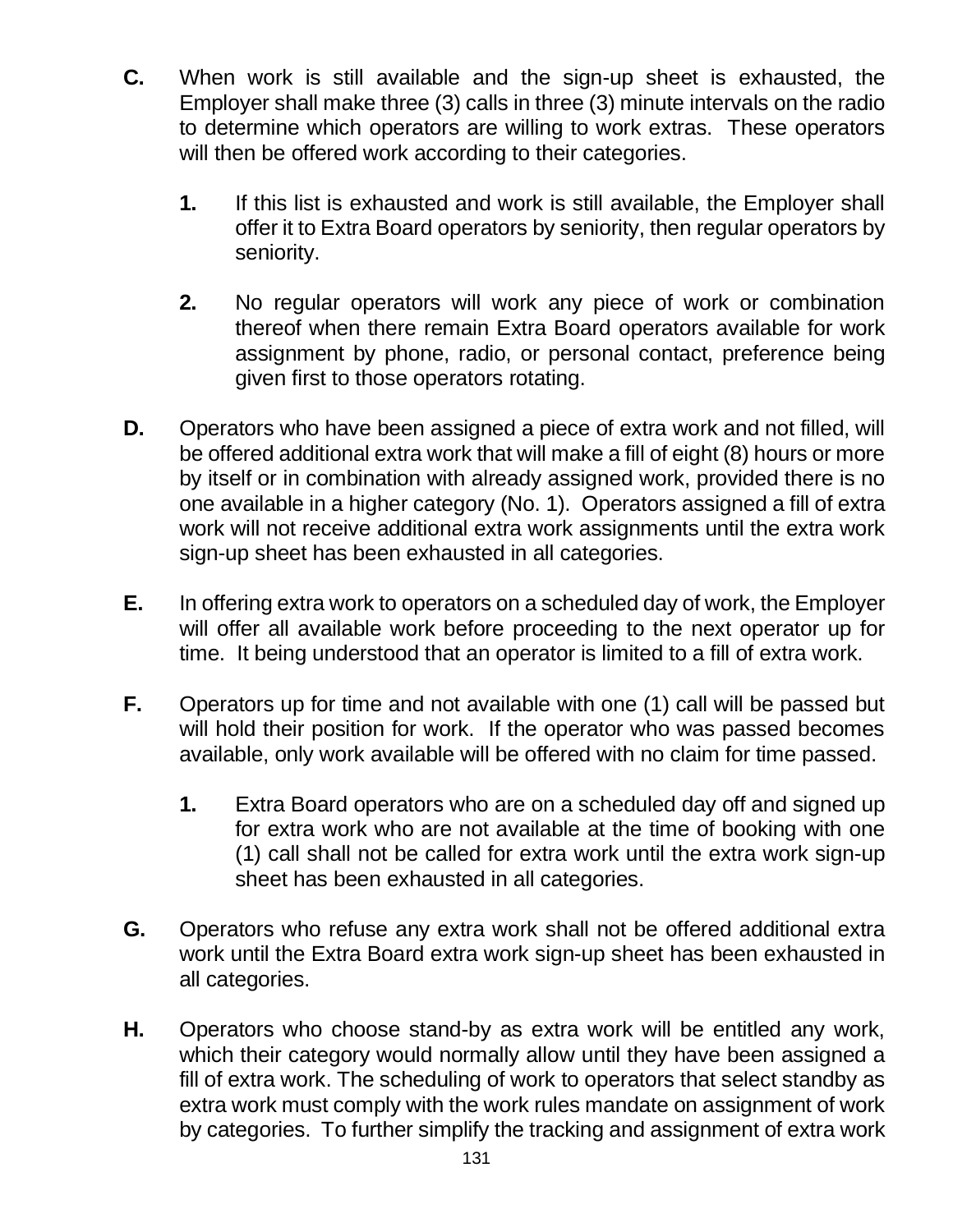to operators on standby, numbered standbys will be noted only to those operators working on their day off, operators working weekly picks, rotating operators who have filled, or to regular operators working extra and selecting standby as an extra work assignment. Operators on the rotating board and those on weekly picks working extra will receive work from their position on standby in accordance with work rules 6.2 (A & B) as it relates to category and low hours.

Emergency work will be assigned to extra work standby operators by category and low hours within each category for rotating and weekly pick operators. Emergency work will be assigned to extra work standby Extra Board operators on their day off and regular operators working extra by the numbered standby that has been selected.

- **I.** P.m. Extra work will be held until 9:00 a.m. and then booked except as provided in Rule 5.5(C).
- **J.** When work remains to be booked after the closing of the Extra Board, this work will be offered to those operators properly signed up for extra work according to their position and category. Extra work will be offered beginning at 4:00 p.m. of the preceding day or when practical, but not after 6:00 p.m.
- **6.5** Next day work will be offered conditional to whether or not the Rotating Board is frozen.
	- **A.** If the Rotating Board is not frozen, only a.m. extra work will be offered.
		- **1.** All available a.m. work will be offered, according to requests made prior to booking.
	- **B.** If the Rotating Board is frozen, work will be offered according to the following rules:
		- **1.** All available work including stand-by will be offered according to their position and category.
		- **2.** Operators up for time must select from the work available at the time of booking.
		- **3.** Extra Board operators can refuse afternoon or night work without penalty except that no claim for time can be made for work previously rejected. This will not deny them the right to later operate a piece of work previously rejected.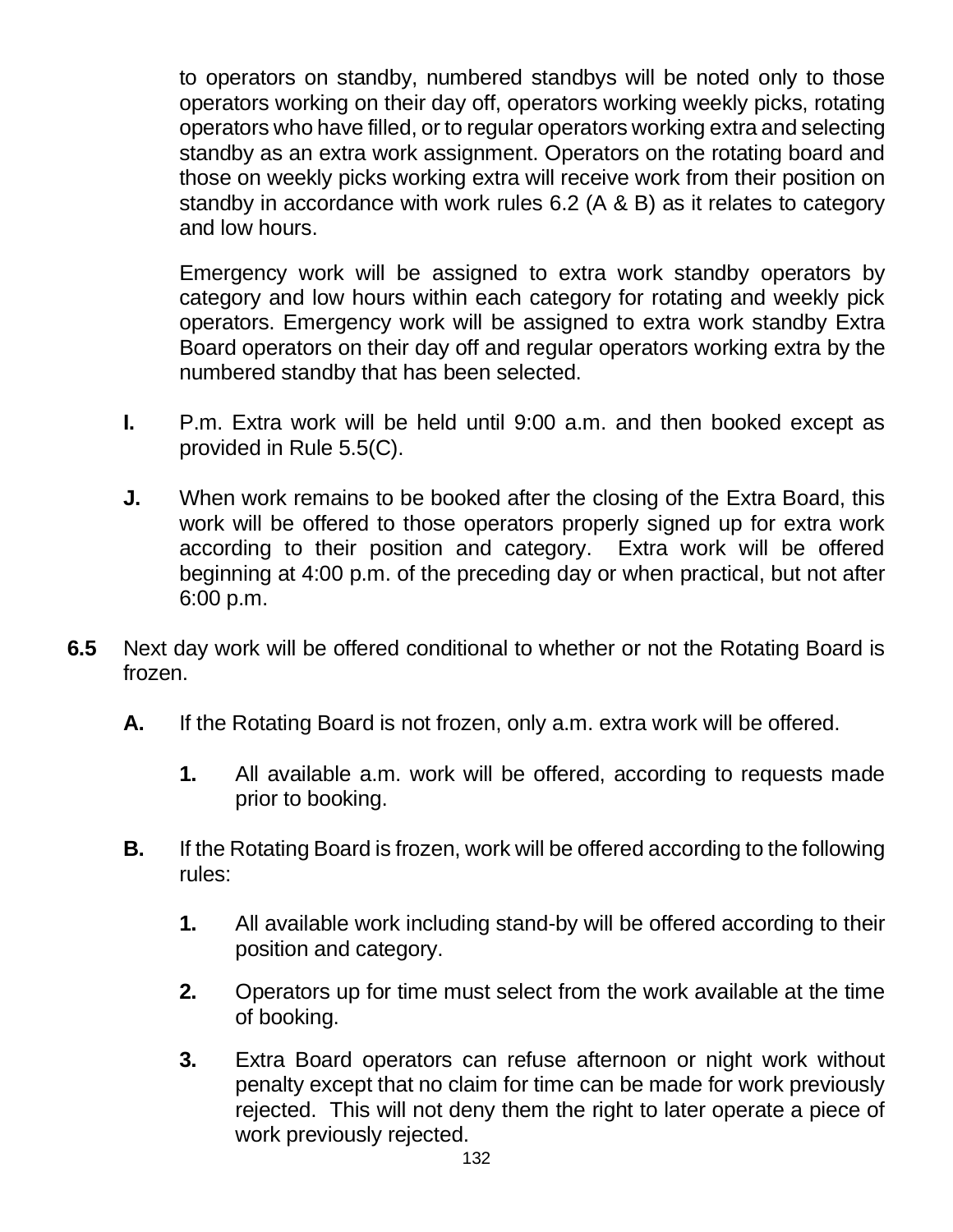# **7.0 EXTRA BOARD PICKS**

- **7.1** All pieces of work or combinations of work that consist of eight (8) hours or more for three (3) days or more shall be posted each week for an Extra Board pick by seniority.
	- **A. Pass Runs.** If partial picks open up for extended days they will be offered as runs open to the senior rotating operator on down. Operators will not be re-offered picks if they have passed before.
	- **B.** The Employer shall have the right to control the structure of these combinations as far as necessary for an economic operation.
- **7.2** Weekly picks will be posted no later than 10:00 a.m. Tuesday. Any picks not selected may be selected on a first-come, first-served basis between 1:00 p.m. – 6:00 p.m. Thursday. Any remaining unselected runs will be forced by seniority preference to the junior rotating operator(s). Time frames may be adjusted during holiday weeks. An operator may be allowed to pass, and rotate if they choose to. They may still be forced in accordance with seniority.
- **7.3** Once the pick closes, runs chosen will be assigned in order of seniority and selections and runs awarded will not be changed.
	- **A.** Operators who desire a pick must pick specific pick numbers.
	- **B.** Operators must post the number legibly of each run according to preference, in proper places.
	- **C.** Operators may write a first number and the word "through" the next number if they don't want to write a lot of picks down. Example: 1 "through" 30.
- **7.4** In the event of pick cancellation, the operator holding the pick will be placed on the Rotating Board by accumulated hours and seniority until he/she returns to his/her pick. Guaranteed time will not be paid for time loss unless he/she has already reported for work. Operators will not lose their forty (40) hour guarantee.
- **7.5** An operator's pick will be changed ONLY after Extra Board Work Rules, Article 6 (governing the assignment of extra work) has been exhausted and picks will be changed in compliance with Extra Board Work Rules, Article 6.
- **7.6** Extra operators who pick a five (5) day weekly pick during normal times and which is considered a regular run will be allowed the same days off as were extended to the regular operator.
- **7.7** Pass runs awarded by 2:00 p.m. on Saturday shall have the same days off as were extended to the regular operator.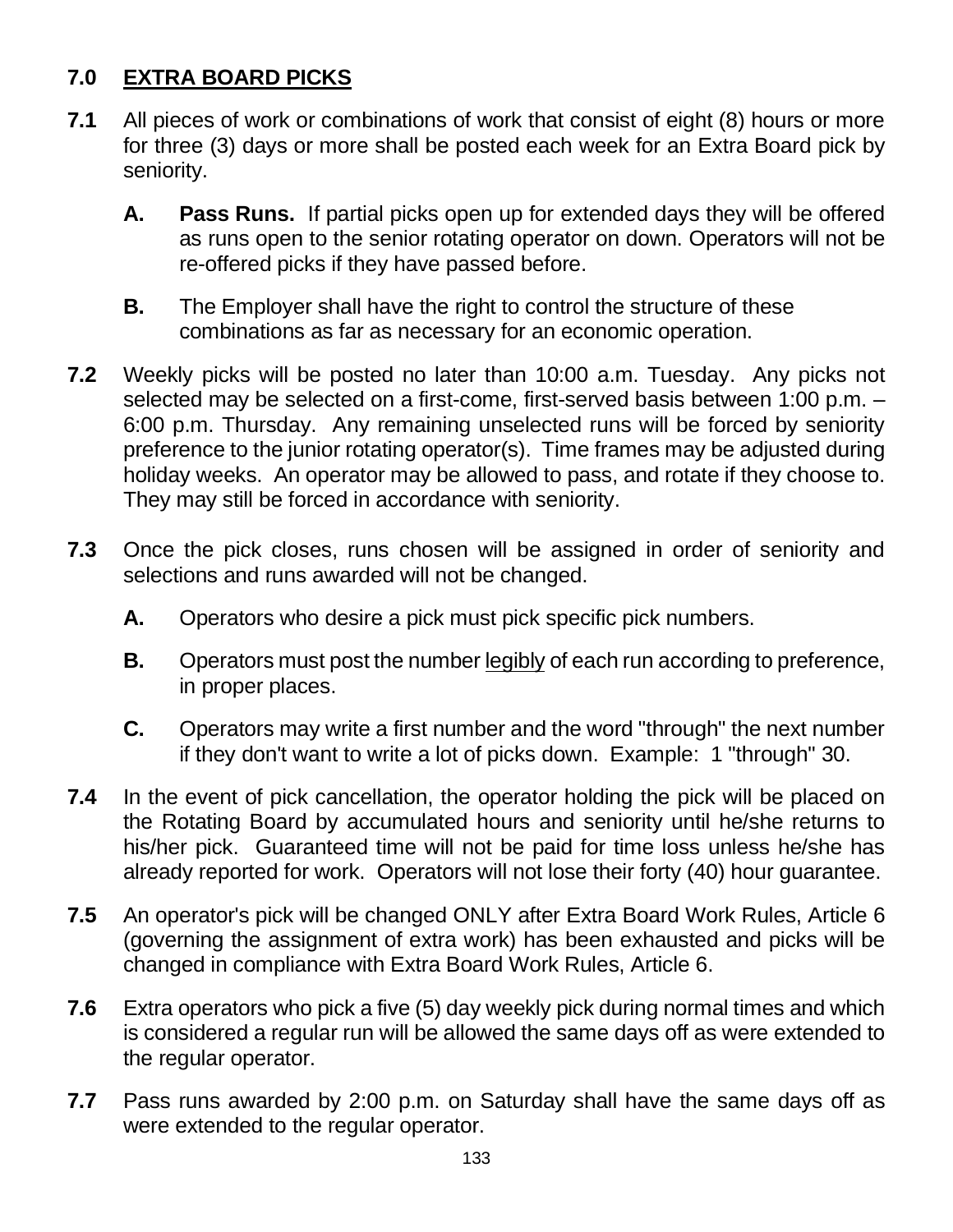# **8.0 HOLIDAY PROCEDURES**

**8.1** A holiday sign-up selection schedule will be posted annually, on or before February 1.

**8.2** On holidays, a minimum of one (1) stand-by operator will be assigned**.**

#### **DEFINITIONS**

**Emergency Piece of Work** -- is any piece of work that is vacated for reasons beyond the control of the Employer and which must be booked with less than an hour's notice when there are no stand-bys available.

**Extra Work** -- is defined as regularly assigned runs when temporarily manned by operators other than those who originally picked the runs at regular pick, and all other pieces not defined as a run.

**Fill** -- is a booking of eight (8) hours or more of work. When possible, work will be booked out in fills on the rotating portion of the Extra Board.

**Night, Afternoon, or p.m. Work** – defined as any run or piece of work whose platform time begins on or after 12:00 (Noon) excluding report, travel or intervening time.

**Pass Run** -- is a pick that becomes available after the weekly pick is posted.

**Platform Time** – is defined as the time an operator is required to be behind the wheel, including recovery time, in the performance of his/her duties.

**Rotating** -- is the daily movement of operators who are assigned work in a day-to-day basis.

**Spread Time** -- is the time between the first report for the day and the time booked off at the end of the day.

**Stand-by** -- An operator assigned to show at the barns to cover work that becomes available unexpectedly due to sickness and/or emergency.

**Up for Time** -- means that an operator is the next one on the Rotating Board to be assigned work per the Contract and these work rules.

AGREED UPON MAY 4, 1981. REVISED AND AGREED UPON DECEMBER 15, 1981. REVISED AND AGREED UPON OCTOBER 6, 1985.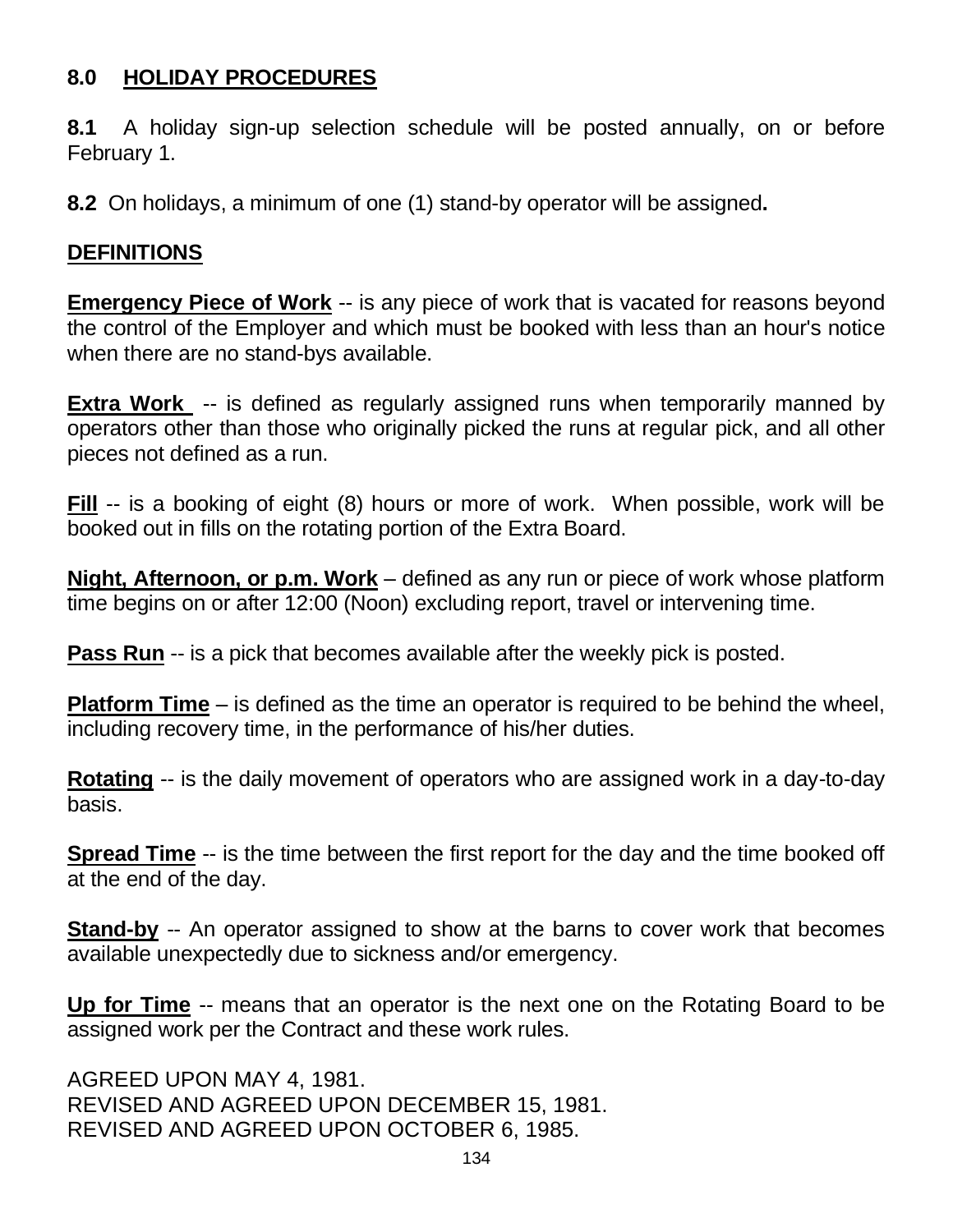REVISED AND AGREED UPON JUNE 19, 1986. REVISED AND AGREED UPON JANUARY 14, 1988. REVISED AND AGREED UPON AUGUST 10, 1992. REVISED AND AGREED UPON JUNE 22, 1995. REVISED AND AGREED UPON AUGUST 20, 2008. REVISED AND AGREED UPON MARCH 22, 2011 REVISED AND AGREED UPON OCTOBER 30, 2015 REVISED AND AGREED UPON \_\_\_\_\_\_\_\_\_\_\_\_, 2020

#### **FOR THE EMPLOYER CITY OF MADISON**

#### **FOR THE UNION TEAMSTERS UNION LOCAL NO. 695**

\_\_\_\_\_\_\_\_\_\_\_\_\_\_\_\_\_\_\_\_\_\_\_\_\_\_\_\_\_\_\_\_\_\_ Satya Rhodes-Conway, Mayor \_\_\_\_\_\_\_\_\_\_\_\_\_\_\_\_\_\_\_\_\_\_\_\_\_\_\_\_\_\_\_\_ Larry Wedan, Secretary-Treasurer \_\_\_\_\_\_\_\_\_\_\_\_\_\_\_\_\_\_\_\_\_\_\_\_\_\_\_\_\_\_\_\_ Rick Roeth, Business Representative \_\_\_\_\_\_\_\_\_\_\_\_\_\_\_\_\_\_\_\_\_\_\_\_\_\_\_\_\_\_\_\_\_ Maribeth Witzel-Behl, City Clerk \_\_\_\_\_\_\_\_\_\_\_\_\_\_\_\_\_\_\_\_\_\_\_\_\_\_\_\_\_\_\_\_ Milt Fisher, Union Steward \_\_\_\_\_\_\_\_\_\_\_\_\_\_\_\_\_\_\_\_\_\_\_\_\_\_\_\_\_\_\_\_\_ David Schmiedicke, Finance Director \_\_\_\_\_\_\_\_\_\_\_\_\_\_\_\_\_\_\_\_\_\_\_\_\_\_\_\_\_\_\_\_ Elvis Green, Union Steward \_\_\_\_\_\_\_\_\_\_\_\_\_\_\_\_\_\_\_\_\_\_\_\_\_\_\_\_\_\_\_\_\_ Justin Stuehrenberg, General Manager \_\_\_\_\_\_\_\_\_\_\_\_\_\_\_\_\_\_\_\_\_\_\_\_\_\_\_\_\_\_\_\_ Cody Hanna, Union Steward \_\_\_\_\_\_\_\_\_\_\_\_\_\_\_\_\_\_\_\_\_\_\_\_\_\_\_\_\_\_\_\_\_ Greg Leifer, Labor Relations Manager \_\_\_\_\_\_\_\_\_\_\_\_\_\_\_\_\_\_\_\_\_\_\_\_\_\_\_\_\_\_\_\_ Kaito Matsuoka, Union Steward \_\_\_\_\_\_\_\_\_\_\_\_\_\_\_\_\_\_\_\_\_\_\_\_\_\_\_\_\_\_\_\_ Jake Puls, Union Steward Approved as to form and execution only, This date of the set of the set of the set of the set of the set of the set of the set of the set of the set o \_\_\_\_\_\_\_\_\_\_\_\_\_\_\_\_\_\_\_\_\_\_\_\_\_\_\_\_\_\_\_\_\_ Patricia Lauten, Deputy City Attorney \_\_\_\_\_\_\_\_\_\_\_\_\_\_\_\_\_\_\_\_\_\_\_\_\_\_\_\_\_\_\_\_ Matt Sarenich, Union Steward \_\_\_\_\_\_\_\_\_\_\_\_\_\_\_\_\_\_\_\_\_\_\_\_\_\_\_\_\_\_\_\_ Andy Sernatinger, Union Steward \_\_\_\_\_\_\_\_\_\_\_\_\_\_\_\_\_\_\_\_\_\_\_\_\_\_\_\_\_\_\_\_ Sonci Stone, Union Steward